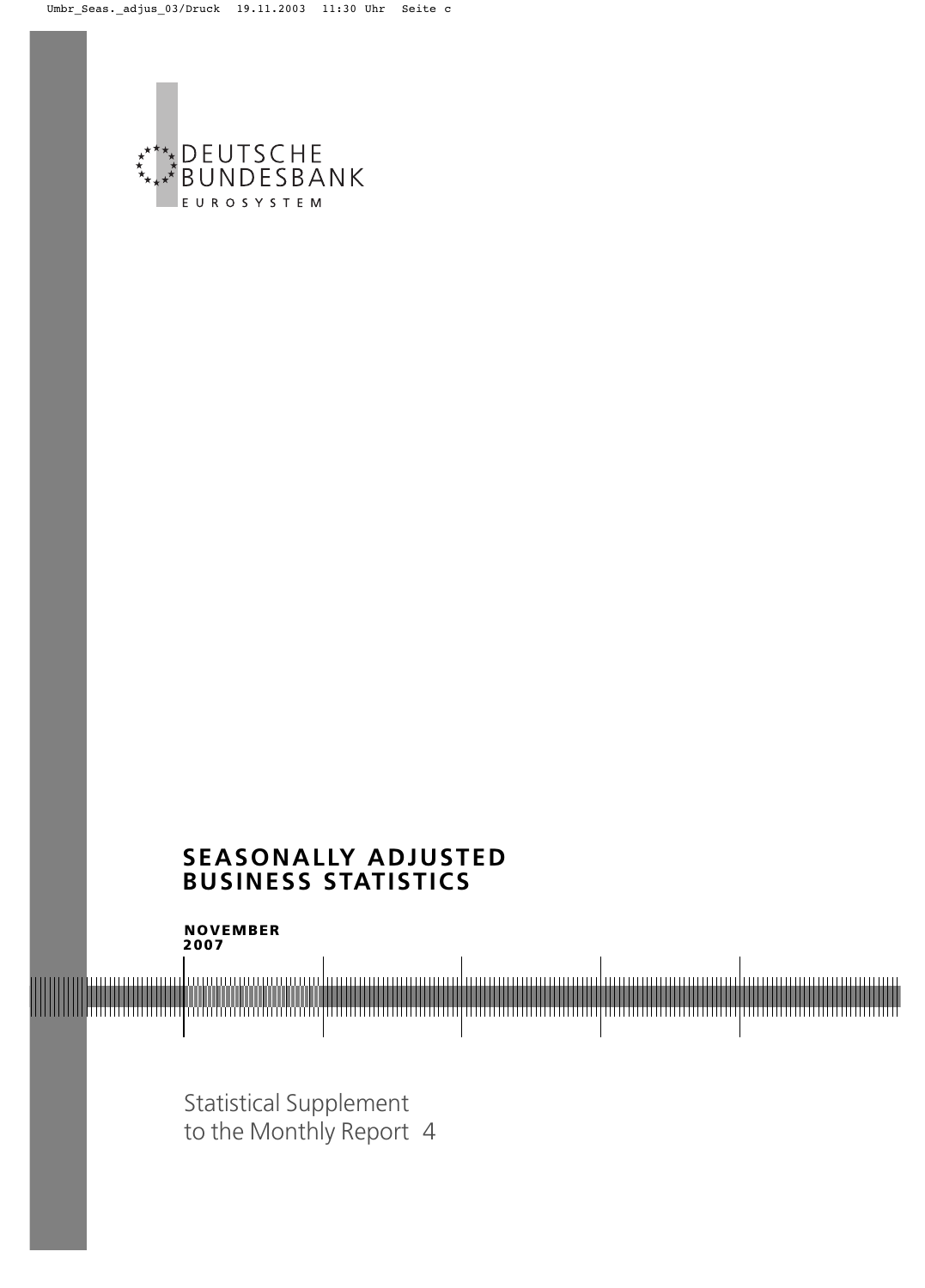\*\* DEUTSCHE<br>\*\* BUNDESBANK Seasonally adjusted business statistics November 2007

Deutsche Bundesbank Wilhelm-Epstein-Strasse 14 60431 Frankfurt am Main Germany

Postal address Postfach 10 06 02 60006 Frankfurt am Main Germany

Tel +49 69 9566-1 or +49 69 9566 plus extension number

Fax +49 69 9566 3077

Telex 41227 within Germany 414431 from abroad

http://www.bundesbank.de

Reproduction permitted only if source is stated.

This Annex provides an English translation of the headings and explanatory notes to the data contained in the German original, which is the sole authoritative text.

The Statistical Supplement *Seasonally adjusted business statistics* is published at monthly intervals by the Deutsche Bundesbank, Frankfurt am Main, by virtue of section 18 of the Bundesbank Act. It is available to interested parties free of charge.

Further statistical data, supplementing the Monthly Report, are to be found in the following Supplements.

| <b>Banking statistics</b>             | monthly   |
|---------------------------------------|-----------|
| Capital market statistics             | monthly   |
| <b>Balance of payments statistics</b> | monthly   |
| Exchange rate statistics              | quarterly |

Selected updated statistics are also available on the website. For a small fee to cover costs, a file which is updated monthly and contains approximately 40,000 time series published by the Bundesbank can also be obtained on magnetic tape cassette or CD-ROM from the Division for Statistical Information Systems and Mathematical Methods.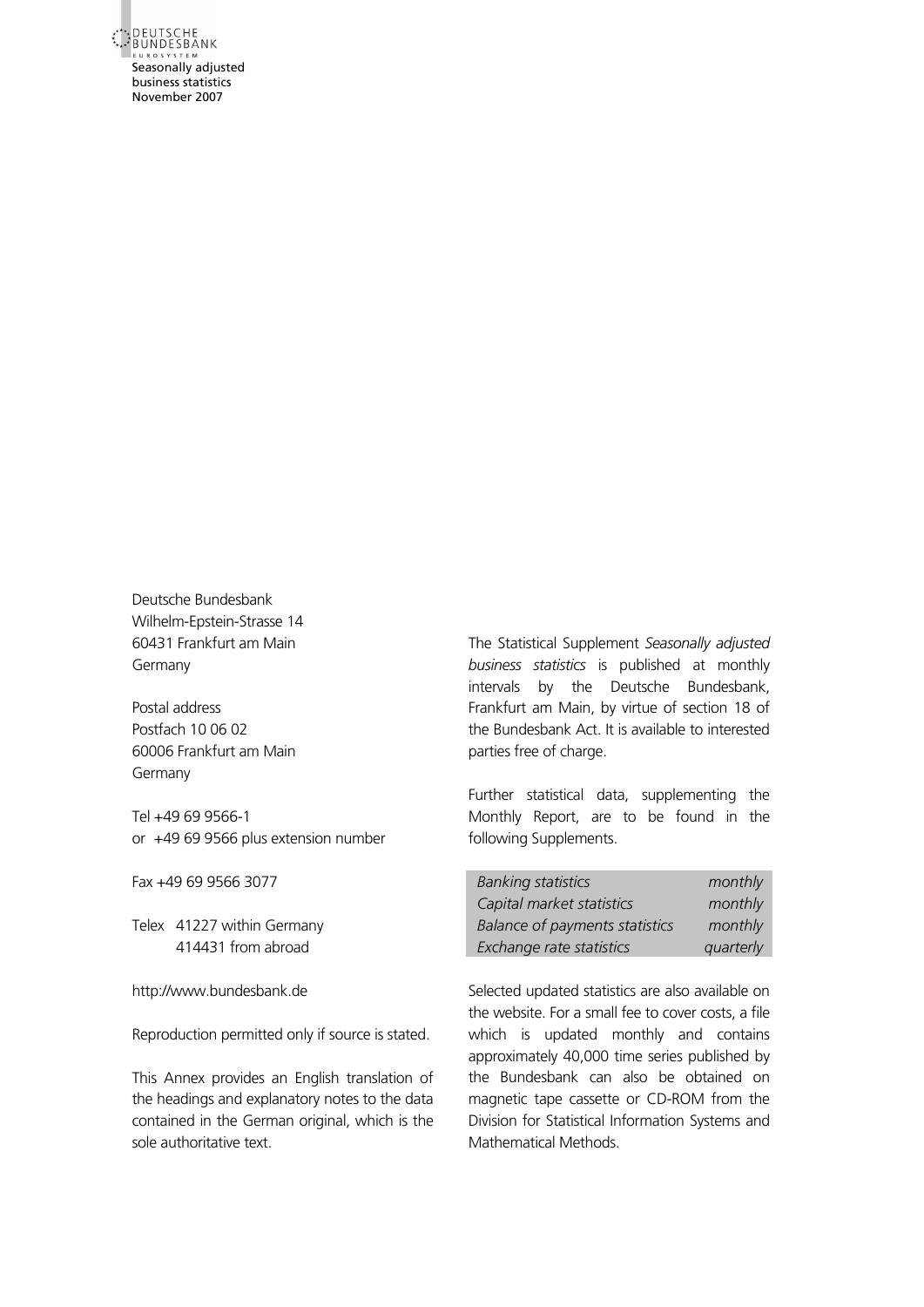Seasonally adjusted business statistics November 2007

# <span id="page-2-0"></span>Contents **IMonetary indicators**

| 1 German contribution to the money   |   |
|--------------------------------------|---|
| stock in the euro area, as variously |   |
| defined                              | 6 |
| 2 German contribution to the         |   |
| components of the money stock M3     |   |
| in the euro area                     | 6 |
| 3 German contribution to lending to  |   |
| non-banks (non-MFIs) in the euro     |   |
| area                                 |   |
| 4 German contribution to monetary    |   |
| capital formation at monetary        |   |
| financial institutions (MFIs) in the |   |
| euro area                            |   |

# II Economic indicators

| 1 GDP and gross value added of     |    |
|------------------------------------|----|
| selected economic sectors          |    |
| 2 GDP expenditure components       |    |
| at previous-year prices            |    |
| 3 GDP expenditure components       |    |
| at current prices                  | 7  |
| 4 National income                  | 8  |
| 5 Households' income               | 8  |
| 6 Productivity and labour costs in |    |
| the economy as a whole             | 8  |
| 7 Unit labour costs in selected    |    |
| economic sectors                   | 9  |
| 8 Employment and labour market     | 9  |
| 9 Output in the production         |    |
| sector – general survey            | 9  |
| 10 Output in industry,             |    |
| by main grouping                   | 10 |
| 11 Output in selected branches     |    |
| of industry                        | 1ດ |
|                                    |    |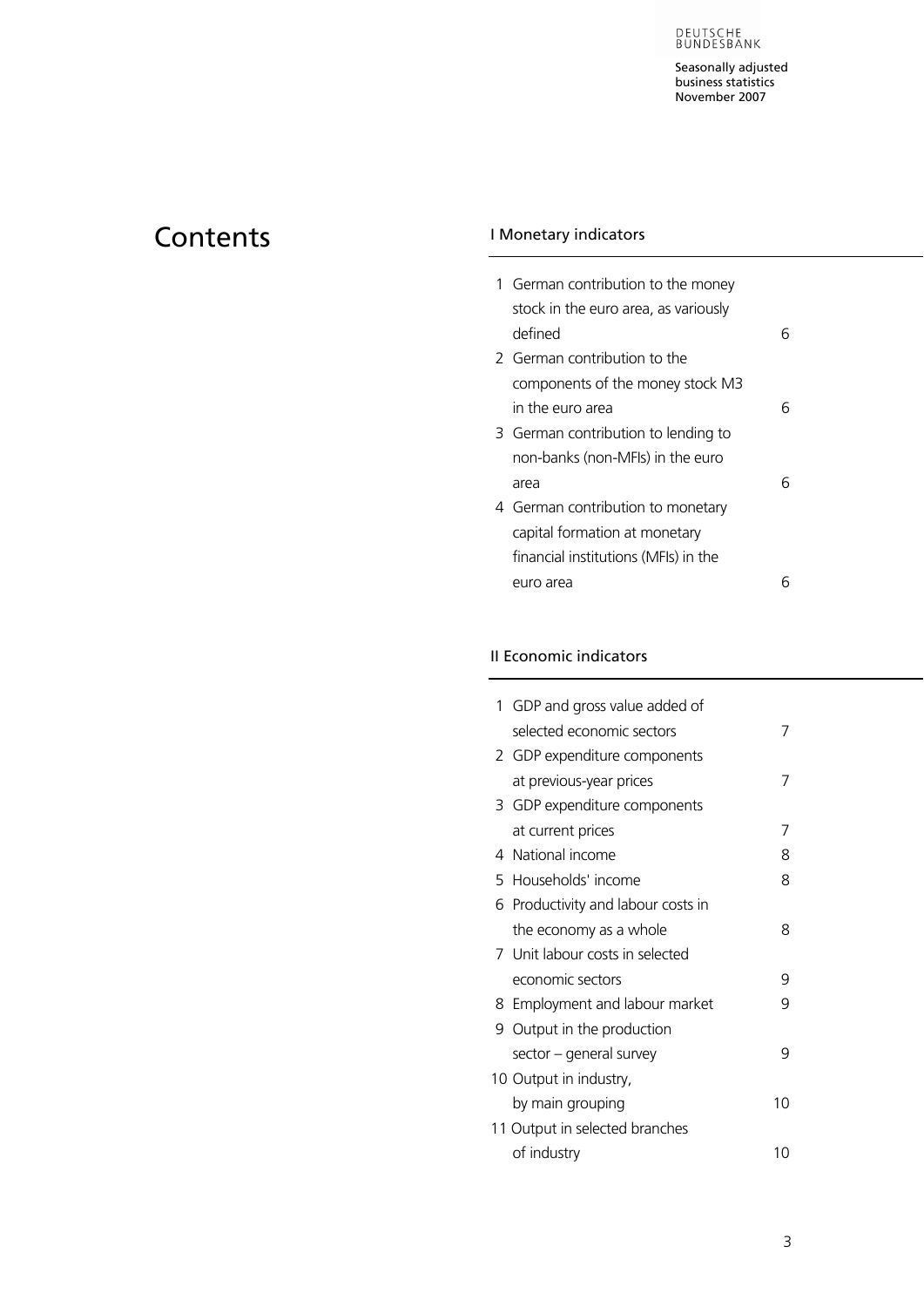<span id="page-3-0"></span>

| 12 Productivity and labour costs in         |    |
|---------------------------------------------|----|
| industry                                    | 10 |
| 13 Orders received by industry,             |    |
| by main grouping                            | 10 |
| 14 Orders received by industry              |    |
| from the domestic market                    | 11 |
| 15 Orders received by industry              |    |
| from abroad                                 | 11 |
| 16 Orders received by selected branches     |    |
| of industry                                 | 11 |
| 17 Turnover of industry,                    |    |
| by main grouping - total and domestic       | 11 |
| 18 Turnover of industry, by main grouping - |    |
| export                                      | 11 |
| 19 Building permits granted for             |    |
| structural engineering work                 | 12 |
| 20 Orders received by the                   |    |
| construction sector - value                 | 12 |
| 21 Orders received by the                   |    |
| construction sector - volume                | 12 |
| 22 Employment, labour costs and             |    |
| turnover in the construction sector         | 12 |
| 23 Retail turnover                          | 13 |
| 24 Producer and consumer prices             | 13 |
| 25 Prices and unit values in foreign trade  | 13 |
|                                             |    |

# IV Trend-adjusted indicators

| 1 Industrial activity – demand  | 16 |
|---------------------------------|----|
| 2 Industrial activity – output, |    |
| employment, costs               | 16 |
| 3 Investment activity           | 16 |
| 4 External sector               | 16 |

# Explanatory notes

| Seasonal adjustment                        |    |
|--------------------------------------------|----|
| <b>Figures in Deutsche Mark</b>            | 18 |
| Data in the national accounts at previous- |    |
| year prices and contributions to growth    | 18 |
| Unemployment data                          | 19 |
| Deviations from trend                      | 19 |
| Sources of unadjusted figures              | 19 |

# III External sector

| 1 Current account                | 14  |
|----------------------------------|-----|
| 2 Foreign trade - general survey | 14  |
| 3 Exports, by group of countries | 14  |
| 4 Exports, by category of goods  | 14  |
| 5 Imports, by group of countries | 15  |
| 6 Imports, by category of goods  | 15  |
| 7 Service transactions and       |     |
| factor income                    | 1 5 |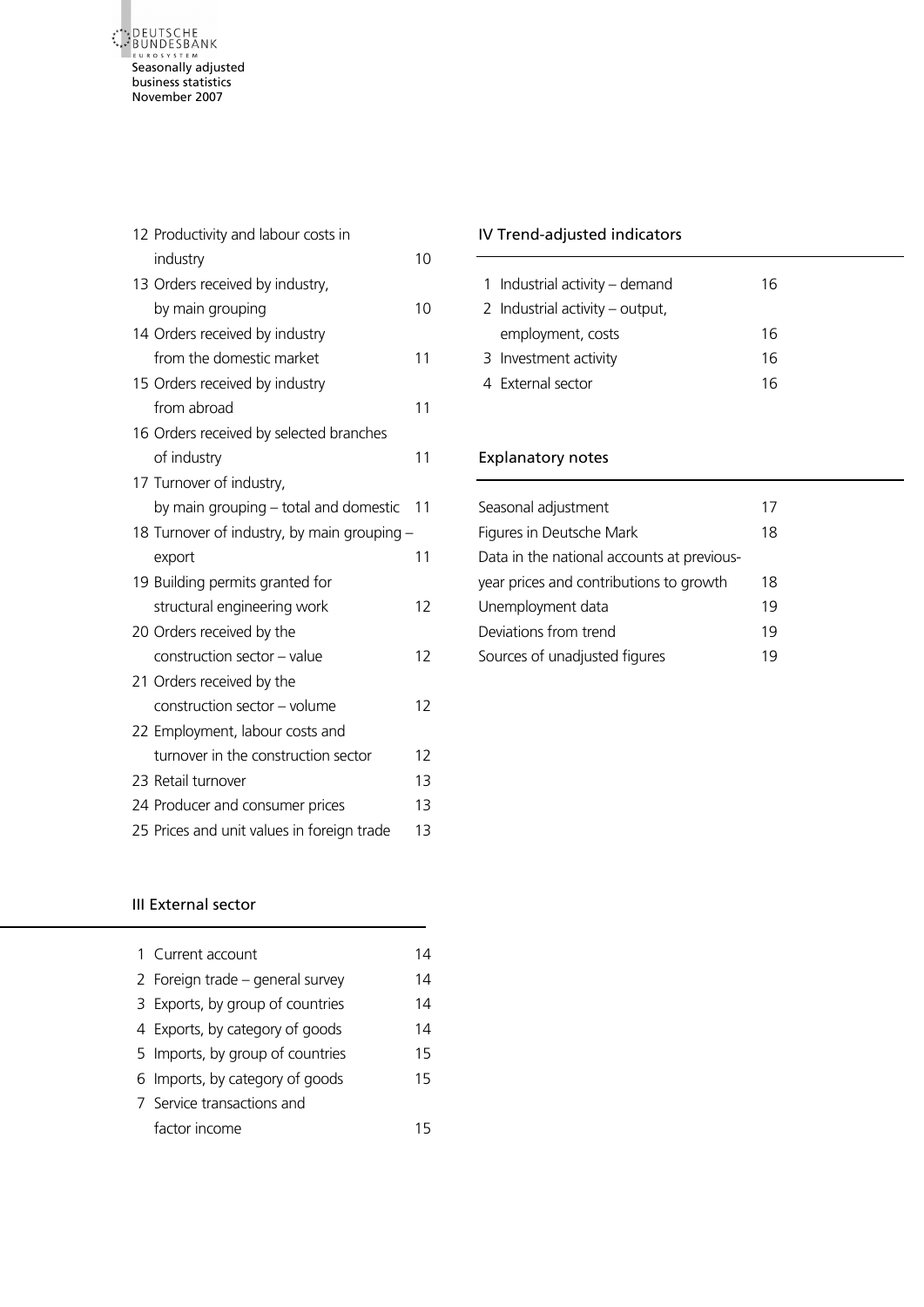# Notes

# Interpretation of data

Seasonally adjusted figures are estimated and hence subject to some uncertainty. Therefore, minor changes from one period to another affecting the last digit of the figures in this Supplement do not necessarily allow conclusions to be drawn as to economically relevant changes. The series are normally accurate enough to enable the reader to infer the mostly rounded rates of change given in the Bundesbank's analyses.

The factors used for seasonal adjustment are recalculated at regular intervals and as required. Revised time series or tables are marked with an (R).

The seasonal adjustment also includes adjustment for working-day variations, insofar as such variations can be proved and quantified (see also the notes on the seasonal adjustment methodology at the end of this Supplement).

# Release of updated figures

This tables in this Supplement updated to show the latest figures are available on the internet together with publication dates.

# Abbreviations and symbols

- p Provisional
- r Revised
- s Estimated
- ts Partly estimated
- ... Data available at a later date
- . Data unknown, not to be published, not meaningful or not informative owing to particular uncertainty relating to the seasonal adjustment
- 0 As the last digit means less than half of one but more than nil
- Nil
- A Seasonal adjustment using the additive method
- R Seasonal factors recalculated

Significant changes from the previous version are marked by vertical lines in the margin.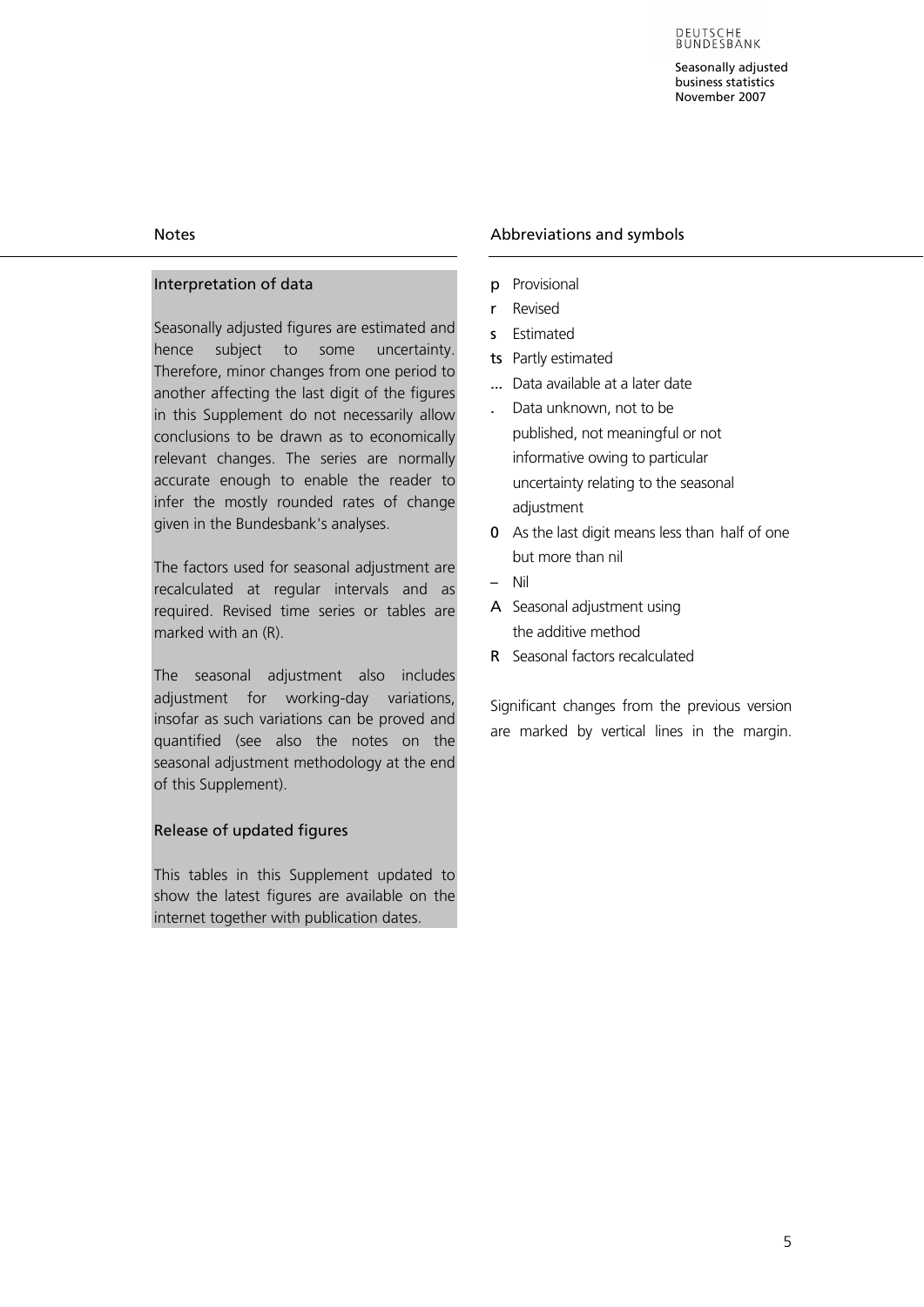<span id="page-5-1"></span><span id="page-5-0"></span>

### [I](#page-2-0) Monetary indicators

### [1 German contribution to the money stock in the euro area, as variously defined](#page-19-0)

| End of month and change                                                                                |  |  |                    |                                                  |                            |                                                 |                                                  | Seasonally adjusted               |  |
|--------------------------------------------------------------------------------------------------------|--|--|--------------------|--------------------------------------------------|----------------------------|-------------------------------------------------|--------------------------------------------------|-----------------------------------|--|
|                                                                                                        |  |  |                    |                                                  |                            | Memo item                                       |                                                  |                                   |  |
| Money stock M2<br>(Excluding currency in circulation) 1                                                |  |  | Money stock M3     | (Excluding currency in circulation) 2            |                            | Money stock M3 in the European monetary union 3 |                                                  |                                   |  |
| Change during<br>Annual<br>rate $4.5$<br>quarter 4<br>$\epsilon$ billion<br>$\epsilon$ billion<br>in % |  |  | $\epsilon$ billion | Change during<br>quarter 4<br>$\epsilon$ billion | Annual rate 4, 5<br>in $%$ | $\epsilon$ billion                              | Change during<br>quarter 4<br>$\epsilon$ billion | <b>Annual rate 4, 5</b><br>in $%$ |  |

Zeit = Period

Source of the unadjusted figures for the changes: European Central Bank; provisional. — 1 Overnight deposits, deposits with an agreed maturity of up to 2 years and deposits redeemable at notice of up to 3 months. — 2 M2 plus repo transactions, money market fund shares held by euro-area residents,

money market paper and debt securities with agreed maturities of up to 2 years. — 3 Source: European Central Bank. Revision of data possible due to new information. — 4 Statistical changes have been eliminated. — 5 Change in the last six months, expressed as an annual rate.  $-6$  Since January 2003 excluding the national banknotes and coins still in circulation.

# [2 German contribution to the components of the money stock M3 in the euro area](#page-20-0)

End of month and change Seasonally adjusted Seasonally adjusted Seasonally adjusted

| Overnight deposits |                                                     |                                 | Deposits with an agreed maturity of<br>up to 2 years |                                                     |                                           | 3 months           | Deposits redeemable at notice of up to<br>Marketable instruments 1 |                                 |                    |                                                                |                                   |
|--------------------|-----------------------------------------------------|---------------------------------|------------------------------------------------------|-----------------------------------------------------|-------------------------------------------|--------------------|--------------------------------------------------------------------|---------------------------------|--------------------|----------------------------------------------------------------|-----------------------------------|
| $\epsilon$ billion | Change<br>durina<br>quarter 2<br>$\epsilon$ billion | Annual<br>rate $2, 3$<br>in $%$ | $\epsilon$ billion                                   | Change<br>during<br>quarter 2<br>$\epsilon$ billion | Annual<br>rate $2, 3$<br>$\mathsf{in} \%$ | $\epsilon$ billion | Change<br>during<br>quarter 2<br>$\epsilon$ billion                | Annual<br>rate $2, 3$<br>in $%$ | $\epsilon$ billion | Change<br>during<br>quarter <sup>2</sup><br>$\epsilon$ billion | Annual<br>rate $2, 3$<br>$\ln \%$ |

Zeit = Period

Source of the unadjusted figures for the changes: European Central Bank; provisional. — 1 Repo transactions and money market fund shares held by euro-area residents, money market paper and debt securities with agreed maturities of up to 2 years.  $-$  2 Statistical changes have been eliminated.  $\overline{\phantom{a}}$ 3 Change in the last six months, expressed as an annual rate.

# 3 German contribution to lending to non-banks (non-MFIs) in the euro area

End of month and change Seasonally adjusted Seasonally adjusted

| Lending, total     |                                                |                                            |                | Lending to enterprises and households               |                                           | Lending to general government |                                                |                            |  |
|--------------------|------------------------------------------------|--------------------------------------------|----------------|-----------------------------------------------------|-------------------------------------------|-------------------------------|------------------------------------------------|----------------------------|--|
| $\epsilon$ billion | Change during<br>quarter<br>$\epsilon$ billion | Annual rate 1, 2<br>$\%$<br>$\overline{m}$ | <b>billion</b> | Change during<br>auarter 1<br>$\varepsilon$ billion | Annual rate 1, 2<br>$\%$<br>$\mathsf{In}$ | € billion                     | Change during<br>quarter<br>$\epsilon$ billion | Annual rate 1, 2<br>in $%$ |  |

Zeit = Period

Source of the unadjusted figures for the changes: European Central Bank:

provisional. — 1 Statistical changes have been eliminated. — 2 Change in the last six months, expressed as an annual rate.

# 4 German contribution to monetary capital formation at monetary financial institutions (MFIs) in the euro area

End of month and change Seasonally adjusted

|                                     |                                                                                                   |                                                       | of which           |                                                                |                                                                                           |                    |                                                                |                                |                    |                                                                |                                 |
|-------------------------------------|---------------------------------------------------------------------------------------------------|-------------------------------------------------------|--------------------|----------------------------------------------------------------|-------------------------------------------------------------------------------------------|--------------------|----------------------------------------------------------------|--------------------------------|--------------------|----------------------------------------------------------------|---------------------------------|
| Monetary capital formation, total 1 |                                                                                                   | Deposits with an agreed maturity of<br>over 2 years 2 |                    |                                                                | Deposits redeemable at notice of over 3 Debt securities with an agreed maturity<br>months |                    |                                                                | of over 2 years                |                    |                                                                |                                 |
| $\epsilon$ billion                  | Change<br>Annual<br>during<br>rate $3, 4$<br>quarter <sup>3</sup><br>$\epsilon$ billion<br>in $%$ |                                                       | $\epsilon$ billion | Change<br>during<br>quarter <sup>3</sup><br>$\epsilon$ billion | Annual<br>rate $3, 4$<br>in $%$                                                           | $\epsilon$ billion | Change<br>durina<br>quarter <sup>3</sup><br>$\epsilon$ billion | Annual<br>rate $3.4$<br>in $%$ | $\epsilon$ billion | Change<br>during<br>quarter <sup>3</sup><br>$\epsilon$ billion | Annual<br>rate $3, 4$<br>in $%$ |

Zeit = Period

[Source of the unadjusted figures for the changes: European Central Bank;](#page-22-0)  provisional. — 1 After deduction of inter-MFI holdings. — 2 Including deposits with building and loan associations. — 3 Statistical changes have been eliminated. — 4 Change in the last six months, expressed as an annual rate.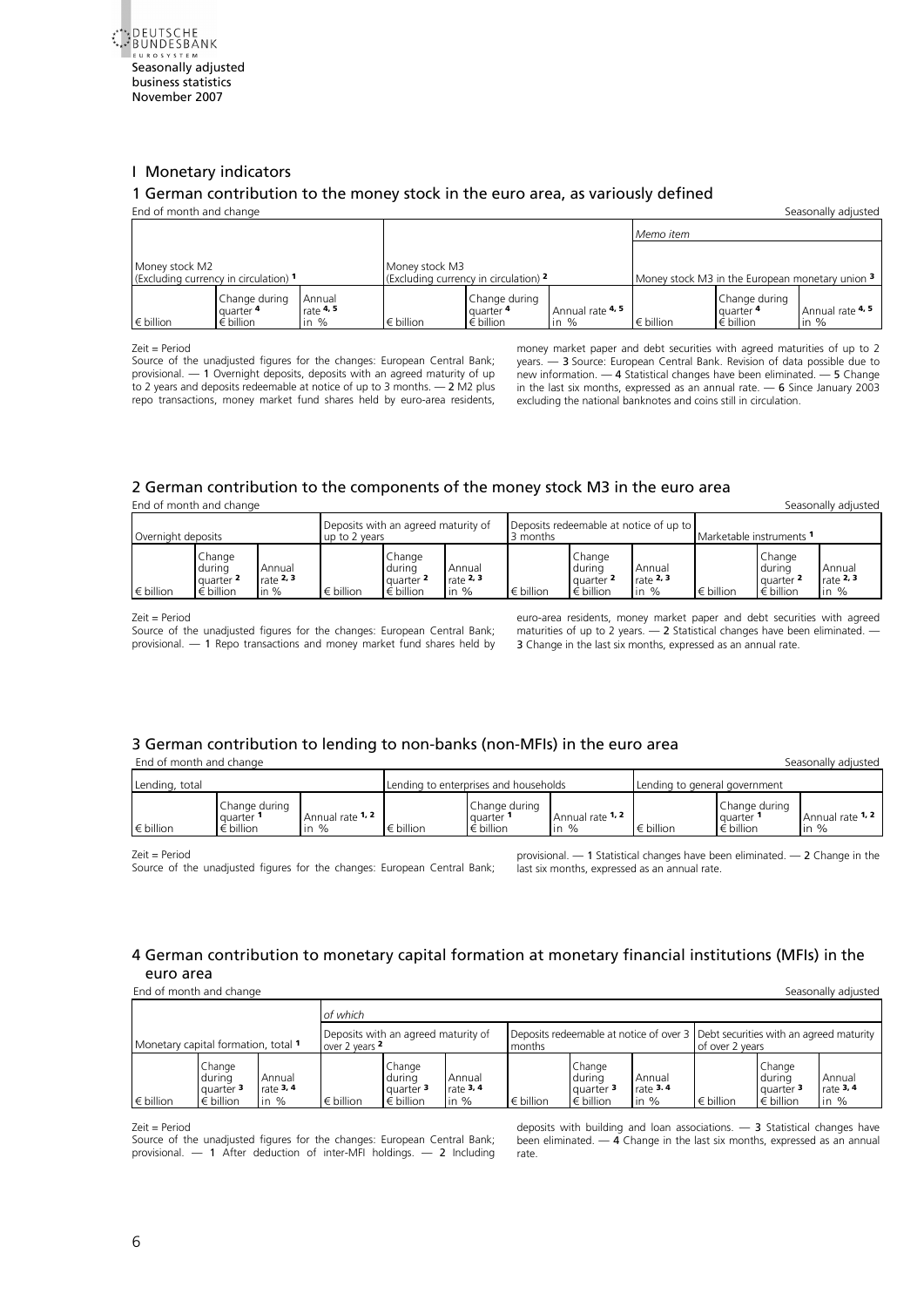### <span id="page-6-1"></span><span id="page-6-0"></span>II Economic indicators

## 1 GDP and gross value added of selected economic sectors \*

|                                                                                |  |                                         |                                                |                                |                                              |                              |                                                |                                                                                       |                                                |                                                             |                                                 |                                | Seasonally adjusted                             |
|--------------------------------------------------------------------------------|--|-----------------------------------------|------------------------------------------------|--------------------------------|----------------------------------------------|------------------------------|------------------------------------------------|---------------------------------------------------------------------------------------|------------------------------------------------|-------------------------------------------------------------|-------------------------------------------------|--------------------------------|-------------------------------------------------|
|                                                                                |  |                                         |                                                | of which                       |                                              |                              |                                                |                                                                                       |                                                |                                                             |                                                 |                                |                                                 |
| Gross domestic<br>product                                                      |  | Gross value added 1, 2   construction 2 |                                                | Production sector<br>excludina |                                              | Construction (A)             |                                                | Wholesale and retail<br>trade, hotels and<br>restaurants 2, 3 and<br>transport $2, 3$ |                                                | Financial, real estate,<br>renting and business<br>services |                                                 | Public and private<br>services |                                                 |
| Change<br>trom<br>previous<br>Index/<br>period<br>$\epsilon$ billion<br>in $%$ |  | Index/<br>$\epsilon$ billion            | Change<br>trom<br>previous<br>period<br>in $%$ | Index/<br>$\epsilon$ billion   | Change<br>trom<br>previous<br>period<br>in % | Index/<br>$\epsilon$ billion | Change<br>trom<br>previous<br>period<br>in $%$ | Index/<br>$\epsilon$ billion                                                          | Change<br>trom<br>previous<br>period<br>in $%$ | Index/<br>$\epsilon$ billion                                | Change<br>from<br>previous<br>period in<br>$\%$ | Index/<br>$\epsilon$ billion   | Change<br>from<br>previous<br>period in<br>$\%$ |

Zeit = Period;

Vj. = quarter

.

In Vorjahrespreisen = At previous-year prices

In jeweiligen Preisen = At current prices

Source of the unadjusted figures: Federal Statistical Office. — \* Last update: (date see German table).  $-1$  Excluding net taxes on products.  $-2$  Derived from seasonally adjusted components.  $-$  3 Including communication.  $-$ 4 See the explanatory notes at the end of this Supplement

### [2 GDP expenditure components at previous-year prices\\*](#page-24-0)

|                           |                                                     |              |                                                     |                          |                                                     |                           |                                                     |                            |                                                     |               |                                                     |                                                          |                               |                      |                                                     |                      | Seasonally adjusted                                 |
|---------------------------|-----------------------------------------------------|--------------|-----------------------------------------------------|--------------------------|-----------------------------------------------------|---------------------------|-----------------------------------------------------|----------------------------|-----------------------------------------------------|---------------|-----------------------------------------------------|----------------------------------------------------------|-------------------------------|----------------------|-----------------------------------------------------|----------------------|-----------------------------------------------------|
|                           |                                                     |              |                                                     | of which                 |                                                     |                           |                                                     |                            |                                                     |               |                                                     |                                                          |                               |                      |                                                     |                      |                                                     |
| Gross domestic<br>product |                                                     | Domestic use |                                                     | Private<br>consumption 2 |                                                     | Government<br>consumption |                                                     | Machinery and<br>equipment |                                                     | Buildings (A) |                                                     | Changes<br>$\mathsf{I}$<br>inventor-<br>ies <sup>3</sup> | Net ex-<br>ports <sup>4</sup> | Exports <sup>1</sup> |                                                     | Imports <sup>1</sup> |                                                     |
| Index                     | Change<br>from<br>pr-<br>evious<br>period<br>in $%$ | Index        | Change<br>trom<br>pre-<br>vious<br>period<br>in $%$ | Index                    | Change<br>from<br>pre-<br>vious<br>period<br>in $%$ | Index                     | Change<br>from<br>pre-<br>vious<br>period<br>in $%$ | Index                      | Change<br>from<br>pre-<br>vious<br>period<br>in $%$ | Index         | Change<br>from<br>pre-<br>vious<br>period<br>in $%$ |                                                          |                               | Index                | Change<br>from<br>pre-<br>vious<br>period<br>in $%$ | Index                | Change<br>from<br>pre-<br>vious<br>period<br>in $%$ |

Zeit = Period;  $Vj.$  = quarter;  $vi.$  = quarterly;  $hj.$  = half - yearly

Rechnerische Wachstumsbeiträge am Bruttoinlandsprodukt in Prozentpunkten = Statistical contribution to GDP growth in percentage points Source of the unadjusted figures: Federal Statistical Office.  $-$  \* Last update:

(date see German table). — 1 Derived from seasonally adjusted components. — 2 Including non-profit institutions serving households. —

3 Including net increase in valuables. — 4 Exports less imports. — 5 See the explanatory notes at the end of this Supplement. — 6 Exports and therefore also net exports positively influenced by late reports; changes in inventories and therefore also domestic use negatively influenced by being offset against net exports. — 7 Data subject to increased uncertainty.

## [3 GDP expenditure components at current prices\\*](#page-25-0)

|                                           |                                           |                        |                                           |                           |                                           |                            |                                           |               |                                           |                                                  |                                           |      |      |                |                                           | Seasonally adjusted + |                                           |
|-------------------------------------------|-------------------------------------------|------------------------|-------------------------------------------|---------------------------|-------------------------------------------|----------------------------|-------------------------------------------|---------------|-------------------------------------------|--------------------------------------------------|-------------------------------------------|------|------|----------------|-------------------------------------------|-----------------------|-------------------------------------------|
|                                           |                                           |                        |                                           | of which                  |                                           |                            |                                           |               |                                           |                                                  |                                           |      |      |                |                                           |                       |                                           |
| Gross domestic<br>Domestic use<br>product |                                           | Private<br>consumption |                                           | Government<br>consumption |                                           | Machinery and<br>equipment |                                           | Buildings (A) |                                           | Changes<br><i>in</i><br>inventor-<br>$i$ es 2, 3 | Net ex-<br>ports <sup>3,4</sup> Exports   |      |      | Imports        |                                           |                       |                                           |
|                                           | Change<br>trom<br>pre-<br>vious<br>period |                        | Change<br>from<br>pre-<br>vious<br>period |                           | Change<br>from<br>pre-<br>vious<br>period |                            | Change<br>from<br>pre-<br>vious<br>period |               | Change<br>trom<br>pre-<br>vious<br>period |                                                  | Change<br>from<br>pre-<br>vious<br>period |      |      |                | Change<br>from<br>pre-<br>vious<br>period |                       | Change<br>from<br>pre-<br>vious<br>period |
| DM/€                                      | in $%$                                    | DM/€                   | in $%$                                    | DM/€                      | in $%$                                    | DM/€                       | in $%$                                    | DM/€          | in $%$                                    | DM/€                                             | in $%$                                    | DM/€ | DM/€ | DM/ $\in$ in % |                                           | DM/€                  | in $%$                                    |

Zeit = Period; Vj. = quarter; Hj. = half-year Mrd DM = DM billion

Mrd  $\epsilon = \epsilon$  billion

Source of the unadjusted figures: Federal Statistical Office. — \* Last update: (date see German table). — + Derived from seasonally adjusted components. — 1 Including non-profit institutions serving households. — 2 Including net increase in valuables. - 3 The seasonally adjusted series are subject to much greater uncertainty than the basic series from which they are derived.  $-4$  Exports less imports.  $-5$  Exports and therefore also net exports positively influenced by late reports; changes in inventories and therefore also domestic use negatively influenced by being offset against net exports.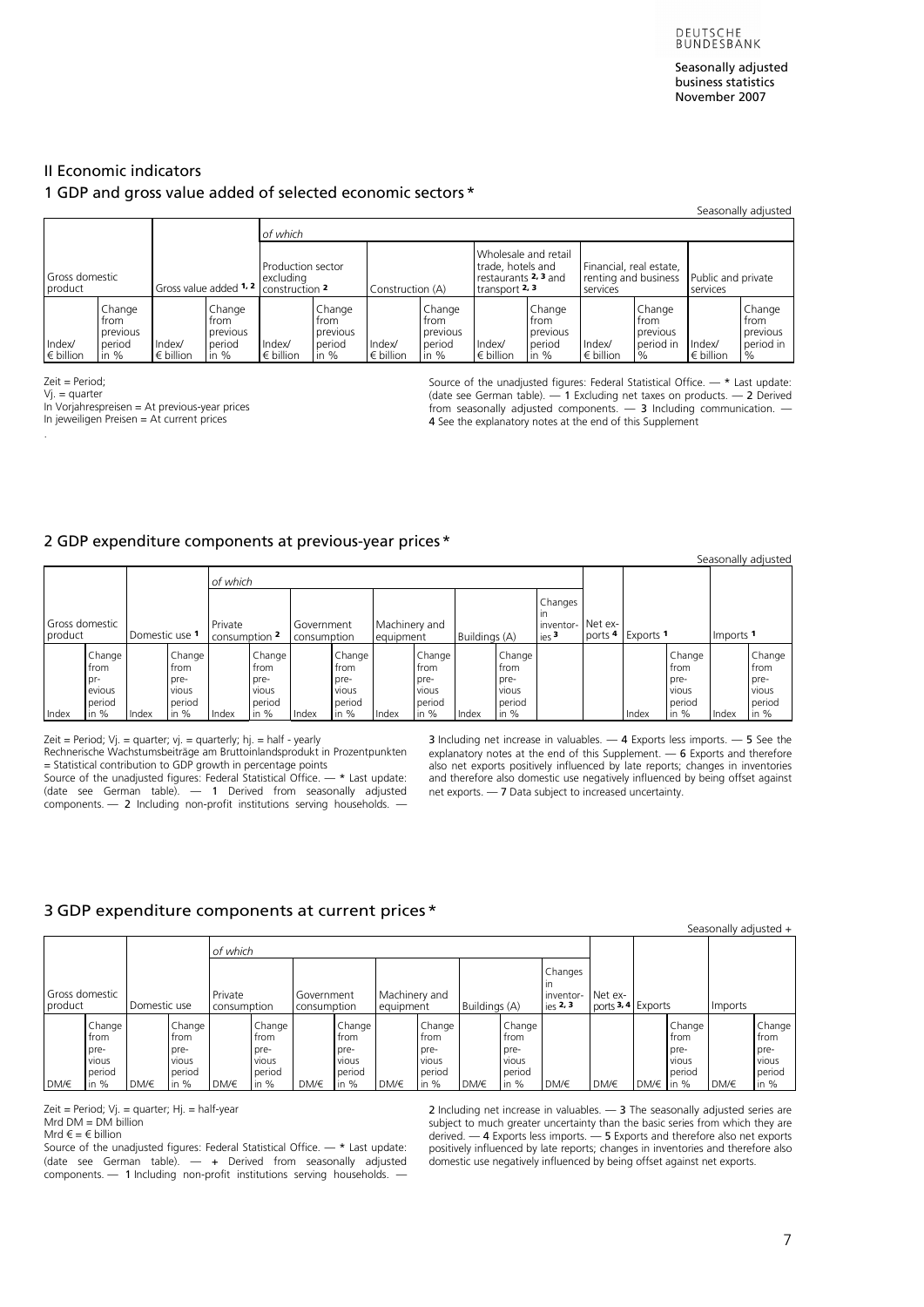<span id="page-7-2"></span><span id="page-7-1"></span><span id="page-7-0"></span>

# II Economic Indicators 4 National income \*

#### Seasonally adjusted +

| Gross national income (GNP) 1 |                                        | National income |                                        | Compensation of employees (residents) 1, 2 |                                        |                               | <b>Entrepreneurial and property income 1, 3</b> |                                                |                    |
|-------------------------------|----------------------------------------|-----------------|----------------------------------------|--------------------------------------------|----------------------------------------|-------------------------------|-------------------------------------------------|------------------------------------------------|--------------------|
| DM/€                          | Change from<br>previous<br>period in % | DM/€            | Change from<br>previous<br>period in % | DM/€                                       | Change from<br>previous<br>period in % | As % of<br>national<br>Income | DM/€                                            | Change from As % of<br>previous<br>period in % | national<br>Income |

Zeit = Period; Vj. = quarter; Hj. = half-year

Mrd  $DM = DM$  billion

Mrd  $\epsilon = \epsilon$  billion

Source of the unadjusted figures: Federal Statistical Office.  $-$  \* Last update: (date see German table). — + Not adjusted for working-day variations. — 1 Derived from seasonally adjusted basic series. — 2 Including employers' contributions to social security funds. — 3 Including, besides entrepreneurial [income, income from interest, dividends, distribution of profits, net rents a](#page-26-0)nd reinvested earnings on foreign investment. — 4 Quarterly change in GNP, national income, and (calculated as a residual) entrepreneurial and property income influenced by particularly significant calendar irregularities, which are largely balanced out over a six-month period.

# 5 Households' income \*

|                               |                                                |                 |                                                |                           |                                                |                                                 |                                              |               |                                                |                                         |                                                 |                             |                                                |               |                                                | Seasonally adjusted +  |
|-------------------------------|------------------------------------------------|-----------------|------------------------------------------------|---------------------------|------------------------------------------------|-------------------------------------------------|----------------------------------------------|---------------|------------------------------------------------|-----------------------------------------|-------------------------------------------------|-----------------------------|------------------------------------------------|---------------|------------------------------------------------|------------------------|
| Gross wages and<br>salaries 1 |                                                | Deductions 2, 3 |                                                | Net wages and<br>salaries |                                                | Monetary social<br>benefits received<br>$(A)$ 4 |                                              | Mass income 3 |                                                | Operating<br>surplus/ mixed<br>income 5 |                                                 | Disposable<br>income $3, 6$ |                                                | Saving $3, 6$ |                                                | Saving<br>ratio $3, 7$ |
| DM/€                          | Change<br>trom<br>previous<br>period<br>in $%$ | DM/€            | Change<br>trom<br>previous<br>period<br>in $%$ | DM/€                      | Change<br>trom<br>previous<br>period<br>in $%$ | DM/€                                            | Change<br>from<br>previous<br>period<br>in % | DM/€          | Change<br>trom<br>previous<br>period<br>in $%$ | DM/€                                    | Change<br>trom<br>previous<br>period in<br>$\%$ | DM/€                        | Change<br>from<br>previous<br>period<br>in $%$ | DM/€          | Change<br>trom<br>previous<br>period<br>in $%$ | in $%$                 |

Zeit = Period; Vj. = quarter; Hj. = half-year  $Mrd$   $DM = DM$  billion; Mrd  $\epsilon = \epsilon$  billion

Source of the unadjusted figures: Federal Statistical Office. -\* Households including non-profit institutions serving households. Last update: (date see German table). — + Not adjusted for working-day variations. — 1 Residence concept. — 2 Wage tax payable on gross wages

and salaries, and employees' social contributions. — 3 Derived from seasonally adjusted basic series. — 4 Cash benefits from the social security [funds, general government and non-residents, pensions \(net\), private](#page-27-0)  funded social benefits, less levies on social benefits, taxes on consumer goods and government charges.  $-5$  Including property income. 6 Including the adjustment for the change in the net equity of households in pension funds reserves. — 7 Saving as a percentage of disposable income.

### [6 Productivity and labour costs in the economy as a whole\\*](#page-28-0)

|                                                       |                                                     |              |                                        |                      |                                        |                        |                                        |              | Seasonally adjusted +                  |
|-------------------------------------------------------|-----------------------------------------------------|--------------|----------------------------------------|----------------------|----------------------------------------|------------------------|----------------------------------------|--------------|----------------------------------------|
|                                                       | Compensation per employee<br>hours worked (domestic |              |                                        |                      |                                        |                        |                                        |              |                                        |
| GDP at previous-year prices<br>per total hours worked |                                                     | concept)     |                                        | per unit of output 1 |                                        | per unit of turnover 2 |                                        | GDP deflator |                                        |
| $2000 = 100$                                          | Change from<br>previous<br>period in %              | $2000 = 100$ | Change from<br>previous<br>period in % | $2000 = 100$         | Change from<br>previous<br>period in % | $2000 = 100$           | Change from<br>previous<br>period in % | $2000 = 100$ | Change from<br>previous<br>period in % |

Zeit = Period; Hj. = half-year; Vj. = quarter

Source of the unadjusted figures: Federal Statistical Office, Institute for Employment Research of the Federal Employment Agency. — \* Last update : (date see German table).  $-$  + Not adjusted for working-day variations; derived from seasonally adjusted basic series. — 1 Index of compensation per employee hours worked divided by index of GDP at previous-year prices per total hours worked. — 2 Index of compensation per employee hours worked divided by index of nominal GDP per total hours worked. — 3 Quarterly change mainly affected by the particularly significant calendar irregularities, which are largely balanced out over a six-month period.

# [7 Unit labour costs in selected economic sectors](#page-29-0) \*

Seasonally adjusted +

|                      |                                        | of which                                    |                                        |              |                                        |                                                                        |                                        |                                                         |                                        |
|----------------------|----------------------------------------|---------------------------------------------|----------------------------------------|--------------|----------------------------------------|------------------------------------------------------------------------|----------------------------------------|---------------------------------------------------------|----------------------------------------|
| <b>Enterprises 1</b> |                                        | Production sector excluding<br>construction |                                        | Construction |                                        | Wholesale and retail trade,<br>hotels and restaurants and<br>transport |                                        | Financial, real estate renting<br>and business services |                                        |
| $2000 = 100$         | Change from<br>previous<br>period in % | $2000 = 100$                                | Change from<br>previous<br>period in % | $2000 = 100$ | Change from<br>previous<br>period in % | $2000 = 100$                                                           | Change from<br>previous<br>period in % | $2000 = 100$                                            | Change from<br>previous<br>period in % |

Zeit = Period; Hj. = half-year; Vj. = quarter

Source of the unadjusted figures: Federal Statistical Office, Institute for Employment Research of the Federal Employment Agency. — \* Labour costs (compensation per employee hours worked) in relation to labour productivity (gross value added at previous-year prices per total hours worked). Last

update: (date see German table).  $-$  + Not adjusted for working-day variations; derived from seasonally adjusted basic series. — 1 Excluding public and private service providers. — 2 Quarterly change mainly affected by the particularly significant calendar irregularities, which are largely balanced out over a six-month period.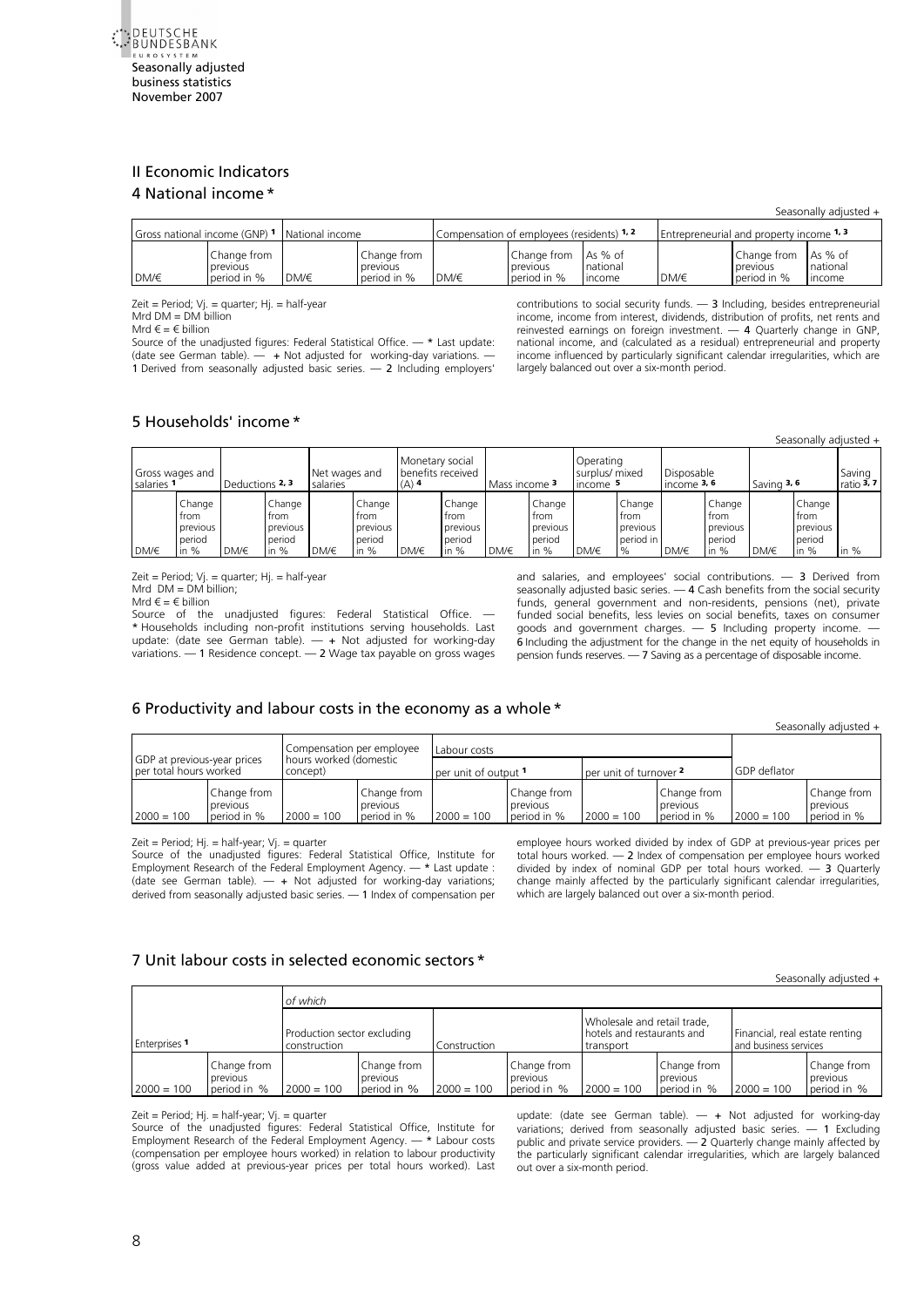# <span id="page-8-2"></span><span id="page-8-1"></span><span id="page-8-0"></span>II Economic indicators 8 Employment and labour market \*

|                                                            |                                                             |                                             |                                                                                        |                                                    |                                | Seasonally adjusted |
|------------------------------------------------------------|-------------------------------------------------------------|---------------------------------------------|----------------------------------------------------------------------------------------|----------------------------------------------------|--------------------------------|---------------------|
| Employment <sup>1</sup><br>(Standardised EU<br>definition) | Employment<br>(Subject to social<br>security contributions) | <b>Exclusively marginal</b><br>employment 2 | Unemployment, registered (Definition of<br>the Federal Employment Agency) <sup>3</sup> |                                                    | Short-time workers 4 Vacancies |                     |
| Thousands                                                  |                                                             |                                             |                                                                                        | As a percentage of<br>the civilian labour<br>torce | Thousands                      |                     |

Zeit = Period; Vj. = quarter; mtl. = monthly; vj. = quarterly Deutschland = Germany

West-und Ostdeutschland = Western and eastern Germany

Sources of the unadjusted figures: Federal Statistical Office, Federal Employment Agency. — \* For employment (EU-definition): averages; employment (subject to social security contributions) and exclusively marginal employment: end-of-month-levels; unemployment (registered) and vacancies: up to December 2004, end-of-month-levels; from January 2005, mid-monthlevels; short-time workers: mid-month levels; quarterly figures: averages. 1 Workplace concept.  $-$  2 Earned income does not regularly exceed € 400 per month. — 3 See the explanatory notes at the end of this Supplement. —

4 Not seasonally adjusted. — 5 From January 2007, vacancies for seasonal workers are included only if they are based on non-specific employer requirements. — 6 Based on unadjusted figures which are initial provisional estimates by the Federal Employment Agency. The initial estimates for Germany usually deviate up to 0.75 per cent from the final values in the case of employment (subject to social security contributions) and up to 4 per cent in the case of exclusively marginal employment. — 7 From May 2007, calculated on the basis of updated labour force figures. — 8 Initial provisional estimate by the Federal Statistical Office. — 9 Western Germany without and eastern Germany including West Berlin.

#### 9 Output in the production sector – general survey<br> $2000 = 100$ [2000 = 100 Seasonally adjusted](#page-31-0)

| <b>Production sector</b>               |           |                                  |           | of whic |                   |                           |           |                   |           |          |           |            |           |
|----------------------------------------|-----------|----------------------------------|-----------|---------|-------------------|---------------------------|-----------|-------------------|-----------|----------|-----------|------------|-----------|
| Construction sector $(A)$ <sup>1</sup> |           |                                  |           |         |                   |                           |           |                   |           |          |           |            |           |
| Including<br>construction sector       |           | Excludina<br>construction sector |           | Total   |                   | Structural<br>engineering |           | Civil engineering |           | Energy 2 |           | Industry 3 |           |
| Monthly                                | Ouarterly | Monthly                          | Ouarterly | Monthly | Quarterly Monthly |                           | Ouarterly | Monthly           | Ouarterly | Monthly  | Ouarterly | Monthly    | Ouarterly |

Zeit = Period

Source of the unadjusted figures: Federal Statistical Office. — \* Quarterly figures for the production sector excluding construction based on reports from local units of enterprises with at least 20 employees; monthly breakdown from January 2007 on the basis of data provided by local units with at least 50 employees but with a smaller reporting population before that date.  $-1$  Including site preparation.  $-2$  Electricity, gas, steam and hot water supply and especially mining of coal and lignite, extraction of crude petroleum and natural gas, manufacture of refined petroleum products. —

3 Manufacturing sector not allocated to main grouping "Energy" plus mining and quarrying except of energy producing materials.— 4 Influenced by the exceptional pattern of working days and public holidays. — 5 Influenced by a change in holiday dates. — 6 Pre-adjusted by the Federal Statistical Office, o[n](#page-2-0)  the basis of estimates to the results of the annual survey covering the whole construction sector (on average:  $+ 4 \%$ ). — o/x Preliminary; pre-adjusted on the basis of estimations to the results of the quarterly production statistics by the Federal Statistical Office.

# 10 Output in industry \*, by main grouping

[2000 = 100 Seasonally adjuste](#page-32-0)d

|                      |           |                 |           |                             |           | of which               |                  |                                            |           |
|----------------------|-----------|-----------------|-----------|-----------------------------|-----------|------------------------|------------------|--------------------------------------------|-----------|
| Intermediate goods 1 |           | Capital goods 2 |           | Consumer goods <sup>3</sup> |           | Durable consumer goods |                  | Non-durable consumer<br>qoods <sup>3</sup> |           |
| Monthly              | Quarterly | Monthly         | Ouarterly | Monthly                     | Quarterly | Monthly                | <b>Quarterly</b> | Monthly                                    | Quarterly |

#### Zeit = Period

Source of the unadjusted figures: Federal Statistical Office. — \* Manufacturing sector not allocated to main grouping "Energy" plus mining and quarrying except of energy producing materials, quarterly figures based on reports from local units of enterprises with at least 20 employees; monthly breakdown from January 2007 on the basis of data provided by local units with at least 50 employees but with a smaller reporting population before that date. — 1 Including mining and quarrying; — 2 Including manufacture of motor vehicles, trailers and semi-trailers. — 3 Including printing and service activities related to printing.  $-4$  Influenced by the exceptional pattern of working days and public holidays. — 5 Influenced by a change in holiday dates.  $\sim$  o/x Preliminary; pre-adjusted on the basis of estimations to the results of the quarterly production statistics by the Federal Statistical Office.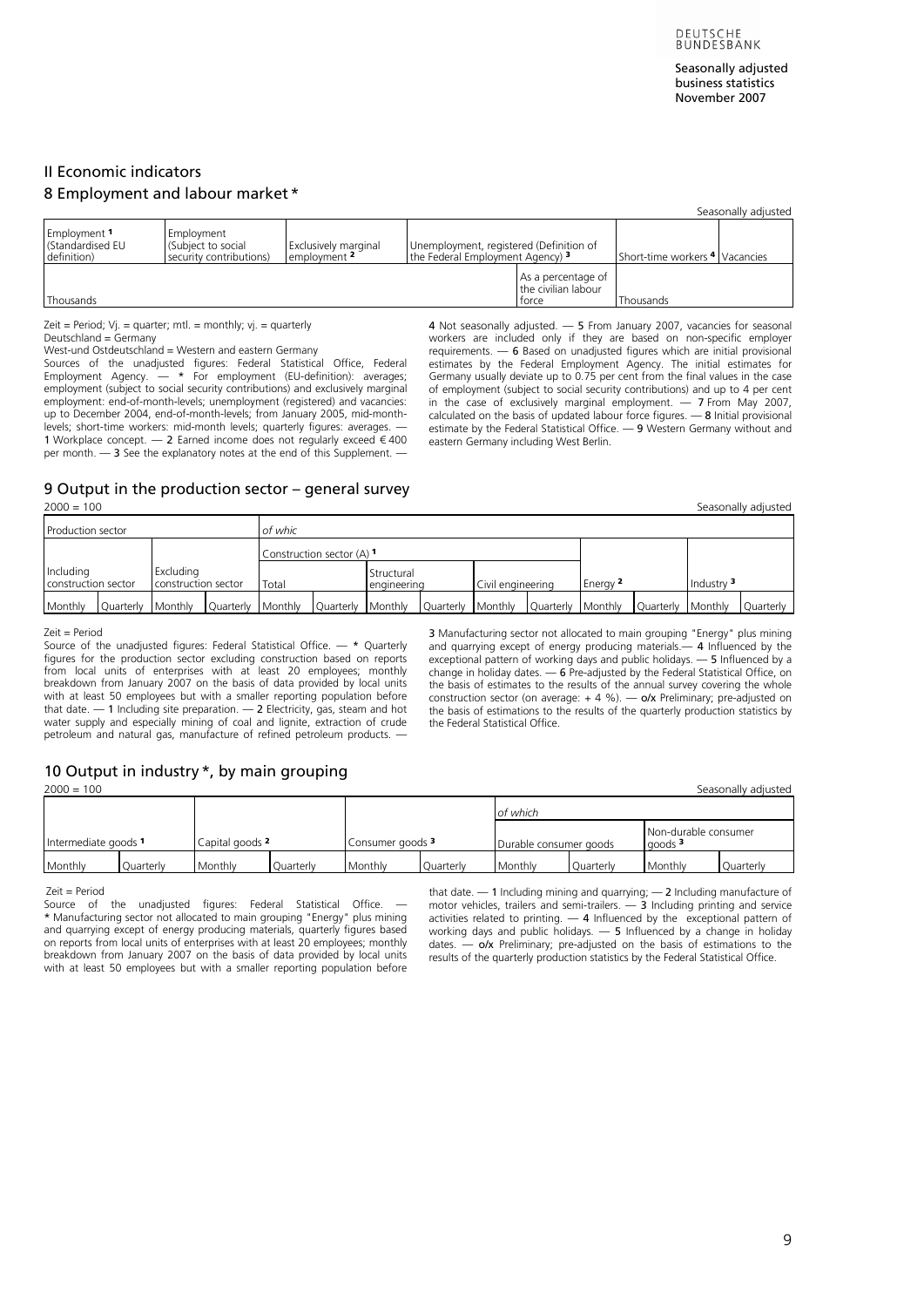<span id="page-9-0"></span>

# II Economic Indicators

# 11 Output in selected branches of industry

| $2000 = 100$                                         |           |                                |                  |                                                                                                |           |                                               |           |                |           |                                                                 | Seasonally adjusted |
|------------------------------------------------------|-----------|--------------------------------|------------------|------------------------------------------------------------------------------------------------|-----------|-----------------------------------------------|-----------|----------------|-----------|-----------------------------------------------------------------|---------------------|
| Manufacture of<br>chemicals and chemical<br>products |           | Manufacture of basic<br>metals |                  | Manufacture of electrical   Manufacture of electrical   machinery and<br>and optical equipment |           | of which<br>machinery and apparatus equipment |           | Manufacture of |           | Manufacture of motor<br>vehicles, trailers and<br>semi-trailers |                     |
| Monthly                                              | Ouarterly | Monthly                        | <b>Ouarterly</b> | Monthly                                                                                        | Ouarterly | Monthly                                       | Ouarterly | Monthly        | Ouarterly | Monthly                                                         | Quarterly           |

Zeit = Period

Source of the unadjusted figures: Federal Statistical Office. — \* Quarterly figures based on reports from local units of enterprises with at least 20 employees; monthly breakdown from January 2007 on the basis of data provided by local units with at least 50 employees but with a smaller reporting

population before that date. — 1 Influenced by the exceptional pattern of working days and public holidays. — 2 Influenced by labour disputes. — 3 Influenced by a change in holiday dates.  $-\alpha/x$  Preliminary; pre-adjusted on the basis of estimations to the results of the quarterly production statistics by the Federal Statistical Office.

# 12 Productivity and labour costs in industry\*

[2000 = 100 Seasonally adjuste](#page-34-0)d

| Output       |                     | Wages and salaries 1 |                       |                    |                      |
|--------------|---------------------|----------------------|-----------------------|--------------------|----------------------|
| Per employee | Per man-hour worked | <b>Per employee</b>  | l Per man-hour worked | Per unit of output | Per unit of turnover |
|              |                     |                      |                       |                    |                      |

Zeit = Period;  $Vj.$  = quarter; mtl. = monthly;  $vj.$  = quarterly Deutschland = Germany

Source of the unadjusted figures: Bundesbank calculations based on data from the Federal Statistical Office. — \* Industry (as in Table II.9) as well as mining of coal and lignite and manufacture of refined petroleum products. — 1 Excluding employers' compulsory social security contributions.

West- und Ostdeutschland = Western and eastern Germany 2 Influenced by a change in holiday dates.  $-$  3 Western Germany without and eastern Germany including West-Berlin. - o/x Production index preadjusted on the basis of estimations to the results of the quarterly production statistics by the Federal Statistical Office.

# 13 Orders received by industry \*, by main grouping

[2000 = 100 Seasonally adjuste](#page-35-0)d

| Value    |                                                                                                                                                                  |                       |                 |  |                                      | Volume 1 |                       |                            |  |                             |
|----------|------------------------------------------------------------------------------------------------------------------------------------------------------------------|-----------------------|-----------------|--|--------------------------------------|----------|-----------------------|----------------------------|--|-----------------------------|
| Industry |                                                                                                                                                                  | Intermediate<br>goods | Capital goods 2 |  | Consumer goods <sup>3</sup> Industry |          | Intermediate<br>goods | Capital goods <sup>2</sup> |  | Consumer goods <sup>3</sup> |
|          | Month-  Quarter-  Month-  Quarter-  Month-  Quarter-  Month-  Quarter-  Month-  Quarter-  Month-  Quarter-  Month-  Quarter-  Month-  Quarter-  Month-  Quarter- |                       |                 |  |                                      |          |                       |                            |  |                             |

Zeit = Period;

Source of the unadjusted figures: Federal Statistical Office. — \* Branches of the manufacturing sector, notably excluding manufacture of food, beverages and tobacco and of refined petroleum products; results for specialist sections of local units; excluding value added tax; from January 2006, based on reports from local units with at least 50 employees; previously, based on reports from local units of enterprises with at least 20 employees. — 1 Orders received at 2000 prices. — 2 Including manufacture of motor vehicles, trailers and semitrailers. — 3 Including printing and service activities related to printing.

# [1](#page-3-0)4 Orders received by industry \* from the domestic market

[2000 = 100 Seasonally adjuste](#page-36-0)d

| Value |                                                                                                                                                                  |  |                       |  |                                                              |  | Volume <sup>1</sup> |          |  |                              |  |                            |  |                             |  |
|-------|------------------------------------------------------------------------------------------------------------------------------------------------------------------|--|-----------------------|--|--------------------------------------------------------------|--|---------------------|----------|--|------------------------------|--|----------------------------|--|-----------------------------|--|
|       | Industry                                                                                                                                                         |  | Intermediate<br>goods |  | Capital<br>Consumer<br>$a$ oods <sup>3</sup><br>$a$ oods $2$ |  |                     | Industry |  | <b>Intermediate</b><br>goods |  | Capital goods <sup>2</sup> |  | Consumer goods <sup>3</sup> |  |
|       | Month-  Quarter-  Month-  Quarter-  Month-  Quarter-  Month-  Quarter-  Month-  Quarter-  Month-  Quarter-  Month-  Quarter-  Month-  Quarter-  Month-  Quarter- |  |                       |  |                                                              |  |                     |          |  |                              |  |                            |  |                             |  |

Zeit = Period;

Source of the unadjusted figures: Federal Statistical Office. — \* Branches of the manufacturing sector, notably excluding manufacture of food, beverages and tobacco and of refined petroleum products; results for specialist sections of local units; excluding value added tax; from January 2006, based on reports from local units with at least 50 employees; previously, based on reports from local units of enterprises with at least 20 employees. — 1 Orders received at 2000 prices. — 2 Including manufacture of motor vehicles, trailers and semitrailers. — 3 Including printing and service activities related to printing.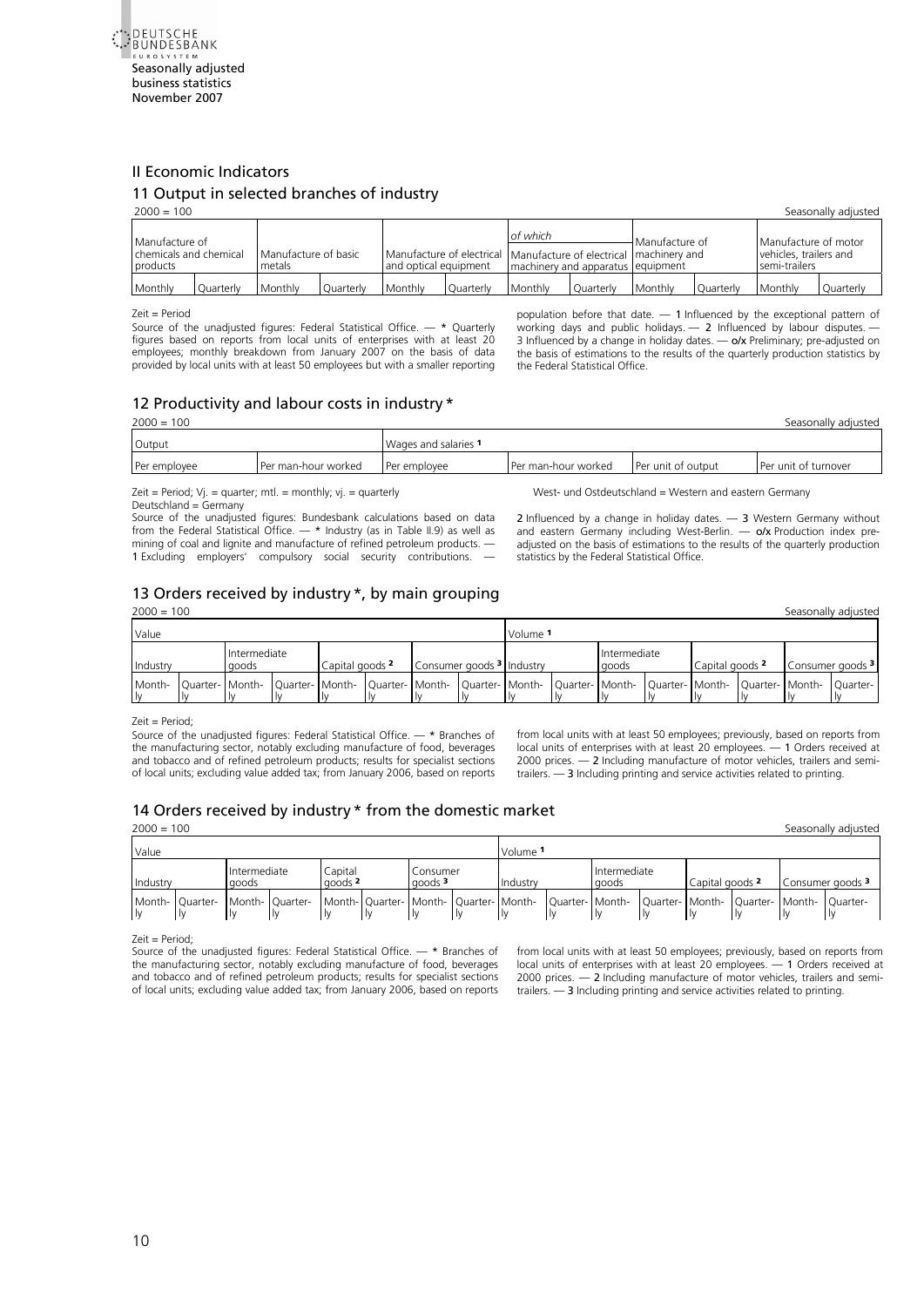# <span id="page-10-0"></span>II Economic Indicators

| $2000 = 100$ | Seasonally adjusted   |                 |                                   |          |                       |                 |                          |  |  |  |  |
|--------------|-----------------------|-----------------|-----------------------------------|----------|-----------------------|-----------------|--------------------------|--|--|--|--|
| Value        |                       |                 |                                   | Volume   |                       |                 |                          |  |  |  |  |
| Industry     | Intermediate<br>goods | Capital goods 2 | Consumer<br>$q$ oods <sup>3</sup> | Industry | Intermediate<br>goods | Capital goods 2 | Consumer<br>$a$ oods $3$ |  |  |  |  |
|              |                       |                 |                                   |          |                       |                 |                          |  |  |  |  |

Zeit = Period;  $Vj.$  = quarter; mtl. = monthly;  $vj.$  = quarterly Insgesamt = Total

EWU und Nicht-EWU = Euro-area and non-euro-area countries Source of the unadjusted figures: Federal Statistical Office. — \* Branches of the manufacturing sector, notably excluding manufacture of food, beverages and

15 Orders received by industry \* from abroad

tobacco and of refined petroleum products; results for specialist sections of local units; excluding value added tax; from January 2006, based on reports from local units with at least 50 employees; previously, based on reports from local units of enterprises with at least 20 employees. — 1 Orders received at 2000 prices. —<br>2 Including manufacture of motor vehicles, trailers and semi-trailers. — 3 Including<br>printing and service activities related to printing. — 4 Ow time series, seasonaly adjusted figures subject to increased uncertainty. — 5 From January 2007 euro-area includes Slovenia, non-euro-area excludes Slovenia.

# 16 Orders received by selected branches of industry \*

| Value, $2000 = 100$                                  | Seasonally adjusted            |                                                                                            |                                                 |                         |                                                                 |  |  |  |  |  |  |  |
|------------------------------------------------------|--------------------------------|--------------------------------------------------------------------------------------------|-------------------------------------------------|-------------------------|-----------------------------------------------------------------|--|--|--|--|--|--|--|
| Manufacture of<br>chemicals and chemical<br>products | Manufacture of basic<br>metals | Manufacture of electrical Manufacture of electrical machinery and<br>and optical equipment | of which<br>I machinery and apparatus equipment | <b>I</b> Manufacture of | Manufacture of motor<br>vehicles, trailers and<br>semi-trailers |  |  |  |  |  |  |  |

Zeit = Period;  $Vj.$  = quarter; mtl. = monthly;  $vi.$  = quarterly

Insgesamt = Total

In- und Ausland = Domestic and abroad

Source of the unadjusted figures: Federal Statistical Office. — \* Results for

specialist sections of local units; excluding value added tax; from January 200[6,](#page-3-0)  based on reports from local units with at least 50 employees; previously, based on reports from local units of enterprises with at least 20 employees.

# 17 Turnover of industry, by main grouping\* – total and domestic

[2000 = 100 Seasonally adjusted](#page-39-0) +

|          |           |                    |           |                 |           |                             |           | of which                       |                      |
|----------|-----------|--------------------|-----------|-----------------|-----------|-----------------------------|-----------|--------------------------------|----------------------|
| Industry |           | Intermediate goods |           | Capital goods 1 |           | Consumer goods <sup>2</sup> |           | Durable consumer goods goods 2 | Non-durable consumer |
| Monthly  | Quarterly | Monthly            | Quarterly | Monthly         | Quarterly | Monthly                     | Quarterly | Monthly                        | Quarterly            |

 $Zeit = Period$ ; mtl. = monthly; yi. = quarterly

Insgesamt = Total

Im Inland = Domestic Source of the unadjusted figures: Federal Statistical Office. \* Manufacturing sector not allocated to main grouping "Energy" plus mining and quarrying except of energy producing materials; results for specialist

sections of local units; excluding value added tax; from January 2006, based on reports from local units with at least 50 employees; previously, based on reports from local units of enterprises with at least 20 employees. 1 Including manufacture of motor vehicles, trailers and semi-trailers. 2 Including printing and service activities related to printing. - 3 Influenced by a change in holiday dates.

# 18 Turnover of industry\*, by main grouping – export

[2000 = 100 Seasonally adjus](#page-40-0)ted

|                 |                    |                 |                  | of which                       |                      |
|-----------------|--------------------|-----------------|------------------|--------------------------------|----------------------|
| <b>Industry</b> | Intermediate goods | Capital goods 1 | Consumer goods 2 | Durable consumer goods goods 2 | Non-durable consumer |
|                 |                    |                 |                  |                                |                      |

 $Zeit = Period; mt. = monthly; vj. = quarterly$ 

Insgesamt = Total

EWU und Nicht-EWU = Euro-area and non-euro-area countries

Source of the unadjusted figures: Federal Statistical Office. \* Manufacturing sector not allocated to main grouping "Energy" plus mining and quarrying except of energy producing materials; results for specialist sections of local units; excluding value added tax, from January 2006, based on reports from local units with at least 50 employees; previously, based on reports from local units of enterprises with at least 20 employees. 1 Including manufacture of motor vehicles, trailers and semi-trailers. 2 Including printing and service activities related to printing.  $-$  3 Influenced by a change in holiday dates.  $-4$  Owing to the shortness of the time series, seasonally adjusted figures subject to increased uncertainty. — 5 From January 2007 euro-area includes Slovenia, non-euro-area excludes Slovenia.

# 19 Building permits granted for structural engineering work\*

| € billion | Seasonally adjusted +    |                              |                         |                            |  |  |  |  |  |  |  |
|-----------|--------------------------|------------------------------|-------------------------|----------------------------|--|--|--|--|--|--|--|
|           |                          | Non-residential construction |                         |                            |  |  |  |  |  |  |  |
| Total     | Residential construction | Total                        | Industrial construction | Public sector construction |  |  |  |  |  |  |  |

#### Zeit = Period; Vj. = quarter; mtl. = monthly, vj. = quarterly Deutschland = Germany West- und Ostdeutschland = Western and eastern Germany Source of the unadjusted figures: Federal Statistical Office. —

\* Estimated cost of the building including value added tax. —

+ Seasonally adjusted using the modified Census method II, version X-11.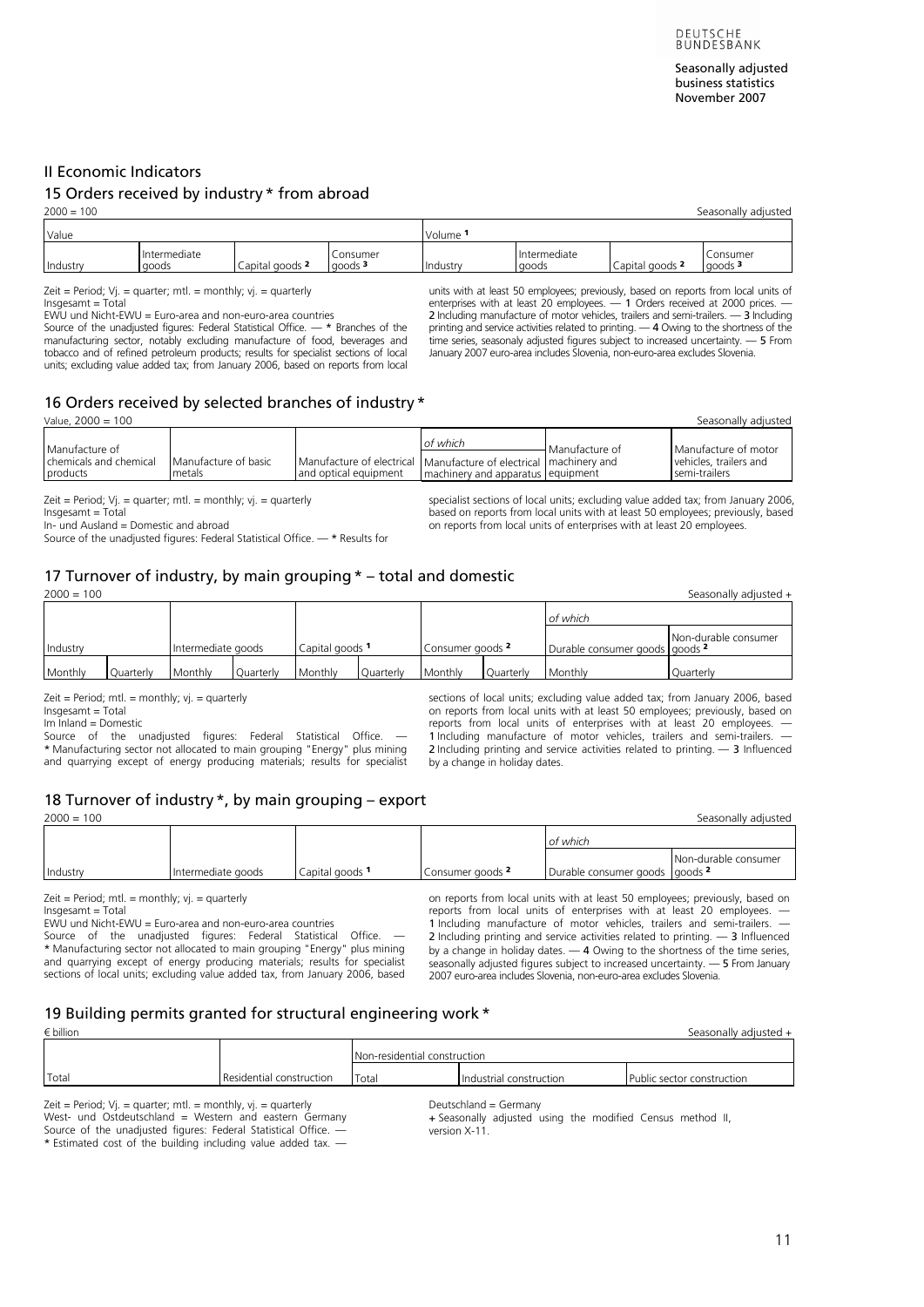<span id="page-11-0"></span>

# II Economic indicators 20 Orders received by the construction sector \* – value

| $2000 = 100$ |                                   |                             |                              |                               |                   |                                         | Seasonally adjusted |
|--------------|-----------------------------------|-----------------------------|------------------------------|-------------------------------|-------------------|-----------------------------------------|---------------------|
|              | Breakdown by type of construction |                             | Breakdown by client 1        |                               |                   |                                         |                     |
|              | Structural engineering            |                             |                              |                               |                   |                                         |                     |
| Total        | Total                             | Residential<br>construction | Industrial<br>construction 2 | Public sector<br>construction | Civil engineering | Industrial clients <sup>2</sup> clients | Public sector       |

Zeit = Period;  $Vj.$  = quarter; mtl. = monthly;  $vj.$  = quarterly Deutschland = Germany

West- und Ostdeutschland = Western and eastern Germany

Source of the unadjusted figures: Federal Statistical Office.  $-$  \* Excluding value added tax. The figures relate to the economic sectors "Site preparation

and "Structural engineering and civil engineering". — 1 Excluding residential construction. — 2 Including railways and post office. — 3 Including road construction. — 4 Western Germany without, eastern Germany including West-Berlin. — 5 Seasonally adjusted figures subject to greater uncertainty.

# 21 Orders received by the construction sector \* - volume

| $2000 = 100$ |                                                                   |                          |                                                                                |                   |  |  |  |  |
|--------------|-------------------------------------------------------------------|--------------------------|--------------------------------------------------------------------------------|-------------------|--|--|--|--|
|              | Structural engineering                                            |                          |                                                                                |                   |  |  |  |  |
| Total        | Total                                                             | Residential construction | Non-residential construction                                                   | Civil engineering |  |  |  |  |
|              | Zeit = Period; $Vj.$ = quarter; mtl. = monthly; $Vj.$ = quarterly |                          | value added tax. The figures relate to the economic sectors "Site preparation" |                   |  |  |  |  |

Deutschland = Germany

West- und Ostdeutschland = Western and eastern Germany Source of the unadjusted figures: Federal Statistical Office. — \* Excluding

value added tax. The figures relate to the economic sectors "Site preparation" and "Structural engineering and civil engineering". — 1 Western Germany without, eastern Germany including West-Berlin. — 2 Seasonally adjusted figures subject to greater uncertainty.

# [22 Employment, labour costs and turnover in the construction sector](#page-44-0) \*

Seasonally adjusted +

|             |                                           |                    | Turnover 4 |                             |                            |                                                        |
|-------------|-------------------------------------------|--------------------|------------|-----------------------------|----------------------------|--------------------------------------------------------|
| Employees 1 | Man-hours worked 2   Wages and salaries 3 |                    | Total      | Residential<br>construction | Industrial<br>construction | Public sector<br>construction and<br>road construction |
| Thousands   | Millions                                  | $\epsilon$ billion |            |                             |                            |                                                        |

Zeit = Period;  $Vj.$  = quarter; mtl. = monthly;  $vi.$  = quarterly

Deutschland = Germany

West- und Ostdeutschland = Western and eastern Germany

Source of the unadjusted figures: Federal Statistical Office. — \* The figures relate to the economic sectors "Site preparation" and "Structural engineering and civil engineering". — + Seasonally adjusted using the modified Census method II, version X-11. - 1 Monthly figures: end of month; quarterly figures: averages; including working proprietors, co-proprietors and unpaid family

workers. — 2 Man-hours actually worked on building sites and in contractors' yards. — 3 Excluding employers' contributions to social security funds, winter construction levy, early retirement pensions paid and short-time working benefits. — 4 Excluding value added tax. — 5 Preliminary pending adjustment to the ounnol survey covering the whole construction sector.  $-$  6 Western Germany without, eastern Germany including West-Berlin. - 7 Seasonally adjusted figures subject to greater uncertainty.

### 23 Retail turnover \*

[2003= 100 Seasonally adjusted](#page-45-0) Retail trade **<sup>1</sup>** *Memo items of which*  By main focus of the enterprises **<sup>2</sup>** *of which*  Total Food, beverages and tobacco Textiles, clothing, footwear, leather products Household furniture and appliances, construction materials Retail including retail of motor vehicles and including petrol stations Retail of motor vehicles **<sup>3</sup>** At current prices At 2000 prices At current prices At current prices At current prices At current prices At current prices Monthly Quarterly Monthly Quarterly Monthly Quarterly Monthly Quarterly Monthly Quarterly Monthly Quarterly Monthly Quarterly Monthly Quarterly

#### Zeit = Period

Source of the unadjusted figures: Federal Statistical Office.  $-$  \* Excluding value added  $\text{tax.} \rightarrow \text{o}$  Expanded sample owing to newly registered firms. -1 Excluding retail of motor vehicles and petrol stations. — 2 The figures relate to retail trade in stores only.  $-$  3 Including motor vehicle parts and

accessories. — 4 Data at current prices excluding VAT deflated by employing retail price indices including VAT. — 5 Development in 2003 excluding Lower Saxony. — 6 Results from January 2006 preliminary and subject to particular uncertainty in the most recent months due to estimates for missing reports.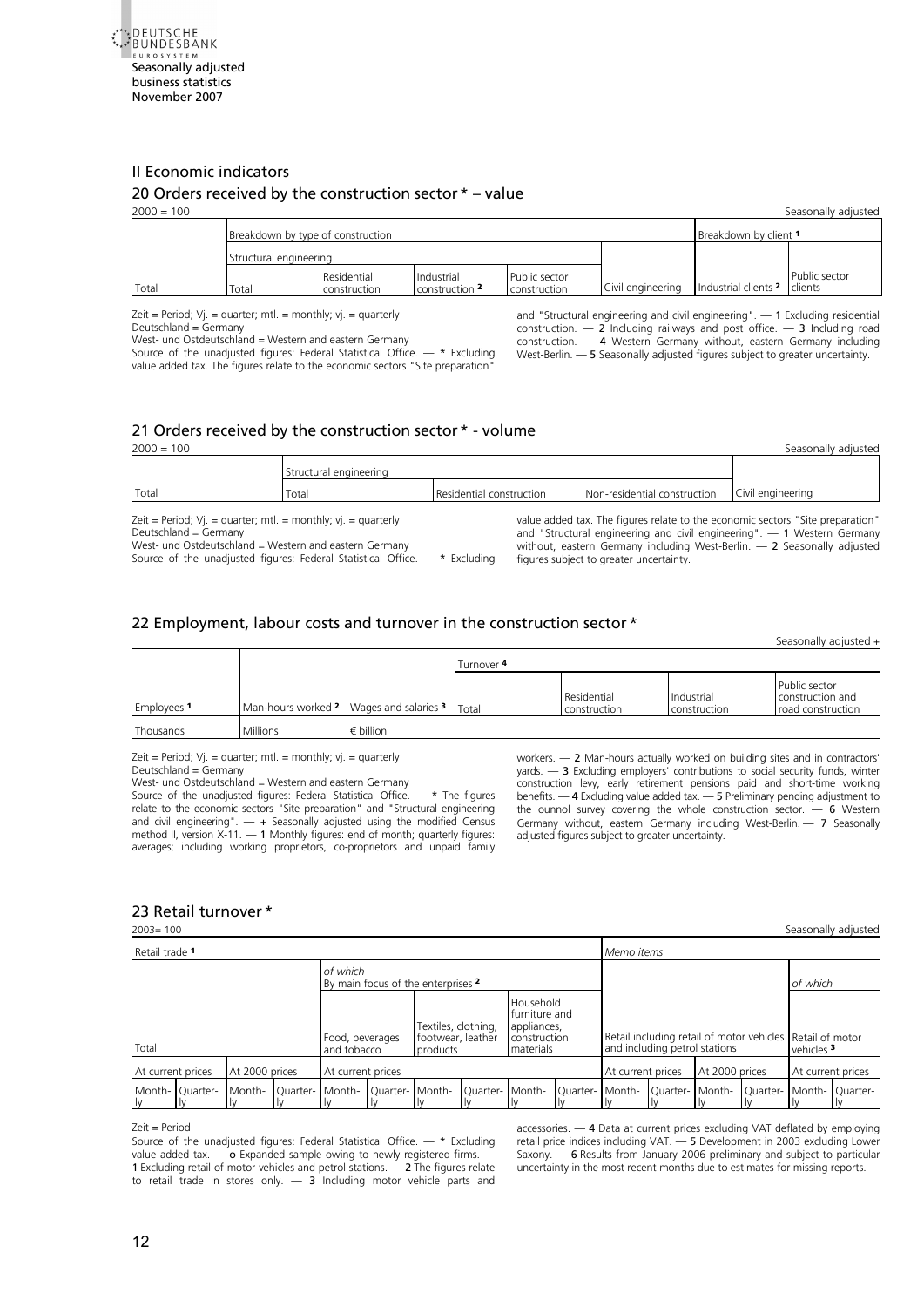Seasonally adjusted business statistics November 2007

Seasonally adjusted

## <span id="page-12-0"></span>II Economic indicators

# 24 Producer and consumer prices

| $2000 = 100$                                                      |  |                                     |       |  |                                         |      |                      |                                                                      |             |                                                                                          |  |  | Seasonally adjusted + |
|-------------------------------------------------------------------|--|-------------------------------------|-------|--|-----------------------------------------|------|----------------------|----------------------------------------------------------------------|-------------|------------------------------------------------------------------------------------------|--|--|-----------------------|
| Producer price index 1                                            |  |                                     |       |  |                                         |      | Consumer price index |                                                                      |             |                                                                                          |  |  |                       |
| of which<br>Of industrial products                                |  |                                     |       |  |                                         |      |                      |                                                                      |             |                                                                                          |  |  |                       |
| Total, excluding<br>sources of energy 2 Of farm products<br>Total |  |                                     | Total |  | Total, excluding<br>energy <sup>3</sup> | Food |                      | Other consumer<br>durables and non-<br>durables.<br>excluding energy | house rents | Services, excluding                                                                      |  |  |                       |
| Month-<br>l v                                                     |  | Ouarter- Month-   Ouarter-   Month- |       |  | Quarter- Month-                         |      |                      |                                                                      |             | Quarter-   Month-   Quarter-   Month-   Quarter-   Month-   Quarter-   Month-   Quarter- |  |  |                       |

Zeit = Period

Source of the unadjusted figures: Federal Statistical Office. — + Seasonally adjusted using the modified Census method II, version X-11. — 1 Domestic sales; excluding value added tax. — 2 Refined petroleum and coke oven products, crude petroleum, electricity, gas, coal and district heating (Bundesbank calculation). - 3 Electricity,

gas, and other energy sources as well as fuel.— 4 Increase in taxation of energy consumption and tobacco. — 5 Increase in prices for healthcare. — 6 Increase in tobacco tax.  $-7$  Increas[e](#page-3-0) in the prices of tobacco products.  $-8$  Increase in the standard rate of value added tax and insurance tax from 16 % to 19 %. 9 Introduction of tuition fees in some federal states.

### 25 Prices and unit values in foreign trade

|                      |           |                      |           |               |           |                                                                                              |           |                            |           |         | <b><i><u>JUUJUHUHY UUJUJIUU</u></i></b> |
|----------------------|-----------|----------------------|-----------|---------------|-----------|----------------------------------------------------------------------------------------------|-----------|----------------------------|-----------|---------|-----------------------------------------|
| Exports              |           |                      |           | Imports       |           |                                                                                              |           | Terms of trade 1           |           |         |                                         |
| <b>Price index 2</b> |           | Index of unit values |           | Price index 2 |           | On the basis of unit<br>On the basis of price<br>Index of unit values<br>indices 2<br>values |           |                            |           |         |                                         |
| $2000 = 100$         |           | $2005 = 100$         |           | $2000=100$    |           | $2005 = 100$                                                                                 |           | $2005 = 100$<br>$2000=100$ |           |         |                                         |
| Monthly              | Quarterly | Monthly              | Quarterly | Monthly       | Quarterly | Monthly                                                                                      | Quarterly | Monthly                    | Quarterly | Monthly | Quarterly                               |

Zeit = Period

Source of the unadiusted figures: Federal Statistical Office. - 1 Index of export prices (or export unit values) as a percentage of the index of import prices (or import unit values).  $-2$  Seasonal adjustment using the modified Census method II, version X-11.

# **IIIExternal sector**

#### 1 Current account

[DM/€ Seasonally adjusted](#page-48-0) +

|                      | Components (excluding supplementary trade items) |          |               |                       |  |  |  |  |
|----------------------|--------------------------------------------------|----------|---------------|-----------------------|--|--|--|--|
| Current account 1, 2 | Foreign trade -                                  | Services | Factor income | Current transfers (A) |  |  |  |  |

Zeit = Period; Vj. = quarter

 $Mrd$  DM = DM billion

Mrd  $\in$  =  $\in$  billion

Source of the unadjusted figures: Federal Statistical Office.  $-$  + The seasonally adjusted net series are subject to much greater uncertainty than the basic series from which they are derived.  $-$  1 Also including supplementary trade items. — 2 Owing to changes in recording foreign trade

and payments statistics, data from the start of 1993 are subject to greater uncertainty. — 3 From the start of 1993, including the additional estimate for foreign trade exempt from reporting which was included under supplementary trade items until the end of 1992. — 4 From May 2004, results are subject to greater uncertainty owing to the change in the way that foreign trade with the 10 new EU member states is recorded. — 5 Positively influenced by late data collection.

### 2 Foreign trade – general survey

| $\epsilon$ billion |           |         |           |                      |           |          |                      |         |           |                      | Seasonally adjusted |
|--------------------|-----------|---------|-----------|----------------------|-----------|----------|----------------------|---------|-----------|----------------------|---------------------|
| Value              |           |         |           |                      |           | Volume 1 |                      |         |           |                      |                     |
| Exports            |           | Imports |           | Balance <sup>2</sup> |           | Exports  |                      | Imports |           | Balance <sup>2</sup> |                     |
| Monthly            | Quarterly | Monthly | Quarterly | Monthly              | Quarterly | Monthly  | Monthly<br>Quarterly |         | Quarterly | Monthly              | Quarterly           |

#### Zeit = Period

Source of the unadjusted figures: Federal Statistical Office. — 1 Volumes calculated using unit value indices on the basis of  $2005 = 100$ . - 2 The seasonally adjusted net series are subject to much greater uncertainty than the basic series from which they are derived. — 3 From May 2004, results are subject to greater uncertainty owing to the change in the way foreign trade with the 10 new EU member states is recorded. - 4 The figures for exports from January to November 2006 includ corrections for the exports to EU countries (0.2 billion €) which are not available by category of goods, by countries and by groups of countries. — 5 Positively influenced by late data collection. — 6 From January 2007, excluding repair and maintenance work.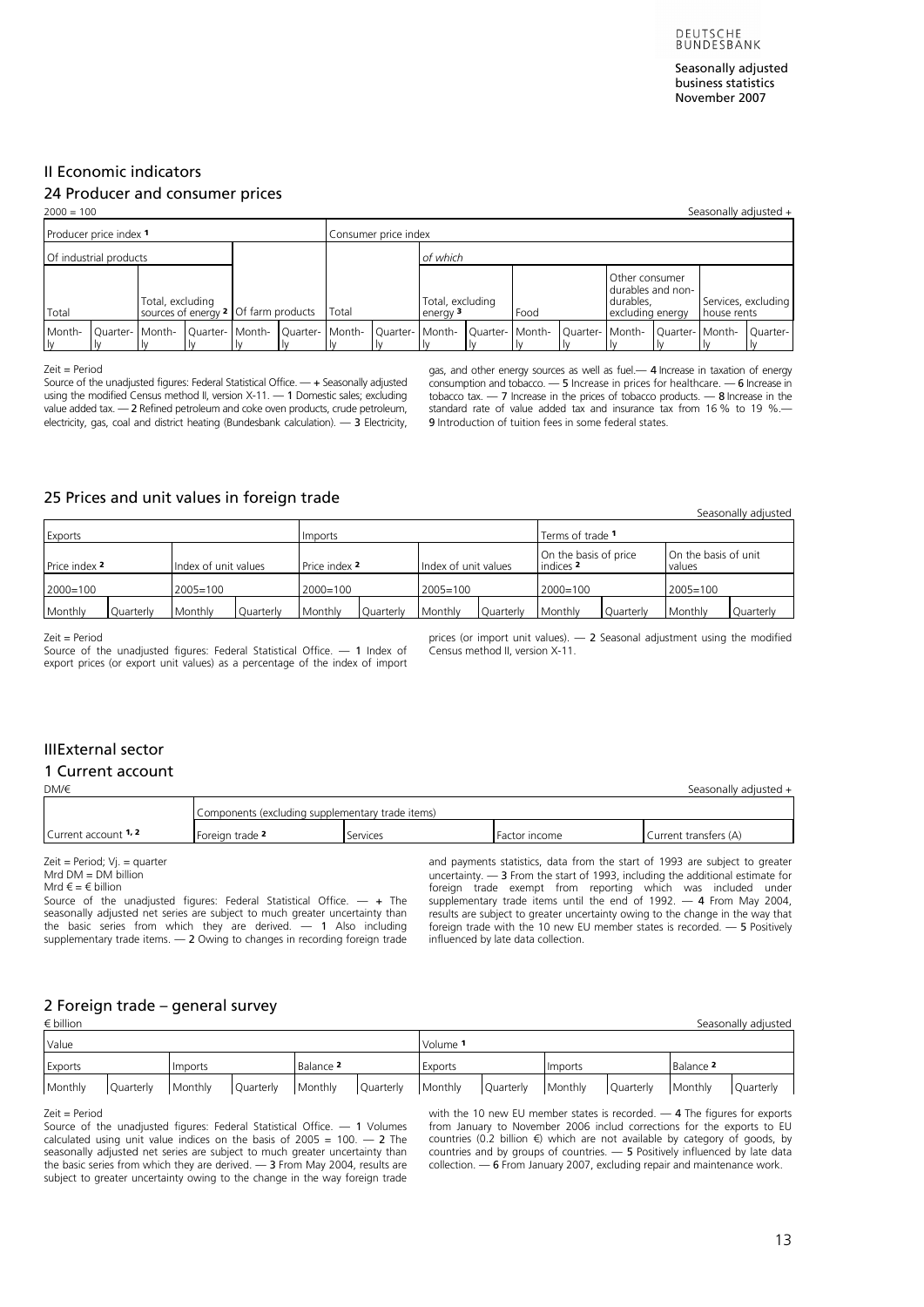<span id="page-13-0"></span>

# **[II](#page-3-0)IExternal sector**

# 3 Exports, by group of countries\*

# [Value, € billion Seasonally adjusted](#page-50-0)

| European countries                                                                                                                                                           |  |                   |  |                          |  |                             |       | Non-European countries |                      |      |                       |  |
|------------------------------------------------------------------------------------------------------------------------------------------------------------------------------|--|-------------------|--|--------------------------|--|-----------------------------|-------|------------------------|----------------------|------|-----------------------|--|
| of which                                                                                                                                                                     |  |                   |  |                          |  |                             |       | of which               |                      |      |                       |  |
| Total                                                                                                                                                                        |  | EU countries (25) |  | Euro-area coun-<br>tries |  | Other European<br>countries | Total |                        | <b>United States</b> | Asia | <b>OPEC</b> countries |  |
| Month-<br> Quarter-   Month-  Quarter-  Month-  Quarter-  Month-  Quarter-  Month-  Quarter-  Month-  Quarter-  Month-  Quarter-  Month-  Quarter-  Month-  Quarter-<br>l Iv |  |                   |  |                          |  |                             |       |                        |                      |      |                       |  |

#### Zeit = Period;

Source of the unadjusted figures: Federal Statistical Office. — \* Classified by country of destination (country of consumption). Inclusion of individual countries in groups of countries according to the most recent position. 1 From May 2004, results for European countries overall as well as for EU countries are subject to greater uncertainty owing to the change in the way that foreign trade with the 10 new EU member states is recorded. 2 Positively influenced by late data collection. - 3 From January 2007, excluding repair and maintenance work.

#### 4 Exports, by category of goods \*

[Value, € billion Seasonally adjusted](#page-51-0)

| Selected main categories                |                   |  |                   |                                                            |           | Selected categories |                   |                            |           |                                        |                   |                                                      |           |
|-----------------------------------------|-------------------|--|-------------------|------------------------------------------------------------|-----------|---------------------|-------------------|----------------------------|-----------|----------------------------------------|-------------------|------------------------------------------------------|-----------|
| Intermediate goods<br>l Capital goods 1 |                   |  |                   | Durable and non-<br>durable consumer<br>goods <sup>2</sup> |           | Chemical products   |                   | Machinery and<br>equipment |           | Computer-related<br>qoods <sup>3</sup> |                   | Motor vehicles.<br>I trailers and semi--<br>trailers |           |
| Monthly                                 | Ouarterly Monthly |  | Ouarterly Monthly |                                                            | Ouarterly | Monthly             | Ouarterly Monthly |                            | Ouarterly | Monthly                                | Ouarterly Monthly |                                                      | Ouarterly |

#### Zeit = Period

Source of the unadiusted figures: Federal Statistical Office  $-$  \* Figures excluding additional estimates for transactions which failed to be reported and transactions which do not have to be reported statistically. - 1 Including motor vehicles, trailers and semi-trailers. — 2 Including printed goods. — 3 Office machinery and computers,

electrical and optical equipment.  $-$  4 From May 2004, results are subject to greater uncertainty owing to the change in the way that foreign trade with the 10 new EU member states is recorded. — 5 Positively influenced by late data collection. -6 From January 2007, excluding repair and maintenance work.

#### 5 Imports, by group of countries \*

[Value, € billion Seasonally adjus](#page-52-0)ted

|                            | European countries |  |                         |                                                                                                                                                 |                             |       | Non-European countries |                      |      |                       |  |
|----------------------------|--------------------|--|-------------------------|-------------------------------------------------------------------------------------------------------------------------------------------------|-----------------------------|-------|------------------------|----------------------|------|-----------------------|--|
|                            |                    |  | of which                |                                                                                                                                                 |                             |       |                        | of which             |      |                       |  |
| Total<br>EU countries (25) |                    |  | Euro-area coun<br>tries |                                                                                                                                                 | Other European<br>countries | Total |                        | <b>United States</b> | Asia | <b>OPEC</b> countries |  |
|                            |                    |  |                         | Month- Quarter- Month- Quarter- Month- Quarter- Month- Quarter- Month- Quarter- Month- Quarter- Month- Quarter- Month- Quarter- Month- Quarter- |                             |       |                        |                      |      |                       |  |

#### Zeit = Period

Source of the unadjusted figures: Federal Statistical Office. — \* Classified by country of origin (country of production). Inclusion of individual countries in groups of countries according to the most recent position.  $-1$  From May 2004, results for European countries overall as well as for EU countries are subject to greater uncertainty owing to the change in the way that foreign trade with the new EU member states is recorded. — 2 From January 2007, excluding repair and maintenance work.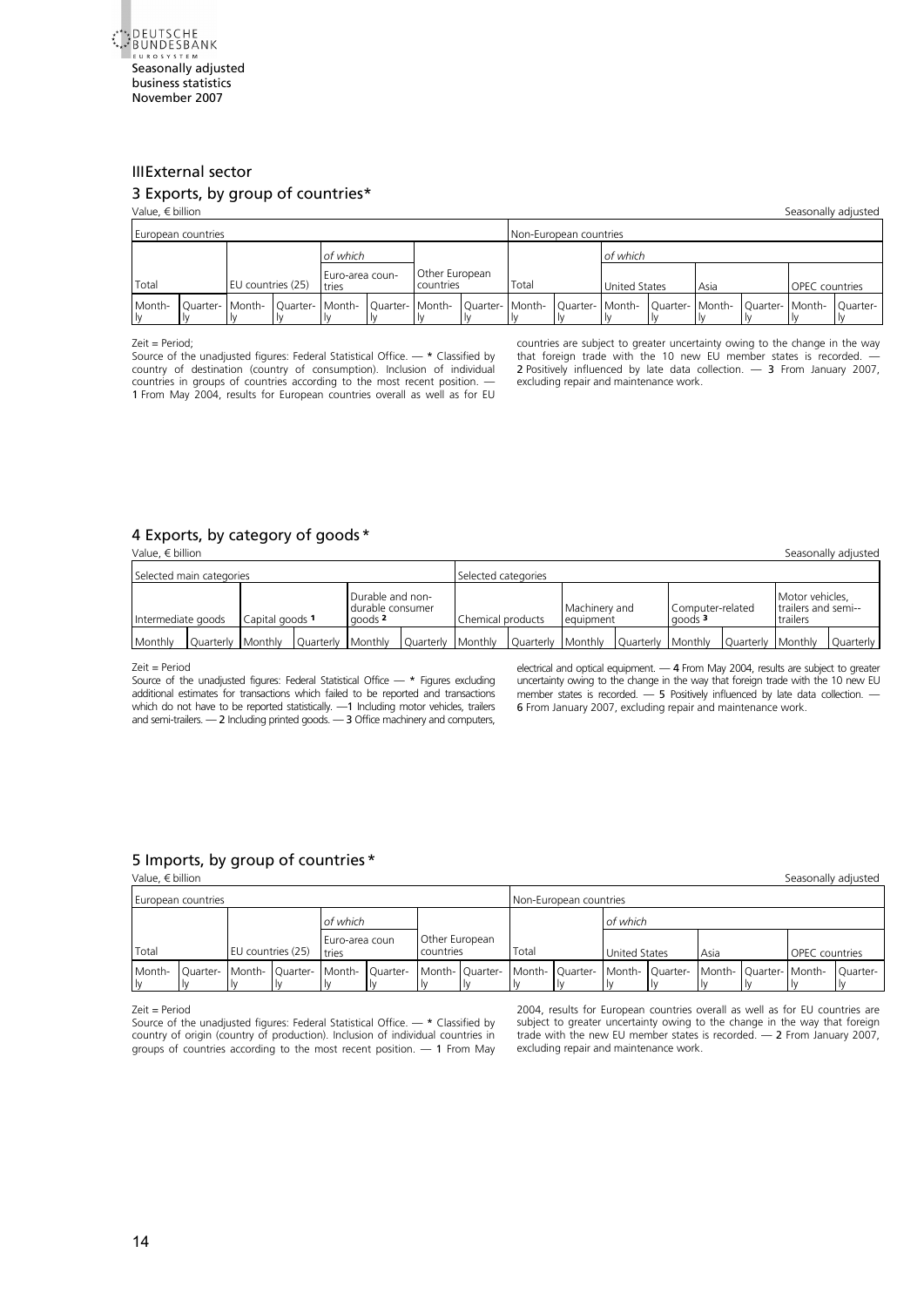# <span id="page-14-0"></span>III External sector

## 6 Imports, by category of goods

| $\epsilon$ billion           |          |                                                                                                                                                       |                                 |  |                              |               | Seasonally adjusted |
|------------------------------|----------|-------------------------------------------------------------------------------------------------------------------------------------------------------|---------------------------------|--|------------------------------|---------------|---------------------|
| Value                        |          |                                                                                                                                                       |                                 |  | Volume 1                     |               |                     |
|                              | of which |                                                                                                                                                       |                                 |  |                              |               |                     |
| Total, excluding en-<br>ergy |          | Intermediate goods 2 Capital goods 2, 3                                                                                                               | Consumer goods 2, 4 Energy 2, 5 |  | Total, excluding en-<br>erav | Energy $2, 5$ |                     |
| Monthly                      |          | Quarterly  Monthly  Quarterly  Monthly  Quarterly  Monthly  Quarterly  Monthly  Quarterly  Monthly  Quarterly  Monthly  Quarterly  Monthly  Quarterly |                                 |  |                              |               |                     |

Zeit = Period

Source of the unadjusted figures: Federal Statistical Office.  $-1$  Calculated using indices of unit values on the basis of  $2005 = 100$ .  $-2$  Figures excluding additional estimates for transactions which failed to be reported, and transactions which do not have to be reported statistically. — 3 Including motor vehicles, trailers and semi-trailers.  $-$  4 Including printed goods.

5 Coal, peat, mineral oil, natural gas, coke products, refined petroleu[m](#page-3-0)  products, nuclear fuel and electricity. — 6 From May 2004, results are subject to greater uncertainty owing to the change in the way that foreign trade with the 10 new EU member states is recorded. — 7 From January 2007, excluding repair and maintenance work.

# 6 Imports, by category of goods (cont'd) \*

| $\epsilon$ billion |           |                                               |           |                         |           |                          |                  |                                               | Seasonally adjusted |
|--------------------|-----------|-----------------------------------------------|-----------|-------------------------|-----------|--------------------------|------------------|-----------------------------------------------|---------------------|
| Chemical products  |           | Basic metals and fabricated<br>metal products |           | Machinery and equipment |           | Computer-related goods 1 |                  | Motor vehicles, trailers and<br>semi-trailers |                     |
| Monthly            | Ouarterly | Monthly                                       | Ouarterly | Monthly                 | Ouarterly | Monthly                  | <b>Ouarterly</b> | Monthly                                       | Quarterly           |

Zeit = Period

Source of the unadjusted figures: Federal Statistical Office.  $-$  \* Figures excluding additional estimates for transactions which failed to be reported, and transactions which do not have to be reported statistically.  $-1$  Office machinery and computers, electrical and optical equipment. — 2 From May 2004, results are subject to greater uncertainty owing to the change in the way that foreign trade with the 10 new EU member states is recorded. — 3 From January 2007, excluding repair and maintenance work.

# 7 Service transactions and factor income

| $\epsilon$ billion                                                                                                                                |          |  |  |          |  |             |               |             |          |                   |             | Seasonally adjusted |
|---------------------------------------------------------------------------------------------------------------------------------------------------|----------|--|--|----------|--|-------------|---------------|-------------|----------|-------------------|-------------|---------------------|
| Services                                                                                                                                          |          |  |  |          |  |             | Factor income |             |          |                   |             |                     |
| Total                                                                                                                                             | of which |  |  |          |  |             | Total         |             | of which |                   |             |                     |
| Travel                                                                                                                                            |          |  |  |          |  |             |               |             |          | Investment income |             |                     |
| Receipts<br>Expenditure                                                                                                                           |          |  |  | Receipts |  | Expenditure | Receipts      | Expenditure | Receipts |                   | Expenditure |                     |
| Quarter-   Month-   Quarter-   Month-   Quarter-   Month-   Quarter-   Month-   Quarter-   Month-   Quarter-   Month-   Quarter-<br>Month-<br>lv. |          |  |  |          |  |             |               |             |          |                   |             | Month- Ouarter-     |

Zeit = Period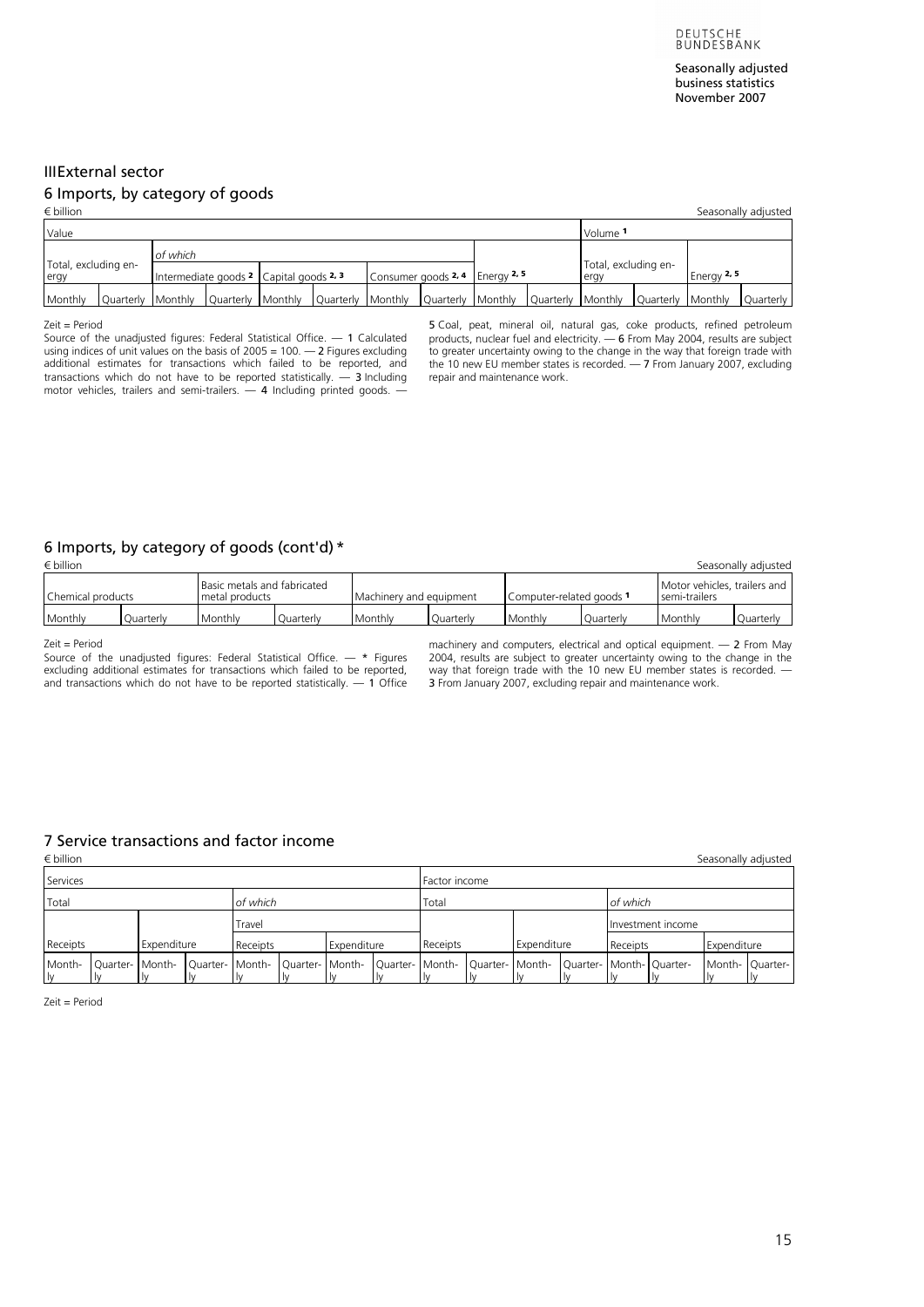<span id="page-15-0"></span>

## IV Trend – adjusted indicators 1 Industrial activity\* – demand

General notes: Logarithmischer Maßstab = Logarithmic scale; Saisonbereinigte Werte und Trend = Seasonally adjusted figures and trend; Zweimonatlich, saisonbereinigte Werte, geglättet = Two-monthly,

Auftragseingang, Volumen = Orders received, volume;  $Insgesamt = Total orders; Inland = Domestic orders;$ Ausland = Orders received from abroad.

\* Branches of the manufacturing sector, notably excluding manufacture of food, beverages and tobacco and of refined petroleum products. Indices for western Germany and for Germany linked over the annual average for 1995. Owing to the trend extrapolation required, trend and deviations from trend in the specially seasonally adjusted figures, smoothed; Prozentuale Abweichungen saisonbereinigter Werte vom Trend = Percentage deviations of seasonally adjusted figures from trend; Linearer Maßstab = Linear scale.

Westdeutschland = Western Germany; Deutschland = Germany

marked area at the end of the series are subject to uncertainty. — 1 Two-month averages, smoothed with a three-period moving average.  $-2$  At 2000 prices. -# Owing to changeover to a standard EU economic sector classification, comparability disrupted.

#### 2 Industrial activity\* – output, employment, costs

General notes to the charts, see IV. 1. Produktion = Output; Kapazitätsauslastung = Capacity utilisation;

\* Including figures for mining of coal and lignite and manufacture of refined petroleum products. Indices for western Germany and for Germany linked over the annual average for 1995. Owing to the trend extrapolation required, trend and deviations from trend in the specially marked area at the end of the series are subject to uncertainty.  $-$  1 Two-month averages (capacity utilisation: quarterly figures), smoothed with a

#### 3 Investment activity\*

General notes to the charts, see IV. 1. Auftragseingang aus dem Inland, Volumen = Domestic orders received, volume;

\* The data relate to the capital goods sector, and from 1991 to capital goods producers (with capacity utilisation from 1995). Indices for western Germany and for Germany linked over the annual average for 1995. Owing to the trend extrapolation required, trend and deviations from trend in the specially marked area at the end of the series are subject to uncertainty.  $-1$  Two-month

#### 4 External sector

General notes to the charts, see IV. 1. Auftragseingang in der Industrie aus dem Ausland, Volumen =  $O$ rders received by industry from abroad.

1 Two-month averages, smoothed with a three-period moving average. Indices for western Germany and for Germany linked over the annual average for 1991. Owing to the trend extrapolation required, trend and deviations from trend in the specially marked area at the end of the series are subject to uncertainty. - 2 At 2000 prices. -3 Volumes valued at 2000 unit values. — 4 Owing to

Beschäftigte = Employees; Löhne und Gehälter je Produkteinheit = Wages and salaries per unit of output

three-period moving average.  $-2$  Capacity utilisation as a percentage of the standard level of capacity utilisations, quarterly figures, excluding mining; up to 1994 excluding food, drink and tobacco industry and manufacture of chemicals, chemical products and man-made fibres (source of the unadjusted figures: Ifo Institute). — # Owing to changeover to a standard EU economic sector classification, comparability disrupted.

Produktion = Output; Kapazitätsauslastung = Capacity utilisation; Beschäftigte = Employees

averages (capacity utilisation: quarterly figures), smoothed with a three-period moving average. — 2 At 2000 prices.  $-$  3 Capacity utilisation as a percentage of the standard level of full capacity utilisation, quarterly figures (source of the unadjusted figures: Ifo Institute). — # Owing to changeover to a standard EU economic sector classification, comparability disrupted.

volume; Ausfuhr, Volumen = Exports, volume; Einfuhr, Volumen = Imports, volume

difficulties when changing the collection method at the start of 1988, there is a distortion of the data on foreign trade during the course of the year.  $-$  o Owing to a change in recording foreign trade, data from the start of 1993 are subject to greater uncertainty. — # Owing to changeover to a standard EU economic sector classification, comparability disrupted.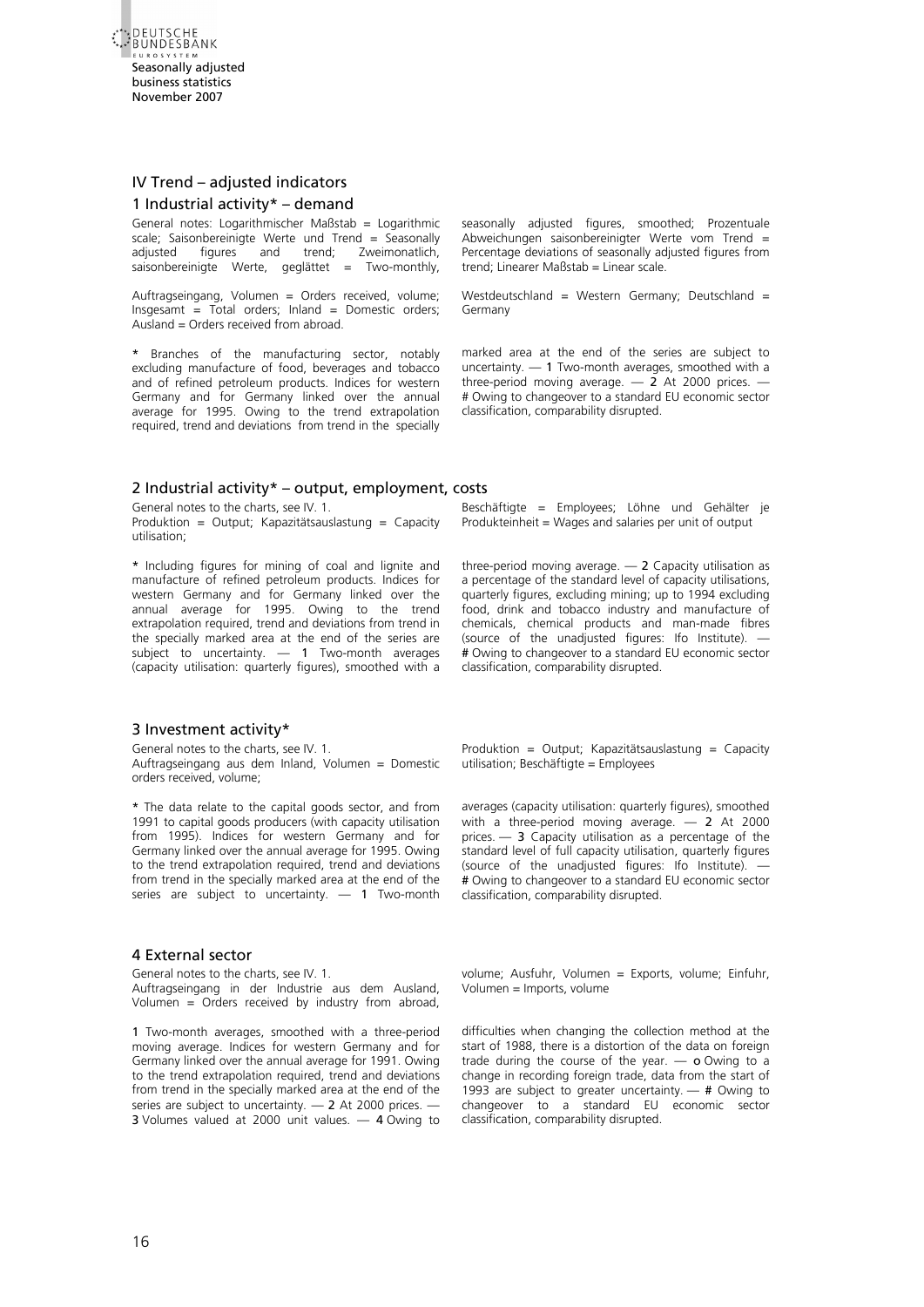DEUTSCHE<br>BUNDESBANK

Seasonally adjusted business statistics November 2007

# <span id="page-16-0"></span>Explanatory notes Seasonal adjustment

The Deutsche Bundesbank's purpose in seasonally adjusting time series is to filter out the usual seasonal fluctuations within the movements of the times series under review. "Usual seasonal fluctuations" means those movements which recur with similar intensity in the same season each year and which, on the basis of past movements of the time series in question, can, under normal circumstances, be expected to recur. Thus, fluctuations due to exceptionally strong or weak seasonal influences (for example, extreme weather conditions or atypical holiday constellations) wil[l](#page-3-0)  continue to be visible in the seasonally adjusted series to the extent that they exceed, or fall short of, the normal seasonal average. In general, other random disruptions and unusual movements that are readily understandable in economic terms (for example, the consequences of economic policy, large-scale orders or strikes) are also not eliminated.

Seasonal adjustment also includes the elimination of working-day variations insofar as influences deriving from differences in the number of working days or the dates of particular days (eg public holidays, weekday on the last day of the month in the case of stock series) can be demonstrated and quantified.

Generally, seasonal adjustment is based on the Census X-12-ARIMA method, version 0.2.8. Currently, only the results for construction permits issued in the construction sector, employment, wage and salary costs and turnover in the construction sector, producer and consumer prices and foreign trade prices are still seasonally adjusted using a modified version of the Census method II, version X-11. Gradually, however, these areas will also make the transition to seasonal adjustment using the new X-12-ARIMA method. The analysis of current business activity will not be affected by the temporary use of the two variants.

In general, the breakdown of the time series is based on the multiplicative model. Series adjusted by means of the additive method are marked (A).

Discrepancies between the aggregated series and their components are due to the fact that some of the seasonally adjusted aggregates are estimated directly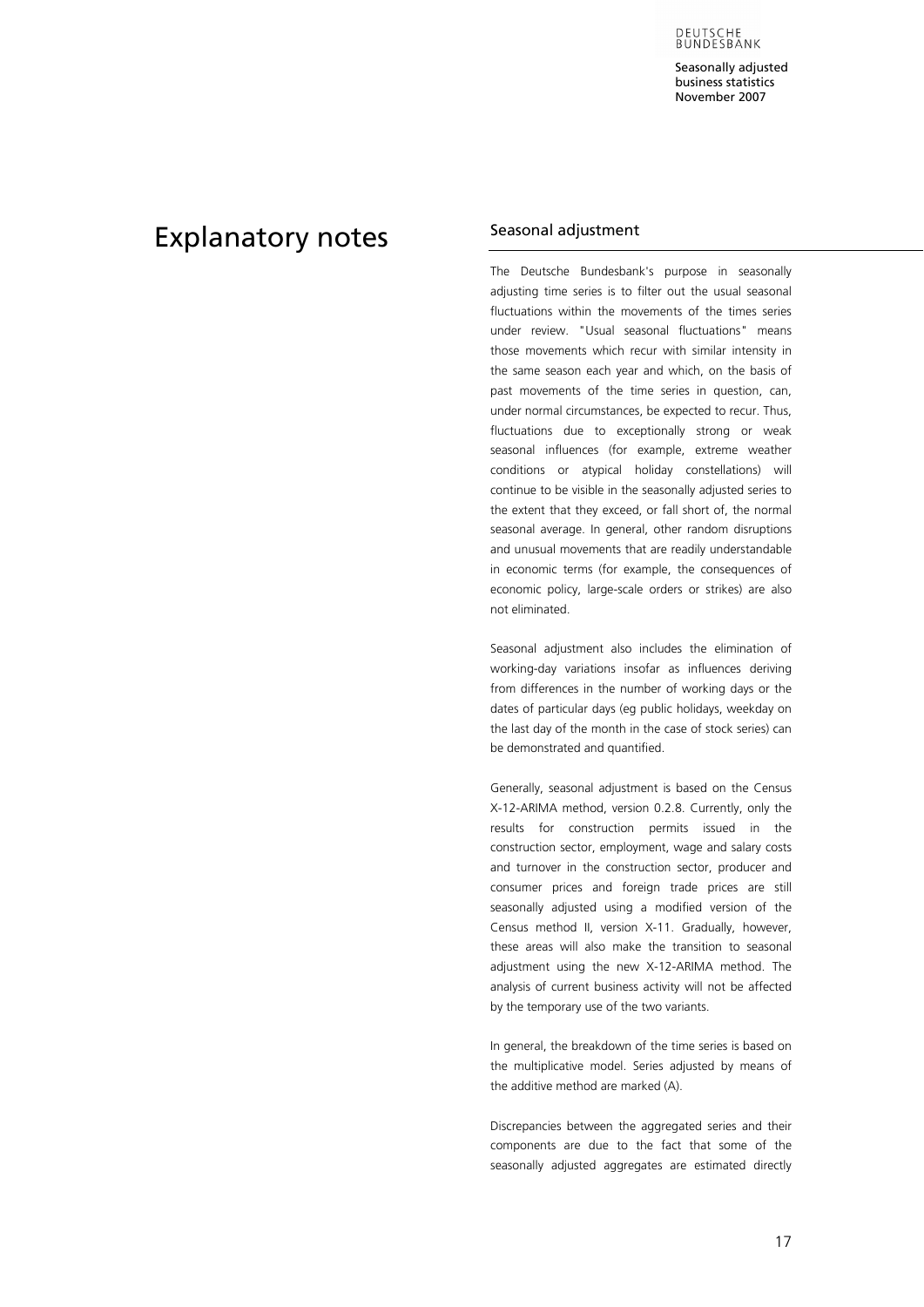<span id="page-17-0"></span>

and not derived from seasonally adjusted components. To show the cyclical trend more clearly, the charts give, as a rule, the seasonally adjusted monthly figures as well as moving averages derived from them; the number of values included in the calculation is given in brackets beside the respective curve.

For details of the method Census X-11 please refer to:

The X-11 Variant of the Census Method II, Seasonal Adjustment Program, Technical Paper No 15, US Department of Commerce, Bureau of the Census, US Government Printing Office, Washington DC, 1967.

Deutsche Bundesbank, Seasonal adjustment by the Census Method, Monthly Report, March 1970, pages 37-41.

Deutsche Bundesbank, Seasonal adjustment as a tool for analysing economic activity, Monthly Report, October 1987, pages 30-39.

Deutsche Bundesbank, Data, adjusted for seasonal and working-day variations, on the expenditure components of GNP, Monthly Report, April 1991, pages 35-40.

Deutsche Bundesbank, Results of the national accounts for Germany as a whole, Monthly Report, October 1995, pages 45-57.

For details of the Census Method X-12-ARIMA, please refer to:

Bureau of the Census, X-12-ARIMA Reference Manual, Version 0.2.8., Washington DC, 17 January 2001.

David F Findley, Brian C Monsell, William R Bell, Mark C Otto and Bor-Chung Chen, New Capabilities and Methods of the X-12-ARIMA Seasonal Adjustment Program, in: Journal of Business & Economic Statistics, Vol 16, April 1998, pages 127-177.

Deutsche Bundesbank, The changeover from the seasonal adjustment method Census X-11 to Census X-12-ARIMA, Monthly Report, September 1999, pages 39-50.

Robert Kirchner, Auswirkungen des neuen Saisonbereinigungsverfahrens Census X-12-ARIMA auf die aktuelle Wirtschaftsanalyse in Deutschland, Discussion Paper 7/99, Economic Research Group of the Deutsche Bundesbank, December 1999 (available in German only).

# Figures in Deutsche Mark

Data in Deutsche Mark relate either to statistics which, up to the end of 1998, were officially denominated in Deutsche Mark or to statistics which were officially converted to euro even before 1999 (for example, the national accounts). In the latter case the euro data have been converted to Deutsche Mark at the constant conversion rate ( $\epsilon$ 1 = DM1.95583). This ensures that - apart from rounding differences - the figures in Deutsche Mark and the figures in euro show the same relative changes.

# Data in the national accounts at previous-year prices and contributions to growth

Chain-linked Laspeyres indices (annual overlap) are at the centre of the report on the quarterly data at previous-year prices. This method evaluates the quarterly volume data of any given year at the average prices of the previous year and expresses them in terms of the quarterly average of the nominal values of the previous year. This ratio is then chain-linked with the successively chain-linked annual average ratios. The resulting time series for the volumes may contain statistically-related breaks from the fourth quarter of one year to the first quarter of the following year. The smaller the relative prices change from year to year and the less the volume structure in the fourth quarter of the previous year deviates from that of the entire previous year, the smaller such breaks arising from the change of the price basis are. Within a year, however, the volume series do not experience any breaks. In addition, the method ensures that the annual average of the seasonally and calendar adjusted indices is equal to the average of the only calendar adjusted series and that the annual average of the only seasonally adjusted results is equal to the average of the unadjusted values (except for rounding differences).

Balancing items for which a change in the plus or minus sign is possible (eg changes in inventories and net exports)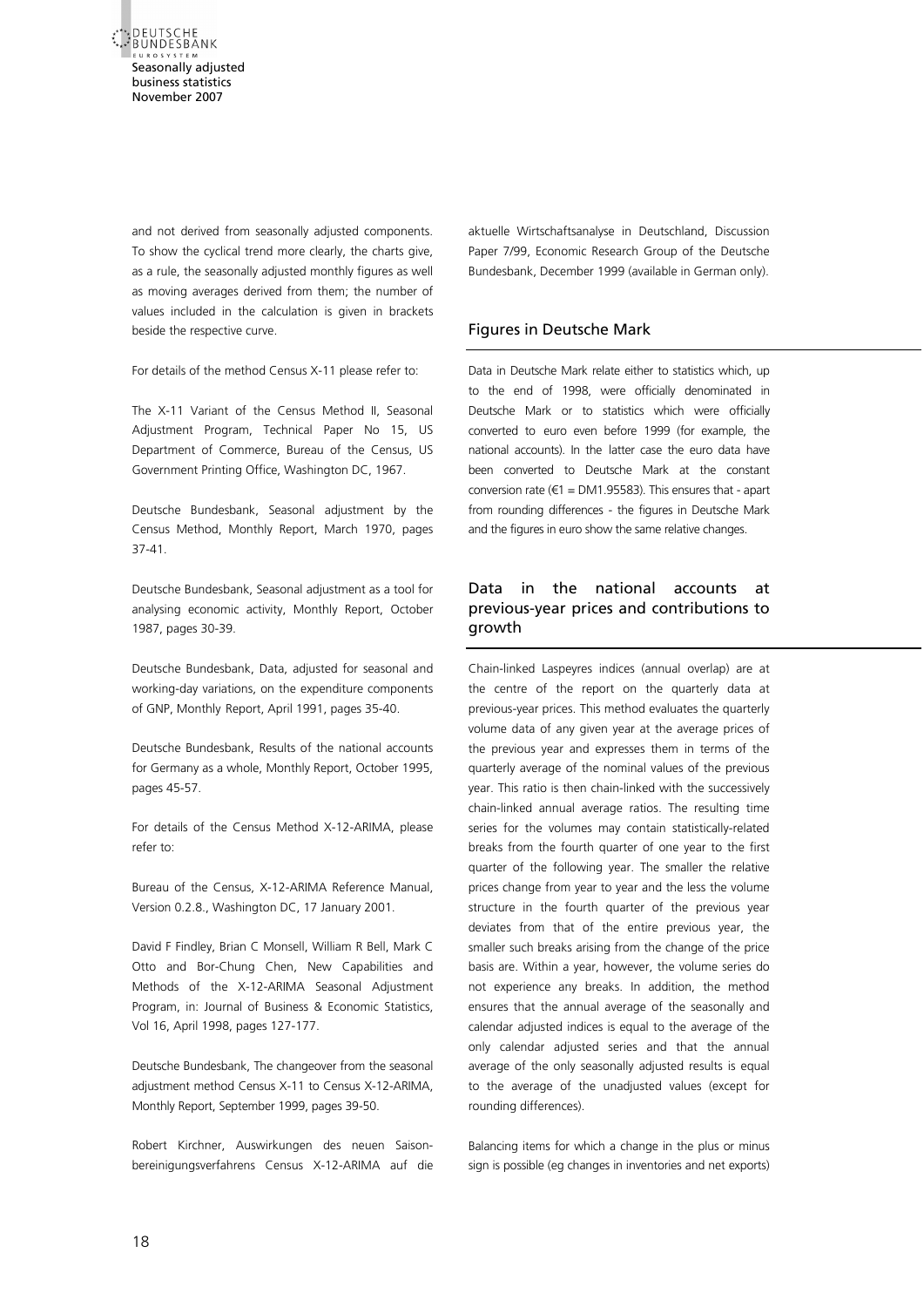DEUTSCHE<br>BUNDESBANK

Seasonally adjusted business statistics November 2007

<span id="page-18-0"></span>cannot be meaningfully expressed as chain-linked indices. Even so, in order to ascertain their importance for economic dynamics, mechanical contributions to growth are identified. For example, the mechanical contribution of net exports to growth is the difference between the actual rate of growth of GDP and that which one would obtain if, under otherwise equal conditions, both imports and exports had remained constant vis-à-vis the comparable period. Owing to the statistical break from the fourth quarter of one year to the first quarter of the following year, the sum of the contributions to growth of the components of GDP at previous-year prices for this period is not necessarily equal to the rate of change in real GDP. The additivity of the contributions to growth within one calendar year, however, is assured (except for rounding differences).

## Unemployment data

The registered unemployed are all those persons who have reached the age of 15 but not yet the age of 65 who have no job or only a part-time job (at present, less than 15 hours a week) and are looking for a job subject to compulsory insurance with a working time of no less than 15 hours a week. They must have registered at the appropriate job centre in person, must be available for placement by the job centre and must not be certified as unfit for work.

#### Deviations from trend

Charts IV. to IV.4 show, for selected indicators of business activity, the seasonally adjusted figures, a trend ascertained as a moving average over several years (as a rule six) and the percentage deviations of the seasonally adjusted figures from this trend. The trend is intended to even up short and medium-term fluctuations in the course of the seasonally adjusted series and to describ[e](#page-3-0)  the longer-term basic trend. The trend values for the years at the end of the series, for which moving averages cannot be ascertained, are estimated by means of extrapolation of the trend over the past few years, and are therefore provisional. The method of presentation chosen is intended to reveal the dynamics and lag structures of major economic indicators.

### Sources of unadjusted figures

The source of the unadjusted figures of the seasonally adjusted time series is the Deutsche Bundesbank, unless stated otherwise in the tables.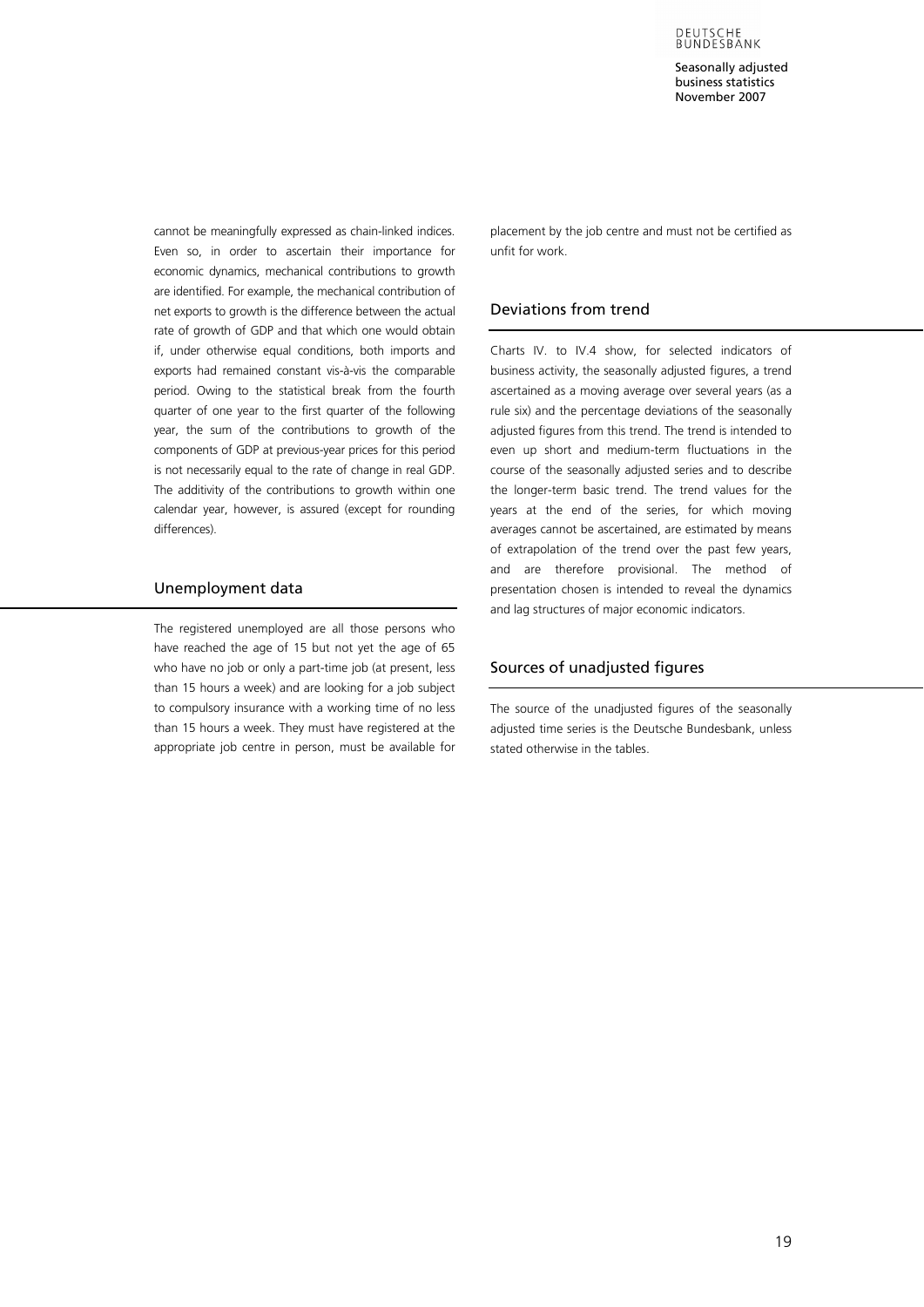

### [1. Deutscher Beitrag zur Geldmenge im Euro-Währungsgebiet in verschiedenen Abgrenzungen](#page-5-1)

<span id="page-19-0"></span>

|           |                          | Stand am Monatsende und Veränderung                  |                                       |                            |                                               |                                           |                            |                                                      |                                      | saisonbereinigt                 |
|-----------|--------------------------|------------------------------------------------------|---------------------------------------|----------------------------|-----------------------------------------------|-------------------------------------------|----------------------------|------------------------------------------------------|--------------------------------------|---------------------------------|
|           |                          |                                                      |                                       |                            |                                               |                                           |                            | Nachrichtlich:                                       |                                      |                                 |
|           |                          | Geldmenge M2<br>(ohne Bargeldumlauf) 1)              |                                       |                            | Geldmenae M3<br>(ohne Bargeldumlauf) 2)       |                                           |                            | Geldmenge M3<br>in der Europäischen Währungsunion 3) |                                      |                                 |
| Zeit      |                          | Mrd €                                                | Veränderung<br>im Quartal 4)<br>Mrd € | Jahres-<br>rate 4) 5)<br>% | Mrd€                                          | Veränderung<br>im Quartal 4)<br>Mrd $\in$ | Jahres-<br>rate 4) 5)<br>% | Mrd €                                                | Veränderung<br>im Quartal 4)<br>Mrd€ | Jahres-<br>rate 4) 5)<br>$\%$   |
| 2002 Juli | Aug.                     | 1 2 9 4, 2<br>1 2 9 5 , 3                            |                                       | 4,1<br>4,9                 | 1 3 9 5 , 4<br>1 399,3                        |                                           | $4,4$<br>5,3               | 5 5 6 7, 1<br>5 606,4                                |                                      | 5,6<br>6,7                      |
|           | Sept.<br>Okt.<br>Nov.    | 1 2 9 9,4<br>1 3 1 3 . 1<br>1 3 2 2, 8               | 9,6                                   | 4,6<br>7,3<br>7,1          | 1 407,5<br>1 422,8<br>1 4 3 2, 7              | 16,4                                      | 5,6<br>8,1<br>7,3          | 5 660,3<br>5 685.9<br>5733,0                         | 115,3                                | 8,0<br>7,8<br>8,0               |
| 2003 Jan. | Dez.<br>Febr.<br>März    | 1 3 2 7,4<br>1 3 3 4 , 2<br>1 3 4 3 , 6<br>1 3 4 8,7 | 28,8<br>21,1                          | 6,0<br>6,2<br>7,5<br>7,8   | 1442,6<br>1 444,2<br>1 4 6 2, 6<br>1 4 6 4, 3 | 35,3<br>27,3                              | 7,6<br>$7,9$ (6)<br>10,0   | 5769,1<br>5 806,9<br>5 8 5 8 , 5<br>5 882,8          | 107,5<br>126,7                       | 8,2<br>$\frac{9,2}{9,6}$<br>8,5 |
|           | April<br>Mai<br>Juni     | 1 3 5 6, 1<br>1 370,2<br>1 3 7 3 , 5                 | 25,6                                  | 6,8<br>7,6<br>7,2          | 1 473,0<br>1 485,1<br>1 485,7                 | 25,1                                      | 9,1<br>8,2<br>8,9<br>7,4   | 5 955,1<br>5 981,3<br>5 9 9 0, 6                     | 123,6                                | 10,1<br>9,4<br>8,9              |
|           | Juli<br>Aug.<br>Sept.    | 1 376,7<br>1 3 8 5 , 1<br>1 3 8 1 , 5                | 8,3                                   | 6,6<br>6,3<br>5,1          | 1 4 8 8, 9<br>1 489,5<br>1 487,7              | 2,5                                       | 6,9<br>4,2<br>3,8          | 6 0 29,0<br>6 0 53,4<br>6 0 5 6, 8                   | 68,2                                 | 8,4<br>7,2<br>6, 6              |
|           | Okt.<br>Nov.<br>Dez.     | 1 3 8 8,4<br>1 3 8 4 , 7<br>1 379,2                  | 1,2<br>$\overline{\phantom{0}}$       | 4,9<br>2,2<br>1,0          | 1 497,9<br>1 499,6<br>1 497,7                 | 10,9                                      | 3,9<br>2,0<br>1,8          | 6 108,8<br>6 133,1<br>6 145,7                        | 88,6                                 | 5,9<br>5,4<br>5,3               |
| 2004 Jan. | Febr.<br>März            | 1 3 8 5 , 2<br>1 3 8 5, 8<br>1 3 9 4 , 3             | 14,5                                  | 1,4<br>0,3<br>1,9          | 1 499,2<br>1 4 9 4, 4<br>1 505,8              | 7,5                                       | 1,5<br>0,9<br>2,5          | 6 164,7<br>6 199,5<br>6 2 3 2, 1                     | 85,9                                 | 4,6<br>$5,2$<br>$5,8$           |
|           | April<br>Mai<br>Juni     | 1 3 9 6, 7<br>1 3 9 7 , 4<br>1 3 9 2, 1              | 1,9<br>$\overline{\phantom{0}}$       | 1,3<br>1,9<br>1,8          | 1 507,6<br>1 507,5<br>1 501,2                 | 4,6<br>$\overline{\phantom{0}}$           | 1,3<br>1,1<br>0,4          | 6 2 6 0, 3<br>6 2 6 3 , 7<br>6 309,9                 | 76,6                                 | 5,0<br>4,5<br>5,4               |
|           | Juli<br>Aug.<br>Sept.    | 1401,8<br>1 4 0 5,0<br>1413,4                        | 21,7                                  | 2,4<br>2,8<br>2,9          | 1 5 1 4, 1<br>1 5 1 4,4<br>1 5 2 1 , 1        | 20,1                                      | 2,0<br>2,6<br>2,1          | 6 3 5 5 , 1<br>6 3 8 1,4<br>6416,2                   | 109,4                                | 6,2<br>5,9<br>6,1               |
|           | Okt.<br>Nov.<br>Dez.     | 1414,9<br>1410,7<br>1412,6                           | 1,0                                   | 2,8<br>2,2<br>3,3          | 1 5 2 1 , 5<br>1 5 1 8,7<br>1 5 1 6, 5        | 2,8<br>$\overline{\phantom{0}}$           | 1,9<br>1,7<br>2,3          | 6 458,7<br>6 492,4<br>6 538,1                        | 135,6                                | 6, 6<br>7,7<br>7,9              |
| 2005 Jan. | Febr.<br>März            | 1421,6<br>1 4 2 3, 8<br>1 4 2 5, 2                   | 12,2                                  | 3,1<br>3,0<br>1,9          | 1 527,7<br>1 533,7<br>1 533,2                 | 10,3                                      | 2,0<br>2,0<br>1,0          | 6 572,1<br>6 608,9<br>6 633,1                        | 81,1                                 | 7,4<br>7,4<br>6,9               |
|           | April<br>Mai<br>Juni     | 1 4 3 5, 4<br>1 4 4 3 , 0<br>1446,8                  | 20,5                                  | 3,1<br>4,5<br>4,7          | 1 546,2<br>1 551,6<br>1 558,4                 | 24,1                                      | 2,6<br>3,5<br>4,6          | 6685,8<br>6729,7<br>6797,3                           | 155,7                                | $7,1$<br>$7,0$<br>$7,3$         |
|           | Juli<br>Aug.<br>Sept.    | 1 459,3<br>1466,9<br>1 474,7                         | 27,8                                  | 5,3<br>6,0<br>6,9          | 1 572,2<br>1 583,5<br>1 588,7                 | 30,2                                      | 5,0<br>6,5<br>7,2          | 6 8 6 4, 8<br>6 909,3<br>6 960,7                     | 164,7                                | 8,4<br>8,9<br>9,8               |
|           | Okt.<br>Nov.<br>Dez.     | 1 477,4<br>1 473,5<br>1481,9                         | 6,8                                   | 5,8<br>4,2<br>4,8          | 1 593,4<br>1 590,2<br>1 594,8                 | 5,5                                       | 6,0<br>4,9<br>4,6          | 6991.9<br>7 0 26,1<br>7 072,0                        | 82,8                                 | 8,9<br>8,2<br>7,4               |
| 2006 Jan. | Febr.<br>März            | 1 4 8 3, 5<br>1 4 8 4, 1<br>1498,0                   | 16,6                                  | 3,3<br>2,3<br>3,2          | 1 595,9<br>1 593,4<br>1615,6                  | 20,9                                      | 2,9<br>1,1<br>3,3          | 7 105,9<br>7 160,7<br>7 215,9                        | 163,2                                | 6,7<br>6, 8<br>7,2              |
|           | April<br>Mai<br>Juni     | 1 5 1 3 . 5<br>1 5 1 3 , 7<br>1 520,6                | 23,3                                  | 5,0<br>5,7<br>5,4          | 1 629.4<br>1 634,2<br>1 640,2                 | 22,8                                      | 4.6<br>5,6<br>5,6          | 7 294.1<br>7 3 2 9, 9<br>7 3 6 5,0                   | 162,2                                | 8,8<br>9,5<br>9,4               |
|           | Juli<br>Aug.<br>Sept.    | 1 5 1 7, 2<br>1 523,7<br>1 530,6                     | 9,3                                   | 4,7<br>5,5<br>4,4          | 1 633,7<br>1 645,2<br>1 655,5                 | 15,7                                      | 4,6<br>6,4<br>4,8          | 7 3 9 2, 1<br>7 476,6<br>7 5 6 2, 8                  | 181,2                                | 8,9<br>9,5<br>9,7               |
|           | Okt.<br>Nov.<br>Dez.     | 1 529,8<br>1 538,6<br>1 555,7                        | 25,7                                  | 2,1<br>$\frac{3}{4}$ , 3   | 1 648,4<br>1 654,4<br>1 670,9                 | 16,0                                      | 2,1<br>2,4<br>3,9          | 7 594,7<br>7 651,8<br>7 7 3 1,8                      | 189,1                                | $8,3$<br>$9,3$<br>$10,3$        |
| 2007 Jan. | Febr.<br>März            | 1 5 5 8,4<br>1 5 6 1, 9<br>1 574,1                   | 18,5                                  | 5,5<br>5,1<br>5,9          | 1 678,6<br>1 683,0<br>1 700,7                 | 30,3                                      | 5,7<br>4,9<br>5,7          | 7811,9<br>7868,8<br>8 0 0 2,0                        | 260,1                                | 11,2<br>10,7<br>12,2            |
|           | April<br>Mai<br>Juni     | 1579,9<br>1589,8<br>1 607,1                          | 32,8                                  | 6,7<br>6,7<br>6,7          | 1704,9<br>1 7 1 5.4<br>1737,6                 | 36,3                                      | 7,2<br>7,7<br>8,1          | 8 0 3 6, 2<br>8 1 1 3 , 9<br>8 1 8 4 , 4             | 178,0                                | 12,3<br>11,9<br>11,6            |
|           | Juli<br>Aug.<br>Sept. p) | 1 624,0<br>1646,7<br>1 664,4                         | 58,1                                  | 8,7<br>11,2<br>11,9        | 1 7 5 7,4<br>1 775,1<br>1 7 9 4, 5            | 58,5                                      | 9,6<br>11,3<br>11,5        | 8 2 6 9 , 3<br>8 3 4 2, 1<br>8 3 9 8,6               | 229,3                                | 12,2<br>12,5<br>10,4            |

Quelle der Ursprungswerte der Veränderungen: Europäische Zentralbank; Jahren. — 3 Quelle: Europäische Zentralbank. Revision der Daten aufgrund<br>vorläufig. — 1 Täglich fällige Einlagen, Einlagen mit vereinbarter Laufzeit — n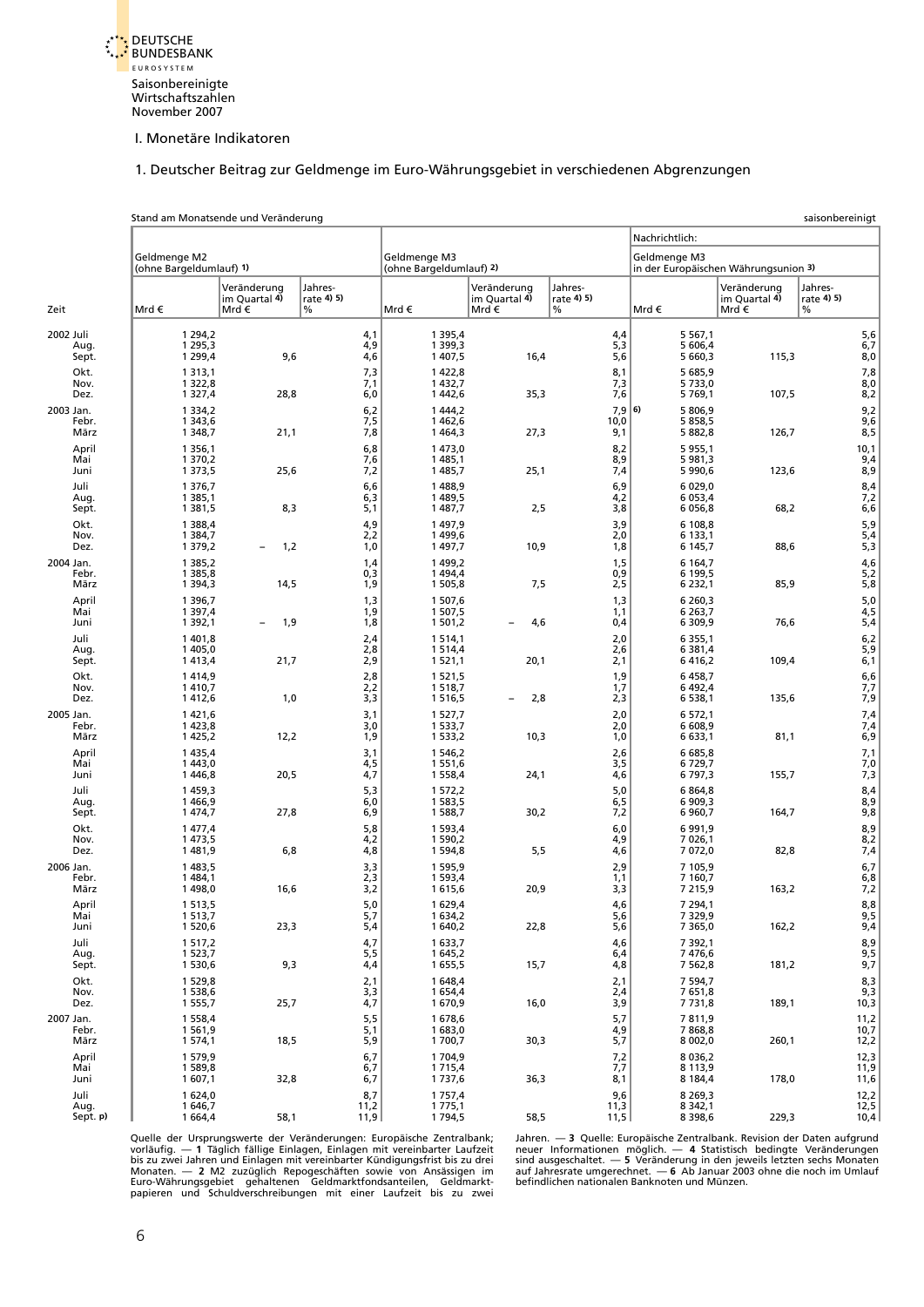<span id="page-20-0"></span>

#### [2. Deutscher Beitrag zu den Komponenten der Geldmenge M3 im Euro-Währungsgebiet](#page-5-1)

Stand am Monatsende und Veränderung saisonbereinigt

|           |                               |                                  | Täglich fällige Einlagen                     |                                               |                                  | Einlagen mit vereinbarter<br>Laufzeit bis zu zwei Jahren |                                                                                                                  | Einlagen mit                     | vereinbarter Kündigungs-<br>frist bis zu drei Monaten |                                                                                                                                          | Marktfähige<br>Finanzinstrumente 1) (A) |                                              |                                        |
|-----------|-------------------------------|----------------------------------|----------------------------------------------|-----------------------------------------------|----------------------------------|----------------------------------------------------------|------------------------------------------------------------------------------------------------------------------|----------------------------------|-------------------------------------------------------|------------------------------------------------------------------------------------------------------------------------------------------|-----------------------------------------|----------------------------------------------|----------------------------------------|
| Zeit      |                               | Mrd €                            | Ver-<br>änderung<br>im<br>Quartal 2)<br>Mrd€ | Jahres-<br>rate 2) 3)<br>%                    | Mrd€                             | Ver-<br>änderung<br>im<br>Quartal 2)<br>Mrd€             | Jahres-<br>rate 2) 3)<br>%                                                                                       | Mrd€                             | Ver-<br>änderung<br>im<br>Quartal 2)<br>Mrd €         | Jahres-<br>rate 2) 3)<br>$\%$                                                                                                            | Mrd €                                   | Ver-<br>änderung<br>im<br>Ouartal 2)<br>Mrd€ | Jahres-<br>rate 2) 3)<br>$\%$          |
| 2002 Aug. | Sept.                         | 546,9<br>551,8                   | 11,4                                         | 11,8<br>12,7                                  | 287,8<br>285,5                   | $-3,9$                                                   | 2,0<br>1,0<br>$\overline{\phantom{a}}$                                                                           | 460,6<br>462,1                   | 2,1                                                   | $-0,8$<br>$\equiv$<br>0,8                                                                                                                | 103,9<br>108,2                          | 6,8                                          | 10,4<br>19,1                           |
|           | Okt.<br>Nov.<br>Dez.          | 559,1<br>570,6<br>573,1          | 21,8                                         | 13,9<br>14,2<br>12,7                          | 289,5<br>283,9<br>282,8          | $-2,5$                                                   | 2,7<br>0,8<br>$\overline{\phantom{0}}$<br>4,4<br>$\overline{\phantom{0}}$                                        | 464,5<br>468,3<br>471,5          | 9,4                                                   | 2,9<br>4,0<br>5,1                                                                                                                        | 109,7<br>110,0<br>115,3                 | 6, 5                                         | 18,0<br>9,2<br>28,0                    |
| 2003 Jan. | Febr.<br>März                 | 575,2<br>580,9<br>585,1          | 12,5                                         | 11,2<br>12,9<br>12,8                          | 283,4<br>283,9<br>281,8          | $-1,6$                                                   | 4,0<br>$\overline{\phantom{a}}$<br>3,1<br>$\overline{\phantom{0}}$<br>2,8<br>$\overline{\phantom{a}}$            | 475,6<br>478,8<br>481,8          | 10,3                                                  | 7,0<br>8,1<br>8,7                                                                                                                        | 110,1<br>119,0<br>115,6                 | 6,2                                          | 29,9<br>43,9<br>25,4                   |
|           | April<br>Mai<br>Juni          | 593,8<br>602,5<br>608,2          | 23,4                                         | 13,3<br>12,1<br>12,9                          | 278,3<br>281,0<br>276,1          | $-5,2$                                                   | 7,7<br>$\overline{\phantom{0}}$<br>2,0<br>$\overline{\phantom{a}}$<br>4,8<br>$\overline{\phantom{a}}$            | 484,0<br>486,7<br>489,3          | 7,5                                                   | 8,6<br>8,0<br>7,7                                                                                                                        | 116,9<br>114,9<br>112,2                 | - 0,5                                        | 25,7<br>25,9<br>10,4                   |
|           | Juli<br>Aug.<br>Sept.<br>Okt. | 610,3<br>617,2<br>621,1<br>633,5 | 13,2                                         | 12,8<br>13,0<br>12,9<br>13,9                  | 273,8<br>272,1<br>263,2<br>256,4 | $-12,8$                                                  | 6,3<br>$\equiv$<br>$\equiv$<br>8,1<br>$-12,4$<br>$-14,9$                                                         | 492,6<br>495,8<br>497,3<br>498,5 | 8,0                                                   | 7,3<br>7,2<br>6,5<br>6,1                                                                                                                 | 112,1<br>104,4<br>106,1<br>109,5        | 5,8<br>$-$                                   | 9,5<br>$-18,8$<br>- 10,9<br>8,1        |
| 2004 Jan. | Nov.<br>Dez.                  | 627,7<br>627,1<br>641,6          | 6,8                                          | 8,6<br>6,7<br>10,8                            | 257,3<br>252,6<br>242,8          | $-10,2$                                                  | $-16,1$<br>$-16,0$<br>$-21,2$                                                                                    | 499,7<br>499,5<br>500,8          | 2,2                                                   | 5,4<br>4,2<br>3,4                                                                                                                        | 114,9<br>118,5<br>114,0                 | 12,2                                         | 0,2<br>11,8<br>3,1                     |
|           | Febr.<br>März<br>April        | 643,3<br>648,6<br>654,4          | 22,0                                         | 9,3<br>9,5<br>7,1                             | 240,5<br>242,2<br>236,9          | $-11,5$                                                  | $-22,1$<br>$-15,8$<br>$-14,9$                                                                                    | 502,0<br>503,4<br>505,4          | 4,0                                                   | 2,5<br>2,5<br>2,8                                                                                                                        | 108,6<br>111,5<br>110,9                 | $-7,0$                                       | 8,0<br>10,1<br>1,8                     |
|           | Mai<br>Juni<br>Juli           | 648,0<br>648,2<br>653,0          | $-0,8$                                       | 6,9<br>6,9<br>3,8                             | 242,1<br>235,4<br>238,6          | $-6,1$                                                   | $-11,8$<br>$-13,4$<br>3,9<br>$\overline{\phantom{0}}$                                                            | 507,3<br>508,5<br>510,2          | 5,1                                                   | 3,1<br>3,6<br>3,8                                                                                                                        | 110,2<br>109,1<br>112,3                 | $-2,7$                                       | 8,5<br>15,7<br>3,5                     |
|           | Aug.<br>Sept.<br>Okt.<br>Nov. | 654,8<br>665,3<br>667,3<br>668,2 | 17,7                                         | 3,5<br>5,3<br>4,2<br>6,8                      | 238,9<br>236,2<br>234,7<br>228,9 | 0,6                                                      | 1,1<br>$\overline{\phantom{a}}$<br>4,5<br>$\overline{\phantom{0}}$<br>1,6<br>$\overline{\phantom{0}}$<br>$-10,3$ | 511,3<br>511,9<br>512,9<br>513,6 | 3,5                                                   | 3,8<br>3,4<br>3,0<br>2,5                                                                                                                 | 109,4<br>107,7<br>106,6<br>108,0        | $-1,7$                                       | 0,9<br>7,8<br>8,2<br>4,5<br>-          |
| 2005 Jan. | Dez.<br>Febr.                 | 655,4<br>672,3<br>678,0          | - 8,3                                        | 2,9<br>6,5<br>7,7                             | 242,9<br>234,1<br>230,5          | 7,1                                                      | 6,7<br>3,5<br>$\equiv$<br>6,6<br>$\overline{\phantom{0}}$                                                        | 514,2<br>515,3<br>515,3          | 2,3                                                   | 2,3<br>2,0<br>1,5                                                                                                                        | 103,9<br>106,0<br>109,9                 | - 3,8                                        | 9,9<br>-<br>$-11,3$<br>$-10,6$         |
|           | März<br>April<br>Mai          | 683,4<br>688,9<br>692,5          | 28,0                                         | 6,0<br>7,0<br>7,3                             | 225,4<br>229,2<br>232,2          | $-17,2$                                                  | 8,3<br>$\overline{\phantom{a}}$<br>4,1<br>$\overline{\phantom{a}}$<br>3,1                                        | 516,4<br>517,3<br>518,3          | 1,4                                                   | 1,4<br>1,4<br>1,5                                                                                                                        | 108,0<br>110,9<br>108,5                 | $-2,0$                                       | - 10,3<br>3,5<br>9,7<br>$\overline{a}$ |
|           | Juni<br>Juli<br>Aug.<br>Sept. | 699,3<br>711,3<br>719,8<br>723,9 | 15,1<br>24,5                                 | 13,6<br>11,9<br>12,6<br>11,9                  | 229,1<br>228,4<br>227,7<br>230,9 | 3,3<br>1,8                                               | $-11,0$<br>4,5<br>$\overline{\phantom{0}}$<br>2,2<br>$\overline{\phantom{0}}$<br>4,6                             | 518,4<br>519,5<br>519,4<br>519,9 | 2,0<br>1,5                                            | 1,3<br>1,3<br>1,3<br>1,4                                                                                                                 | 111,6<br>113,0<br>116,6<br>114,0        | 3,6<br>2,4                                   | 2,9<br>1,2<br>12,6<br>11,4             |
|           | Okt.<br>Nov.<br>Dez.          | 725,6<br>720,1<br>727,4          | 3,8                                          | 10,8<br>8,1<br>8,2                            | 232,4<br>234,3<br>237,0          | 5,4                                                      | 2,0<br>1,2<br>6,4                                                                                                | 519,4<br>519,1<br>517,5          | 2,4<br>$-$                                            | 0,8<br>0,3<br>0,3<br>$\overline{\phantom{0}}$                                                                                            | 115,9<br>116,7<br>112,9                 | $-1,4$                                       | 9,2<br>14,8<br>1,9                     |
| 2006 Jan. | Febr.<br>März                 | 723,7<br>722,0<br>734,8          | 7,7                                          | 3,6<br>0,7<br>3,2                             | 243,0<br>246,3<br>248,3          | 11,5                                                     | 12,6<br>16,4<br>15,1                                                                                             | 516,8<br>515,8<br>514,9          | 2,6<br>$-$                                            | 1,0<br>1,4<br>$\overline{\phantom{a}}$<br>1,9<br>$\equiv$                                                                                | 112,4<br>109,3<br>117,7                 | 4,3                                          | 2,3<br>$-13,3$<br>5,2                  |
|           | April<br>Mai<br>Juni          | 742,3<br>753,2<br>751,4          | 12,1                                         | 4,8<br>7,6<br>5,5                             | 257,5<br>249,1<br>259,4          | 16,4                                                     | 23,0<br>19,8<br>25,1                                                                                             | 513,7<br>511,4<br>509,8          | $-5,2$                                                | 2,2<br>-<br>3,0<br>$\overline{\phantom{a}}$<br>$\overline{\phantom{a}}$<br>3,0                                                           | 115,9<br>120,5<br>119,6                 | $-0,4$                                       | $1,4$<br>$4,5$<br>$7,0$<br>-           |
|           | Juli<br>Aug.<br>Sept.<br>Okt. | 740,0<br>743,8<br>742,9<br>737,8 | $-4,2$                                       | 4,7<br>6,2<br>2,2<br>1,3                      | 270,2<br>276,9<br>288,1<br>296,6 | 23,6                                                     | 24,1<br>27,0<br>35,2<br>33,0                                                                                     | 507,0<br>503,1<br>499,6<br>495,5 | $-10,1$                                               | 3,7<br>$\overline{\phantom{a}}$<br>$\overline{\phantom{a}}$<br>4,9<br>$\overline{\phantom{a}}$<br>5,9<br>7,0<br>$\overline{\phantom{a}}$ | 116,4<br>121,5<br>124,9<br>118,5        | 6,4                                          | $3,2$<br>18,9<br>10,1<br>2,4           |
| 2007 Jan. | Nov.<br>Dez.                  | 741,0<br>757,4<br>757,7          | 15,0                                         | 1,4<br>$\overline{\phantom{a}}$<br>2,9<br>4,7 | 307,0<br>312,2<br>320,0          | 24,3                                                     | 44,2<br>39,6<br>40,3                                                                                             | 490,5<br>486,1<br>480,7          | $-13,5$                                               | $-8,0$<br>$-9,1$<br>$-10,1$                                                                                                              | 115,8<br>115,2<br>120,2                 | - 9,7                                        | $-8,5$<br>5,7<br>$\overline{a}$<br>8,3 |
|           | Febr.<br>März<br>April        | 758,0<br>762,9<br>756,3          | 5,6                                          | 3,9<br>5,6<br>5,2                             | 327,7<br>337,3<br>353,5          | 25,2                                                     | 40,2<br>37,3<br>42,4                                                                                             | 476,2<br>473,9<br>470,2          | $-12,3$                                               | $-10,4$<br>$-10,0$<br>$-10,0$                                                                                                            | 121,1<br>126,6<br>125,0                 | 11,8                                         | 1,5<br>3,3<br>13,7                     |
|           | Mai<br>Juni<br>Juli           | 766,1<br>773,5<br>782,3          | 10,3                                         | 6,8<br>4,2<br>6,7                             | 356,8<br>370,1<br>382,6          | 32,9                                                     | 35,1<br>40,7<br>43,2                                                                                             | 466,9<br>463,5<br>459,0          | $-10,4$                                               | $-9,4$<br>$-9,1$<br>8,8<br>$\overline{\phantom{a}}$                                                                                      | 125,6<br>130,5<br>133,4                 | 3,5                                          | 20,2<br>28,4<br>21,8                   |
|           | Aug.<br>Sept. $p$ )           | 786,5<br>789,3                   | 16,3                                         | 7,6<br>7,1                                    | 404,5<br>422,7                   | 52,9                                                     | 52,5<br>57,4                                                                                                     | 455,7<br>452,4                   | $-11,1$                                               | $\begin{bmatrix} -8,4 \\ -8,9 \end{bmatrix}$                                                                                             | 128,4<br>130,0                          | 0,4                                          | 13,0<br>6,3                            |

Quelle der Ursprungswerte der Veränderungen: Europäische Zentralbank; schreibungen mit einer Laufzeit bis zu zwei Jahren. — 2 Statistisch beding-<br>vorläufig. — 1 Repogeschäfte sowie die von Ansässigen im Euro-Währungs- te V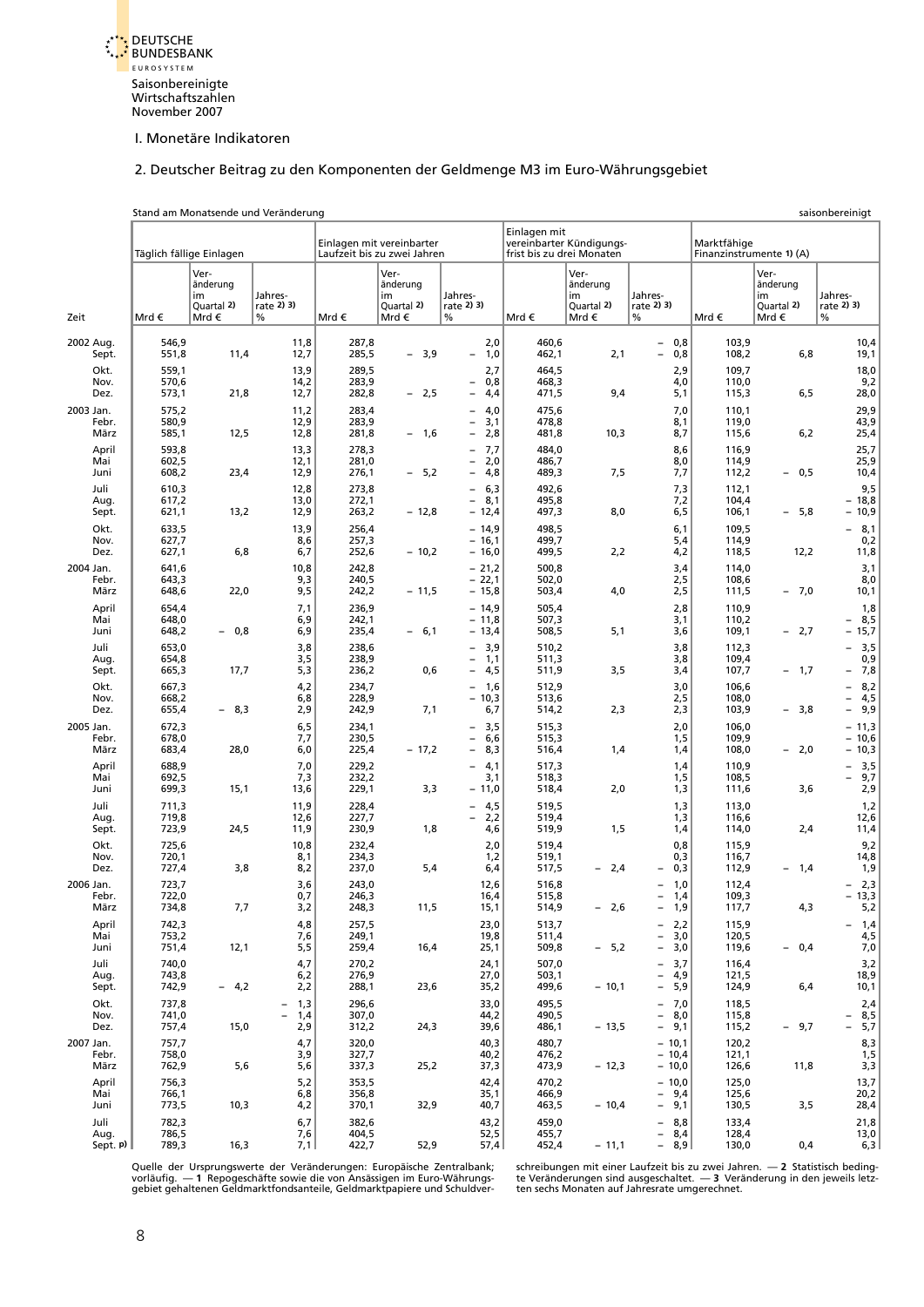

# 3. Deutscher Beitrag zu Krediten an Nichtbanken (Nicht-MFIs) im Euro-Währungsgebiet

<span id="page-21-0"></span>

|            |                          | Stand am Monatsende und Veränderung      |                                      |                       |                                           |                                      |                                                                           |                                  |                                      | saisonbereinigt                                                                                                                  |
|------------|--------------------------|------------------------------------------|--------------------------------------|-----------------------|-------------------------------------------|--------------------------------------|---------------------------------------------------------------------------|----------------------------------|--------------------------------------|----------------------------------------------------------------------------------------------------------------------------------|
|            |                          | Kredite insgesamt                        |                                      |                       | Kredite an Unternehmen und Privatpersonen |                                      |                                                                           | Kredite an öffentliche Haushalte |                                      |                                                                                                                                  |
| Zeit       |                          | Mrd €                                    | Veränderung<br>im Quartal 1)<br>Mrd€ | Jahresrate 1) 2)<br>% | Mrd€                                      | Veränderung<br>im Quartal 1)<br>Mrd€ | Jahresrate 1) 2)<br>%                                                     | Mrd €                            | Veränderung<br>im Quartal 1)<br>Mrd€ | Jahresrate 1) 2)<br>$\%$                                                                                                         |
| 2002 April | Mai<br>Juni              | 3 3 0 1, 1<br>3 3 0 8,9<br>3 3 1 2 , 3   | 13,4                                 | 0,3<br>0,4<br>0,5     | 2 586.5<br>2 5 9 3, 5<br>2 596,8          | 11,0                                 | 0,2<br>$\overline{\phantom{a}}$<br>0,3<br>0,3<br>$\overline{\phantom{0}}$ | 714,6<br>715,4<br>715,5          | 2,4                                  | 2,0<br>0,8<br>1,1                                                                                                                |
|            | Juli<br>Aug.<br>Sept.    | 3 3 2 6,4<br>3 3 2 9, 7<br>3 3 4 2, 9    | 29,7                                 | 0,9<br>1,2<br>2,6     | 2 600,7<br>2 609,1<br>2 6 1 2, 1          | 15,1                                 | 0,2<br>1,0<br>2,0                                                         | 725,7<br>720,6<br>730,7          | 14,6                                 | 3,6<br>1,9<br>4,8                                                                                                                |
|            | Okt.<br>Nov.<br>Dez.     | 3 3 4 2, 7<br>3 3 4 4, 1<br>3 3 5 0, 8   | 16,3                                 | 2,6<br>2,0<br>2,8     | 2 620,1<br>2 621,0<br>2 629,5             | 25,2                                 | 2,7<br>2,0<br>3,1                                                         | 722,6<br>723,1<br>721,4          | 8,9<br>$\overline{\phantom{0}}$      | $2,3$<br>$2,1$<br>1,6                                                                                                            |
| 2003 Jan.  | Febr.<br>März            | 3 3 5 1 , 6<br>3 3 4 8 , 6<br>3 3 4 0, 9 | 7,1                                  | 2,6<br>2,3<br>1,4     | 2 622,7<br>2 625,1<br>2617,8              | 6,7                                  | 3,1<br>2,9<br>2,5                                                         | 728,9<br>723,5<br>723,2          | 0,4                                  | 1,0<br>0,4<br>2,3                                                                                                                |
|            | April<br>Mai<br>Juni     | 3 3 2 7,8<br>3 3 3 2, 5<br>3 3 3 8 , 3   | 2,7                                  | 0,8<br>1,2<br>0,6     | 2 607,6<br>2617,3<br>2 631,2              | 18,2                                 | 1,2<br>2,1<br>1,9                                                         | 720,2<br>715,2<br>707,1          | 15,5<br>$\overline{\phantom{a}}$     | $0,8$<br>2,3<br>$\overline{\phantom{0}}$<br>4,1<br>$\qquad \qquad -$                                                             |
|            | Juli<br>Aug.<br>Sept.    | 3 3 4 3, 2<br>3 3 3 7,8<br>3 3 5 0, 6    | 14,5                                 | 0,3<br>0,1<br>1,0     | 2 631,9<br>2 639,1<br>2 639,6             | 10,7                                 | 1,8<br>1,8<br>2,2                                                         | 711,3<br>698,7<br>711,0          | 3,8                                  | $5,1$<br>$6,7$<br>$\qquad \qquad -$<br>$\qquad \qquad -$<br>3,2<br>$\overline{\phantom{0}}$                                      |
|            | Okt.<br>Nov.<br>Dez.     | 3 3 4 2, 6<br>3 3 5 6, 1<br>3 3 4 7, 5   | 8,8                                  | 1,3<br>1,8<br>1,4     | 2 631,6<br>2 640,9<br>2 633,2             | 3,5                                  | 2,3<br>2,2<br>1,1                                                         | 711,0<br>715,2<br>714,3          | 5,4                                  | 2,2<br>$\overline{a}$<br>0,3<br>2,6                                                                                              |
| 2004 Jan.  | Febr.<br>März            | 3 3 3 2,4<br>3 3 4 4, 3<br>3 3 6 6, 6    | 26,7                                 | 0,3<br>1,8<br>2,1     | 2 620,8<br>2 6 18,4<br>2 624,6            | 0,7<br>$\qquad \qquad -$             | 0,3<br>0,0<br>0,2                                                         | 711,7<br>725,9<br>742,0          | 27,4                                 | $0,6$<br>8,7<br>9,5                                                                                                              |
|            | April<br>Mai<br>Juni     | 3 3 5 8, 6<br>3 3 5 4, 8<br>3 3 6 8, 9   | 3,7                                  | 2,0<br>0,9<br>1,8     | 2 623,3<br>2 622,9<br>2 623,5             | 0,2                                  | 0,7<br>0,2<br>0,0                                                         | 735,3<br>731,9<br>745,4          | 3,5                                  | 7,1<br>4,9<br>8,8                                                                                                                |
|            | Juli<br>Aug.<br>Sept.    | 3 3 7 9, 8<br>3 3 7 7, 2<br>3 3 7 6, 9   | 11,4                                 | 3,1<br>2,2<br>0,9     | 2 629,5<br>2 621,6<br>2 6 1 9, 1          | 1,3<br>$\qquad \qquad -$             | 1,0<br>0,5<br>0,1                                                         | 750,2<br>755,6<br>757,8          | 12,6                                 | 11,1<br>8,3<br>4,4                                                                                                               |
|            | Okt.<br>Nov.<br>Dez.     | 3 3 8 4, 7<br>3 3 7 9, 4<br>3 3 7 6, 7   | 6,0                                  | 1,9<br>1,9<br>1,0     | 2 6 2 0, 9<br>2 626,4<br>2 625,7          | 12,7                                 | 0,2<br>0,7<br>0,9                                                         | 763,8<br>753,0<br>751,0          | 6,8<br>$\overline{\phantom{a}}$      | 8,0<br>6,0<br>1,6                                                                                                                |
| 2005 Jan.  | Febr.<br>März            | 3 3 8 0, 2<br>3 3 7 6, 5<br>3 3 7 7,4    | 6,9                                  | 0,8<br>0,7<br>0,8     | 2 624,3<br>2 622,5<br>2 616,6             | 2,8<br>$\overline{\phantom{0}}$      | 0,7<br>1,1<br>0,8                                                         | 755,9<br>754,0<br>760,9          | 9,7                                  | 1,5<br>0,4<br>$\overline{\phantom{0}}$<br>0,8                                                                                    |
|            | April<br>Mai<br>Juni     | 3 4 1 6, 5<br>3 4 0 5,0<br>3 4 0 2,5     | 25,9                                 | 2,6<br>2,1<br>2,0     | 2 644,5<br>2 643,7<br>2 647,6             | 32,3                                 | 2,8<br>2,1<br>2,3                                                         | 772,0<br>761,4<br>754,9          | 6,5<br>$\overline{\phantom{0}}$      | 2,1<br>2,1<br>0,8                                                                                                                |
|            | Juli<br>Aug.<br>Sept.    | 3 4 0 6.4<br>3 4 18,5<br>3 4 1 7,0       | 16,1                                 | 1,9<br>2,7<br>2,5     | 2 656,5<br>2 663,0<br>2 666,5             | 20,3                                 | 2,9<br>3,4<br>4,1                                                         | 749,9<br>755,5<br>750,5          | 4,1                                  | 1,7<br>0,3<br>2,8<br>-                                                                                                           |
|            | Okt.<br>Nov.<br>Dez.     | 3 4 2 5, 4<br>3 4 1 9,8<br>3 4 28,9      | 14,2                                 | 0,7<br>1,1<br>1,8     | 2 681,6<br>2 678,8<br>2 682,1             | 17,8                                 | 3,0<br>3,0<br>2,9                                                         | 743,8<br>740,9<br>746,8          | 3,6                                  | 7,2<br>$5,3$<br>2,0<br>$\overline{a}$                                                                                            |
| 2006 Jan.  | Febr.<br>März            | 3 4 6 1, 7<br>3 4 64,7<br>3 4 7 2, 5     | 34,2                                 | 2,7<br>2,1<br>2,9     | 2 7 1 7,6<br>2 7 3 1,6<br>2 740,6         | 48,3                                 | 3,8<br>4,4<br>$5,0$                                                       | 744,1<br>733,2<br>731,9          | 14,0<br>$\overline{\phantom{a}}$     | 1,3<br>$\qquad \qquad -$<br>5,7<br>4,6                                                                                           |
|            | April<br>Mai<br>Juni     | 3 4 8 8, 8<br>3 4 9 3, 5<br>3 4 9 2, 6   | 22,5                                 | $^{3,3}_{4,0}$<br>3,3 | 2 7 5 8, 8<br>2 7 6 2, 5<br>2 7 64,7      | 26,2                                 | 5,2<br>5,8<br>5,6                                                         | 730,0<br>731,0<br>728,0          | 3,7<br>$\overline{\phantom{a}}$      | 3,4<br>2,4<br>$\overline{\phantom{a}}$<br>4,7<br>$\overline{\phantom{a}}$                                                        |
|            | Juli<br>Aug.<br>Sept.    | 3 487,3<br>3 4 9 5, 1<br>3 5 0 5 , 3     | 14,4                                 | 1,7<br>2,0<br>2,1     | 2 7 6 5, 3<br>2 774,6<br>2 787,6          | 26,5                                 | 3,9<br>3,5<br>3,9                                                         | 722,0<br>720,4<br>717,7          | 12,1<br>$\overline{\phantom{a}}$     | 6,0<br>3,7<br>4,3<br>$\overline{\phantom{a}}$<br>$\overline{\phantom{a}}$<br>$\overline{\phantom{a}}$                            |
|            | Okt.<br>Nov.<br>Dez.     | 3 509,6<br>3 509,9<br>3 4 8 6, 6         | - 11,9                               | 1,4<br>1,2<br>0,1     | 2 7 9 2, 3<br>2 791,1<br>2 775,9          | 5,5<br>$\overline{\phantom{0}}$      | 2,8<br>2,6<br>1,5                                                         | 717,3<br>718,8<br>710,7          | 6,4<br>$\overline{\phantom{m}}$      | $\frac{4,0}{3,8}$<br>$\overline{\phantom{a}}$<br>$\qquad \qquad -$<br>5,0<br>$\overline{\phantom{0}}$                            |
| 2007 Jan.  | Febr.<br>März            | 3 4 9 9, 6<br>3 4 9 4, 2<br>3 4 9 5,0    | 13,6                                 | 1,4<br>0,8<br>0,1     | 2 788,9<br>2 789,6<br>2 7 9 7, 6          | 26,2                                 | 2,6<br>2,1<br>1,5                                                         | 710,7<br>704,6<br>697,4          | 12,7<br>$\overline{\phantom{a}}$     | 3, 1<br>4, 2<br>5, 3<br>$\overline{\phantom{a}}$<br>$\overline{\phantom{0}}$<br>$\overline{a}$                                   |
|            | April<br>Mai<br>Juni     | 3 4 9 3, 2<br>3 4 9 0, 3<br>3 4 9 5, 6   | 4,0                                  | 0,1<br>0,4<br>1,0     | 2 7 98, 3<br>2 7 98, 5<br>2 806,3         | 13,2                                 | 1,4<br>1,3<br>2,9                                                         | 694,9<br>691,8<br>689,3          | 9,3<br>$\overline{\phantom{m}}$      | 5,8<br>$\overline{\phantom{a}}$<br>7,0<br>$\overline{\phantom{a}}$<br>6,1<br>$\overline{\phantom{a}}$                            |
|            | Juli<br>Aug.<br>Sept. p) | 3 500,8<br>3 5 0 9, 2<br>3 504,6         | 13,9                                 | 0,6<br>1,2<br>1,0     | 2816,3<br>2 8 3 6, 3<br>2 835,8           | 34,4                                 | 2,7<br>3,9<br>3,4                                                         | 684,5<br>672,9<br>668,8          | $-20,4$                              | 7,4<br>$\overline{\phantom{a}}$<br>$\begin{bmatrix} 9, 0 \\ 8, 3 \end{bmatrix}$<br>$\overline{\phantom{a}}$<br>$\qquad \qquad -$ |

Quelle der Ursprungswerte der Veränderungen: Europäische Zentralbank; 2 Veränderung in den jeweils letzten sechs Monaten auf Jahresrate<br>vorläufig. — 1 Statistisch bedingte Veränderungen sind ausgeschaltet. — umgerechne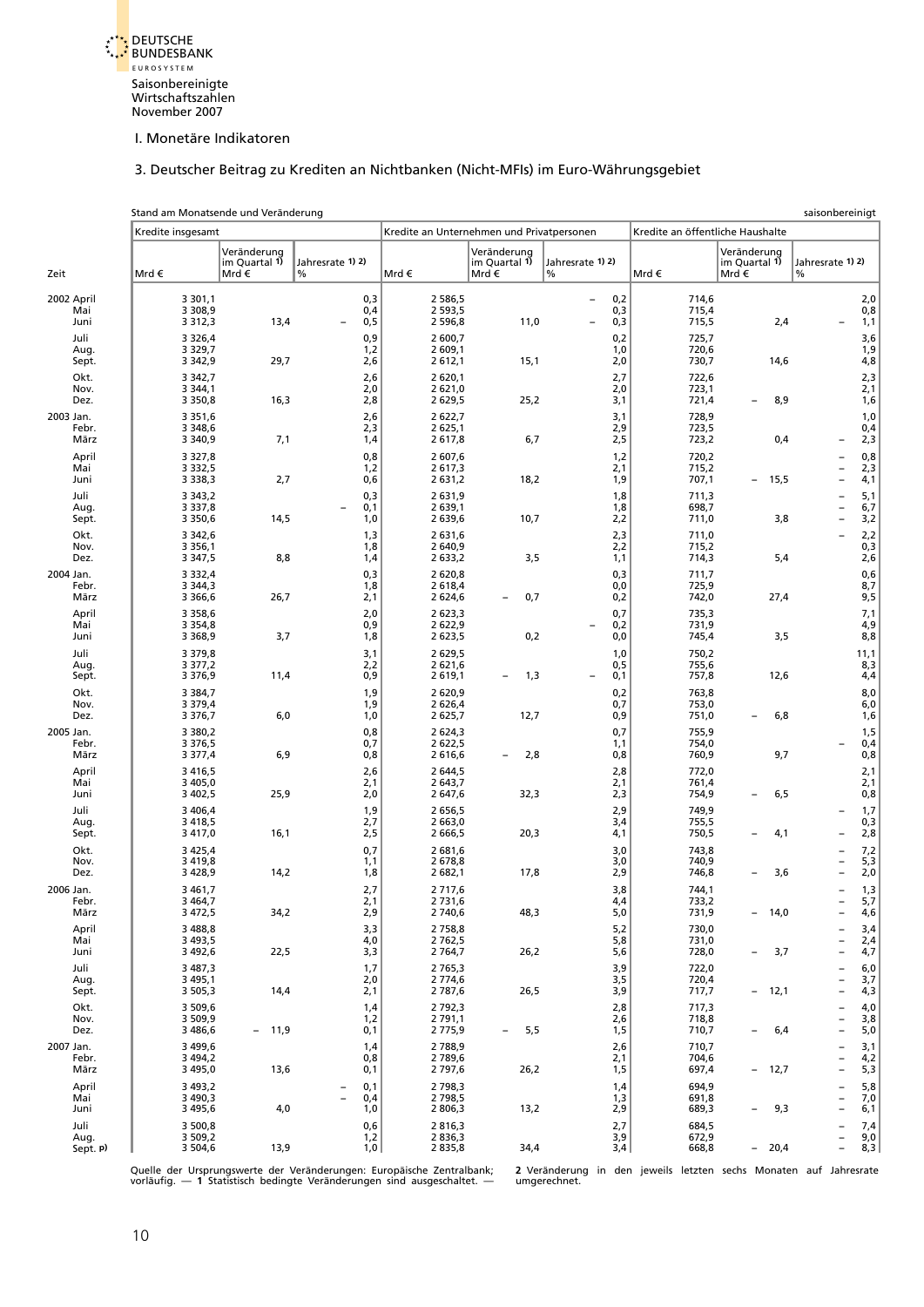

### [4. Deutscher Beitrag zur Geldkapitalbildung bei Monetären Finanzinstituten \(MFIs\) im Euro-Währungsgebiet](#page-5-1)

<span id="page-22-0"></span>

|      |                               |                                                      | Stand am Monatsende und Veränderung           |                                            |                                  |                                                                   |                            |                                  |                                                                                                         |                                                                                                                                              |                                  |                                              | saisonbereinigt                                                                                   |
|------|-------------------------------|------------------------------------------------------|-----------------------------------------------|--------------------------------------------|----------------------------------|-------------------------------------------------------------------|----------------------------|----------------------------------|---------------------------------------------------------------------------------------------------------|----------------------------------------------------------------------------------------------------------------------------------------------|----------------------------------|----------------------------------------------|---------------------------------------------------------------------------------------------------|
|      |                               |                                                      |                                               |                                            | darunter:                        |                                                                   |                            |                                  |                                                                                                         |                                                                                                                                              |                                  |                                              |                                                                                                   |
|      |                               |                                                      | Geldkapitalbildung insgesamt 1)               |                                            |                                  | Einlagen mit vereinbarter<br>Laufzeit von mehr als zwei Jahren 2) |                            |                                  | Einlagen mit vereinbarter Kündigungs-Schuldverschreibungen mit einer<br>frist von mehr als drei Monaten |                                                                                                                                              |                                  | Laufzeit von mehr als zwei Jahren            |                                                                                                   |
| Zeit |                               | Mrd €                                                | Ver-<br>änderung<br>im<br>Quartal 3)<br>Mrd € | Jahres-<br>rate 3) 4)<br>$\%$              | Mrd €                            | Ver-<br>änderung<br>im<br>Quartal 3)<br>Mrd€                      | Jahres-<br>rate 3) 4)<br>% | Mrd€                             | Ver-<br>änderung<br>im<br>Quartal 3)<br>Mrd €                                                           | Jahres-<br>rate 3) 4)<br>%                                                                                                                   | Mrd€                             | Ver-<br>änderung<br>im<br>Quartal 3)<br>Mrd€ | Jahres-<br>rate 3) 4)<br>$\%$                                                                     |
|      | 2002 Juli<br>Aug.<br>Sept.    | 1 797,8<br>1810,5<br>1814,6                          | 20,2                                          | 1,7<br>2,4<br>1,3                          | 676,4<br>662,4<br>662,8          | 1,1                                                               | 0,8<br>0,6<br>0,0          | 105,9<br>106,0<br>105,4          | 0,4<br>$\qquad \qquad -$                                                                                | 6,5<br>$\overline{\phantom{0}}$<br>4,5<br>$\overline{\phantom{0}}$<br>$\overline{a}$<br>3,6                                                  | 750,3<br>771,4<br>771,8          | 11,4                                         | 4,9<br>6,0<br>3,5                                                                                 |
|      | Okt.<br>Nov.<br>Dez.          | 1814,6<br>1818,9<br>1812,0                           | 3,8                                           | 2,3<br>2,6<br>2,7                          | 664,7<br>669,1<br>669,8          | 7,8                                                               | 0,8<br>2,0<br>2,7          | 104,4<br>103,2<br>102,0          | 3,4<br>$\overline{\phantom{0}}$                                                                         | 4,2<br>$\qquad \qquad -$<br>5,0<br>$\overline{\phantom{0}}$<br>7,1<br>$\overline{\phantom{0}}$                                               | 772,8<br>772,1<br>762,6          | 3,8<br>$\overline{\phantom{a}}$              | 4,8<br>4,4<br>2,1                                                                                 |
|      | 2003 Jan.<br>Febr.<br>März    | 1811,9<br>1 807,1<br>1810,2                          | 5,7                                           | 2,0<br>1,3<br>1,1                          | 671,6<br>672,2<br>678,2          | 5,6                                                               | 2,2<br>3,9<br>4,1          | 100,8<br>99,5<br>97,9            | 4,1<br>$\qquad \qquad -$                                                                                | 9,3<br>$\qquad \qquad -$<br>11,9<br>$\overline{\phantom{0}}$<br>13,8<br>$\overline{\phantom{0}}$                                             | 757,6<br>755,5<br>752,6          | 2,1<br>$\overline{\phantom{0}}$              | 0,7<br>0,9<br>1, 5                                                                                |
|      | April<br>Mai<br>Juni          | 1 804,2<br>1 7 9 8,4<br>1801,6                       | 2,3<br>$\overline{\phantom{a}}$               | 0,6<br>0,0<br>0,4                          | 676,7<br>675,4<br>675,3          | 2,4<br>$\overline{\phantom{0}}$                                   | 3,0<br>1,4<br>0,9          | 96,3<br>95,1<br>93,8             | 4,1<br>$\overline{\phantom{0}}$                                                                         | 14.9<br>L,<br>15,1<br>$\overline{\phantom{0}}$<br>15,4<br>$\overline{\phantom{0}}$                                                           | 749,2<br>746,6<br>754,4          | 6,9                                          | 2,1<br>L,<br>$\frac{1}{2}$<br>$\frac{1}{3}$                                                       |
|      | Juli<br>Aug.<br>Sept.<br>Okt. | 1807,6<br>1821,4<br>1819,4<br>1 824,3                | 16,3                                          | 0,7<br>1,1<br>1,6<br>2,3                   | 680,4<br>683,6<br>683,2<br>683,8 | 8,0                                                               | 2,7<br>2,1<br>1,6<br>2,2   | 91,8<br>90,2<br>89,6<br>89,5     | 4,2<br>$\overline{\phantom{0}}$                                                                         | 17,1<br>$\overline{\phantom{0}}$<br>17,8<br>$\overline{\phantom{0}}$<br>16,1<br>$\overline{\phantom{0}}$<br>13,7<br>$\overline{\phantom{0}}$ | 757,9<br>764,1<br>766,3<br>771,5 | 13,1                                         | $\frac{1,9}{2,8}$<br>5,4<br>6,7                                                                   |
|      | Nov.<br>Dez.<br>2004 Jan.     | 1824,0<br>1823,9<br>1827,0                           | 12,9                                          | 2,7<br>3,3<br>2,7                          | 684,0<br>683,1<br>683,9          | 0,4                                                               | 2,6<br>2,5<br>1,2          | 89,2<br>89,1<br>88,5             | 0,5<br>$\overline{\phantom{0}}$                                                                         | 12,0<br>$\overline{\phantom{0}}$<br>9,8<br>$\overline{\phantom{0}}$<br>6,9<br>$\qquad \qquad -$                                              | 771,0<br>772,1<br>779,4          | 13,3                                         | 6,6<br>7,1                                                                                        |
|      | Febr.<br>März<br>April        | 1820,0<br>1837,9<br>1848,8                           | 1,5                                           | 1,2<br>1,6<br>2,6                          | 683,1<br>683,0<br>688,2          | 0,3<br>$\overline{\phantom{0}}$                                   | 0,1<br>0,0<br>1,3          | 88,1<br>87,9<br>87,5             | 1,2<br>-                                                                                                | 4,7<br>$\overline{\phantom{0}}$<br>3,9<br>$\qquad \qquad -$<br>4,4<br>$\overline{\phantom{0}}$                                               | 778,0<br>792,2<br>798,4          | 11,1                                         | $7,2$<br>6,3<br>6, 5<br>$6,8$<br>$6,7$                                                            |
|      | Mai<br>Juni<br>Juli           | 1855,0<br>1858,8<br>1865,7                           | 24,1                                          | 3,1<br>2,8<br>3,3                          | 693,5<br>697,2<br>698,8          | 14,2                                                              | 2,9<br>4,1<br>4,4          | 86,9<br>86,7<br>86,9             | 1,2<br>$\overline{a}$                                                                                   | 5,1<br>$\overline{\phantom{0}}$<br>$\equiv$<br>5,3<br>3,8<br>$\overline{\phantom{0}}$                                                        | 800,1<br>798,9<br>802,6          | 6,7                                          | 4,6<br>$3,9$<br>$5,6$                                                                             |
|      | Aug.<br>Sept.<br>Okt.<br>Nov. | 1870,0<br>1879,0<br>1881,7<br>1879,4                 | 20,8                                          | 4,5<br>5,0<br>4,0<br>3,2                   | 699,4<br>701,7<br>704,8<br>707,6 | 5,6                                                               | 5,1<br>5,9<br>5,3<br>4,3   | 86,9<br>87,0<br>87,2<br>87,5     | 0,3                                                                                                     | 2,7<br>$\overline{\phantom{0}}$<br>$\overline{a}$<br>2,1<br>0,8<br>1,4                                                                       | 806,8<br>812,3<br>810,9<br>806,8 | 14,8                                         | 5, 5<br>4,3                                                                                       |
|      | Dez.<br>2005 Jan.<br>Febr.    | 1880,6<br>1885,3<br>1881,5                           | 13,1                                          | 3,7<br>3,2<br>3,2                          | 708,2<br>710,0<br>712,5          | 7,4                                                               | 3,8<br>3,7<br>4,0          | 87,6<br>87,6<br>88,0             | 0,7                                                                                                     | 2,2<br>1,8<br>2,6                                                                                                                            | 807,0<br>809,8<br>805,3          | 3,9                                          | $3,4$<br>4,7<br>$3,9$<br>$3,5$                                                                    |
|      | März<br>April<br>Mai          | 1894,8<br>1 907.8<br>1914,6                          | 13,2                                          | 2,8<br>3,6<br>3,6                          | 715,1<br>712,5<br>709,8          | 7,0                                                               | 4,2<br>2,5<br>0,9          | 88,4<br>88,6<br>88,3             | 0,3                                                                                                     | 2,2<br>2,3<br>0,9                                                                                                                            | 814,3<br>825,3<br>829,8          | 8,1                                          | 3,0<br>5,3<br>$5,3$<br>$5,7$                                                                      |
|      | Juni<br>Juli<br>Aug.          | 1923,5<br>1922,8<br>1922,6<br>1926,0                 | 16,8<br>0,3                                   | 3,2<br>3,5<br>3,1<br>1,8                   | 709,1<br>707,9<br>707,9<br>708,7 | 6,2<br>$\overline{a}$<br>2,3                                      | 0,2<br>0,2<br>0,5<br>1,1   | 87,8<br>87,3<br>86,4<br>85,4     | 0,5<br>$\overline{\phantom{0}}$<br>2,5                                                                  | 0,6<br>$\overline{\phantom{0}}$<br>1,9<br>$\overline{\phantom{0}}$<br>4,6<br>$\overline{\phantom{0}}$<br>6,6<br>$\qquad \qquad -$            | 837,1<br>839,7<br>838,2<br>836,6 | 14,7<br>2,5<br>$\qquad \qquad -$             | 6,6<br>5,6<br>3,0                                                                                 |
|      | Sept.<br>Okt.<br>Nov.<br>Dez. | 1930,1<br>1938,2<br>1 940,0                          | 8,0                                           | 1,1<br>1,3<br>0,9                          | 708,6<br>710,4<br>712,5          | 3,8                                                               | 0.4<br>0,9<br>1,7          | 84,3<br>84,0<br>84,0             | 1,2                                                                                                     | 9,0<br>$\overline{\phantom{0}}$<br>9,1<br>$\overline{\phantom{0}}$<br>8,2<br>$\overline{a}$                                                  | 838,6<br>838,6<br>836,3          | 1,9                                          | 1,0<br>0,8<br>1,0                                                                                 |
|      | 2006 Jan.<br>repr.<br>März    | 1964,4<br>1 984,2<br>1981,3                          | 19,5                                          | 0,9<br>z,6<br>2,8                          | 714,3<br>718,3<br>718,8          | $6,2$                                                             | 1,8<br>2,9<br>2,8          | 84,6<br>84,8<br>85,5             | 1,5                                                                                                     | 5,5<br>$\overline{\phantom{0}}$<br>5,3<br>0,8                                                                                                | 839,6<br>847,8<br>839,3          | 2,1                                          | 0,9<br>0,4<br>0,0                                                                                 |
|      | April<br>Mai<br>Juni          | 1980,6<br>1 984,2<br>1990,0                          | 9,8                                           | 2,5<br>2,8<br>3,0                          | 722,7<br>725,6<br>726,8          | 8,2                                                               | 4,0<br>4,4<br>4,1          | 86,4<br>87,7<br>89,2             | 3,6                                                                                                     | 5,0<br>9,0<br>12,7                                                                                                                           | 830,5<br>829,8<br>837,9          | 1,8<br>$\overline{\phantom{0}}$              | $\begin{bmatrix} 1, 5 \\ 0, 7 \end{bmatrix}$<br>L,<br>0,1                                         |
|      | Juli<br>Aug.<br>Sept.         | 2 002,0<br>1 999,1<br>1996,8                         | 6,8                                           | 3,7<br>1,9<br>1,7                          | 728,8<br>731,5<br>731,5          | 6,1                                                               | 4,1<br>3,8<br>4,0          | 90,4<br>92,2<br>94,1             | 5,0                                                                                                     | 14,2<br>18,3<br>21,1                                                                                                                         | 838,9<br>833,7<br>834,0          | 8,6<br>$\overline{\phantom{0}}$              | 0, 1<br>2, 2<br>2, 5<br>$\overline{\phantom{0}}$<br>$\overline{\phantom{0}}$<br>$\qquad \qquad -$ |
|      | Okt.<br>Nov.<br>Dez.          | 2 0 0 2, 2<br>1997,9<br>2 007,2                      | 15,8                                          | 2,2<br>1,5<br>2,3                          | 732,2<br>733,0<br>735,1          | 3,8                                                               | 3,1<br>2,5<br>2,7          | 95,8<br>97,8<br>99,0             | 4,9                                                                                                     | 23,0<br>24,3<br>23,2                                                                                                                         | 834,3<br>829,6<br>836,8          | 8,7                                          | 1,3<br>$\overline{\phantom{0}}$<br>1,6<br>$\overline{\phantom{0}}$<br>0, 0                        |
|      | 2007 Jan.<br>Febr.<br>März    | 2 0 2 6, 1<br>2 0 3 1 , 3<br>2 0 2 3,4               | 15,7                                          | 2,8<br>3,5<br>3,2                          | 735,8<br>735,2<br>735,2          | 0,0                                                               | 2,4<br>1,4<br>1,0          | 100,5<br>102,4<br>103,8          | 4,8                                                                                                     | 23,6<br>23,3<br>21,7                                                                                                                         | 843,6<br>839,0<br>832,8          | 3,4<br>$\overline{\phantom{a}}$              | $0,5$<br>$1,1$<br>1,3                                                                             |
|      | April<br>Mai<br>Juni<br>Juli  | 2 0 2 5, 2<br>2 0 2 6, 5<br>2 0 2 9, 8<br>2 0 3 2, 8 | 12,0                                          | 3,2<br>3,3<br>2,8<br>1,7                   | 737,5<br>738,6<br>740,6<br>741,6 | 5,5                                                               | 1,5<br>1,5<br>1,5<br>1,6   | 104,8<br>104,8<br>105,5<br>106,5 | 1,7                                                                                                     | 19,6<br>14,8<br>13,6                                                                                                                         | 830,4<br>835,1<br>831,6<br>828,2 | 2,0                                          | 1,7<br>$2,2$<br>0,3                                                                               |
|      | Aug.<br>Sept. p)              | 2 0 29, 3<br>2 0 3 0,4                               | 1,1                                           | $\begin{bmatrix} 0,4 \\ 1,3 \end{bmatrix}$ | 741,8<br>746,1                   | 5,5                                                               | 1,8<br>3,0                 | 107,0<br>108,4                   | 2,9                                                                                                     | 12,1<br>9,2<br>9,0                                                                                                                           | 822,8<br>812,3                   | 14,0<br>$\overline{\phantom{a}}$             | $\begin{bmatrix} 1,5 \\ 2,9 \\ 2,9 \end{bmatrix}$<br>-<br>$\overline{\phantom{0}}$                |

Quelle der Ursprungswerte der Veränderungen: Europäische Zentralbank; ket. — 4 Veränderung in den jeweils letzten sechs Monaten auf Jahresrate<br>vorläufig. — 1 Nach Abzug der Inter-MFI-Beteiligungen. — 2 Einschl. Bau- kamper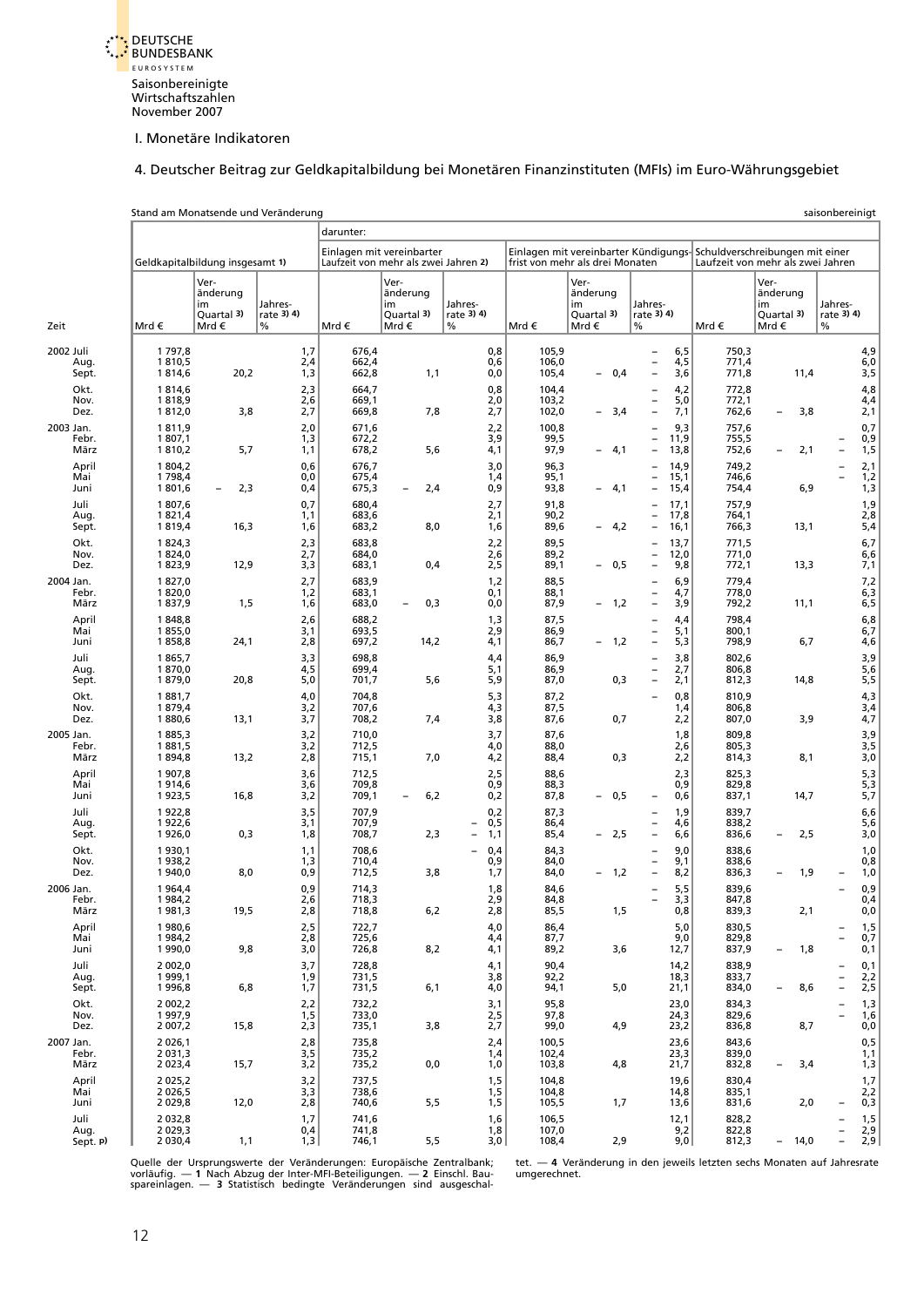

[1. Bruttoinlandsprodukt und Bruttowertschöpfung ausgewählter Wirtschaftsbereiche \\*\)](#page-6-1)

<span id="page-23-0"></span>

|                                                     |                                                |                                                                                  |                                                |                                                                            |                                                 |                                                             |                                           |                                                                                                                               |                                                |                                                             |                                                                   |                                                                    |                                                | saisonbereinigt                                      |
|-----------------------------------------------------|------------------------------------------------|----------------------------------------------------------------------------------|------------------------------------------------|----------------------------------------------------------------------------|-------------------------------------------------|-------------------------------------------------------------|-------------------------------------------|-------------------------------------------------------------------------------------------------------------------------------|------------------------------------------------|-------------------------------------------------------------|-------------------------------------------------------------------|--------------------------------------------------------------------|------------------------------------------------|------------------------------------------------------|
|                                                     |                                                |                                                                                  |                                                |                                                                            | darunter:                                       |                                                             |                                           |                                                                                                                               |                                                |                                                             |                                                                   |                                                                    |                                                |                                                      |
| Zeit                                                | Brutto-<br>inlandsprodukt                      |                                                                                  | Bruttowert-<br>schöpfung 1) 2)                 |                                                                            | Produzierendes<br>Gewerbe ohne<br>Baugewerbe 2) |                                                             | Baugewerbe (A)                            |                                                                                                                               | Handel,<br>Gastgewerbe<br>und Verkehr 2) 3)    |                                                             | Finanzierung,<br>Vermietung und<br>Unternehmens-<br>dienstleister |                                                                    | Öffentliche<br>und private<br>Dienstleister    |                                                      |
|                                                     | In Vorjahrespreisen (2000 = 100) $4$ )         |                                                                                  |                                                |                                                                            |                                                 |                                                             |                                           |                                                                                                                               |                                                |                                                             |                                                                   |                                                                    |                                                |                                                      |
|                                                     |                                                | Verände-<br>rung ge-<br>gen Vor-<br>periode                                      |                                                | Verände-<br>rung ge-<br>gen Vor-<br>periode                                |                                                 | Verände-<br>rung ge-<br>gen Vor-<br>periode                 |                                           | Verände-<br>rung ge-<br>gen Vor-<br>periode                                                                                   |                                                | Verände-<br>rung ge-<br>gen Vor-<br>periode                 |                                                                   | Verände-<br>rung ge-<br>gen Vor-<br>periode                        |                                                | Verände-<br>rung ge-<br>gen Vor-<br>periode          |
|                                                     | Index                                          | in %                                                                             | Index                                          | in %                                                                       | Index                                           | in %                                                        | Index                                     | in %                                                                                                                          | Index                                          | in %                                                        | Index                                                             | in $%$                                                             | Index                                          | in %                                                 |
| 1999 1.Vi<br>2.Vi.<br>3.Vi.<br>4.Vj.                | 95,84<br>95,74<br>96,92<br>98,14               | 1,1<br>0,1<br>$\overline{\phantom{a}}$<br>1,2<br>1,3                             | 95,15<br>95,32<br>96,62<br>97,63               | 0,6<br>0,2<br>1,4<br>1,0                                                   | 92,46<br>92,62<br>93,95<br>95,59                | 0,7<br>0,2<br>1,4<br>1,7                                    | 102,59<br>101,29<br>103,55<br>104,18      | $3,5$<br>$1,3$<br>$2,2$<br>0,6                                                                                                | 94,58<br>93,95<br>95,81<br>96,75               | 2,6<br>0,7<br>$\qquad \qquad -$<br>2,0<br>1,0               | 94,59<br>95,66<br>97,09<br>98,11                                  | 1,7<br>$\frac{1}{1,5}$<br>1,1                                      | 97,51<br>97,57<br>98,11<br>98,60               | $0,6$<br>$0,1$<br>$0,6$<br>$0,5$                     |
| 2000 1.Vi.<br>2.Vj.<br>3.Vi.<br>4.Vj.               | 99,15<br>100,30<br>100,23<br>100,40            | 1,0<br>1,2<br>0,1<br>0,2                                                         | 99,05<br>100,01<br>100,41<br>100,53            | 1,5<br>1,0<br>0,4<br>0,1                                                   | 97,66<br>99,56<br>101,13<br>101,65              | 2,2<br>1,9<br>1,6<br>0,5                                    | 105,07<br>99,65<br>99,09<br>97,83         | $0,9$<br>$5,2$<br>$0,6$<br>$\overline{\phantom{a}}$<br>$\overline{\phantom{a}}$<br>$\equiv$<br>1,3                            | 98,07<br>100,65<br>100,52<br>100,76            | 1,4<br>2,6<br>0,1<br>0,2                                    | 99,61<br>99,98<br>100,28<br>100,28                                | 1,5<br>0,4<br>0,3<br>0,0                                           | 99,42<br>100,29<br>100,16<br>100,24            | $0,8$<br>$0,9$<br>$0,1$<br>0,1                       |
| 2001 1.Vi.<br>2.Vi.<br>3.Vì.<br>4.Vj.               | 101,39<br>101,44<br>101,24<br>101,48           | $^{1,0}_{0,0}$<br>0,2<br>$\overline{\phantom{a}}$<br>0,2                         | 101,64<br>101,36<br>101,54<br>102,01           | 1,1<br>0,3<br>$\overline{\phantom{a}}$<br>0,2<br>0,5                       | 103,34<br>101,55<br>100,94<br>100,06            | 1,7<br>1,7<br>$\bar{a}$<br>0,6<br>$\frac{1}{2}$<br>0,9      | 97,05<br>94,17<br>94,33<br>93,34          | $0,8$<br>3,0<br>$\bar{\bar{\phantom{a}}}$<br>0,2<br>1,0<br>$\overline{\phantom{0}}$                                           | 102,24<br>102,91<br>103,13<br>104,22           | $\frac{1}{0,7}$<br>0,2<br>1,1                               | 102,20<br>102,52<br>103,26<br>104,61                              | 1,9<br>0,3<br>0,7<br>1,3                                           | 99,70<br>100,16<br>100,52<br>101,30            | 0,5<br>0,5<br>0,4<br>0,8                             |
| 2002 1.Vj.<br>2.Vi.<br>3.Vì.<br>4.Vj                | 101,17<br>101,28<br>101,66<br>101,45           | 0,3<br>$\overline{\phantom{0}}$<br>0,1<br>0,4<br>0,2<br>$\overline{\phantom{a}}$ | 101,83<br>101,74<br>101,96<br>102,12           | 0,2<br>$\bar{z}$<br>0,1<br>0,2<br>0,2                                      | 99,36<br>99,88<br>100,48<br>100,84              | 0,7<br>$\overline{\phantom{a}}$<br>0,5<br>0,6<br>0,4        | 94,75<br>90,56<br>90,02<br>88,28          | 1,5<br>$^{4,4}_{0,6}$<br>$\overline{\phantom{a}}$<br>$\qquad \qquad -$<br>$\equiv$<br>1,9                                     | 102,99<br>102,62<br>102,79<br>103,29           | 1,2<br>$\bar{\Box}$<br>0,4<br>0,2<br>0,5                    | 104,73<br>104,95<br>105,06<br>105,00                              | 0,1<br>0,2<br>0,1<br>0,1<br>$\qquad \qquad -$                      | 102,14<br>102,17<br>102,38<br>102,79           | 0,8<br>0,0<br>0,2<br>0,4                             |
| 2003 1.Vi.<br>2.Vj.<br>3.Vì<br>4.Vj.                | 101,05<br>100,78<br>101,21<br>101,59           | 0,4<br>0,3<br>$\overline{\phantom{a}}$<br>0,4<br>0,4                             | 101,70<br>101,19<br>101,92<br>102,20           | 0,4<br>$\bar{z}$<br>0,5<br>0,7<br>0,3                                      | 100,75<br>99,43<br>100,06<br>101,81             | 0,1<br>$\bar{a}$<br>1,3<br>0,6<br>1,7                       | 86,44<br>87,46<br>87,06<br>85,40          | 2,1<br>1,2<br>0,5<br>$\overline{\phantom{a}}$<br>1,9<br>$\overline{\phantom{a}}$                                              | 102,23<br>102,47<br>103,19<br>102,84           | 1,0<br>$\overline{\phantom{0}}$<br>0,2<br>0,7<br>0,3        | 105,36<br>104,46<br>105,70<br>105,61                              | 0,3<br>0,9<br>$\qquad \qquad -$<br>1,2<br>0,1<br>$\qquad \qquad -$ | 102,01<br>101,95<br>102,55<br>102,61           | $0,8$<br>$0,1$<br>0,6<br>0, 1                        |
| 2004 1.Vi.<br>2.Vj.<br>3.Vì<br>4.Vj.                | 101,86<br>101,78<br>101,61<br>101,69           | 0,3<br>0,1<br>0,2<br>0,1                                                         | 102,47<br>103,05<br>102,65<br>102,53           | 0,3<br>0,6<br>0,4<br>$\bar{a}$<br>0,1                                      | 103,15<br>104,86<br>104,30<br>103,73            | 1,3<br>1,7<br>$0,5$<br>$0,5$<br>$\bar{a}$                   | 85,46<br>83,73<br>80,52<br>80,83          | 0,1<br>2,0<br>$\overline{\phantom{a}}$<br>$\overline{\phantom{a}}$<br>3,8<br>0,4                                              | 102,97<br>103,93<br>103,59<br>103,81           | 0.1<br>0,9<br>0,3<br>$\overline{\phantom{0}}$<br>0,2        | 104,38<br>104,84<br>104,83<br>104,79                              | 1,2<br>$\qquad \qquad -$<br>0,4<br>0,0<br>$\bar{a}$<br>0,0         | 102,74<br>102,56<br>102,38<br>102,38           | 0,1<br>0,2<br>0,2<br>0,0                             |
| 2005 1.Vj.<br>2.Vi.<br>3.Vì.<br>4.Vj.<br>2006 1.Vj. | 102,05<br>102,46<br>103,04<br>103,33<br>104,21 | 0,4<br>0,4<br>0,6<br>0,3<br>0,9                                                  | 103,29<br>103,81<br>104,08<br>104,37<br>105,28 | 0,7<br>0,5<br>0,3<br>0,3<br>0,9                                            | 104,18<br>105,29<br>106,11<br>107,06<br>109,28  | 0,4<br>1,1<br>0,8<br>0,9<br>2,1                             | 76,80<br>79,01<br>79,31<br>80,06<br>77,83 | 5,0<br>$\overline{\phantom{a}}$<br>$^{2,9}_{0,4}$<br>0,9<br>2,8<br>$\overline{\phantom{a}}$                                   | 103,92<br>104,67<br>105,04<br>104,32<br>106,22 | 0,1<br>0,7<br>0,4<br>0,7<br>1,8                             | 107,66<br>107,51<br>107,52<br>107,94<br>108,54                    | 2,7<br>0,1<br>$\qquad \qquad -$<br>0,0<br>0,4<br>0,6               | 102,96<br>103,01<br>102,94<br>103,23<br>103,12 | 0,6<br>0,0<br>0,1<br>0,3<br>0,1                      |
| 2.Vi.<br>3.Vì.<br>4.Vj.<br>2007 1.Vj.               | 105,58<br>106,36<br>107,41<br>107,99           | 1,3<br>0,7<br>1,0<br>0,5                                                         | 106,84<br>107,70<br>108,53<br>109,35           | 1,5<br>0,8<br>0,8<br>0,8                                                   | 110,93<br>112,66<br>113,72<br>115,86            | 1,5<br>1,6<br>0,9<br>1,9                                    | 84,34<br>85,79<br>87,56<br>89,40          | 8,4<br>1,7<br>2,1<br>2,1                                                                                                      | 108,23<br>109,34<br>110,72<br>109,84           | 1,9<br>1,0<br>1,3<br>0,8<br>$\overline{\phantom{0}}$        | 109,93<br>110,55<br>111,40<br>112,28                              | 1,3<br>0,6<br>0,8<br>0,8                                           | 103,44<br>103,37<br>103,39<br>103,84           | $0,3$<br>$0,1$<br>0,0<br>0,4                         |
| 2.Vj.<br>$3. Vj$ .                                  | 108,27<br>109,01                               | 0,3<br>0,7                                                                       | 109,93                                         | 0,5                                                                        | 116,86                                          | 0,9                                                         | 84,75                                     | 5,2<br>                                                                                                                       | 111,20                                         | 1,2                                                         | 113,39<br>$\cdots$                                                | 1,0<br>$\ddotsc$                                                   | 103,95<br>$\ddotsc$                            | 0,1<br>$\ddotsc$                                     |
|                                                     | In jeweiligen Preisen <sup>2)</sup>            |                                                                                  |                                                |                                                                            |                                                 |                                                             |                                           |                                                                                                                               |                                                |                                                             |                                                                   |                                                                    |                                                |                                                      |
|                                                     | Mrd €                                          | Verände-<br>rung ge-<br>gen Vor-<br>periode<br>in %                              | Mrd €                                          | Verände-<br>rung ge-<br>gen Vor-<br>periode<br>in %                        | Mrd €                                           | Verände-<br>rung ge-<br>gen Vor-<br>periode<br>in %         | Mrd€                                      | Verände-<br>rung ge-<br>gen Vor-<br>periode<br>in %                                                                           | Mrd €                                          | Verände-<br>rung ge-<br>gen Vor-<br>periode<br>in %         | Mrd €                                                             | Verände-<br>rung ge-<br>gen Vor-<br>periode<br>in %                | Mrd €                                          | Verände-<br>rung ge-<br>gen Vor-<br>periode<br>in %  |
|                                                     |                                                |                                                                                  |                                                |                                                                            |                                                 |                                                             |                                           |                                                                                                                               |                                                |                                                             |                                                                   |                                                                    |                                                |                                                      |
| 2001 4.Vj.<br>2002 1.Vi.<br>2.Vj.<br>3.Vi.<br>4.Vj. | 534,56<br>533,87<br>533,54<br>538,33<br>540,69 | 1,3<br>0,1<br>0,1<br>0,9<br>0,4                                                  | 482,57<br>482,25<br>481,50<br>484,93<br>487,73 | 1,3<br>0,1<br>0,2<br>$\qquad \qquad -$<br>0,7<br>0,6                       | 117,14<br>117,54<br>118,65<br>120,34<br>120,07  | 1,6<br>$\overline{\phantom{a}}$<br>0,3<br>0,9<br>1,4<br>0,2 | 22,68<br>23,08<br>22,11<br>22,04<br>21,50 | 1,4<br>$\overline{\phantom{a}}$<br>1,8<br>$\frac{4}{2}$<br>0,3<br>$\overline{\phantom{a}}$<br>2,5<br>$\overline{\phantom{a}}$ | 87,46<br>87,28<br>86,85<br>87,07<br>87,22      | 0,2<br>0,2<br>0,5<br>$\overline{\phantom{a}}$<br>0,3<br>0,2 | 138,98<br>137,67<br><u>137,11</u><br>138,77<br>140,21             | 5,2<br>0,9<br>0,4<br>1,2<br>1,0                                    | 110,00<br>110,97<br>111,21<br>111,25<br>113,31 | 1,5<br>0,9<br>0,2<br>0,0<br>1,9                      |
| 2003 1.Vi.<br>2.Vj.<br>3.Vj.<br>4.Vj.               | 538,77<br>538,75<br>543,35<br>545,89           | 0,4<br>0,0<br>0,9<br>0,5                                                         | 485,37<br>484,68<br>489,95<br>492,35           | 0, 5<br>$\qquad \qquad -$<br>$\overline{\phantom{a}}$<br>0,1<br>1,1<br>0,5 | 120,42<br>118,40<br>118,78<br>121,14            | 0,3<br>1,7<br>0,3<br>2,0                                    | 21,16<br>21,67<br>21,53<br>21,30          | 1,6<br>2,4<br>0,6<br>1,1<br>$\overline{\phantom{a}}$                                                                          | 86,22<br>86,35<br>86,88<br>87,40               | 1,1<br>$\overline{\phantom{a}}$<br>0,2<br>0,6<br>0,6        | 140,60<br>141,58<br>144,11<br>144,19                              | 0,3<br>0,7<br>1,8<br>0,1                                           | 112,06<br>111,87<br>113,94<br>113,67           | 1,1<br>0,2<br>1,9<br>0,2                             |
| 2004 1.Vi.<br>2.Vj.<br>$3.V$ j.<br>4.Vj.            | 549,43<br>551,53<br>551,20<br>551,29           | 0,6<br>0,4<br>0,1<br>0,0                                                         | 495,03<br>499,41<br>497,81<br>498,80           | 0, 5<br>0,9<br>0,3<br>$\overline{\phantom{a}}$<br>0,2                      | 122,39<br>124,55<br>124,46<br>124,54            | 1,0<br>1,8<br>0,1<br>0,1                                    | 21,42<br>21,04<br>20,06<br>20,22          | 0,6<br>1,8<br>$\overline{\phantom{m}}$<br>$\overline{\phantom{a}}$<br>4,7<br>0,8                                              | 87,25<br>88,01<br>87,39<br>88,35               | 0,2<br>0,9<br>0,7<br>$\overline{\phantom{a}}$<br>1,1        | 144,31<br>145,71<br>146,10<br>145,97                              | 0,1<br>1,0<br>0,3<br>0,1<br>$\qquad \qquad -$                      | 114,26<br>114,73<br>114,27<br>114,27           | 0, 5<br>0,4<br>0,4<br>0,0                            |
| 2005 1.Vi.<br>2.Vj.<br>3.Vi.<br>4.Vj.               | 555,17<br>558,19<br>562,33<br>565,16           | 0,7<br>0,5<br>0,7<br>0,5                                                         | 502,41<br>504,74<br>506,98<br>508,63           | 0,7<br>0,5<br>0,4<br>0,3                                                   | 123,98<br>125,76<br>127,15<br>128,16            | 0,4<br>1,4<br>1,1<br>0,8                                    | 19,38<br>19,77<br>20,08<br>20,22          | 4,2<br>2,0<br>1,6<br>0,7                                                                                                      | 88,95<br>89,18<br>89,91<br>88,99               | 0,7<br>0,3<br>0,8<br>1,0                                    | 149,96<br>150,12<br>149,95<br>151,13                              | 2,7<br>0,1<br>0,1<br>$\overline{\phantom{m}}$<br>0,8               | 115,70<br>115,41<br>115,39<br>115,76           | 1,3<br>0,3<br>0,0<br>$\overline{\phantom{0}}$<br>0,3 |
| 2006 1.Vj.<br>2.Vj.<br>3.Vì.<br>4.Vj.               | 569,51<br>578,80<br>583,98<br>590,99           | 0,8<br>1,6<br>0,9<br>1,2                                                         | 513,98<br>522,09<br>527,71<br>531,65           | 1,1<br>1,6<br>1,1<br>0,7                                                   | 130,09<br>132,00<br>134,38<br>135,03            | 1,5<br>1,5<br>1,8<br>0,5                                    | 19,45<br>21,03<br>21,78<br>22,05          | 3,8<br>8,1<br>3,6<br>1,2                                                                                                      | 91,28<br>93,41<br>94,62<br>96,03               | 2,6<br>2,3<br>1,3<br>1,5                                    | 152,50<br>154,16<br>155,40<br>156,22                              | 0,9<br>1,1<br>0,8<br>0, 5                                          | 116,27<br>117,06<br>117,01<br>117,81           | 0,4<br>0,7<br>0,0<br>0,7                             |
| 2007 1.Vi.<br>2.Vj.<br>3.Vj.                        | 599,62<br>r)<br>605,87<br>611,51               | 1,5<br>1,0<br>0,9                                                                | 536,22<br>540,62<br>$\ddotsc$                  | 0,9<br>0,8<br>$\ldots$                                                     | 138,46<br>140,28<br>$\ddotsc$                   | 2,5<br>1,3<br>$\ldots$                                      | 23,08<br>21,98<br>$\ddotsc$               | 4,7<br>4,8<br>$\overline{\phantom{a}}$<br>$\cdots$                                                                            | 94,74<br>96,39<br>$\cdots$                     | 1,3<br>1,7<br>$\cdots$                                      | 156,65<br>158,18<br>$\cdots$                                      | 0,3<br>1,0<br>$\cdots$                                             | 118,71<br>119,22<br>$\cdots$                   | 0,8<br>0,4<br>$\cdots$                               |

Quelle der Ursprungswerte: Statistisches Bundesamt. — \* Rechenstand: ten. — 3 Sowie Nachrichtenübermittlung. — 4 Siehe Erläuterungen am<br>Bruttoinlandsprodukt 14. November 2007, Komponenten August 2007. — Ende-des-Hefts.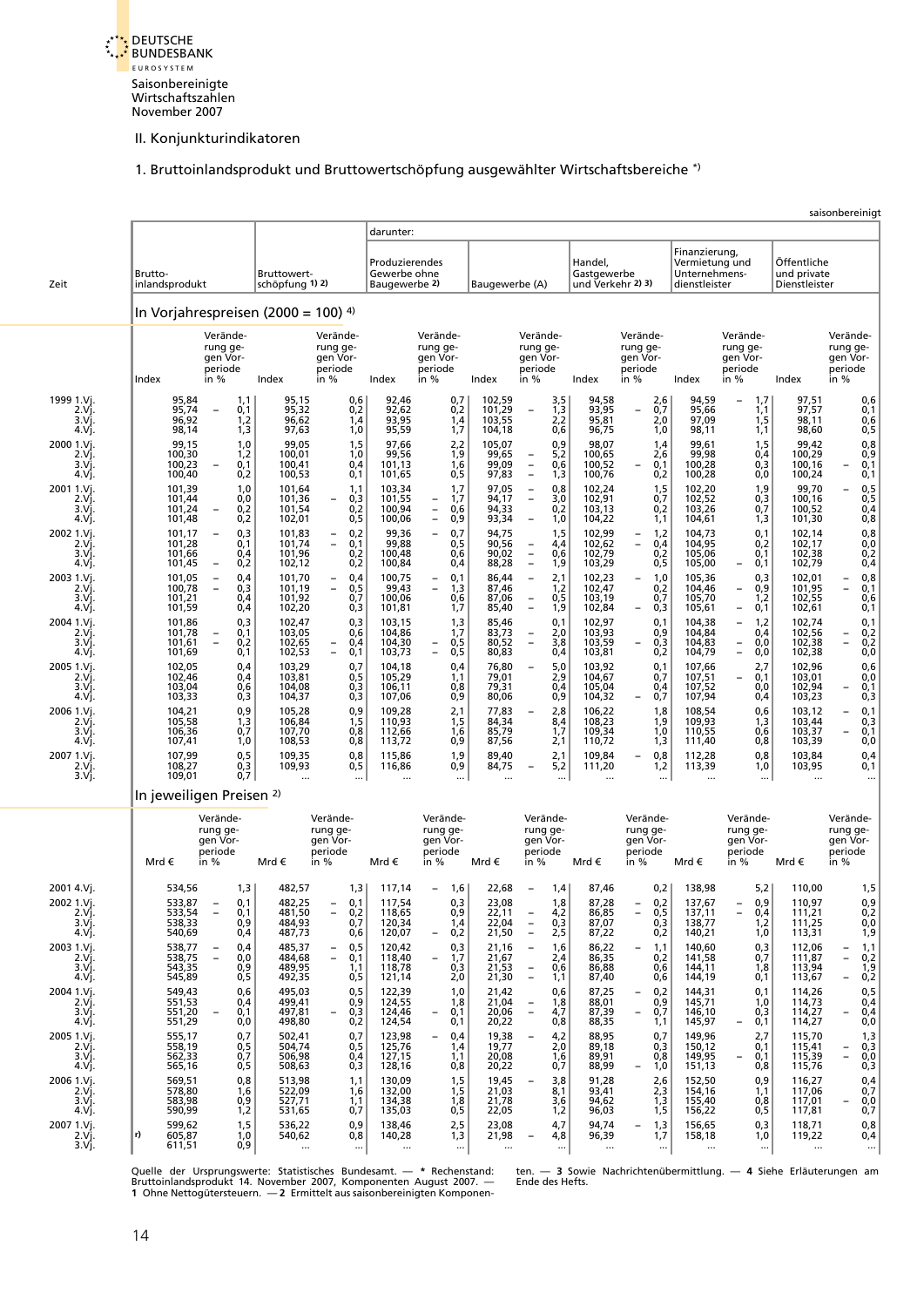

# 2. Verwendung des Bruttoinlandsprodukts in Vorjahrespreisen \*)

<span id="page-24-0"></span>

|                                     |                            |                                        |                                                                    |                                                                    |                                                                           |                                                                    |                                               |                                                     |                                                                             |                                                                    |                                                                              |                                                                    |                                                                    |                          |                   |                                        |                                                     |                                                                                | saisonbereinigt                               |
|-------------------------------------|----------------------------|----------------------------------------|--------------------------------------------------------------------|--------------------------------------------------------------------|---------------------------------------------------------------------------|--------------------------------------------------------------------|-----------------------------------------------|-----------------------------------------------------|-----------------------------------------------------------------------------|--------------------------------------------------------------------|------------------------------------------------------------------------------|--------------------------------------------------------------------|--------------------------------------------------------------------|--------------------------|-------------------|----------------------------------------|-----------------------------------------------------|--------------------------------------------------------------------------------|-----------------------------------------------|
|                                     |                            |                                        |                                                                    |                                                                    | darunter:                                                                 |                                                                    |                                               |                                                     |                                                                             |                                                                    |                                                                              |                                                                    |                                                                    |                          |                   |                                        |                                                     |                                                                                |                                               |
|                                     | Brutto-<br>inlands-        |                                        | Inländische<br>Verwendung                                          |                                                                    | Private<br>Konsum-                                                        |                                                                    | Konsum-<br>ausgaben des                       |                                                     |                                                                             |                                                                    |                                                                              |                                                                    | Vorrats-<br>verände-<br>rungen                                     | Außen-<br>beitrag        |                   |                                        |                                                     |                                                                                |                                               |
| Zeit                                | produkt                    |                                        |                                                                    |                                                                    | ausgaben 2)                                                               |                                                                    | <b>Staates</b>                                |                                                     | Ausrüstungen                                                                |                                                                    | Bauten (A)                                                                   |                                                                    | 3)                                                                 | 4)                       |                   | Exporte 1)                             |                                                     | Importe 1)                                                                     |                                               |
|                                     | $2000 = 100$ <sup>5)</sup> |                                        |                                                                    |                                                                    |                                                                           |                                                                    |                                               |                                                     |                                                                             |                                                                    |                                                                              |                                                                    |                                                                    |                          |                   |                                        |                                                     |                                                                                |                                               |
|                                     |                            | Verän-<br>derung                       |                                                                    | Verän-<br>derung                                                   |                                                                           | Verän-<br>derung                                                   |                                               | Verän-<br>derung                                    |                                                                             | Verän-<br>derung                                                   |                                                                              | Verän-<br>derung                                                   |                                                                    |                          |                   |                                        | Verän-<br>derung                                    |                                                                                | Verän-<br>derung                              |
|                                     |                            | gegen<br>Vor-                          |                                                                    | gegen<br>Vor-                                                      |                                                                           | gegen<br>Vor-                                                      |                                               | gegen<br>Vor-                                       |                                                                             | gegen<br>Vor-                                                      |                                                                              | gegen<br>Vor-                                                      |                                                                    |                          |                   |                                        | gegen<br>Vor-                                       |                                                                                | gegen<br>Vor-                                 |
|                                     | Index                      | periode<br>in $%$                      | Index                                                              | periode<br>in %                                                    | Index                                                                     | periode<br>in %                                                    | Index                                         | periode<br>in %                                     | Index                                                                       | periode<br>in %                                                    | Index                                                                        | periode<br>in %                                                    |                                                                    |                          |                   | Index                                  | periode<br>in %                                     | Index                                                                          | periode<br>in $%$                             |
| 2000 3.Vj.<br>4.Vj.                 | 100,23<br>100,40           | $-0,1$<br>0,2                          | 100,35<br>100,12                                                   | 0,1<br>0,2<br>$\overline{\phantom{a}}$                             | 100,45<br>99,94                                                           | 0,2<br>$\overline{\phantom{a}}$<br>0,5<br>$\overline{\phantom{a}}$ | 99,59<br>100,39                               | $-0,2$<br>0,8                                       | 102,50<br>102,34                                                            | 3,3<br>0,2<br>$-$                                                  | 99,83<br>98,14                                                               | $-0,9$<br>$\overline{\phantom{a}}$<br>1,7                          |                                                                    |                          |                   | 100,10<br>106,34                       | 2,0<br>6,2                                          | 100,56<br>105,87                                                               | 2,7<br>5,3                                    |
| 2001 1.Vj.<br>2.Vj.                 | 101,39<br>101,44           | 1,0<br>0,0                             | 100,14<br>100,14                                                   | 0,0<br>0,0                                                         | 101,39<br>102,35                                                          | 1,5<br>0,9                                                         | 100.44<br>100,03                              | 0.0<br>0,4<br>$\overline{\phantom{a}}$              | 101,29<br>98,24                                                             | 1,0<br>$-$<br>3,0                                                  | 97.43<br>96,37                                                               | 0.7<br>$\overline{\phantom{a}}$<br>$\overline{\phantom{a}}$<br>1,1 |                                                                    |                          |                   | 106,11<br>106,40                       | 0,2<br>$-$<br>0,3                                   | 102,45<br>102,58                                                               | 3,2<br>$-$<br>0,1                             |
| 3.Vi<br>4.Vj.                       | 101,24<br>101,48           | 0,2<br>$\overline{\phantom{m}}$<br>0,2 | 99,59<br>98,56                                                     | 0,5<br>$\overline{\phantom{a}}$<br>$\overline{\phantom{a}}$<br>1,0 | 102,49<br>101,44                                                          | 0,1<br>1,0<br>$\qquad \qquad -$                                    | 99,93<br>101,71                               | $\equiv$<br>0,1<br>1,8                              | 94,57<br>92,83                                                              | $\bar{\mathbb{I}}$<br>3,7<br>$\overline{\phantom{a}}$<br>1,8       | 95,64<br>93,74                                                               | $\overline{\phantom{a}}$<br>0,8<br>2,0<br>$\overline{\phantom{a}}$ |                                                                    |                          |                   | 106,10<br>108,53                       | 0,3<br>$\overline{\phantom{a}}$<br>2,3              | 101,25<br>99,85                                                                | 1,3<br>$\overline{\phantom{a}}$<br>$-$<br>1,4 |
| 2002 1.Vi.<br>2.Vi.                 | 101,17<br>101,28           | 0,3<br>$\overline{\phantom{a}}$<br>0,1 | 97,59<br>97,59                                                     | 1,0<br>$\overline{\phantom{a}}$<br>0,0                             | 100,76<br>101,06                                                          | 0,7<br>$\overline{\phantom{a}}$<br>0,3                             | 101,22<br>101,85                              | 0,5<br>$\overline{\phantom{a}}$<br>0,6              | 89,83<br>89,55                                                              | 3,2<br>$\overline{\phantom{a}}$<br>$\overline{\phantom{a}}$<br>0,3 | 93,03<br>89,63                                                               | 0,8<br>$\overline{\phantom{a}}$<br>3,7<br>$\overline{\phantom{a}}$ |                                                                    |                          |                   | 108,13<br>110,66                       | 0,4<br>$\overline{\phantom{a}}$<br>2,3              | 97,41<br>99,64                                                                 | 2,4<br>$\overline{\phantom{a}}$<br>2,3        |
| 3.Vj.<br>4.Vj.                      | 101,66<br>101,45           | 0,4<br>0,2<br>$\overline{\phantom{a}}$ | 97,76<br>97,49                                                     | 0,2<br>0,3<br>$\overline{\phantom{a}}$                             | 101,55<br>101.19                                                          | 0,5<br>$\overline{\phantom{a}}$<br>0,4                             | 102,06<br>102,92                              | 0,2<br>0,8                                          | 89,04<br>89,70                                                              | $\overline{\phantom{a}}$<br>0,6<br>0,7                             | 89,17<br>87,30                                                               | $\overline{\phantom{a}}$<br>0,5<br>$\overline{\phantom{a}}$<br>2,1 |                                                                    |                          |                   | 112,47<br>114,37                       | 1,6<br>1,7                                          | 100,82<br>102,55                                                               | 1,2<br>1,7                                    |
| 2003 1.Vj.<br>2.Vi.                 | 101,05<br>100,78           | $-0.4$<br>$\equiv$<br>0,3              | 98,48<br>98,40                                                     | 1,0<br>0,1                                                         | 101,00<br>101,69                                                          | 0,2<br>$\equiv$<br>0,7                                             | 101,73<br>102,26                              | 1,2<br>0,5                                          | 90,97<br>90,09                                                              | 1,4<br>1,0<br>$\overline{\phantom{a}}$                             | 88,26<br>89,44                                                               | 1,1<br>1,3                                                         |                                                                    |                          |                   | 113,09<br>111,27                       | 1,1<br>$\overline{\phantom{a}}$<br>$\bar{ }$<br>1,6 | 105,67<br>104,39                                                               | 3,0<br>1,2<br>$\overline{\phantom{0}}$        |
| 3.Vi.<br>4.Vj.                      | 101,21<br>101,59           | 0,4<br>0,4                             | 97,59<br>98,28                                                     | $\mathbb{I}$<br>0,8<br>0,7                                         | 101,60<br>100,90                                                          | 0,1<br>$\overline{\phantom{a}}$<br>$-$<br>0,7                      | 102,70<br>102,92                              | 0,4<br>0,2                                          | 90,27<br>90,56                                                              | 0,2<br>0,3                                                         | 88,54<br>87,78                                                               | 1,0<br>$\qquad \qquad -$<br>0,9<br>$\overline{\phantom{a}}$        |                                                                    |                          |                   | 115,12<br>116,69                       | 3,5<br>1,4                                          | 104,44<br>107,03                                                               | 0,0<br>2,5                                    |
| 2004 1.Vi.<br>2.Vj.                 | 101,86<br>101,78           | 0,3<br>$\overline{\phantom{a}}$<br>0,1 | 97,55<br>96,76                                                     | 0,7<br>$\bar{\Box}$<br>0,8                                         | 101,02<br>101,00                                                          | 0,1<br>$-0,0$                                                      | 101,38<br>100,99                              | 1,5<br>$\overline{\phantom{a}}$<br>$\bar{a}$<br>0,4 | 90,53<br>92,39                                                              | 0,0<br>$\overline{\phantom{m}}$<br>2,1                             | 87,34<br>84,74                                                               | 0,5<br>$\overline{\phantom{a}}$<br>$\overline{\phantom{a}}$<br>3,0 |                                                                    |                          |                   | 121,23<br>126,38                       | 3,9<br>4,2                                          | 108,47<br>111,53                                                               | $\frac{1}{2,8}$                               |
| 3.Vi.<br>4.Vj.                      | 101,61<br>101,69           | $\overline{\phantom{a}}$<br>0,2<br>0,1 | 97,88<br>97,89                                                     | 1,2<br>0,0                                                         | 100,97<br>101,47                                                          | $\equiv$<br>0,0<br>0,5                                             | 101,25<br>99,97                               | 0,3<br>1,3<br>$\qquad \qquad -$                     | 95,85<br>94,65                                                              | 3,7<br>1,3<br>$\overline{\phantom{0}}$                             | 82,83<br>83,14                                                               | $\overline{\phantom{a}}$<br>2,3<br>0,4                             |                                                                    |                          |                   | 124,56<br>125,88                       | 1,4<br>1,1                                          | 113,83<br>114,99                                                               | 2,1<br>1,0                                    |
| 2005 1.Vj.<br>2.Vj.                 | 102,05<br>102,46           | 0,4<br>0,4                             | 96,89<br>97,75                                                     | 1,0<br>$\overline{\phantom{a}}$<br>0,9                             | 101,16<br>101,10                                                          | 0,3<br>$\overline{\phantom{a}}$<br>$\equiv$<br>0,1                 | 100,37<br>101,91                              | 0.4<br>1,5                                          | 96,32<br>97,55                                                              | 1,8<br>1,3                                                         | 80,46<br>80,90                                                               | 3,2<br>$\overline{\phantom{0}}$<br>0,5                             |                                                                    |                          |                   | 128,57<br>132,29                       | 2,1<br>2,9                                          | 113,29<br>118,61                                                               | 1,5<br>$\overline{\phantom{0}}$<br>4,7        |
| 3.Vi<br>4.Vj                        | 103,04<br>103,33           | 0,6<br>0,3                             | 98,24<br>99,01                                                     | 0,5<br>0,8                                                         | 101,73<br>101,00                                                          | 0,6<br>0,7<br>$\overline{\phantom{0}}$                             | 101,69<br>101,53                              | $-0,2$<br>$-$<br>0,2                                | 99,35<br>104,17                                                             | 1,8<br>4,9                                                         | 82,40<br>84,12                                                               | 1,9<br>2,1                                                         |                                                                    |                          |                   | 136,20<br>137,79                       | 3,0<br>1,2                                          | 122,37<br>125,56                                                               | 3,2<br>2,6                                    |
| 2006 1.Vj.<br>2.V <sub>i</sub>      | 104,21<br>105,58           | 0,9<br>1,3                             | 99,24<br>100,10                                                    | 0,2<br>0,9                                                         | 101,85<br>102,03                                                          | 0,8<br>0,2                                                         | 102,08<br>101,95                              | 0, 5<br>0,1<br>$-$                                  | 103,60<br>109,39                                                            | 0,5<br>$\overline{\phantom{a}}$<br>5,6                             | 80,75<br>86,67                                                               | 4,0<br>7,3                                                         |                                                                    |                          |                   | 144,54<br>147,08                       | 4,9<br>1,8                                          | 130,30<br>131,23                                                               | 3,8<br>0,7                                    |
| 3.Vì<br>$4 \text{ V}$ $1 \text{ 6}$ | 106,36<br>107,41           | 0,7<br>1,0                             | 100,78<br>99,85                                                    | 0,7<br>0,9<br>$\overline{\phantom{m}}$                             | 102,39<br>103,24                                                          | 0,4<br>0,8                                                         | 102,47<br>102,46                              | 0,5<br>0,0<br>$-$                                   | 108,72<br>111,56                                                            | 0,6<br>$\overline{\phantom{a}}$<br>2,6                             | 88,36<br>89,69                                                               | 1,9<br>1,5                                                         |                                                                    |                          |                   | 151,95<br>160,03                       | 3,3<br>5,3                                          | 135,88<br>137,68                                                               | 3,5<br>1,3                                    |
| 2007 1.Vj.<br>2.Vj.                 | 107,99<br>108,27           | 0,5<br>0,3                             | 101,50<br>100,94                                                   | 1,7<br>0,6<br>$\overline{\phantom{a}}$                             | 101,39<br>102,02                                                          | 1,8<br>$\overline{\phantom{a}}$<br>0,6                             | 104,18<br>104,01                              | 1,7<br>0,2<br>$-$                                   | 115,70<br>118,58                                                            | 3,7<br>2,5                                                         | 90,96<br>86,56                                                               | 1,4<br>4,8                                                         |                                                                    |                          |                   | 159,53<br>160,95                       | 0,3<br>$\overline{\phantom{a}}$<br>0,9              | 140,59<br>139,33                                                               | 2,1<br>0,9<br>$\overline{\phantom{a}}$        |
| 3.Vj                                | 109,01                     | 0,7                                    |                                                                    |                                                                    |                                                                           |                                                                    |                                               |                                                     | Rechnerische Wachstumsbeiträge am Bruttoinlandsprodukt in Prozentpunkten 5) |                                                                    |                                                                              |                                                                    |                                                                    |                          |                   |                                        |                                                     |                                                                                |                                               |
|                                     | vj.                        | hj.                                    | vj.                                                                | hj.                                                                | vj.                                                                       | hj.                                                                | vj.                                           | hj.                                                 | vj.                                                                         | hj.                                                                | vj.                                                                          | hj.                                                                | vj.                                                                |                          | vj.               | vj.                                    | hj.                                                 | vj.                                                                            | hj.                                           |
|                                     |                            |                                        |                                                                    |                                                                    |                                                                           |                                                                    |                                               |                                                     |                                                                             |                                                                    |                                                                              |                                                                    | 7)<br>0.0                                                          |                          | 7)                |                                        |                                                     | 0,7                                                                            |                                               |
| 2000 2.Vj.<br>3.Vj.<br>4.Vj.        |                            |                                        | 1,0<br>0,1<br>0,2                                                  | 1,7<br>0,5                                                         | 1,1<br>0,1<br>$\overline{\phantom{a}}$<br>0,3<br>$\overline{\phantom{a}}$ | 1,0<br>0,3                                                         | 0,1<br>$\overline{\phantom{a}}$<br>0,0<br>0,2 | 0,3<br>0,0                                          | 0,3<br>0,3<br>0,0                                                           | 0,6<br>0,4                                                         | $-0,3$<br>$\overline{\phantom{a}}$<br>0,1<br>0,2<br>$\overline{\phantom{a}}$ | $-0,2$<br>$-0.3$                                                   | 0,0<br>0,1                                                         | $\overline{\phantom{0}}$ | 0,2<br>0,2<br>0,4 | 0,9<br>0,6<br>2,0                      | 2,0<br>2,1                                          | $\overline{\phantom{a}}$<br>$\overline{\phantom{a}}$<br>0,8<br>$\equiv$<br>1,6 | $-1,4$<br>2,0<br>$\qquad \qquad -$            |
| 2001 1.Vj<br>2.Vi.                  |                            |                                        | 0,0<br>0,0                                                         | 0,1<br>$\overline{\phantom{a}}$                                    | 0,9<br>0,6                                                                | 1,0                                                                | 0,0<br>0,1<br>$\overline{\phantom{m}}$        | 0,0                                                 | 0,1<br>0,3<br>$\overline{\phantom{a}}$                                      | 0,2<br>$-$                                                         | $-0,1$<br>$-0,1$                                                             | 0,2<br>$\qquad \qquad -$                                           | 0,7<br>0,1<br>$\overline{\phantom{a}}$                             |                          | 1,0<br>0,1        | 0,1<br>$\overline{\phantom{a}}$<br>0,1 | 1,0                                                 | 1,1<br>0,0                                                                     | 0,2                                           |
| 3.Vi<br>4.Vj                        |                            |                                        | 0,5<br>$\overline{\phantom{0}}$<br>1,0<br>$\overline{\phantom{0}}$ | 1,0<br>$\overline{\phantom{a}}$                                    | 0.1<br>0,6<br>$\overline{\phantom{a}}$                                    | 0,1                                                                | 0,0<br>0,3                                    | 0,1                                                 | 0.3<br>$\qquad \qquad -$<br>0,1<br>$\overline{\phantom{0}}$                 | 0,5<br>$\overline{\phantom{0}}$                                    | 0.1<br>$-$<br>$\overline{\phantom{0}}$<br>0,2                                | 0,3<br>$\overline{\phantom{a}}$                                    | 0,2<br>$\overline{\phantom{a}}$<br>0,3                             |                          | 0,3<br>1,3        | 0.1<br>$\overline{\phantom{0}}$<br>0,8 | 0,3                                                 | 0,4<br>0,5                                                                     | 0,6                                           |
| 2002 1.Vi<br>2.Vj                   |                            |                                        | 1,0<br>0,0                                                         | 1,5<br>$\overline{\phantom{a}}$                                    | 0,4<br>0,2                                                                | 0,6<br>$\overline{\phantom{a}}$                                    | 0,1<br>0,1                                    | 0,1                                                 | 0,2<br>0.0                                                                  | 0,3<br>$\overline{\phantom{a}}$                                    | 0,1<br>$\overline{\phantom{a}}$<br>$-$<br>0,4                                | 0,4<br>$\overline{\phantom{a}}$                                    | 0,2<br>0,1                                                         |                          | 0,7<br>0,1        | 0,1<br>$\overline{\phantom{0}}$<br>0,8 | 0,7                                                 | 0,8<br>0,7<br>$\overline{\phantom{0}}$                                         | 0,7                                           |
| 3.VI<br>4.Vj.                       |                            |                                        | $-0,3$                                                             | 0,0                                                                | 0,3<br>$-0,2$                                                             | 0,3                                                                | υ,<br>0,2                                     | 0,2                                                 | v.u<br>0,1                                                                  | 0,0                                                                | $-0,1$<br>- 0,2                                                              | $-0,4$                                                             | $\overline{\phantom{m}}$<br>0.1<br>0,1<br>$\overline{\phantom{a}}$ |                          | 0,2<br>0,0        | U,6<br>0,6                             | 1,3                                                 | - 0,4<br>$-0,6$                                                                | $-1,0$                                        |
| 2003 1.Vi<br>2.Vi.                  |                            |                                        | 1,0<br>$-0,1$                                                      | 0,8                                                                | 0,1<br>0,4                                                                | 0,0                                                                | $-0,2$<br>0,1                                 | $-0,1$                                              | 0,1<br>$-0,1$                                                               | 0,1                                                                | 0,1<br>0,1                                                                   | 0,1                                                                | 1,1<br>0,7                                                         | $\overline{\phantom{m}}$ | 1,4<br>0,2        | $-0,4$<br>$-0,6$                       | $-0,4$                                              | 1,0<br>0,4                                                                     | $-1,0$                                        |
| 3.Vi.<br>4.Vj.                      |                            |                                        | $-0.8$<br>0,7                                                      | $-0,5$                                                             | $-0,1$<br>$-0,4$                                                          | $-0,1$                                                             | 0,1<br>0,0                                    | 0,2                                                 | 0,0<br>0,0                                                                  | 0,0                                                                | - 0,1<br>$-0,1$                                                              | $-0,1$                                                             | 0,7<br>1,0                                                         | $\overline{\phantom{a}}$ | 1,2<br>0,3        | 1,2<br>0,5                             | 1,2                                                 | 0,0<br>$-0,8$                                                                  | $-0,2$                                        |
| 2004 1.Vi.<br>2.Vj.                 |                            |                                        | $-0,7$<br>$-0,8$                                                   | 0,8                                                                | 0,1<br>0,0                                                                | $-0,1$                                                             | $-0,3$<br>$-0,1$                              | $-0,3$                                              | 0,0<br>0,1                                                                  | 0,1                                                                | 0,0<br>$-0,3$                                                                | $-0,2$                                                             | 0,4<br>$\overline{\phantom{a}}$<br>0,6                             |                          | 1,0<br>0,7        | 1,4<br>1,6                             | 2,5                                                 | $-0,4$<br>$-0,9$                                                               | $-1,3$                                        |
| 3.Vì.<br>4.Vj                       |                            |                                        | 1,1<br>0,0                                                         | 0,7                                                                | 0,0<br>0,3                                                                | 0,1                                                                | 0,0<br>$-0,2$                                 | $-0,1$                                              | 0,3<br>- 0,1                                                                | 0,3                                                                | $-0,2$<br>0,0                                                                | 0,3                                                                | 1,0<br>0,1                                                         |                          | 1,3<br>0,1        | $-0,6$<br>0,4                          | 0,4                                                 | $-0,7$<br>$-0,3$                                                               | $-1,3$                                        |
| 2005 1.Vi.<br>2.Vi.                 |                            |                                        | $-1,0$<br>0,8                                                      | 0,6                                                                | $-0,2$<br>0,0                                                             | $-0,1$                                                             | 0,1<br>0,3                                    | 0,1                                                 | 0,1<br>0,1                                                                  | 0,1                                                                | $-0,3$<br>0,0                                                                | 0,3<br>$-$                                                         | 0,7<br>0,4                                                         | $\overline{\phantom{a}}$ | 1,3<br>0,5        | 0,8                                    | 1,6                                                 | 0,5<br>$-1,6$                                                                  | $-0,5$                                        |
| 3.Vj.<br>4.Vj.                      |                            |                                        | 0,5<br>0,7                                                         | 1,3                                                                | 0,4<br>$-0,4$                                                             | 0,1                                                                | 0,0<br>0,0                                    | 0,1                                                 | 0,1<br>0,4                                                                  | 0,4                                                                | 0,2<br>0,2                                                                   | 0,3                                                                | 0,2<br>0,6                                                         |                          | 0,1<br>0,4        | 1,1<br>1,2<br>0,5                      | 2,0                                                 | $-1,1$<br>$-0,9$                                                               | $-2,4$                                        |
| 2006 1.Vi.<br>2.Vj.                 |                            |                                        | 0,2<br>0,8                                                         | 1,0                                                                | 0,5<br>0,1                                                                | 0,3                                                                | 0,1<br>0,0                                    | 0,1                                                 | 0,0<br>0,4                                                                  | 0,3                                                                | $-0.4$<br>0,6                                                                | 0,0                                                                | 0,0<br>0,4                                                         |                          | 0,7<br>0,5        | 2,1<br>0,8                             | 2,7                                                 | 1,4<br>$\overline{\phantom{0}}$<br>$-0,3$                                      | $-2,0$                                        |
| 3.Vj.<br>4.Vj. $6)$                 |                            |                                        | 0,6<br>$-0,9$                                                      | 0,6                                                                | 0,2<br>0,5                                                                | 0,5                                                                | 0,1<br>0,0                                    | 0,1                                                 | 0,0<br>0,2                                                                  | 0,3                                                                | 0,2<br>0,1                                                                   | 0,6                                                                | 0,1<br>1,7                                                         |                          | 0,0<br>1,9        | 1,4<br>2,4                             | 3,0                                                 | $-1,4$<br>$-0,5$                                                               | $-1,8$                                        |
| 2007 1.Vi.<br>2.Vj.                 |                            | $\cdot$                                | 1,5<br>0,5                                                         | $0,8$                                                              | 1,0<br>0,4                                                                | $-0,6$                                                             | 0,3<br>0,0                                    | 0,3                                                 | 0,3<br>0,2                                                                  | 0.5                                                                | 0,1<br>$-0,5$                                                                | 0,0                                                                | 1,9<br>0,6                                                         |                          | 0,9<br>0,8        | $-0,1$<br>0,4                          | 1, 3                                                | 0,8<br>0,4                                                                     | $-0,9$                                        |
|                                     |                            |                                        |                                                                    |                                                                    |                                                                           |                                                                    |                                               |                                                     |                                                                             |                                                                    |                                                                              |                                                                    |                                                                    |                          |                   |                                        |                                                     |                                                                                |                                               |

Quelle der Ursprungswerte: Statistisches Bundesamt. — \* Rechenstand:<br>Bruttoinlandsprodukt 14. November 2007, Komponenten August 2007. —<br>1 Ermittelt aus saisonbereinigten Komponenten. — 2 Einschl. Privater Organisationen oh

Quelle der Ursprungswerte: Statistisches Bundesamt. — \* Rechenstand: des Hefts; Halbjahresangaben ermittelt auf Basis von Halbjahresdurch-<br>Bruttoinlandsprodukt 14. November 2007, Komponenten August 2007. — schnitten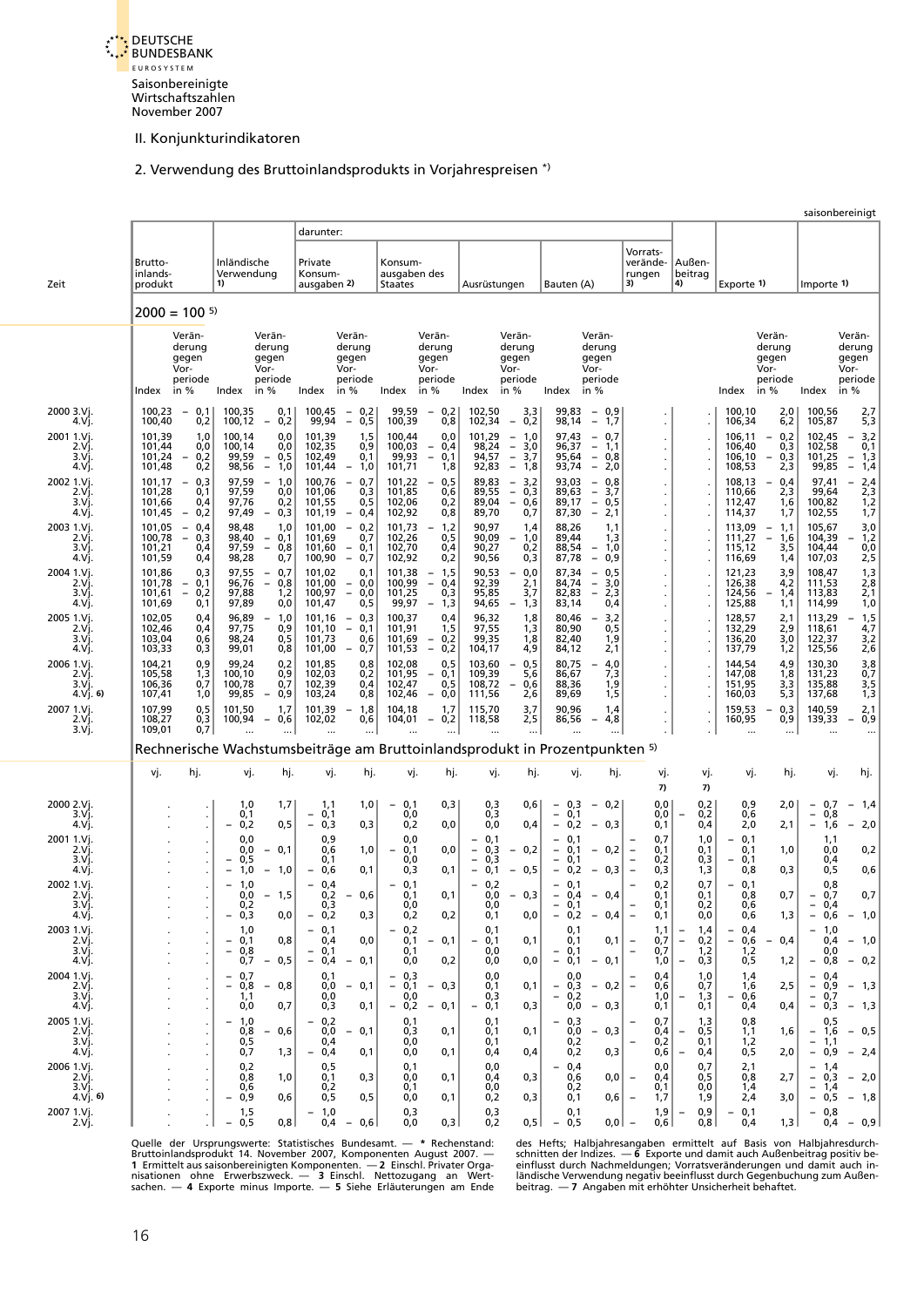

# 3. Verwendung des Bruttoinlandsprodukts in jeweiligen Preisen \*)

<span id="page-25-0"></span>

|                                      |                                                      |                                              |                                                                                  |                                      |                                                        |                                           |                                                                                     |                                  |                                                                                                                                          |                                      |                                                                                                                          |                                                                                                                       |                                                                            |                                      |                                                      | saisonbereinigt +                    |                                                                                  |
|--------------------------------------|------------------------------------------------------|----------------------------------------------|----------------------------------------------------------------------------------|--------------------------------------|--------------------------------------------------------|-------------------------------------------|-------------------------------------------------------------------------------------|----------------------------------|------------------------------------------------------------------------------------------------------------------------------------------|--------------------------------------|--------------------------------------------------------------------------------------------------------------------------|-----------------------------------------------------------------------------------------------------------------------|----------------------------------------------------------------------------|--------------------------------------|------------------------------------------------------|--------------------------------------|----------------------------------------------------------------------------------|
|                                      |                                                      |                                              |                                                                                  | darunter:                            |                                                        |                                           |                                                                                     |                                  |                                                                                                                                          |                                      |                                                                                                                          |                                                                                                                       |                                                                            |                                      |                                                      |                                      |                                                                                  |
| Brutto-<br>inlands-<br>produkt       |                                                      | Inländische<br>Verwendung                    |                                                                                  | Private<br>Konsum-<br>ausgaben 1)    |                                                        | Konsum-<br>ausgaben des<br><b>Staates</b> |                                                                                     | Ausrüstungen                     |                                                                                                                                          | Bauten                               |                                                                                                                          | Vorrats-<br>verände-<br>rungen<br>2)3)                                                                                | Außen-<br>beitrag<br>3) 4)                                                 | Exporte                              |                                                      | Importe                              |                                                                                  |
| DM/€                                 | Verän-<br>derung<br>gegen<br>Vor-<br>periode<br>in % | DM/€                                         | Verän-<br>derung<br>gegen<br>Vor-<br>periode<br>in $%$                           | DM/€                                 | Verän-<br>derung<br>gegen<br>Vor-<br>periode<br>in $%$ | DM/€                                      | Verän-<br>derung<br>gegen<br>Vor-<br>periode<br>in %                                | DM/€                             | Verän-<br>derung<br>gegen<br>Vor-<br>periode<br>in %                                                                                     | DM/€                                 | Verän-<br>derung<br>gegen<br>Vor-<br>periode<br>in %                                                                     | DM/€                                                                                                                  | DM/€                                                                       | DM/€                                 | Verän-<br>derung<br>gegen<br>Vor-<br>periode<br>in % | DM/€                                 | Verän-<br>derung<br>gegen<br>Vor-<br>periode<br>in %                             |
|                                      |                                                      |                                              |                                                                                  |                                      |                                                        |                                           |                                                                                     |                                  | Mrd DM                                                                                                                                   |                                      |                                                                                                                          |                                                                                                                       |                                                                            |                                      |                                                      |                                      |                                                                                  |
| 840,26<br>1993 4.Vj.                 | 0,9                                                  | 838,74                                       | 0,4                                                                              | 494,77                               | 2,2                                                    | 163,35                                    | 0,2                                                                                 | 61,20                            | 2,6<br>$\overline{\phantom{a}}$                                                                                                          | 117,33                               | 0,4                                                                                                                      | 4,99<br>$\overline{\phantom{0}}$                                                                                      | 1,53                                                                       | 186,92                               | 1,9                                                  | 185,39                               | 0,3                                                                              |
| 857,79<br>863,95<br>872,98<br>886,62 | 2,1<br>0,7<br>1,0<br>1,6                             | 855,38<br>859,47<br>873,57<br>888,14         | 2,0<br>0,5<br>1,6<br>1,7                                                         | 499,50<br>499,30<br>504,74<br>511,92 | 1,0<br>0,0<br>$\overline{\phantom{0}}$<br>1,1<br>1,4   | 168,87<br>168,26<br>168,83<br>172,58      | 3,4<br>0,4<br>$\overline{\phantom{a}}$<br>0,3<br>2,2                                | 61,61<br>61,88<br>62,84<br>63,86 | 0,7<br>0,4<br>1,5<br>1,6                                                                                                                 | 122,85<br>125,25<br>125,94<br>131,57 | 4,7<br>2,0<br>0,5<br>4,5                                                                                                 | 4,65<br>$\overline{a}$<br>$\overline{a}$<br>2,68<br>3,60<br>0,63                                                      | 2,41<br>4,48<br>0,59<br>$\overline{\phantom{a}}$<br>$\overline{a}$<br>1,53 | 193,14<br>202,00<br>202,33<br>204,95 | 3,3<br>4,6<br>0,2<br>1,3                             | 190,73<br>197,52<br>202,92<br>206,48 | 2,9<br>3,6<br>2,7<br>1,8                                                         |
| 890,92<br>904,90<br>910,52<br>910,52 | 0,5<br>1,6<br>0,6<br>0,0                             | 887,28<br>901,60<br>906,96<br>904,02         | 0,1<br>$\overline{\phantom{a}}$<br>1,6<br>0,6<br>0,3<br>$\overline{\phantom{0}}$ | 513,50<br>523,42<br>525,12<br>526,98 | 0,3<br>1,9<br>0,3<br>0,4                               | 171,58<br>175,28<br>178,90<br>181,89      | 0,6<br>$\overline{\phantom{a}}$<br>2,2<br>2,1<br>1,7                                | 63,21<br>64,01<br>63,72<br>63,02 | 1,0<br>$\overline{\phantom{a}}$<br>1,3<br>0,5<br>$\overline{\phantom{a}}$<br>$\overline{\phantom{a}}$<br>1,1                             | 126,54<br>129,34<br>127,74<br>125,51 | 3,8<br>$\qquad \qquad -$<br>2,2<br>1,2<br>$\overline{\phantom{a}}$<br>$\overline{\phantom{a}}$<br>1,7                    | 4,75<br>1,70<br>3,62<br>1,39                                                                                          | 3,64<br>3,31<br>3,56<br>6,49                                               | 213,42<br>215,49<br>216,92<br>220,42 | 4,1<br>1,0<br>0,7<br>1,6                             | 209,78<br>212,19<br>213,36<br>213,93 | 1,6<br>1,1<br>0,6<br>0,3                                                         |
| 903,75<br>916,60<br>922,49<br>928,32 | 0,7<br>$\overline{\phantom{0}}$<br>1,4<br>0,6<br>0,6 | 896,73<br>910,48<br>912,73<br>918,11         | 0,8<br>$\overline{\phantom{a}}$<br>1,5<br>0,2<br>0,6                             | 528,54<br>533,00<br>535,04<br>536,89 | 0,3<br>0,8<br>0,4<br>0,3                               | 179,31<br>181,09<br>183,40<br>183,28      | $-1,4$<br>1,0<br>1,3<br>$\overline{\phantom{a}}$<br>0,1                             | 63,08<br>65,07<br>64,52<br>66,05 | 0,1<br>3,2<br>0,8<br>2,4                                                                                                                 | 114,71<br>127,07<br>125,96<br>123,41 | $-8,6$<br>10,8<br>$-$<br>0,9<br>$\overline{\phantom{a}}$<br>2,0                                                          | 2,82<br>4,15<br>$\overline{a}$<br>$\overline{a}$<br>4,65<br>$\overline{a}$<br>0,04                                    | 7,02<br>6,12<br>9,76<br>10,21                                              | 223,63<br>224,16<br>228,42<br>238,94 | 1,5<br>0,2<br>1,9<br>4,6                             | 216,61<br>218,04<br>218,66<br>228,73 | 1,3<br>0,7<br>0,3<br>4,6                                                         |
| 925,67<br>935,59<br>940,27<br>948,40 | 0,3<br>$\overline{\phantom{a}}$<br>1,1<br>0,5<br>0,9 | 920,43<br>924,66<br>926,01<br>931,72         | 0,3<br>0,5<br>0,1<br>0,6                                                         | 542,98<br>545,56<br>545,44<br>550,27 | 1,1<br>0,5<br>0,0<br>0,9                               | 182,79<br>183,10<br>180,89<br>179,74      | $-0,3$<br>0,2<br>$\overline{\phantom{a}}$<br>1,2<br>$\overline{\phantom{a}}$<br>0,6 | 66,30<br>66,38<br>67,18<br>69,31 | 0,4<br>0,1<br>1,2<br>3,2                                                                                                                 | 117,84<br>121,14<br>121,54<br>120,13 | $-4,5$<br>2,8<br>0,3<br>1,2<br>$\overline{\phantom{a}}$                                                                  | 1,78<br>0,29<br>1,92<br>3,03                                                                                          | 5,24<br>10,93<br>14,26<br>16,68                                            | 243,25<br>252,93<br>265,03<br>270,73 | 1,8<br>4,0<br>4,8<br>2,1                             | 238,00<br>241,99<br>250,78<br>254,04 | 4,1<br>1,7<br>3,6<br>1,3                                                         |
| 957,38<br>958,53<br>961,06<br>962,66 | 0,9<br>0,1<br>0,3<br>0,2                             | 945,86<br>944,39<br>947,80<br>949,48         | 1,5<br>0,2<br>0,4<br>0,2                                                         | 551,56<br>552,64<br>557,33<br>563,06 | 0,2<br>0,2<br>0,8<br>1,0                               | 183,77<br>184,26<br>184,12<br>183,93      | 2,2<br>0,3<br>0,1<br>$\overline{\phantom{a}}$<br>$\overline{\phantom{a}}$<br>0,1    | 71,41<br>72,60<br>73,70<br>74,83 | 3,0<br>1,7<br>1,5<br>1,5                                                                                                                 | 122,26<br>119,17<br>118,68<br>115,82 | 1,8<br>2,5<br>$\overline{\phantom{a}}$<br>$\overline{\phantom{a}}$<br>0,4<br>2,4<br>$\overline{\phantom{a}}$             | 7,28<br>5,85<br>3,81<br>1,70                                                                                          | 11,52<br>14,14<br>13,26<br>13,18                                           | 273,99<br>279,59<br>275,69<br>270,08 | 1,2<br>2,0<br>1,4<br>2,0                             | 262,47<br>265,45<br>262,43<br>256,90 | 3,3<br>1,1<br>1,1<br>$\overline{\phantom{a}}$<br>$\overline{\phantom{a}}$<br>2,1 |
| 972,42<br>974,81<br>983,51<br>994,72 | 1,0<br>0,2<br>0,9<br>1,1                             | 966,85<br>966,16<br>974,82<br>984,17         | 1,8<br>0,1<br>0,9<br>1,0                                                         | 570,57<br>570,18<br>572,94<br>581,53 | 1,3<br>0,1<br>0,5<br>1,5                               | 188,17<br>188,60<br>190,62<br>189,97      | 2,3<br>0,2<br>1,1<br>0,3<br>$\overline{\phantom{a}}$                                | 76,34<br>76,69<br>78,12<br>78,72 | 2,0<br>0, 5<br>1,9<br>0, 8                                                                                                               | 117,70<br>119,05<br>121,16<br>121,40 | 1,6<br>1,1<br>1,8<br>0,2                                                                                                 | 3,50<br>0,65<br>0,76<br>1,27                                                                                          | 5,57<br>8,64<br>8,68<br>10,54                                              | 268,54<br>285,26<br>294,08<br>303,02 | 0,6<br>6,2<br>3,1<br>3,0                             | 262,96<br>276,61<br>285,39<br>292,47 | 2,4<br>5,2<br>3,2<br>2,5                                                         |
|                                      |                                                      |                                              |                                                                                  |                                      |                                                        |                                           |                                                                                     | Mrd €                            |                                                                                                                                          |                                      |                                                                                                                          |                                                                                                                       |                                                                            |                                      |                                                      |                                      |                                                                                  |
| 497,19<br>498,41<br>502,86<br>508,59 | 0,2<br>0,9<br>1,1                                    | 494,34<br>493,99<br>498,42<br>503,20         | 0,1<br>0,9<br>1,0                                                                | 291,73<br>291,53<br>292,94<br>297,33 | 0,1<br>0,5<br>1,5                                      | 96,21<br>96,43<br>97,46<br>97,13          | 0,2<br>1,1<br>0,3<br>$\overline{\phantom{a}}$                                       | 39,03<br>39,21<br>39,94<br>40,25 | 0,5<br>1,9<br>0,8                                                                                                                        | 60,18<br>60,87<br>61,95<br>62,07     | 1,1<br>1,8<br>0,2                                                                                                        | 1,79<br>0,33<br>0,39<br>0,65                                                                                          | 2,85<br>4,42<br>4,44<br>5,39                                               | 137,30<br>145,85<br>150,36<br>154,93 | 6,2<br>3,1<br>3,0                                    | 134,45<br>141,43<br>145,92<br>149,54 | 5,2<br>3,2<br>2,5                                                                |
| 512,22<br>516,53<br>516,44<br>517,58 | 0,7<br>0,8<br>0,0<br>$-$<br>0,2                      | 508,15<br>513,16<br>516,51<br>517,73         | 1,0<br>1,0<br>0,7<br>0,2                                                         | 298,64<br>304,15<br>305,59<br>305,50 | 0,4<br>1,8<br>0,5<br>0,0                               | 98,37<br>97,47<br>97,54<br>98,52          | 1,3<br>0,9<br>0,1<br>1,0                                                            | 42,15<br>43,93<br>45,31<br>45,30 | 4,7<br>4,2<br>3,1<br>0,0<br>$\qquad \qquad -$                                                                                            | 62,22<br>60,86<br>60,34<br>59,49     | 0,2<br>2,2<br>$\bar{\Box}$<br>0,9<br>$\overline{\phantom{a}}$<br>1,4                                                     | 0,86<br>0,84<br>1,75<br>2,80                                                                                          | 4.07<br>3,37<br>0,07<br>$\overline{\phantom{a}}$<br>0,15                   | 162,33<br>168,14<br>172,77<br>185,24 | 4,8<br>3,6<br>2,8<br>7,2                             | 158,26<br>164,77<br>172,84<br>185,39 | 5,8<br>4,1<br>4,9<br>7,3                                                         |
| 525,98<br>527,92<br>527,80<br>534,56 | 1,6<br>0,4<br>0,0<br>$-$<br>1,3                      | 518,96<br>519,99<br>518,05<br>516,38         | 0,2<br>0,2<br>0,4<br>$\overline{\phantom{a}}$<br>0,3<br>$\overline{\phantom{a}}$ | 311,22<br>315,82<br>316,90<br>315,22 | 1,9<br>1,5<br>0,3<br>0,5<br>$\qquad \qquad -$          | 99,46<br>99,21<br>99,38<br>102,19         | 1,0<br>0,3<br>$\overline{\phantom{a}}$<br>0,2<br>2,8                                | 44,12<br>42,71<br>41,18<br>40,06 | 2,6<br>$\overline{\phantom{a}}$<br>$\overline{\phantom{a}}$<br>3,2<br>$\overline{\phantom{a}}$<br>3,6<br>2,7<br>$\overline{\phantom{m}}$ | 58,95<br>58,29<br>57,80<br>56,54     | $\equiv$<br>0,9<br>$\overline{\phantom{a}}$<br>1,1<br>$\overline{\phantom{a}}$<br>0,8<br>$\overline{\phantom{a}}$<br>2,2 | 1,01<br>$\overline{a}$<br>2,28<br>$\overline{a}$<br>3,43<br>3,87<br>$\overline{a}$                                    | 7,02<br>7,93<br>9,75<br>18,18                                              | 183,51<br>184,63<br>183,02<br>186,89 | 0,9<br>0,6<br>0,9<br>2,1                             | 176,49<br>176,70<br>173,27<br>168,71 | 4,8<br>$-$<br>0,1<br>- 1,9<br>2,6<br>$\overline{\phantom{a}}$                    |
| 533,87<br>533,54<br>538,33<br>540,69 | 0,1<br>$-$<br>$-0,1$<br>0,9<br>0,4                   | 511,34<br>511,02<br>511,81<br>513,95         | 1,0<br>$\overline{\phantom{a}}$<br>$-0,1$<br>0,2<br>0,4                          | 313,90<br>315,43<br>317,37<br>317,61 | 0,4<br>0,5<br>0,6<br>0,1                               | 101,94<br>102,60<br>102,70<br>104,56      | 0,2<br>$\overline{\phantom{a}}$<br>0,6<br>0,1<br>1,8                                | 38,66<br>38,36<br>37,76<br>37,82 | 3,5<br>$\overline{\phantom{a}}$<br>$-0,8$<br>$\overline{\phantom{a}}$<br>1,6<br>0,2                                                      | 56,07<br>54,04<br>53,74<br>52,59     | 0,8<br>$-$<br>$\overline{\phantom{a}}$<br>3,6<br>$\overline{\phantom{a}}$<br>0,6<br>$\overline{\phantom{a}}$<br>2,1      | 5,43<br>$\overline{\phantom{0}}$<br>$\overline{a}$<br>5,53<br>5,86<br>$\overline{a}$<br>4,75<br>$\qquad \qquad -$     | 22,53<br>22,52<br>26,52<br>26,74                                           | 186,42<br>190,67<br>193,91<br>197,52 | 0,3<br>2,3<br>1,7<br>1,9                             | 163,89<br>168,15<br>167,39<br>170,78 | 2,9<br>$\overline{\phantom{a}}$<br>2,6<br>0,5<br>$-$<br>2,0                      |
| 543,35<br>545,89                     | $538,77 - 0,4$<br>$538,75 - 0,0$<br>0,9<br>0,5       | 521,35<br>$520,10 - 0,2$<br>521,63           | 1,4<br>$517,50 - 0,5$<br>0,8                                                     | 319,71<br>321,82<br>322,76<br>321,55 | 0,7<br>0,7<br>0,3<br>0,4                               | 103,20<br>103,67<br>105,29<br>104,69      | $-1,3$<br>0,5<br>1,6<br>$-0,6$                                                      | 37,97<br>37,33                   | 0,4<br>$37,28 - 1,8$<br>$37,25 - 0,1$<br>0,2                                                                                             | 53,23<br>53,92<br>53,35<br>52,95     | 1,2<br>1,3<br>$-1,1$<br>$-0,7$                                                                                           | 1,14<br>2,66<br>$\qquad \qquad -$<br>$\overline{a}$<br>7,22<br>$\overline{a}$<br>1,00                                 | 17,42<br>18,65<br>25,85<br>24,26                                           | 192,69<br>188,94<br>194,80<br>196,86 | $-2,4$<br>$-1,9$<br>3,1<br>1,1                       | 175,27<br>170,29<br>168,95<br>172,60 | 2,6<br>$-2,8$<br>$-0,8$<br>2,2                                                   |
| 549,43<br>551,53<br>551,20<br>551,29 | 0,6<br>0,4<br>$-0,1$<br>0,0                          | $520,41 - 0,2$<br>519,21<br>526,83<br>527,01 | $-0,2$<br>1,5<br>0,0                                                             | 323,48<br>325,45<br>326,54<br>328,60 | 0,6<br>0,6<br>0,3<br>0,6                               | 103,77<br>104,07<br>104,25<br>103,50      | $-0,9$<br>0,3<br>0,2<br>$-0,7$                                                      | 37,26<br>37,89<br>39,21<br>38,71 | $-0,2$<br>1,7<br>3,5<br>- 1,3                                                                                                            | 52,86<br>51,80<br>50,84<br>51,17     | $-0,2$<br>$-2,0$<br>$-1,9$<br>0,6                                                                                        | 3,11<br>-<br>$\overline{\phantom{0}}$<br>6,20<br>0,22<br>$\overline{\phantom{0}}$<br>$\overline{\phantom{0}}$<br>1,19 | 29,02<br>32,32<br>24,37<br>24,28                                           | 204,00<br>213,92<br>211,54<br>213,99 | 3,6<br>4,9<br>1,1<br>1,2                             | 174,98<br>181,60<br>187,17<br>189,71 | 1,4<br>3,8<br>3,1<br>1,4                                                         |
| 555,17<br>558,19<br>562,33<br>565,16 | 0,7<br>0,5<br>0,7<br>0,5                             | 523,95<br>529,51<br>534,58<br>539,96         | $-0,6$<br>1,1<br>1,0<br>1,0                                                      | 328,49<br>329,75<br>334,02<br>333,15 | 0,0<br>0,4<br>1,3<br>0,3                               | 103,95<br>105,80<br>105,92<br>105,85      | 0,4<br>1,8<br>0,1<br>$-0,1$                                                         | 39,31<br>39,58<br>40,26<br>42,07 | 1,5<br>0,7<br>1,7<br>4,5                                                                                                                 | 49,62<br>49,86<br>50,80<br>52,03     | $-3,0$<br>0,5<br>1,9<br>2,4                                                                                              | 3,65<br>1,80<br>$\overline{a}$<br>2,78<br>0,45                                                                        | 31,22<br>28,68<br>27,75<br>25,20                                           | 218,72<br>225,91<br>233,36<br>237,41 | 2,2<br>3,3<br>3,3<br>1,7                             | 187,50<br>197,23<br>205,61<br>212,21 | 1,2<br>5,2<br>4,2<br>3,2                                                         |
| 569,51<br>578,80<br>583,98<br>590,99 | 0,8<br>1,6<br>0,9<br>1,2                             | 543,02<br>550,04<br>554,52<br>549,24         | 0,6<br>1,3<br>0,8<br>- 1,0                                                       | 336,36<br>337,86<br>339,92<br>344,39 | 1,0<br>0,4<br>0,6<br>1,3                               | 106,54<br>106,24<br>106,40<br>106,70      | 0,7<br>$-0,3$<br>0,2<br>0,3                                                         | 41,73<br>44,01<br>43,66<br>44,44 | $-0,8$<br>5,5<br>$-0,8$<br>1,8                                                                                                           | 50,18<br>54,34<br>56,13<br>57,65     | $-3,6$<br>8,3<br>3,3<br>2,7                                                                                              | 1,80<br>1,03<br>1,83<br>10,63                                                                                         | 26,49<br>28,76<br>29,46<br>41,75                                           | 249,83<br>255,37<br>264,03<br>277,62 | 5,2<br>2,2<br>3,4<br>5,1                             | 223,34<br>226,61<br>234,57<br>235,87 | 5,2<br>1,5<br>3,5<br>0,6                                                         |
| 599,62<br>605,87<br>611,51           | 1,5<br>1,0<br>0,9                                    | 563,70<br>563,97                             | 2,6<br>0,0<br>$\cdots$                                                           | 339,68<br>343,66                     | 1,4<br>$\overline{\phantom{a}}$<br>1,2<br>$\ldots$     | 108,91<br>108,76                          | 2,1<br>0,1<br>$\sim$<br>$\ldots$                                                    | 46,19<br>47,24                   | 3,9<br>2,3<br>$\cdots$                                                                                                                   | 60,40<br>58,02<br>$\ddotsc$          | 4,8<br>3,9<br>$-$<br>$\ddotsc$                                                                                           | 1,97<br>0,35<br>$\qquad \qquad -$<br>$\ddotsc$                                                                        | 35,92<br>39,69<br>$\ldots$                                                 | 276,66<br>279,49                     | 0,3<br>1,0<br>$\cdots$                               | 240,74<br>239,80<br>$\cdots$         | 2,1<br>$-0,4$<br>$\cdots$                                                        |

Quelle der Ursprungswerte: Statistisches Bundesamt. — \* Rechenstand: porte-minus-Importe. — **5** Exporte-und-damit-auch-Außenbeitrag-positiv-be-<br>Bruttoinlandsprodukt 14. November 2007, Komponenten August 2007. — einflus Quelle der Ursprungswerte: Statistisches Bundesamt. — \* Rechenstand:<br>Bruttoinlandsprodukt 14. November 2007, Komponenten August 2007. —<br>+ Ermittelt aus saisonbereinigten Komponenten. — 1 Einschl. Privater Organisationen o heit behaftet als die Grundreihen, aus denen sie gebildet wurde. — **4** Ex-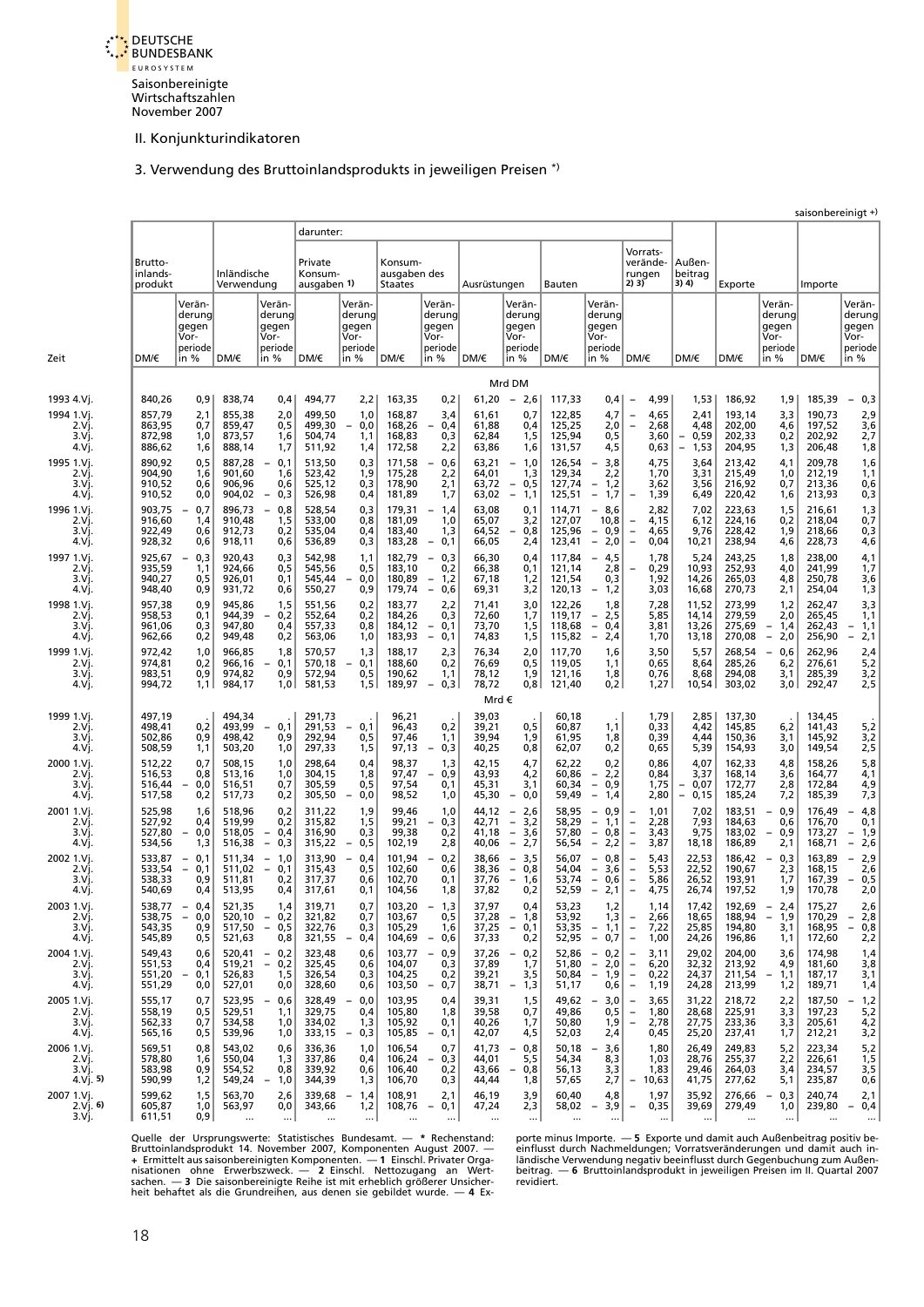

#### 4. Nationaleinkommen und Volkseinkommen \*)

<span id="page-26-0"></span>

|                                          |          |                                      |                                            |                                  |                                                  |                                              |                                                |                                                                                                |                                  |          |                                      |                                               |                                                  | saisonbereinigt +)                  |
|------------------------------------------|----------|--------------------------------------|--------------------------------------------|----------------------------------|--------------------------------------------------|----------------------------------------------|------------------------------------------------|------------------------------------------------------------------------------------------------|----------------------------------|----------|--------------------------------------|-----------------------------------------------|--------------------------------------------------|-------------------------------------|
|                                          |          |                                      | Bruttonationaleinkommen 1)                 |                                  | Volkseinkommen                                   |                                              |                                                | Arbeitnehmerentgelt (Inländer) 1) 2)                                                           |                                  |          | Unternehmens-                        | und Vermögenseinkommen 1) 3)                  |                                                  |                                     |
| Zeit                                     | DM/€     |                                      | Veränderung<br>gegen<br>Vorperiode<br>in % |                                  | DM/€                                             | Veränderung<br>gegen<br>Vorperiode<br>in $%$ | DM/€                                           | Veränderung<br>gegen<br>Vorperiode<br>in $%$                                                   | in % des<br>Volks-<br>einkommens | DM/€     |                                      | Veränderung<br>gegen<br>Vorperiode<br>in $%$  |                                                  | in % des<br>Volks-<br>einkommens    |
|                                          |          |                                      |                                            |                                  |                                                  |                                              |                                                | Mrd DM                                                                                         |                                  |          |                                      |                                               |                                                  |                                     |
| 1991 1.Vi.<br>2.Vj.<br>3.Vi.<br>4.Vj.    |          | 733,59<br>753,27<br>756,69<br>771,48 |                                            | 2,7<br>0,5<br>2,0                | 569,34<br>584,34<br>584,34<br>594,44             | 2,6<br>0,0<br>1,7                            | 400,03<br>416,26<br>417,45<br>422,89           | $\frac{4,1}{0,3}$<br>1,3                                                                       | 70,3<br>71,2<br>71,4<br>71,1     |          | 169,32<br>168,08<br>166,89<br>171,55 | $\overline{\phantom{0}}$<br>$\equiv$          | 0,7<br>0,7<br>2,8                                | 29,7<br>28,8<br>28,6<br>28,9        |
| 1992 1.Vj.<br>$2.V$ j.<br>3.Vi.<br>4.Vj. |          | 799,19<br>802,59<br>813,31<br>817,28 |                                            | 3,6<br>$0,4$<br>$1,3$<br>$0,5$   | 615,56<br>616,75<br>625,08<br>626,10             | 3,6<br>$0,2$<br>$1,4$<br>0,2                 | 436,70<br>445, 11<br>457, 37<br>454,67         | 3,3<br>$\frac{1,9}{2,8}$<br>0,6<br>$\overline{\phantom{0}}$                                    | 70,9<br>72,2<br>73,2<br>72,6     |          | 178,86<br>171,64<br>167,71<br>171,43 | $\overline{\phantom{0}}$                      | 4,3<br>$4,0$<br>$2,3$<br>$2,2$                   | 29,1<br>27,8<br>26,8<br>27,4        |
| 1993 1.Vi.<br>2.Vj.<br>3.Vì.<br>4.Vj.    |          | 814,76<br>826,77<br>835,65<br>841,79 |                                            | $0,3$<br>$1,5$<br>1,1<br>0,7     | 619,76<br>628,25<br>634,43<br>636,00             | 1,0<br>1,4<br>1,0<br>0,2                     | 453,11<br>459,17<br>460,56<br>463,22           | $0,3$<br>$1,3$<br>$0,3$<br>0,6                                                                 | $73,1$<br>$73,1$<br>72,6<br>72,8 |          | 166,66<br>169,08<br>173,87<br>172,78 | $\overline{\phantom{0}}$                      | $2,8$<br>$1,5$<br>$2,8$<br>0,6                   | 26,9<br>26,9<br>27,4<br>27,2        |
| 1994 1.Vj.<br>2.Vj.<br>3.Vi.<br>4.Vj.    |          | 856,26<br>861,02<br>869,68<br>877,25 |                                            | 1,7<br>0,6<br>1,0<br>0,9         | 643,64<br>651,08<br>659,88<br>668,17             | 1,2<br>1,2<br>1,4<br>1,3                     | 468,87<br>467,27<br>469,46<br>475,60           | $\begin{array}{c} 1,2 \\ 0,3 \\ 0,5 \end{array}$<br>$\overline{\phantom{0}}$<br>1,3            | 72,8<br>71,8<br>71,1<br>71,2     |          | 174,77<br>183,81<br>190,42<br>192,57 |                                               | 1,2<br>5,2<br>3,6<br>1,1                         | 27,2<br>28,2<br>28,9<br>28,8        |
| 1995 1.Vj.<br>2.Vj.<br>3.Vi.<br>4.Vj.    |          | 890,22<br>897,04<br>899,86<br>901,36 |                                            | $^{1,5}_{0,8}$<br>$0,3$<br>$0,2$ | 675,19<br>683,43<br>685,30<br>688,78             | 1,1<br>1,2<br>$0,3$<br>$0,5$                 | 481,56<br>486,67<br>489,23<br>492,63           | $^{1,3}_{1,1}$<br>$0,5$<br>$0,7$                                                               | 71,3<br>71,2<br>71,4<br>71,5     |          | 193,63<br>196,76<br>196,07<br>196,15 |                                               | $0,5$<br>$1,6$<br>0,3<br>0,0                     | 28,7<br>28,8<br>28,6<br>28,5        |
| 1996 1.Vi.<br>2.Vi.<br>3.Vì.<br>4.Vj.    |          | 904,30<br>908,01<br>915,80<br>922,04 |                                            | $0,3$<br>$0,4$<br>$0,9$<br>0,7   | 682,62<br>691,87<br>695,57<br>702,77             | 0,9<br>1,4<br>0,5<br>1,0                     | 491,50<br>490,17<br>493,24<br>493,96           | $0,2$<br>$0,3$<br>$0,6$<br>$\equiv$<br>0,1                                                     | 72,0<br>70,8<br>70,9<br>70,3     |          | 191,12<br>201,70<br>202,33<br>208,80 |                                               | $\frac{2,6}{5,5}$<br>0,3<br>3,2                  | 28,0<br>29,2<br>29,1<br>29,7        |
| 1997 1.Vi.<br>2.Vj.<br>3.Vi<br>4.Vj.     | 4)<br>4) | 906,02<br>936,63<br>935,26<br>941,54 | $\overline{\phantom{0}}$                   | 1,7<br>3,4<br>0,1<br>0,7         | 4)<br>680,57<br>4)<br>710,06<br>709,99<br>713,06 | 3,2<br>4,3<br>0,0<br>0,4                     | 494,00<br>493,16<br>493,10<br>496,47           | 0,0<br>0,2<br>$\overline{\phantom{a}}$<br>$\overline{a}$<br>0,0<br>0,7                         | 72,6<br>69,5<br>69,5<br>69,6     | 4)<br>4) | 186,57<br>216,90<br>216,88<br>216,59 | $\overline{\phantom{0}}$<br>$\qquad \qquad -$ | 10,7<br>16,3<br>0,0<br>0,1                       | 27,4<br>30,5<br>30,5<br>30,4        |
| 1998 1.Vj.<br>2.Vj.<br>3.Vi.<br>4.Vj.    |          | 944,94<br>944,84<br>953,94<br>960,43 |                                            | 0,4<br>0,0<br>1,0<br>0,7         | 714,23<br>708,54<br>721,78<br>722,87             | 0,2<br>0,8<br>1,9<br>0,2                     | 498,17<br>502,39<br>506,79<br>511,59           | $0,3$<br>$0,8$<br>$0,9$<br>$0,9$                                                               | 69,7<br>70,9<br>70,2<br>70,8     |          | 216,06<br>206,14<br>214,98<br>211,29 |                                               | 0,2<br>4,6<br>4,3<br>1,7                         | 30,3<br>29,1<br>$\frac{29,8}{29,2}$ |
| 1999 1.Vj.<br>2.Vj.<br>3.Vi<br>4.Vj.     |          | 959,30<br>969,62<br>974,57<br>989,53 |                                            | 0,1<br>1,1<br>0,5<br>1,5         | 716,17<br>726,34<br>730,50<br>735,82             | 0,9<br>1,4<br>0,6<br>0,7                     | 510,26<br>517,24<br>520,35<br>524,38           | 0,3<br>$\equiv$<br>$\frac{1}{0,6}$<br>0,8                                                      | 71,2<br>$71,2$<br>$71,2$<br>71,3 |          | 205,91<br>209,10<br>210,15<br>211,44 | $\overline{a}$                                | 2,5<br>$\frac{1}{0}$ , 5<br>0,6                  | 28,8<br>28,8<br>28,8<br>28,7        |
|                                          |          |                                      |                                            |                                  |                                                  |                                              |                                                | Mrd€                                                                                           |                                  |          |                                      |                                               |                                                  |                                     |
| 1999 1.Vi.<br>2.Vj.<br>3.Vì.<br>4.Vj.    |          | 490,48<br>495,76<br>498,29<br>505,94 |                                            | 1,1<br>$0,5$<br>$1,5$            | 366,17<br>371,37<br>373,50<br>376,22             | 1,4<br>0,6<br>0,7                            | 260,89<br>264,46<br>266,05<br>268,11           | 1,4<br>0,6<br>0,8                                                                              | $71,2$<br>$71,2$<br>71,2<br>71,3 |          | 105,28<br>106,91<br>107,45<br>108,11 |                                               | $\begin{array}{c} 1,5 \\ 0,5 \\ 0,6 \end{array}$ | 28,8<br>28,8<br>28,8<br>28,7        |
| 2000 1.Vj.<br>2.Vì.<br>3.Vì.<br>4.Vj.    |          | 512,25<br>511,10<br>506,78<br>513,02 |                                            | 1,2<br>$0,2$<br>$0,8$<br>1,2     | 383,26<br>379,91<br>382,38                       | 1,9<br>0,9<br>0,3<br>0,9                     | 271,68<br>273,97<br>276,47<br>277,94           | 1,3<br>0,8<br>$0,9$<br>$0,5$                                                                   | 70,9<br>72,1<br>73,0<br>72,7     |          | 111,58<br>105,94<br>102,41<br>104,44 |                                               | $3,2$<br>$5,1$<br>$3,3$<br>2,0                   | 29,1<br>27,9<br>27,0<br>27,3        |
| 2001 1.Vj.<br>2.Vj.<br>3.Vi.<br>4.Vj.    |          | 521,86<br>521,73<br>519,63<br>528,93 |                                            | 1,7<br>0,0<br>0,4<br>1,8         | 389,98<br>388,05<br>388,44<br>394,38             | 2,0<br>0,5<br>0,1<br>1,5                     | 278,91<br>279,62<br>279,91<br>282,18           | $0,3$<br>$0,3$<br>0,1<br>0,8                                                                   | 71,5<br>72,1<br>72,1<br>71,6     |          | 111,07<br>108,43<br>108,53<br>112,20 |                                               | $6,3$<br>$2,4$<br>0,1<br>3,4                     | 28,5<br>27,9<br>27,9<br>28,4        |
| 2002 1.Vj.<br>2.Vj.<br>3.Vi.<br>4.Vj.    |          | 522,76<br>527,10<br>534,23<br>532,53 |                                            | 1,2<br>0,8<br>1,4<br>0,3         | 388,94<br>393,72<br>397,77<br>395,70             | 1,4<br>1,2<br>1,0<br>0,5                     | 281,39<br>281,20<br>282,76<br>283,00           | 0,3<br>0,1<br>$\qquad \qquad -$<br>0,6<br>0,1                                                  | 72,3<br>71,4<br>71,1<br>71,5     |          | 107,55<br>112,52<br>115,01<br>112,70 |                                               | 4,1<br>$\frac{4,6}{2,2}$<br>2,0                  | 27,7<br>28,6<br>$\frac{28,9}{28,5}$ |
| 2003 1.Vi.<br>2.Vj.<br>3.Vi.<br>4.Vj.    |          | 532,73<br>532,19<br>540,08<br>543,68 |                                            | 0,0<br>0,1<br>1,5<br>0,7         | 395,65<br>394,83<br>405,98<br>403,15             | 0,0<br>0,2<br>2,8<br>0,7                     | 282,80<br>282,13<br>282,13<br>283,90<br>283,29 | 0,1<br>-<br>$\overline{a}$<br>0,2<br>0,6<br>0,2<br>$\qquad \qquad -$                           | 71,5<br>71,5<br>69,9<br>70,3     |          | 112,85<br>112,70<br>122,08<br>119,86 |                                               | 0,1<br>0,1<br>8,3<br>1,8                         | 28,5<br>28,5<br>30,1<br>29,7        |
| 2004 1.Vi<br>2.Vi.<br>3.Vj.<br>4.Vj.     |          | 552,68<br>556,01<br>556,72<br>560,85 |                                            | 1,7<br>0,6<br>0,1<br>0,7         | 413,42<br>418,29<br>418,53<br>416,85             | 2,5<br>1,2<br>0,1<br>0,4                     | 284,83<br>284,34<br>284,06<br>283,84           | 0, 5<br>0,2<br>$\qquad \qquad -$<br>$\overline{\phantom{0}}$<br>0,1<br>$\overline{a}$<br>0,1   | 68,9<br>68,0<br>67,9<br>68,1     |          | 128,59<br>133,95<br>134,47<br>133,01 |                                               | 7,3<br>4,2<br>0,4<br>1,1                         | $31,1$<br>$32,0$<br>32,1<br>31,9    |
| 2005 1.Vj.<br>2.Vj.<br>3.Vì.<br>4.Vj.    | 4)<br>4) | 556,30<br>569,03<br>567,95<br>571,72 |                                            | 0,8<br>2,3<br>0,2<br>0,7         | 414,67<br>4)<br>4)<br>426,59<br>424,39<br>425,49 | 0,5<br>2,9<br>0,5<br>0,3                     | 283,03<br>282,74<br>281,67<br>282,45           | 0,3<br>$\qquad \qquad -$<br>0,1<br>$\qquad \qquad -$<br>0,4<br>$\overline{\phantom{0}}$<br>0,3 | 68,3<br>66,3<br>66,4<br>66,4     | 4)<br>4) | 131,64<br>143,85<br>142,72<br>143,04 | $\overline{\phantom{0}}$                      | 1,0<br>9,3<br>0,8<br>0,2                         | 31,7<br>33,7<br>33,6<br>33,6        |
| 2006 1.Vi<br>2.Vi.<br>3.Vi.<br>4.Vj.     |          | 577,74<br>582,90<br>587,99<br>595,73 |                                            | 1,1<br>0,9<br>0,9<br>1,3         | 431,71<br>434,29<br>439,93<br>445,31             | 1,5<br>0,6<br>1,3<br>1,2                     | 284,46<br>287,09<br>288,44<br>289,36           | 0,7<br>$0,9$<br>$0,5$<br>0,3                                                                   | 65,9<br>66,1<br>65,6<br>65,0     |          | 147,25<br>147,20<br>151,49<br>155,95 |                                               | 2,9<br>0,0<br>2,9<br>2,9                         | 34,1<br>33,9<br>34,4<br>35,0        |
| 2007 1.Vj.<br>2.Vi.                      |          | 607,64<br>605,72                     |                                            | 2,0<br>0,3                       | 452,30<br>448,52                                 | 1,6<br>0,8                                   | 293,08<br>295,21                               | 1,3<br>0,7                                                                                     | 64,8<br>65,8                     |          | 159,22<br>153,31                     |                                               | 2,1<br>3,7                                       | 35,2<br>34,2                        |

Quelle der Ursprungswerte: Statistisches Bundesamt. — \* Rechenstand: Gewinne aus der/an die übrige(n) Welt. — 4 Vierteljährliche Veränderung<br>August 2007. — + Kalendereinfluss nicht ausgeschaltet. — 1 Ermittelt aus de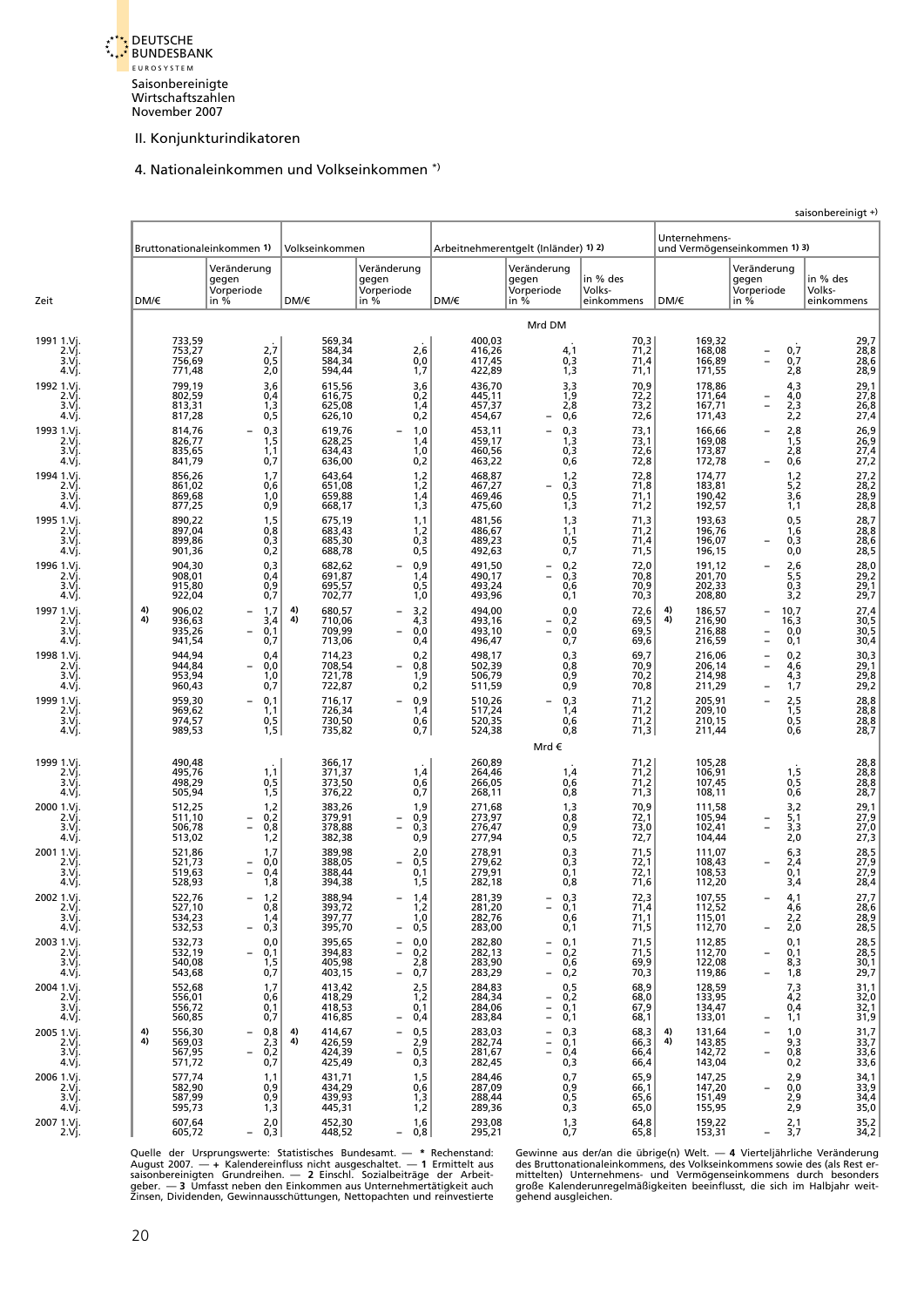

#### 5. Einkommen der privaten Haushalte \*)

<span id="page-27-0"></span>

|                                          |                                      |                                                      |                                      |                                                        |                                      |                                                      | Empfangene                               |                                                      |                                      |                                                      | Betriebs-                                     |                                                      |                                      |                                                        |                                  |                                                      | saisonbereinigt +)           |
|------------------------------------------|--------------------------------------|------------------------------------------------------|--------------------------------------|--------------------------------------------------------|--------------------------------------|------------------------------------------------------|------------------------------------------|------------------------------------------------------|--------------------------------------|------------------------------------------------------|-----------------------------------------------|------------------------------------------------------|--------------------------------------|--------------------------------------------------------|----------------------------------|------------------------------------------------------|------------------------------|
|                                          | Bruttolöhne und<br>-gehälter 1)      |                                                      | Abzüge 2) 3)                         |                                                        | Nettolöhne<br>und -gehälter          |                                                      | monetäre<br>Sozialleis-<br>tungen (A) 4) |                                                      | Massen-<br>einkommen 3)              |                                                      | überschuss/<br>Selbständigen-<br>einkommen 5) |                                                      | Verfügbares<br>Einkommen 3) 6)       |                                                        | Sparen 3) 6)                     |                                                      | Spar-<br>quote<br>3) 7)      |
| Zeit                                     | DM/€                                 | Verän-<br>derung<br>gegen<br>Vor-<br>periode<br>in % | DM/€                                 | Verän-<br>derung<br>gegen<br>Vor-<br>periode<br>in $%$ | DM/€                                 | Verän-<br>derung<br>gegen<br>Vor-<br>periode<br>in % | DM/€                                     | Verän-<br>derung<br>gegen<br>Vor-<br>periode<br>in % | DM/€                                 | Verän-<br>derung<br>gegen<br>Vor-<br>periode<br>in % | DM/€                                          | Verän-<br>derung<br>gegen<br>Vor-<br>periode<br>in % | DM/€                                 | Verän-<br>derung<br>gegen<br>Vor-<br>periode<br>in $%$ | DM/€                             | Verän-<br>derung<br>gegen<br>Vor-<br>periode<br>in % | %                            |
|                                          |                                      |                                                      |                                      |                                                        |                                      |                                                      |                                          |                                                      | Mrd DM                               |                                                      |                                               |                                                      |                                      |                                                        |                                  |                                                      |                              |
| 1992 2.Vi<br>3.Vi<br>4.Vj.               | 364,31<br>373,68<br>372,14           | $2,2$<br>$2,6$<br>$-0,4$                             | 115,43<br>119,72<br>117,12           | $\frac{2,7}{3,7}$<br>$-2,2$                            | 248,88<br>253,96<br>255,02           | 2,0<br>2,0<br>0,4                                    | 115,35<br>119,13<br>125,84               | 1,6<br>3,3<br>5,6                                    | 364,23<br>373,09<br>380,86           | 1,9<br>2,4<br>2,1                                    | 172,68<br>168,63<br>171,21                    | $-3,0$<br>$-2,3$<br>1,5                              | 523,79<br>530,05<br>547,50           | 0,9<br>1,2<br>3,3                                      | 66,20<br>69,37<br>67,26          | 0,3<br>4,8<br>$-3,0$                                 | 12,6<br>13,1<br>12,3         |
| 1993 1.Vi<br>2.Vj.<br>3.Vi<br>4.Vj       | 371,18<br>375,97<br>377,67<br>379,37 | $-0,3$<br>1,3<br>0,5<br>0,5                          | 116,68<br>117,10<br>119,60<br>120,32 | $-0.4$<br>0,4<br>2,1<br>0,6                            | 254,49<br>258,87<br>258,07<br>259,05 | $-0,2$<br>1,7<br>$-0,3$<br>0,4                       | 123,67<br>125,06<br>129,55<br>132,88     | $-1,7$<br>1,1<br>3,6<br>2,6                          | 378,16<br>383,93<br>387,63<br>391,93 | 0,7<br>$\overline{\phantom{0}}$<br>1,5<br>1,0<br>1,1 | 176,40<br>175,77<br>176,92<br>179,74          | 3,0<br>- 0,4<br>0,7<br>1,6                           | 536,00<br>544,44<br>549,61<br>563,94 | $-2,1$<br>1,6<br>0,9<br>2,6                            | 64,68<br>67,34<br>64,56<br>67,89 | $-3,8$<br>4,1<br>$-4,1$<br>5,1                       | 12,1<br>12,4<br>11,7<br>12,0 |
| 1994 1.Vi<br>2.Vj.<br>3.Vi.<br>4.Vj.     | 380,49<br>378,69<br>381,05<br>385,79 | 0,3<br>$-0.5$<br>0,6<br>1,2                          | 123,43<br>122,10<br>125,33<br>128,54 | 2,6<br>$-1,1$<br>2,6<br>2,6                            | 257,05<br>256,59<br>255,72<br>257,25 | $-0,8$<br>$-0,2$<br>$-0,3$<br>0,6                    | 130,43<br>131,96<br>134,21<br>132,64     | $-1,8$<br>1,2<br>1,7<br>$-1,2$                       | 387,49<br>388,55<br>389,93<br>389,89 | $-1,1$<br>0,3<br>0,4<br>$-0,0$                       | 191,07<br>186,63<br>195,54<br>200,08          | 6,3<br>2,3<br>-<br>4,8<br>2,3                        | 563,75<br>561,93<br>569,95<br>580,10 | $-0,0$<br>$-0.3$<br>1,4<br>1,8                         | 62,41<br>63,19<br>64,87<br>68,57 | $-8,1$<br>1,3<br>2,7<br>5,7                          | 11,1<br>11,2<br>11,4<br>11,8 |
| 1995 1.Vi<br>2.Vj<br>3.Vi<br>4.Vj.       | 389,62<br>392,79<br>395,18<br>397,50 | 1,0<br>0,8<br>0,6<br>0,6                             | 130,96<br>134,52<br>136,75<br>137,98 | 1,9<br>2,7<br>1,7<br>0,9                               | 258,66<br>258,27<br>258,42<br>259,52 | 0,5<br>$-0,2$<br>0,1<br>0,4                          | 135,25<br>137,48<br>139,26<br>141,56     | 2,0<br>1,6<br>$\frac{1}{1,7}$                        | 393,90<br>395,74<br>397,68<br>401,08 | 1,0<br>0, 5<br>0,5<br>0,9                            | 195,66<br>199,69<br>202,12<br>194,98          | $-2,2$<br>2,1<br>1,2<br>$-3,5$                       | 578,75<br>587,12<br>589,37<br>589,66 | $-0,2$<br>1,4<br>0,4<br>0,0                            | 64,58<br>64,17<br>65,05<br>63,84 | $-5,8$<br>$-0,6$<br>1,4<br>$-1,9$                    | 11,2<br>10,9<br>11,0<br>10,8 |
| 1996 1.Vi<br>2.Vi.<br>3.Vi<br>4.Vi       | 398,25<br>396,82<br>398,74<br>398,70 | 0,2<br>$-0.4$<br>0,5<br>$-0,0$                       | 139,43<br>138,90<br>141,29<br>142,95 | 1,0<br>$-0,4$<br>1,7<br>1,2                            | 258,81<br>257,92<br>257,45<br>255,74 | $-0,3$<br>$-0,3$<br>- 0,2<br>$-0,7$                  | 149,13<br>150,46<br>149,82<br>149,62     | 5,3<br>0,9<br>- 0,4<br>$-0,1$                        | 407,95<br>408,38<br>407,26<br>405,37 | 1,7<br>0,1<br>$-0,3$<br>$-0,5$                       | 198,65<br>196,66<br>201,88<br>200,45          | 1,9<br>$-1,0$<br>2,7<br>$-0,7$                       | 594,69<br>594,77<br>598,93<br>598,11 | 0,9<br>0,0<br>0,7<br>$-0,1$                            | 63,78<br>62,92<br>63.60<br>61,41 | $-0,1$<br>$-1,3$<br>1,1<br>$-3,4$                    | 10,7<br>10,6<br>10,6<br>10,3 |
| 1997 1.Vi<br>2.Vi.<br>3.Vi.<br>4.Vi.     | 397,44<br>396,47<br>396,72<br>399,11 | $-0,3$<br>$-0,2$<br>0,1<br>0,6                       | 143,66<br>143,66<br>144,14<br>145,38 | 0, 5<br>0,0<br>0,3<br>0,9                              | 253,79<br>252,81<br>252,58<br>253,73 | $-0,8$<br>$-0.4$<br>$-0,1$<br>0,5                    | 152,89<br>153,38<br>152,89<br>154,08     | 2,2<br>0,3<br>$-0,3$<br>0,8                          | 406,68<br>406,19<br>405,46<br>407,81 | 0,3<br>$-0,1$<br>$-0,2$<br>0,6                       | 200,65<br>206,12<br>211,05<br>215,71          | 0,1<br>2,7<br>2,4<br>2,2                             | 599,95<br>607,07<br>607,05<br>613,60 | 0,3<br>1,2<br>$-0,0$<br>1,1                            | 60,73<br>59,91<br>61,10<br>63,64 | $-1,1$<br>$-1.4$<br>2,0<br>4,2                       | 10,1<br>9,9<br>10,1<br>10,4  |
| 1998 1.Vi<br>2.Vi.<br>3.Vi<br>4.Vj.      | 400,73<br>404,50<br>407,42<br>410,31 | 0.4<br>0,9<br>0,7<br>0,7                             | 144,52<br>145,94<br>147,12<br>149,11 | - 0,6<br>1,0<br>0,8<br>1,4                             | 256,21<br>258,56<br>260,30<br>261,20 | 1,0<br>0,9<br>0,7<br>0,3                             | 153,28<br>157,58<br>156,94<br>157,25     | $-0,5$<br>2,8<br>$-0,4$<br>0,2                       | 409,49<br>416,14<br>417,24<br>418,45 | 0,4<br>1,6<br>0,3<br>0,3                             | 210,92<br>204,33<br>212,76<br>221,50          | $-2,2$<br>$-3,1$<br>4,1<br>4,1                       | 614,54<br>614,13<br>619,37<br>626,16 | 0,2<br>$-0,1$<br>0,9<br>1,1                            | 64,15<br>62,61<br>61,33<br>61,33 | 0,8<br>$-2,4$<br>$-2.0$<br>0,0                       | 10,4<br>10,2<br>9,9<br>9,8   |
| 1999 1.Vi.<br>2.Vi<br>3.Vi<br>4.Vj.      | 411,98<br>417,37<br>419,90<br>422,09 | 0,4<br>1,3<br>0,6<br>0,5                             | 148,64<br>150,34<br>149,95<br>151,56 | $-0,3$<br>1,1<br>- 0,3<br>1,1                          | 263,33<br>267,03<br>269,94<br>270,53 | 0,8<br>1,4<br>1,1<br>0,2                             | 159,20<br>160,38<br>162,16<br>164,68     | 1,2<br>0,7<br>1,1<br>1,6                             | 422,54<br>427,41<br>432,10<br>435,21 | 1,0<br>1,2<br>1,1<br>0,7                             | 214,95<br>213,71<br>213,52<br>225,84          | - 3,0<br>$-0,6$<br>$-0,1$<br>5,8                     | 628,96<br>629,13<br>633,18<br>646,91 | 0,4<br>0,0<br>0,6<br>2,2                               | 58,54<br>58,40<br>59,63<br>63,47 | $-4,6$<br>$-0,2$<br>2,1<br>6,4                       | 9,3<br>9,3<br>9,4<br>9,8     |
|                                          |                                      |                                                      |                                      |                                                        |                                      |                                                      |                                          |                                                      | Mrd €                                |                                                      |                                               |                                                      |                                      |                                                        |                                  |                                                      |                              |
| 1999 1.Vi<br>2.Vi.<br>3.Vì.<br>4.Vj.     | 210,64<br>213,40<br>214,69<br>215,81 | 1,3<br>0,6<br>0,5                                    | 76,00<br>76,87<br>76,67<br>77,49     | 1,1<br>- 0,3<br>1,1                                    | 134,64<br>136,53<br>138,02<br>138,32 | 1,4<br>1,1<br>0,2                                    | 81,40<br>82,00<br>82,91<br>84,20         | 0,7<br>1,1<br>1,6                                    | 216,04<br>218,53<br>220,93<br>222,52 | 1,2<br>1,1<br>0,7                                    | 109,90<br>109,27<br>109,17<br>115,47          | $-0,6$<br>$-0,1$<br>5,8                              | 321,58<br>321,67<br>323,74<br>330,76 | 0,0<br>0,6<br>2,2                                      | 29,93<br>29,86<br>30,49<br>32,45 | $-0,2$<br>2,1<br>6,4                                 | 9,3<br>9,3<br>9,4<br>9,8     |
| 2000 1.Vi.<br>2.Vi.<br>3.Vì<br>4.Vì      | 218,29<br>219,98<br>221,99<br>223,09 | 1,1<br>0,8<br>0,9<br>0,5                             | 77,28<br>78,44<br>78,93<br>79,10     | $-0,3$<br>1,5<br>0,6<br>0,2                            | 141,01<br>141,54<br>143,06<br>143,99 | 1,9<br>0,4<br>1,1<br>0,7                             | 84,08<br>84,74<br>84,96<br>86,13         | $-0,1$<br>0,8<br>0,3<br>1,4                          | 225,09<br>226,28<br>228,02<br>230,12 | 1,2<br>0,5<br>0,8<br>0,9                             | 113,48<br>116,78<br>114,06<br>114,08          | $-1,7$<br>2,9<br>- 2,3<br>0,0                        | 332,07<br>335,10<br>334,92<br>335,31 | 0,4<br>0,9<br>$-0,1$<br>0,1                            | 31,85<br>31,07<br>29,75<br>30,57 | $-1,8$<br>$-2,4$<br>4,2<br>2,8                       | 9,6<br>9,3<br>8,9<br>9,1     |
| 2001 1.Vi<br>2.Vj.<br>3.Vi<br>4 Vi       | 224,86<br>225,05<br>225,19<br>226,93 | 0,8<br>0,1<br>0,1<br>0,8                             | 78,13<br>77,89<br>77,78<br>78,22     | $-1,2$<br>$-0,3$<br>$-0.1$<br>0,6                      | 146,73<br>147,16<br>147,41<br>148,71 | 1,9<br>0,3<br>0,2<br>0,9                             | 87,36<br>87,98<br>88,86<br>89,64         | 1,4<br>0,7<br>1,0<br>0,9                             | 234,09<br>235,14<br>236,27<br>238,35 | 1,7<br>0,4<br>0,5<br>0,9                             | 119,43<br>121,84<br>120,75<br>116,69          | 4,7<br>2,0<br>$-0.9$<br>- 3,4                        | 344,94<br>348,39<br>348,65<br>347,53 | 2,9<br>1,0<br>0,1<br>$-0.3$                            | 32,84<br>32,85<br>33,09<br>32,16 | 7.4<br>0,0<br>0,7<br>- 2,8                           | 9,5<br>9,4<br>9,5<br>9,3     |
| 2002 1.Vi<br>2.Vi.<br>3.Vj.<br>4.Vj.     | 226,62<br>226,34<br>227,35<br>227,86 | $-0,1$<br>$-0,1$<br>0,4<br>0,2                       | 79,15<br>79,01<br>79,06<br>79,03     | 1,2<br>$-0,2$<br>0,1<br>- 0,0                          | 147,47<br>147,33<br>148,29<br>148,83 | $-0,8$<br>$-0,1$<br>0,7<br>0,4                       | 90,85<br>91,07<br>93,03<br>92,73         | 1,3<br>0,2<br>2,2<br>- 0,3                           | 238,32<br>238,40<br>241,32<br>241,56 | $-0,0$<br>0,0<br>1,2<br>0,1                          | 114,72<br>119,36<br>118,05<br>117,09          | $-1,7$<br>4,0<br>- 1,1<br>- 0,8                      | 345,77<br>350,03<br>353,64<br>353,32 | $-0,5$<br>1,2<br>1,0<br>- 0,1                          | 32,65<br>34,82<br>36,10<br>35,73 | 1,5<br>6,6<br>3,7<br>- 1,0                           | 9,4<br>9,9<br>10,2<br>10,1   |
| 2003 1.Vi.<br>2.Vj.<br>3.Vi.<br>4.Vj.    | 226,84<br>226,29<br>227,59<br>227,57 | $-0,4$<br>$-0,2$<br>0,6<br>$-0,0$                    | 80,19<br>80,22<br>79,78<br>79,15     | 1,5<br>0,0<br>$-0,5$<br>$-0,8$                         | 146,65<br>146,07<br>147,81<br>148,42 | $-1,5$<br>$-0,4$<br>1,2<br>0,4                       | 93,78<br>94,16<br>94,78<br>95,55         | 1,1<br>0,4<br>0,7<br>0,8                             | 240,43<br>240,23<br>242,59<br>243,97 | $-0,5$<br>$-0,1$<br>1,0<br>0,6                       | 121,56<br>121,13<br>121,88<br>118,33          | 3,8<br>$-0,4$<br>0,6<br>- 2,9                        | 356,44<br>357,84<br>359,23<br>358,25 | 0,9<br>0,4<br>0,4<br>$-0,3$                            | 37,68<br>36,32<br>36,24<br>36,91 | 5,5<br>$-3,6$<br>$-0,2$<br>1,8                       | 10,6<br>10,1<br>10,1<br>10,3 |
| 2004 1.Vj.<br>2.Vj.<br>3.Vj.<br>4.Vj.    | 229,00<br>228,75<br>228,36<br>228,23 | 0,6<br>$-0,1$<br>$-0,2$<br>$-0,1$                    | 78,79<br>77,41<br>77,49<br>77,11     | $-0,5$<br>$-1,8$<br>0,1<br>$-0,5$                      | 150,21<br>151,34<br>150,87<br>151,12 | 1,2<br>$-0,8$<br>$-0,3$<br>0,2                       | 95,46<br>94,30<br>94,20<br>94,77         | $-0,1$<br>$-1,2$<br>$-0,1$<br>0,6                    | 245,67<br>245,64<br>245,07<br>245,89 | 0,7<br>$-0,0$<br>$-0,2$<br>0,3                       | 122,36<br>121,98<br>124,80<br>126,14          | 3,4<br>$-0,3$<br>2,3<br>1,1                          | 362,31<br>363,76<br>365,18<br>368,05 | 1,1<br>0,4<br>0,4<br>0,8                               | 37,52<br>37,61<br>38,33<br>38,32 | 1,7<br>0,2<br>1,9<br>- 0,0                           | 10,4<br>10,3<br>10,5<br>10,4 |
| 2005 1.Vi.<br>2.Vj.<br>3.Vj.<br>4.Vj.    | 228,45<br>227,82<br>227,52<br>228,11 | 0,1<br>$-0,3$<br>$-0,1$<br>0,3                       | 77,55<br>76,76<br>77,20<br>77,62     | 0,6<br>$-1,0$<br>0,6<br>0,5                            | 150,90<br>151,06<br>150,32<br>150,49 | $-0,1$<br>0,1<br>$-0,5$<br>0,1                       | 94,14<br>95,13<br>94,80<br>94,81         | $-0,7$<br>1,1<br>$-0,3$<br>0,0                       | 245,04<br>246,19<br>245,12<br>245,30 | $-0,3$<br>0,5<br>$-0,4$<br>0,1                       | 127,90<br>128,81<br>134,06<br>133,54          | 1,4<br>0,7<br>4,1<br>$-0,4$                          | 365,30<br>370,61<br>373,50<br>373,15 | $-0,7$<br>1,5<br>0,8<br>- 0,1                          | 38,33<br>38,82<br>39,19<br>39,81 | 0,0<br>1,3<br>1,0<br>1,6                             | 10,5<br>10,5<br>10,5<br>10,7 |
| 2006 1.Vi.<br>$2.V$ j.<br>3.Vj.<br>4.Vj. | 229,09<br>231,54<br>232,27<br>233,09 | 0,4<br>1,1<br>0,3<br>0,4                             | 79,25<br>80,14<br>80,37<br>80,79     | 2,1<br>1,1<br>0,3<br>0,5                               | 149,84<br>151,40<br>151,90<br>152,30 | $-0,4$<br>1,0<br>0,3<br>0,3                          | 94,85<br>95,58<br>94,87<br>93,88         | 0,0<br>0,8<br>$-0,7$<br>$-1,0$                       | 244,69<br>246,98<br>246,77<br>246,18 | $-0,2$<br>0,9<br>$-0,1$<br>$-0,2$                    | 136,81<br>136,35<br>139,79<br>146,04          | 2,4<br>$-0,3$<br>2,5<br>4,5                          | 376,07<br>377,19<br>379,06<br>383,59 | 0,8<br>0,3<br>0,5<br>1,2                               | 39,20<br>39,57<br>39,65<br>39,98 | $-1,5$<br>0,9<br>0,2<br>0,8                          | 10,4<br>10,5<br>10,5<br>10,4 |
| 2007 1.Vj.<br>2.Vj.                      | 237,14<br>239,22                     | 1,7<br>0,9                                           | 82,37<br>84,07                       | 2,0<br>2,1                                             | 154,77<br>155,15                     | 1,6<br>0,2                                           | 93,63<br>93,65                           | $-0,3$<br>0,0                                        | 248,40<br>248,80                     | 0,9<br>0,2                                           | 142,37<br>143,89                              | $-2,5$<br>1,1                                        | 382,71<br>384,75                     | $-0,2$<br>0, 5                                         | 41,74<br>41,85                   | 4,4<br>0,3                                           | 10,9<br>10,9                 |

Quelle der Ursprungswerte: Statistisches Bundesamt. — \* Private Haushalte gen, Gebietskörperschaften und des Auslands, Pensionen (netto), Sozialleis-<br>einschl. Privater Organisationen ohne Erwerbszweck. Rechenstand: August Quelle der Ursprungswerte: Statistisches Bundesamt. — \* Private Haushaite<br>einschl. Privater Organisationen ohne Erwerbszweck. Rechenstand: August<br>2007. — + Kalendereinfluss nicht augeschaltet. — 1 Inländerkonzept. —<br>2 Lohn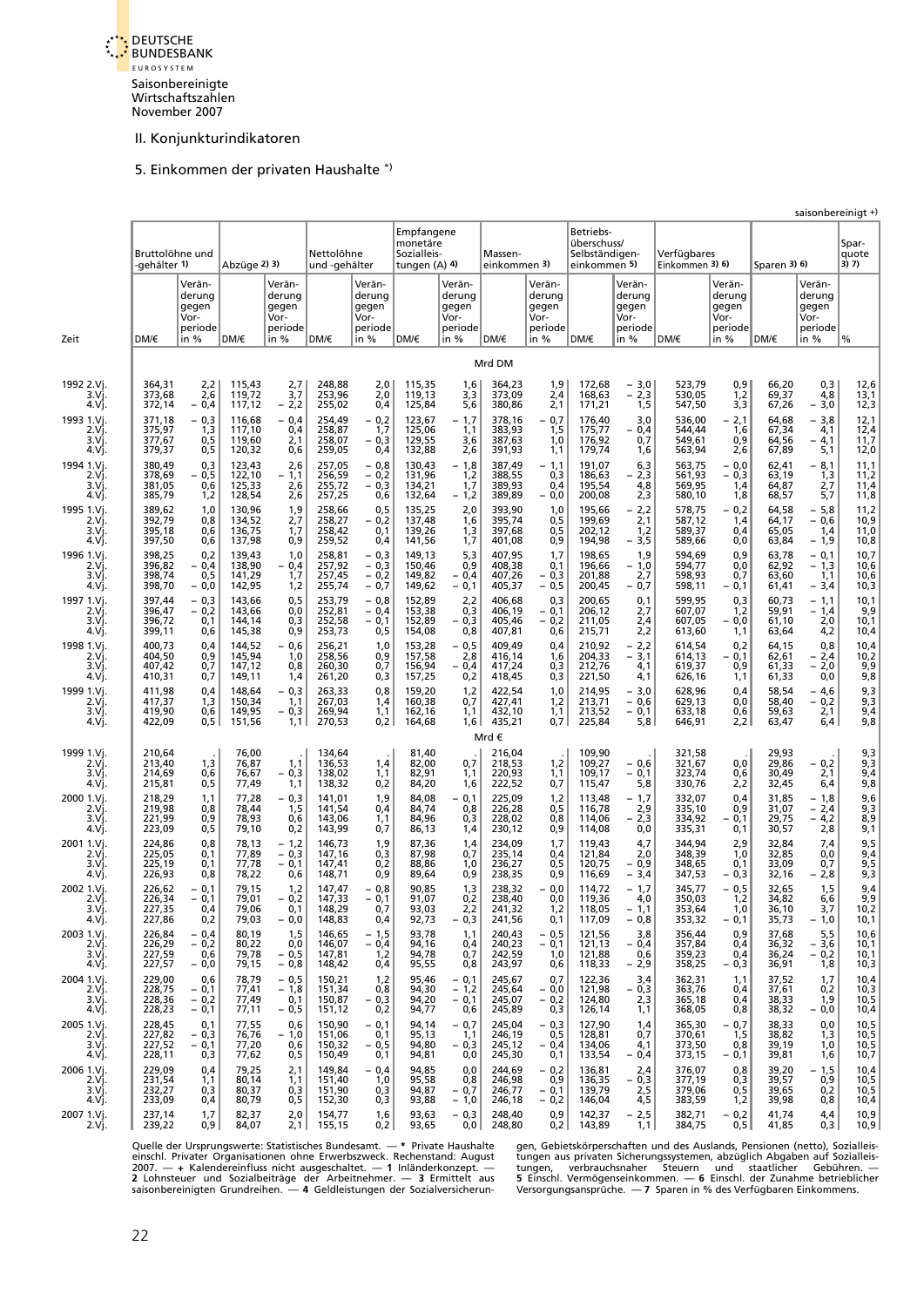

6. Produktivität und Lohnkosten in der Gesamtwirtschaft \*)

<span id="page-28-0"></span>

|                                                 | Bruttoinlandsprodukt                           |                                                      | Arbeitnehmerentgelt                              |                                                      | Lohnkosten                                       |                                                                                  |                                               |                                                                                         |                                                |                                                           |
|-------------------------------------------------|------------------------------------------------|------------------------------------------------------|--------------------------------------------------|------------------------------------------------------|--------------------------------------------------|----------------------------------------------------------------------------------|-----------------------------------------------|-----------------------------------------------------------------------------------------|------------------------------------------------|-----------------------------------------------------------|
|                                                 | in Vorjahrespreisen<br>je Erwerbstätigenstunde |                                                      | (Inland)                                         | je Arbeitnehmerstunde                                | je Produkteinheit 1)                             |                                                                                  | je Umsatzeinheit 2)                           |                                                                                         | Preisindex des<br><b>Bruttoinlandsprodukts</b> |                                                           |
|                                                 | $2000 = 100$                                   | Veränderung<br>gegen<br>Vorperiode<br>in %           | $2000 = 100$                                     | Veränderung<br>gegen<br>Vorperiode<br>in %           | $2000 = 100$                                     | Veränderung<br>gegen<br>Vorperiode<br>in $%$                                     | $2000 = 100$                                  | Veränderung<br>gegen<br>Vorperiode<br>in %                                              | $2000 = 100$                                   | Veränderung<br>gegen<br>Vorperiode<br>in %                |
| 1991 3.Vi.<br>4.Vj.                             | 82,02<br>83,55                                 | 0,3<br>1,9                                           | 72,96<br>74,81                                   | 1,2<br>2,5                                           | 88,95<br>89,54                                   | 0,9<br>0,7                                                                       | 101,31<br>100,07                              | 0,1<br>1,2<br>$\overline{\phantom{a}}$                                                  | 87,74<br>89,42                                 | 0,8<br>1,9                                                |
| 1992 1.Vi<br>2.Vi.<br>3.Vj.<br>4.Vj.            | 84,18<br>83,77<br>84,45<br>85,22               | 0,8<br>0,5<br>0,8<br>0,9                             | 75,74<br>78,03<br>80,50<br>80,74                 | 1,2<br>3,0<br>3,2<br>0,3                             | 89,97<br>93,15<br>95,32<br>94,74                 | 0, 5<br>3,5<br>2,3<br>0,6<br>$\overline{\phantom{0}}$                            | 100,36<br>102,11<br>103,52<br>101,87          | 0,3<br>1,7<br>1,4<br>1,6<br>$\qquad \qquad -$                                           | 89,62<br>91,19<br>92,04<br>92,96               | 0,2<br>1,8<br>0,9<br>1,0                                  |
| 1993 1.Vi.<br>2.Vi.<br>3.Vj.<br>4.Vj.           | 84.94<br>85,30<br>86,10<br>86,63               | 0,3<br>0,4<br>0,9<br>0,6                             | 81,62<br>82,90<br>83,35<br>84,22                 | 1,1<br>1,6<br>0,5<br>1,0                             | 96,09<br>97,19<br>96,81<br>97,22                 | 1,4<br>1,1<br>0,4<br>$\overline{\phantom{0}}$<br>0,4                             | 102,43<br>102,59<br>101,67<br>101,43          | 0, 5<br>0,2<br>$-0,9$<br>0,2<br>$ \,$                                                   | 93,77<br>94,71<br>95,18<br>95,81               | 0,9<br>1,0<br>0, 5<br>0,7                                 |
| 1994 1.Vi.<br>2.Vj.<br>3.Vi.<br>4.Vj.           | 87,48<br>87,83<br>88,33<br>89,39               | 1,0<br>0,4<br>0,6<br>1,2                             | 85,06<br>85,08<br>85,32<br>87,21                 | 1,0<br>0,0<br>0,3<br>2,2                             | 97,23<br>96,87<br>96,59<br>97,56                 | 0,0<br>0,4<br>$-$<br>0,3<br>$\overline{\phantom{0}}$<br>1,0                      | 100,69<br>99,92<br>99,37<br>99,62             | $-0,7$<br>0,8<br>$-$<br>$\equiv$<br>0,6<br>0,3                                          | 96,54<br>96,92<br>97,18<br>97,91               | 0,8<br>0,4<br>0,3<br>0,8                                  |
| 1995 1.Vi.<br>2.Vi.<br>3.Vj.<br>4.Vj.           | 89,64<br>90,64<br>90,70<br>91,11               | 0,3<br>1,1<br>0,1<br>0,5                             | 87,77<br>89,78<br>90,21<br>91,18                 | 0,6<br>2,3<br>0,5<br>1,1                             | 97,91<br>99,05<br>99,46<br>100,08                | 0,4<br>1,2<br>0,4<br>0,6                                                         | 99,65<br>100,20<br>100,13<br>100,56           | 0,0<br>0,6<br>0,1<br>$\overline{\phantom{0}}$<br>0,4                                    | 98,24<br>98,83<br>99,31<br>99,50               | 0,3<br>0,6<br>0, 5<br>0,2                                 |
| 1996 1.Vi.<br>2.Vi.<br>3.Vj.<br>4.Vj.           | 91,27<br>92,51<br>93,00<br>93,78               | 0,2<br>1,4<br>0,5<br>0,8                             | 91,75<br>91,72<br>92,06<br>93,20                 | 0,6<br>0,0<br>$\overline{\phantom{0}}$<br>0,4<br>1,2 | 100,53<br>99,15<br>98,99<br>99,38                | 0.4<br>1,4<br>$\overline{\phantom{a}}$<br>0,2<br>$\overline{\phantom{a}}$<br>0,4 | 101,10<br>99,85<br>99,51<br>99,66             | 0, 5<br>1,2<br>$\overline{\phantom{0}}$<br>0,3<br>$\overline{\phantom{a}}$<br>0,2       | 99,43<br>99,28<br>99,47<br>99,70               | 0,1<br>-<br>0,2<br>$\overline{\phantom{0}}$<br>0,2<br>0,2 |
| 1997 1.Vj.<br>2.Vi.<br>3.Vi.<br>4.Vj.           | 94,01<br>94,90<br>95,19<br>95,74               | 0,2<br>0,9<br>0,3<br>0,6                             | 3)<br>95,06<br>3)<br>92,63<br>93,15<br>93,92     | 2,0<br>2,6<br>0,6<br>0,8                             | 3)<br>101,12<br>3)<br>97,61<br>97,86<br>98,10    | 1,8<br>3,5<br>$\overline{\phantom{a}}$<br>0,3<br>0,2                             | 3)<br>101,34<br>3)<br>97,97<br>98,04<br>98,22 | 1,7<br>3,3<br>$\overline{\phantom{a}}$<br>0,1<br>0,2                                    | 99,77<br>99,63<br>99,80<br>99,86               | 0,1<br>0,1<br>-<br>0,2<br>0,1                             |
| 1998 1.Vj.<br>2.Vi.<br>3.Vi.<br>4.Vj.           | 96,51<br>96,10<br>96,13<br>95,59               | 0,8<br>0.4<br>0,0<br>0,6<br>$\overline{\phantom{0}}$ | 94,34<br>95,19<br>95,18<br>94,97                 | 0,4<br>0,9<br>0,0<br>0,2<br>$\overline{\phantom{0}}$ | 97,75<br>99,05<br>99,01<br>99,35                 | 0,4<br>$-$<br>1,3<br>0,0<br>$\overline{\phantom{0}}$<br>0,3                      | 97,91<br>98,64<br>98,59<br>98,69              | $-0,3$<br>0,7<br>0,1<br>$-$<br>0,1                                                      | 99,82<br>100,40<br>100,41<br>100,65            | 0,0<br>0,6<br>0,0<br>0,2                                  |
| 1999 1.Vi.<br>2.Vi.<br>3.Vi.<br>4.Vj.           | 96,90<br>96,95<br>97,80<br>98,17               | 1,4<br>0,1<br>0,9<br>0,4                             | 95,97<br>97,11<br>97,35<br>96,68                 | 1,1<br>1,2<br>0,2<br>0,7                             | 99,04<br>100,17<br>99,54<br>98,48                | 0,3<br>$\overline{\phantom{0}}$<br>1,1<br>0,6<br>1,1<br>$\overline{\phantom{0}}$ | 98,43<br>99,20<br>98,91<br>97,97              | $-0,3$<br>0,8<br>0,3<br>$\qquad \qquad -$<br>1,0<br>$\overline{\phantom{a}}$            | 100,61<br>100,95<br>100,62<br>100,50           | $-0,0$<br>0,3<br>0,3<br>0,1<br>$\overline{\phantom{0}}$   |
| 2000 1.Vi<br>2.Vj.<br>3.Vi.<br>4.Vi.            | 99,05<br>100,10<br>100,23<br>100,64            | 0,9<br>1,1<br>0,1<br>0,4                             | 97,89<br>99,70<br>100,93<br>101,49               | 1,3<br>1,8<br>1,2<br>0,6                             | 98,83<br>99,60<br>100,70<br>100,84               | 0,4<br>0,8<br>1,1<br>0,1                                                         | 98,64<br>99,72<br>100,77<br>100,86            | 0,7<br>1,1<br>1,1<br>0,1                                                                | 100,20<br>99,88<br>99,93<br>99,98              | 0,3<br>0,3<br>$\overline{a}$<br>0,1<br>0,1                |
| 2001 1.Vi.<br>2.Vi.<br>3.Vi.<br>4.Vj.           | 101,55<br>101,62<br>101,60<br>102,42           | 0,9<br>0,1<br>0,0<br>0,8                             | 101,05<br>102,24<br>102,66<br>103,86             | 0,4<br>1,2<br>0,4<br>1,2                             | 99,51<br>100,61<br>101,04<br>101,41              | 1,3<br>$\overline{\phantom{0}}$<br>1,1<br>0,4<br>0,4                             | 98,90<br>99,68<br>99,94<br>99,27              | 1,9<br>$\overline{\phantom{a}}$<br>0,8<br>0,3<br>0,7<br>$\overline{\phantom{0}}$        | 100,60<br>100,93<br>101,10<br>102,15           | 0,6<br>0,3<br>0,2<br>1,0                                  |
| 2002 1.Vi.<br>2.Vi.<br>3.Vi.<br>4.Vj.           | 102,68<br>102,83<br>103,55<br>104,13           | 0,3<br>0,1<br>0,7<br>0,6                             | 104,23<br>103,49<br>104,57<br>106,05             | 0,4<br>0,7<br>1,0<br>1,4                             | 101,51<br>100,64<br>100,99<br>101,84             | 0,1<br>0,9<br>$\overline{\phantom{0}}$<br>0,3<br>0,8                             | 99,18<br>98,51<br>98,33<br>98,53              | 0,1<br>$\overline{\phantom{0}}$<br>0,7<br>$\overline{\phantom{0}}$<br>0,2<br>$-$<br>0,2 | 102,33<br>102,16<br>102,69<br>103,36           | 0,2<br>0,2<br>0, 5<br>0,7                                 |
| 2003 1.Vj.<br>2.Vj.<br>3.Vj.<br>4.Vj.           | 104,05<br>104,26<br>104,63<br>105,14           | 0,1<br>0,2<br>0,4<br>0,5                             | 106,25<br>106,57<br>106,78<br>107,02             | 0,2<br>0,3<br>0,2<br>0,2                             | 102,11<br>102,22<br>102,05<br>101,79             | 0,3<br>0,1<br>$-0,2$<br>$-0,3$                                                   | 98,75<br>98,58<br>98,02<br>97,68              | 0,2<br>$-0,2$<br>$-0,6$<br>$-0,3$                                                       | 103,40<br>103,67<br>104,11<br>104,20           | 0,0<br>0,3<br>0,4<br>0,1                                  |
| 2004 1.Vi.<br>2.Vj.<br>3.Vj.<br>4.Vj.           | 105,15<br>105,36<br>104,93<br>104,62           | 0,0<br>0,2<br>$-0.4$<br>$-0,3$                       | 106,99<br>107,22<br>106,98<br>106,01             | $-0,0$<br>0,2<br>$-0,2$<br>0,9<br>$-$                | 101,75<br>101,77<br>101,95<br>101,33             | $-0,0$<br>0,0<br>0,2<br>$-0,6$                                                   | 97,26<br>96,82<br>96,91<br>96,37              | $-0,4$<br>$-0,5$<br>0,1<br>$-0,6$                                                       | 104,61<br>105,10<br>105,20<br>105,14           | 0,4<br>0, 5<br>0,1<br>$-0,1$                              |
| 2005 1.Vj.<br>2.V <sub>i</sub><br>3.Vi.<br>4.Vj | 105,90<br>106,24<br>106,87<br>106,69           | 1,2<br>0,3<br>0,6<br>$-0,2$                          | 108,55<br>3)<br>3)<br>106,53<br>107,44<br>107,20 | 2,4<br>$-1,9$<br>0,9<br>$-0,2$                       | 102,50<br>3)<br>3)<br>100,27<br>100,53<br>100,48 | 1,2<br>$-2,2$<br>0,3<br>$-0,0$                                                   | 97,15<br>3)<br>3)<br>94,90<br>94,98<br>94,72  | 0,8<br>$-2,3$<br>0,1<br>$-0,3$                                                          | 105,50<br>105,66<br>105,84<br>106,07           | 0,3<br>0,2<br>0,2<br>0,2                                  |
| 2006 1.Vj.<br>2.Vi.<br>3.Vj.<br>4.Vj.           | 108,52<br>108,56<br>109,10<br>109,70           | 1,7<br>0,0<br>0,5<br>0,5                             | 108,03<br>108,92<br>109,29<br>108,98             | 0,8<br>0,8<br>0,3<br>$-0,3$                          | 99,55<br>100,33<br>100,17<br>99,34               | $-0.9$<br>0,8<br>$-0,2$<br>$-0,8$                                                | 93,92<br>94,37<br>94,07<br>93,10              | $-0,8$<br>0,5<br>$-0,3$<br>- 1,0                                                        | 105,98<br>106,31<br>106,48<br>106,70           | $-0,1$<br>0,3<br>0,2<br>0,2                               |
| 2007 1.Vj.<br>2.Vi.<br>3.Vj.                    | 109,73<br>109,29<br>$\ldots$                   | 0,0<br>$-0,4$<br>$\cdots$                            | 108,69<br>109,79                                 | $-0,3$<br>1,0<br>$\ldots$                            | 99,05<br>100,46<br>$\ldots$                      | $-0,3$<br>1,4<br>$\cdots$                                                        | 91,98<br>92,90<br>$\ldots$                    | $-1,2$<br>1,0                                                                           | 107,68<br>r)<br>108,52<br>108,78               | 0,9<br>0,8<br>0,2                                         |

Quellen der Ursprungswerte: Statistisches Bundesamt, Institut für Arbeits-http://wellen.com/space/somarkt- und Berufsforschung der Bundesagentur für Arbeit. — \* Rechen-http://wellen.com/space/somarkt- und Berufsforschung d Quellen der Ursprungswerte: Statistisches Bundesamt, Institut für Arbeits-<br>markt- und Berufsforschung der Bundesagentur für Arbeit. — \* Rechensitande. — 2 Quotient aus dem Index des Arbeitnehmerentgelts je Arbeitstand: Pr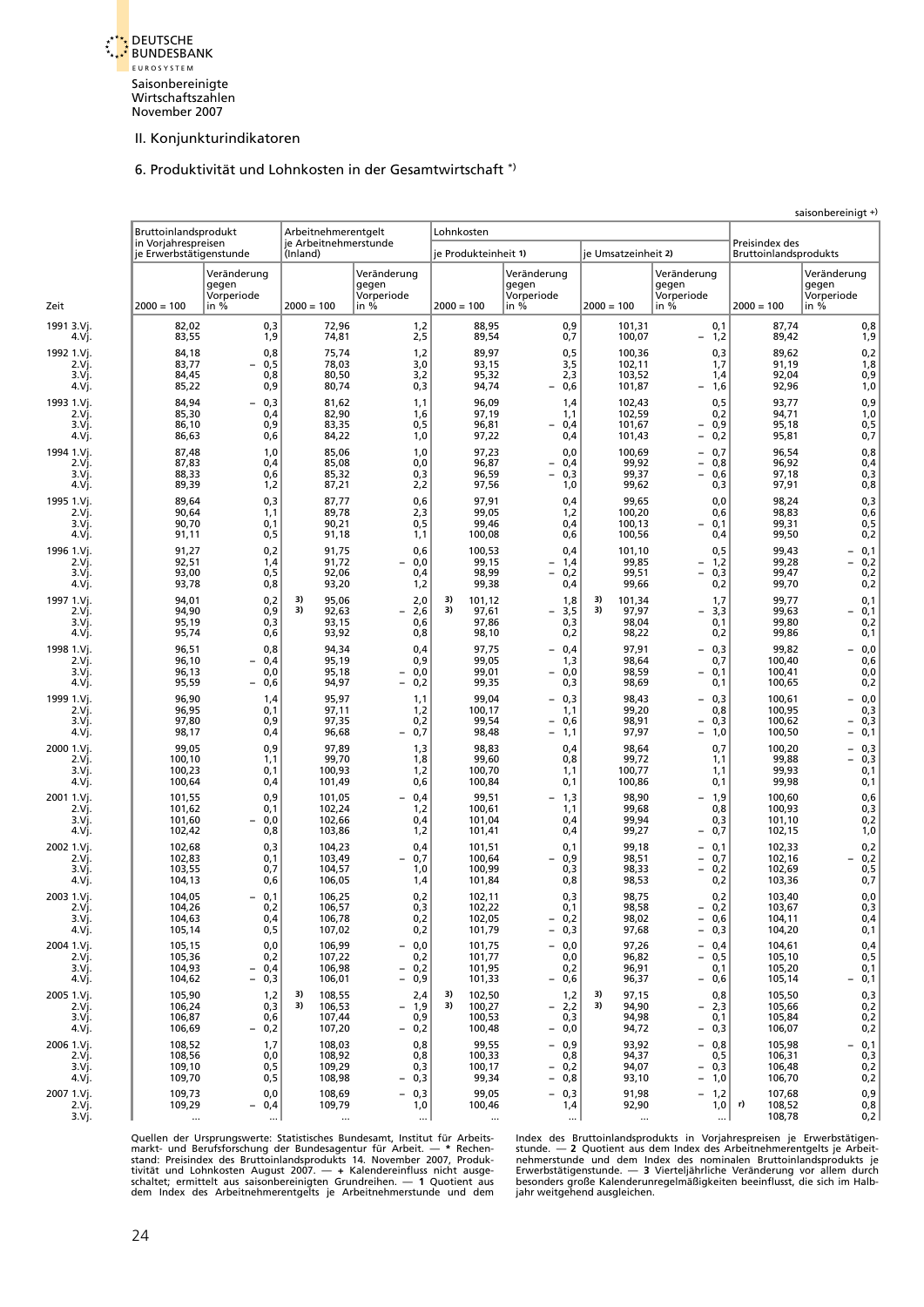<span id="page-29-0"></span>

7. Lohnstückkosten in ausgewählten Wirtschaftsbereichen \*)

|                                            |                                      |                                                                                  |                                           |                                                                                                    |                                      |                                                                                                                                          |                                      |                                                                                  |                                      | saisonbereinigt +)                                      |
|--------------------------------------------|--------------------------------------|----------------------------------------------------------------------------------|-------------------------------------------|----------------------------------------------------------------------------------------------------|--------------------------------------|------------------------------------------------------------------------------------------------------------------------------------------|--------------------------------------|----------------------------------------------------------------------------------|--------------------------------------|---------------------------------------------------------|
|                                            |                                      |                                                                                  | davon:                                    |                                                                                                    |                                      |                                                                                                                                          |                                      |                                                                                  |                                      |                                                         |
|                                            | Unternehmen 1)                       |                                                                                  | Produzierendes Gewerbe<br>ohne Baugewerbe |                                                                                                    | Baugewerbe                           |                                                                                                                                          | Handel,<br>Gastgewerbe und Verkehr   |                                                                                  | Unternehmensdienstleister            | Finanzierung, Vermietung und                            |
| Zeit                                       | $2000 = 100$                         | Veränderung<br>gegen<br>Vorperiode<br>in %                                       | 2000=100                                  | Veränderung<br>gegen<br>Vorperiode<br>in %                                                         | $2000 = 100$                         | Veränderung<br>gegen<br>Vorperiode<br>in %                                                                                               | $2000 = 100$                         | Veränderung<br>gegen<br>Vorperiode<br>in %                                       | $2000 = 100$                         | Veränderung<br>gegen<br>Vorperiode<br>in %              |
| 1991 1.Vj.<br>2.Vj.<br>3.Vi.<br>4.Vi.      | 85,08<br>88,52<br>90,68<br>92,20     | $4,0$<br>2,4<br>1,7                                                              | 87,99<br>91,62<br>93,69<br>94,59          | 4,1<br>2,3<br>1,0                                                                                  | 69,65<br>74,85<br>74,09<br>76,20     | 7,5<br>1,0<br>$\overline{\phantom{0}}$<br>2,8                                                                                            | 86,61<br>89,99<br>94,33<br>96,48     | 3,9<br>4,8<br>2,3                                                                | 71,27<br>73,28<br>75,55<br>77,33     | 2,8<br>3,1<br>2,4                                       |
| 1992 1.Vj.<br>2.Vi.<br>3.Vi.<br>4.Vj.      | 91,60<br>95,09<br>97,08<br>97,68     | 0,7<br>3,8<br>2,1<br>0,6                                                         | 93,13<br>98,01<br>101,51<br>102,84        | 1,5<br>5,2<br>3,6<br>1,3                                                                           | 75,86<br>78,71<br>79,56<br>79,90     | 0,4<br>3,8<br>1,1<br>0,4                                                                                                                 | 95,11<br>99,02<br>100,43<br>100,23   | 1,4<br>4,1<br>1,4<br>0,2                                                         | 78,16<br>80,03<br>81,27<br>82,37     | 1,1<br>$2,4$<br>$1,5$<br>1,4                            |
| 1993 1.Vi.<br>2.Vi.<br>3.Vi.<br>4.Vj       | 98,27<br>98,84<br>99,29<br>99,69     | 0,6<br>0,6<br>0, 5<br>0,4                                                        | 102,19<br>103,39<br>104,32<br>103,07      | 0,6<br>1,2<br>0,9<br>1,2<br>$\overline{\phantom{0}}$                                               | 83,92<br>85,96<br>86,01<br>89,09     | 5,0<br>2,4<br>0,1<br>3,6                                                                                                                 | 103,59<br>103,80<br>104,05<br>105,27 | 3,4<br>0,2<br>0,2<br>1,2                                                         | 82,76<br>82,90<br>83,40<br>84,73     | $0,5$<br>$0,2$<br>0,6<br>1,6                            |
| 1994 1.Vi<br>2.Vi.<br>3.Vj.<br>4.Vj.       | 99,75<br>98,91<br>98,64<br>99,09     | 0,1<br>0,8<br>0,3<br>$\overline{\phantom{0}}$<br>0, 5                            | 102,37<br>100,29<br>100,63<br>99,77       | 0,7<br>2,0<br>0,3<br>0,9                                                                           | 88,54<br>87,64<br>88,48<br>90,00     | 0.6<br>1,0<br>$\overline{\phantom{0}}$<br>1,0<br>1,7                                                                                     | 104,71<br>105,71<br>103,79<br>103,74 | 0,5<br>1,0<br>1,8<br>$\overline{\phantom{0}}$<br>0,0<br>$\overline{\phantom{0}}$ | 85,94<br>85,83<br>85,98<br>87,61     | 1,4<br>0,1<br>0,2<br>1,9                                |
| 1995 1.Vi.<br>2.Vj.<br>3.Vi.<br>4.Vj       | 99,41<br>100,59<br>101,05<br>101,44  | 0,3<br>1,2<br>0,5<br>0,4                                                         | 101,00<br>103,42<br>104,64<br>105,22      | 1,2<br>2,4<br>1,2<br>0,6                                                                           | 93,87<br>93,45<br>95,05<br>97,43     | 4,3<br>0,4<br>1,7<br>2,5                                                                                                                 | 105,59<br>106,33<br>106,94<br>107,00 | 1,8<br>0,7<br>0,6<br>0,1                                                         | 85,42<br>86,77<br>86,39<br>86,21     | $-2,5$<br>1,6<br>0,4<br>0,2<br>$\overline{\phantom{0}}$ |
| 1996 1.Vi.<br>2.Vi.<br>3.Vi.<br>4.Vj.      | 102,41<br>100,58<br>100,45<br>100,11 | 1,0<br>1,8<br>0,1<br>0,3<br>$\overline{\phantom{0}}$                             | 105,42<br>104,85<br>104,39<br>103,77      | 0,2<br>0,5<br>$\overline{a}$<br>0,4<br>$\overline{\phantom{0}}$<br>0,6<br>$\overline{\phantom{0}}$ | 107,75<br>97,31<br>99,20<br>99,28    | 10,6<br>9,7<br>$\overline{\phantom{0}}$<br>1,9<br>0,1                                                                                    | 108,25<br>106,32<br>105,95<br>107,41 | 1,2<br>1,8<br>0,3<br>$\overline{\phantom{0}}$<br>1,4                             | 86,50<br>85,83<br>86,47<br>85,42     | 0,3<br>0,8<br>0,7<br>- 1,2                              |
| 1997 1.Vi. 2)<br>2.Vi. 2<br>3.Vi.<br>4.Vj. | 102,65<br>98,04<br>98,60<br>98,15    | 2,5<br>4,5<br>0,6<br>0,5<br>$\overline{\phantom{0}}$                             | 105,86<br>99,56<br>100,26<br>99,34        | 2,0<br>6,0<br>$\overline{\phantom{0}}$<br>0,7<br>0,9                                               | 105,19<br>95,76<br>99,06<br>97,85    | 6,0<br>9,0<br>$\overline{\phantom{0}}$<br>3,4<br>1,2<br>$\overline{\phantom{0}}$                                                         | 108,21<br>103,56<br>103,91<br>104,37 | 0,7<br>4,3<br>$\overline{\phantom{0}}$<br>0,3<br>0,4                             | 88,74<br>87,67<br>87,88<br>87,89     | 3,9<br>1,2<br>-<br>0,2<br>0,0                           |
| 1998 1.Vi.<br>2.Vi.<br>3.Vi.<br>4.Vj.      | 98,26<br>99.76<br>99,17<br>99,72     | 0,1<br>1,5<br>0,6<br>$\overline{\phantom{0}}$<br>0,6                             | 100,22<br>102,31<br>101,37<br>103,77      | 0,9<br>2,1<br>0,9<br>$\equiv$<br>2,4                                                               | 97,98<br>99,63<br>99,69<br>98,58     | 0,1<br>1,7<br>0,1<br>1,1                                                                                                                 | 101,56<br>103,50<br>102,24<br>102,98 | 2,7<br>$\overline{\phantom{0}}$<br>1,9<br>1,2<br>$\equiv$<br>0,7                 | 89,78<br>90,71<br>91,48<br>90,88     | 2,2<br>1,0<br>0,8<br>0,7                                |
| 1999 1.Vj.<br>2.Vi.<br>3.Vi.<br>4.Vj.      | 100,09<br>100,62<br>99,55<br>98,62   | 0,4<br>0, 5<br>1,1<br>0,9                                                        | 102,95<br>102,48<br>101,15<br>99,35       | 0,8<br>0,5<br>$\overline{\phantom{0}}$<br>$\overline{a}$<br>1,3<br>1,8<br>$\overline{\phantom{0}}$ | 98,74<br>99,54<br>96,54<br>96,24     | 0,2<br>0,8<br>3,0<br>$\overline{\phantom{0}}$<br>0,3<br>$\overline{\phantom{0}}$                                                         | 102,04<br>103,05<br>102,28<br>100,86 | $-0,9$<br>1,0<br>$-0,7$<br>1,4<br>$\overline{\phantom{0}}$                       | 93,26<br>95,56<br>95,27<br>95,86     | 2,6<br>2,5<br>0,3<br>0,6                                |
| 2000 1.Vi.<br>2.Vi.<br>3.Vj.<br>4.Vj.      | 98,79<br>100,25<br>100,34<br>100,62  | 0,2<br>1,5<br>0,1<br>0,3                                                         | 99,44<br>100,97<br>100,02<br>99,59        | 0,1<br>1,5<br>0,9<br>$\qquad \qquad -$<br>0,4<br>$\overline{\phantom{0}}$                          | 96,70<br>101,95<br>100,67<br>100,98  | 0,5<br>5,4<br>1,3<br>$\qquad \qquad -$<br>0,3                                                                                            | 99,74<br>99,41<br>100,38<br>100,48   | 1,1<br>$\qquad \qquad -$<br>0,3<br>1,0<br>0,1                                    | 97,14<br>99,62<br>101,01<br>102,21   | $\frac{1,3}{2,6}$<br>1,4<br>1,2                         |
| 2001 1.Vj.<br>2.Vi.<br>3.Vj.<br>4.Vj.      | 98,76<br>100,70<br>100,70<br>100,37  | 1,8<br>2,0<br>0,0<br>0,3                                                         | 98,16<br>101,54<br>101,67<br>102,20       | 1,4<br>3,4<br>0,1<br>0,5                                                                           | 99,66<br>102,92<br>101,64<br>100,87  | 1,3<br>$\overline{\phantom{0}}$<br>3,3<br>1,2<br>0,8<br>$\overline{\phantom{0}}$                                                         | 98,22<br>99,14<br>99,91<br>98,79     | 2,2<br>0,9<br>0,8<br>1,1                                                         | 100,00<br>101,58<br>101,66<br>101,48 | $-2,2$<br>1,6<br>0,1<br>0,2                             |
| 2002 1.Vi.<br>2.Vj.<br>3.Vj.<br>4.VJ.      | 100,59<br>99,66<br>100,21<br>100,36  | 0,2<br>0,9<br>$\overline{\phantom{0}}$<br>0,6<br>0,1                             | 103,09<br>100,90<br>100,97<br>100,88      | 0,9<br>2,1<br>0,1<br>0,1                                                                           | 99,14<br>100,78<br>101,28<br>102,09  | 1,7<br>$\overline{\phantom{0}}$<br>1,7<br>0,5<br>ს,8                                                                                     | 99,74<br>98,90<br>99,59<br>99,29     | 1,0<br>0,8<br>$\overline{\phantom{0}}$<br>0,7<br>0,3                             | 101,39<br>101,35<br>102,49<br>103,56 | $-0,1$<br>$-0,0$<br>1,1<br>1,0                          |
| 2003 1.Vj.<br>2.Vj.<br>3.Vj.<br>4.Vj.      | 100,73<br>101,39<br>100,03<br>100,20 | 0,4<br>0,7<br>1,3<br>0,2                                                         | 100,51<br>101,95<br>100,48<br>99,29       | 0,4<br>$\overline{\phantom{0}}$<br>1,4<br>1,4<br>$\qquad \qquad -$<br>1,2<br>$\qquad \qquad -$     | 103,55<br>103,95<br>102,07<br>102,73 | 1,4<br>0,4<br>1,8<br>0,6                                                                                                                 | 101,17<br>100,27<br>98,66<br>99,26   | 1,9<br>$-0,9$<br>1,6<br>$\qquad \qquad -$<br>0,6                                 | 103,78<br>104,85<br>104,03<br>105,82 | 0,2<br>1,0<br>$0,8$<br>$1,7$                            |
| 2004 1.Vj.<br>$2.V$ j.<br>3.Vj.<br>4.Vj.   | 100,34<br>99,32<br>99,70<br>99,11    | 0,1<br>1,0<br>-<br>0,4<br>0,6                                                    | 97,90<br>95,98<br>96,09<br>96,10          | 1,4<br>2,0<br>$\overline{\phantom{0}}$<br>0,1<br>0,0                                               | 102,80<br>102,98<br>107,20<br>103,71 | 0,1<br>0,2<br>4,1<br>3,3                                                                                                                 | 98,53<br>97,84<br>98,06<br>96,95     | $-0,7$<br>0,7<br>$\qquad \qquad -$<br>0,2<br>1,1                                 | 108,11<br>107,84<br>108,40<br>108,07 | 2,2<br>$-0,2$<br>0, 5<br>0,3                            |
| 2005 1.Vj. 2)<br>2.Vj. 2<br>3.Vi.<br>4.Vj  | 100,53<br>97,27<br>98,12<br>98,05    | 1,4<br>3,2<br>$\overline{\phantom{0}}$<br>0,9<br>0,1<br>$\overline{\phantom{0}}$ | 97,96<br>92,58<br>93,73<br>93,62          | 1,9<br>5,5<br>$\overline{\phantom{0}}$<br>1,2<br>0,1<br>$\overline{\phantom{0}}$                   | 109,56<br>101,22<br>105,14<br>104,95 | 5,6<br>7,6<br>$\overline{\phantom{0}}$<br>3,9<br>0,2<br>$\qquad \qquad -$                                                                | 99,69<br>96,38<br>96,85<br>96,89     | 2,8<br>3,3<br>-<br>0, 5<br>0,0                                                   | 108,49<br>108,36<br>108,81<br>108,49 | 0,4<br>- 0,1<br>0,4<br>0,3                              |
| 2006 1.Vj.<br>2.Vi.<br>3.Vj.<br>4.Vj.      | 96,98<br>97,51<br>97,30<br>96,25     | $-1,1$<br>0,5<br>0,2<br>-<br>1,1<br>-                                            | 91,92<br>93,20<br>92,84<br>91,09          | 1,8<br>$\overline{\phantom{0}}$<br>1,4<br>$-0,4$<br>1,9<br>$\qquad \qquad -$                       | 103,98<br>100,20<br>99,33<br>98,35   | 0,9<br>$\overline{\phantom{0}}$<br>3,6<br>$\overline{\phantom{0}}$<br>0,9<br>$\overline{\phantom{0}}$<br>1,0<br>$\overline{\phantom{0}}$ | 95,51<br>95,78<br>94,55<br>93,65     | 1,4<br>0,3<br>- 1,3<br>1,0<br>-                                                  | 107,84<br>108,48<br>109,71<br>109,28 | $-0,6$<br>0,6<br>1,1<br>$-0,4$                          |
| 2007 1.Vj.<br>2.Vj.                        | 95,92<br>97,28                       | $-0,3$<br>1,4                                                                    | 89,50<br>91,74                            | 1,7<br>2,5                                                                                         | 97,61<br>104,73                      | 0,8<br>$\qquad \qquad -$<br>7,3                                                                                                          | 94,23<br>94,73                       | 0,6<br>0,5                                                                       | 109,93<br>109,88                     | 0,6<br>$-0,0$                                           |

Quellen der Ursprungswerte: Statistisches Bundesamt, Institut für Arbeits-chräntet; ermittelt aus saisonbereinigten Grundreihen. — 1 Ohne markt- und Berufsforschung der Bundesagentur für Arbeit. — \* Lohn-chränteliche und p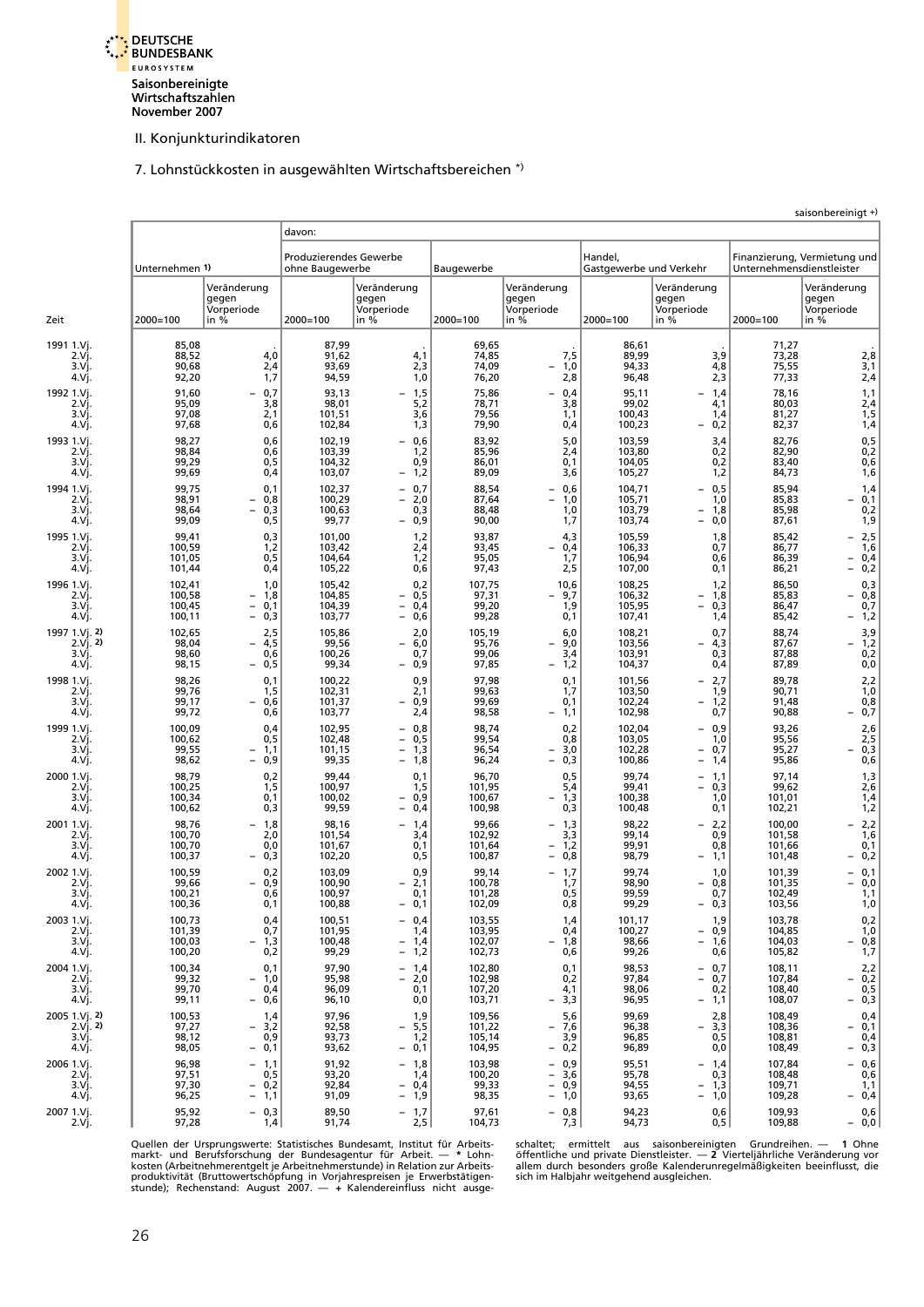<span id="page-30-0"></span>

#### 8. Beschäftigung und Arbeitsmarkt \*)

|                                       |                                                          |                                                                                 |                                                  |                                                                                 |                                                          |                                              | (R) saisonbereinigt                                  |
|---------------------------------------|----------------------------------------------------------|---------------------------------------------------------------------------------|--------------------------------------------------|---------------------------------------------------------------------------------|----------------------------------------------------------|----------------------------------------------|------------------------------------------------------|
|                                       | Erwerbstätige 1)                                         | Sozialversicherungs-<br>pflichtig Beschäftigte                                  | Ausschließlich<br>geringfügig<br>Beschäftigte 2) | Arbeitslose (A)<br>(Definition der Bundesagentur für Arbeit) 3) Kurzarbeiter 4) |                                                          |                                              | Offene Stellen                                       |
|                                       |                                                          |                                                                                 |                                                  |                                                                                 | in % der zivilen                                         |                                              |                                                      |
| Zeit                                  | Tsd                                                      |                                                                                 |                                                  |                                                                                 | Erwerbspersonen                                          | Tsd                                          |                                                      |
|                                       | Deutschland                                              |                                                                                 |                                                  |                                                                                 |                                                          |                                              |                                                      |
|                                       | mtl.<br>vj.                                              | mtl.<br>vj.                                                                     | mtl.<br>vj.                                      | mtl.<br>vj.                                                                     | mtl.<br>vj.                                              | mtl.<br>vj.                                  | mtl.<br>vj.                                          |
| 2005 Juli<br>Aug.<br>Sept.            | 38 801<br>38 843<br>38 843<br>38 885                     | 26 194<br>26 198<br>26 198<br>26 187                                            | 4740<br>4769<br>4756<br>4797                     | 4881<br>4846<br>4 8 4 6<br>4810                                                 | 11,8<br>11,7<br>11,7<br>11,6                             | 109<br>89<br>98<br>96                        | 421<br>443<br>442<br>461                             |
| Okt.<br>Nov.<br>Dez.                  | 38 912<br>38914<br>38 910<br>38 904                      | 26 203<br>26 208<br>26 201<br>26 198                                            | 4816<br>4823<br>4817<br>4825                     | 4786<br>4750<br>4738<br>4678                                                    | 11,5<br>11,4<br>11,4<br>11,3                             | 102<br>95<br>98<br>84                        | 478<br>472<br>467<br>471                             |
| 2006 Jan.<br>Febr.<br>März            | 38856<br>38 863<br>38852<br>38881                        | 26 105<br>26 136<br>26 144<br>26 183                                            | 4831<br>4819<br>4825<br>4822                     | 4730<br>4727<br>4731<br>4735                                                    | 11,4<br>11,4<br>11,4<br>11,4                             | 96<br>101<br>101<br>105                      | 467<br>471<br>473<br>480                             |
| April<br>Mai<br>Juni                  | 38 943<br>39 037<br>39 031<br>39 112                     | 26 261<br>26 345<br>26 298<br>26 395                                            | 4819<br>4822<br>4822<br>4830                     | 4678<br>4585<br>4 5 9 6<br>4525                                                 | 11,3<br>11,0<br>11,0<br>10,8                             | 83<br>72<br>72<br>62                         | 500<br>524<br>524<br>547                             |
| Juli<br>Aug.<br>Sept.                 | 39 155<br>39 178<br>39 173<br>39 185                     | 26 444<br>26 4 64<br>26 449<br>26 484                                           | 4822<br>4812<br>4817<br>4 8 0 5                  | 4438<br>4415<br>4416<br>4395                                                    | 10,6<br>10,6<br>10,6<br>10,5                             | 54<br>48<br>49<br>46                         | 590<br>591<br>597<br>611                             |
| Okt.<br>Nov.<br>Dez.                  | 39 213<br>39 273<br>39 276<br>39 343                     | 26 545<br>26 589<br>26 5 64<br>26 631                                           | 4796<br>4811<br>4811<br>4 8 4 7                  | 4310<br>4 2 1 5<br>4 2 0 5<br>4 0 9 1                                           | 10,3<br>10,1<br>10,1<br>9,8                              | 39<br>36<br>46<br>63                         | 647<br>663<br>670<br>699                             |
| 2007 Jan.<br>Febr.<br>März            | 39 561<br>r)<br>39 593<br>39 599<br>r)<br>39 642         | 26 744<br>26 820<br>26 770<br>26 863                                            | 4859<br>4847<br>4851<br>4844                     | 4010<br>3931<br>3 9 3 9<br>3877                                                 | 9,6<br>9,4<br>9,4<br>9,3                                 | 126<br>148<br>140<br>144                     | 5)<br>660<br>637<br>638<br>616                       |
| April<br>Mai<br>Juni                  | r)<br>39 685<br>r)<br>39 706<br>39707 6<br>r)<br>39 7 30 | 26 888<br>26 919<br>26901 6<br>6)<br>26 928                                     | 4851<br>4881<br>4866<br>6)<br>4886               | 3861<br>3854<br>$3842$ (7)<br>3811                                              | 9,2<br>9,2<br>9,2<br>9,1                                 | 51<br>48<br>49<br>46                         | 605<br>603<br>607<br>613                             |
| Juli<br>Aug.<br>Sept.                 | r)<br>39 762<br>39 807<br>39805 6<br>8)<br>39 846        | 6)<br>26 982<br>27 044<br>$\cdots$<br>                                          | 6)<br>4886<br>  6)<br>4894<br>$\ddotsc$<br>      | 3772<br>3746<br>3738<br>3697                                                    | 9,0<br>8,9<br>8,9<br>8,8                                 | <br><br>$\ddotsc$<br>                        | 612<br>617<br>616<br>618                             |
| Okt.                                  |                                                          |                                                                                 |                                                  | 3657                                                                            | 8,7                                                      |                                              | 623                                                  |
|                                       | West- und Ostdeutschland 9)                              |                                                                                 |                                                  |                                                                                 |                                                          |                                              |                                                      |
|                                       | West-<br>Ost-<br>Deutschland                             | Ost-<br>West-<br>Deutschland                                                    | West-<br>Ost-<br>Deutschland                     | West-<br>Ost-<br>Deutschland                                                    | West-<br>Ost-<br>Deutschland                             | West-<br>Ost-<br>Deutschland                 | West-<br>Ost-<br>Deutschland                         |
| 2005 4.Vj.                            |                                                          | 21 235<br>4966                                                                  |                                                  | 3 1 9 5<br>1 5 4 3                                                              | 9,7<br>18,0                                              | 79<br>16                                     | 365<br>107                                           |
| 2006 1.Vj.<br>2.Vj.<br>3.Vj.<br>4.Vj. |                                                          | 21 200<br>4 9 4 4<br>21 314<br>4985<br>5016<br>21 4 34<br>21 521<br>5 0 4 3     |                                                  | 3 1 8 0<br>1 5 5 1<br>3 0 9 6<br>1 500<br>2 9 6 0<br>1456<br>2 7 9 1<br>1414    | 9,7<br>18,0<br>9,3<br>17,5<br>8,9<br>17,0<br>8,4<br>16,5 | 81<br>19<br>58<br>14<br>40<br>10<br>37<br>9  | 365<br>108<br>404<br>119<br>465<br>133<br>514<br>156 |
| 2007 1.Vj.<br>2.Vj.<br>3.Vj.          |                                                          | 5 1 0 4<br>21 666<br>6)<br>21 779 6)<br>5 1 2 2                                 |                                                  | 2611<br>1 3 2 8<br>$1306$ (7)<br>2 5 3 6<br>2456<br>1 2 8 2                     | 15,5<br>7,8<br>$7,6$ 7)<br>15,2<br>7,4<br>14,9           | 102<br>38 5<br>39<br>10                      | 486 5)<br>152<br>476<br>131<br>489<br>126            |
| 2006 Okt.<br>Nov.<br>Dez.             | $\bullet$<br>$\cdot$                                     | 5 0 3 4<br>21 511<br>5 0 5 0<br>21 539<br>21 5 64<br>5 0 6 7                    | $\cdot$                                          | 2865<br>1445<br>2798<br>1417<br>2711<br>1 3 8 0                                 | 8,6<br>16,9<br>8,4<br>16,6<br>8,1<br>16,1                | 32<br>7<br>30<br>6<br>50<br>14               | 497<br>150<br>508<br>155<br>537<br>162               |
| 2007 Jan.<br>Febr.<br>März            |                                                          | 5 0 9 9<br>21 645<br>5 1 1 7<br>21 703<br>21 738<br>5 1 2 5                     |                                                  | 2657<br>1 3 5 3<br>2 6 0 6<br>1 3 2 5<br>2571<br>1 3 0 6                        | 8,0<br>15,8<br>15,5<br>7,8<br>7,7<br>15,3                | 33 5<br>93<br>41<br>108<br>104<br>40         | $502$ 5)<br>158<br>483<br>154<br>472<br>144          |
| April<br>Mai<br>Juni                  | $\epsilon$                                               | 21 766<br>5 1 2 2<br>6)<br>21 798 6)<br>5 1 2 1<br>  6)<br>21 808 6)<br>5 1 2 0 |                                                  | 1 3 0 7<br>2 5 5 4<br>1312 7<br>2 5 4 2<br>2 5 1 1<br>1 300                     | 15,3<br>7,7<br>$7,6$ 7)<br>15,3<br>7,5<br>15,1           | 41<br>10<br>39<br>10<br>10<br>36             | 470<br>135<br>474<br>129<br>485<br>128               |
| Juli<br>Aug.<br>Sept.                 |                                                          | 6)<br>21 856 6)<br>5 1 2 6<br>  6)<br>21 917 6)<br>5 1 2 7<br><br>              |                                                  | 2 4 8 2<br>1 2 9 0<br>1 2 8 8<br>2458<br>2428<br>1 2 6 9                        | 7,4<br>15,0<br>15,0<br>7,4<br>7,3<br>14,8                | $\cdots$<br><br>$\cdots$<br><br>$\cdots$<br> | 486<br>126<br>489<br>128<br>493<br>125               |
| Okt.                                  |                                                          | <br>                                                                            |                                                  | 2 3 9 0<br>1 2 6 7                                                              | 7,2<br>14,8                                              |                                              | 502<br>121                                           |

Quellen der Ursprungswerte: Statistisches Bundesamt, Bundesagentur für<br>Arbeit. — \* Bei Erwerbstätigen Durchschnitte; bei sozialversicherungs-<br>Gebers basieren. — 6 Ursprungswerte von der Burlichten prich princh princh princ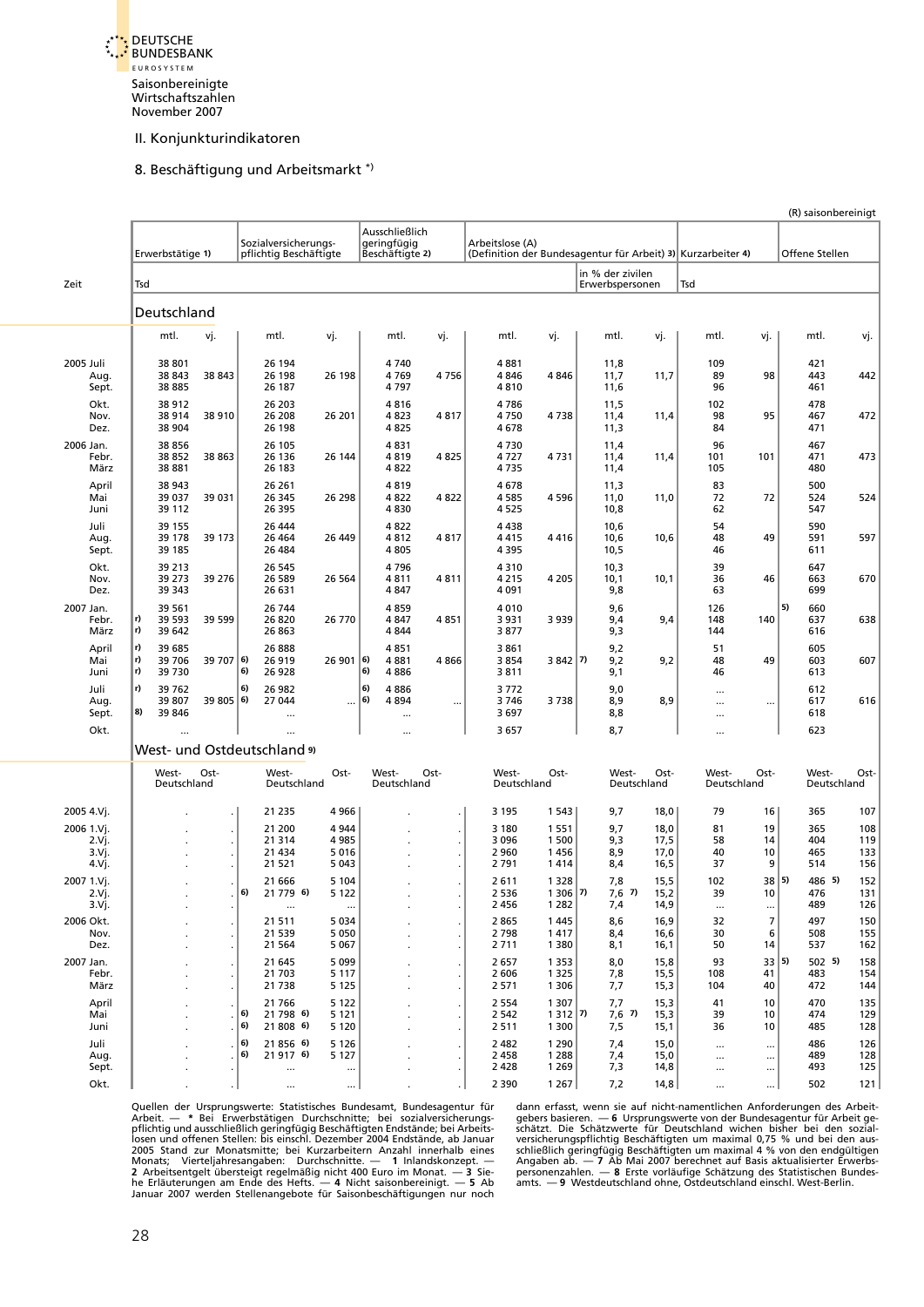<span id="page-31-0"></span>

#### 9. Produktion im Produzierenden Gewerbe – Gesamtübersicht \*)

|           |                                              | $2000 = 100$                      |                                  |                               |                                  |       |                                                |                        |                                                |           |                                                |           |                                  |           |                                  | saisonbereinigt |
|-----------|----------------------------------------------|-----------------------------------|----------------------------------|-------------------------------|----------------------------------|-------|------------------------------------------------|------------------------|------------------------------------------------|-----------|------------------------------------------------|-----------|----------------------------------|-----------|----------------------------------|-----------------|
|           |                                              |                                   |                                  | <b>Produzierendes Gewerbe</b> |                                  |       | davon:                                         |                        |                                                |           |                                                |           |                                  |           |                                  |                 |
|           |                                              |                                   |                                  |                               |                                  |       |                                                | Bauhauptgewerbe (A) 1) |                                                |           |                                                |           |                                  |           |                                  |                 |
|           |                                              | einschließlich<br>Bauhauptgewerbe |                                  |                               | ohne Bauhaupt-<br>gewerbe        |       | zusammen                                       |                        | Hochbau                                        |           | Tiefbau                                        |           | Energie 2)                       |           | Industrie 3)                     |                 |
| Zeit      |                                              | monatl.                           |                                  | viertelj.                     | monatl. viertelj.                |       | monatl.                                        | viertelj.              | monatl.                                        | viertelj. | monatl.                                        | viertelj. | monatl.                          | vierteli. | monatl.                          | vierteli.       |
|           | 2002 Sept.<br>Okt.                           |                                   | 99,1<br>97,8                     |                               | 100,0<br>98,8                    |       | 88,3<br>85,9                                   |                        | 84,8<br>83,3                                   |           | 95,1<br>90,9                                   |           | 99,1<br>100,0                    |           | 100,1<br>98,7                    |                 |
| 2003 Jan. | Nov.<br>Dez.                                 |                                   | 99,4<br>97,6<br>98,6             | 98,3                          | 100,4<br>98,8<br>99,7            | 99,3  | 86,9<br>82,7<br>84,9                           | 85,2                   | 83,9<br>81,2<br>82,6                           | 82,8      | 92,6<br>85,5<br>89,3                           | 89,7      | 97,0<br>96,8<br>97,5             | 97,9      | 100,8<br>99,0<br>99,9            | 99,5            |
|           | Febr.<br>März                                |                                   | 98,5<br>99,0                     | 98,7                          | 100,0<br>100,0                   | 99,9  | 80,4<br>87,5                                   | 84,3                   | 78,2<br>84,8                                   | 81,9      | 84,6<br>92,7                                   | 88,9      | 101,0<br>101,4                   | 100,0     | 99,9<br>99,9                     | 99,9            |
|           | April<br>Mai<br>Juni                         |                                   | 98,4<br>97,7<br>97,2             | 97,8                          | 99,4<br>98,8<br>98,1             | 98,8  | 86,9<br>84,8<br>86,8                           | 86,2                   | 83,7<br>82,6<br>84,6                           | 83,6      | 93,0<br>89,1<br>91,1                           | 91,1      | 101,5<br>101,2<br>101,9          | 101,5     | 99,2<br>98,5<br>97,7             | 98,5            |
|           | Juli 4)<br>Aug. 4)<br>Sept.                  |                                   | 98,8<br>96,9<br>96,8             | 97,5                          | 99,8<br>97,9<br>97,8             | 98,5  | 86,5<br>84,3<br>84,3                           | 85,0                   | 84,4<br>82,0<br>82,1                           | 82,8      | 90,4<br>88,8<br>88,6                           | 89,3      | 98,1<br>99,9<br>99,3             | 99,1      | 100,0<br>97,7<br>97,6            | 98,4            |
|           | Okt.<br>Nov.<br>Dez.                         |                                   | 98,9<br>99,6<br>100,2            | 99,6                          | 100,2<br>101,0<br>101,4          | 100,9 | 83,5<br>82,7<br>85,4                           | 83,9                   | 81,4<br>80,5<br>83,1                           | 81,7      | 87,6<br>86,8<br>89,9                           | 88,1      | 100,5<br>98,6<br>97,0            | 98,7      | 100,2<br>101,3<br>101,9          | 101,1           |
| 2004 Jan. | Febr.<br>März                                |                                   | 99,8<br>100,3<br>100,0           | 100,0                         | 101,3<br>101,6<br>101,3          | 101,4 | 81,2<br>85,1<br>84,5                           | 83,6                   | 79,7<br>82,8<br>83,5                           | 82,0      | 84,2<br>89,5<br>86,5                           | 86,7      | 102,7<br>103,6<br>102,7          | 103,0     | 101,2<br>101,4<br>101,2          | 101,3           |
|           | April<br>Mai<br>Juni                         |                                   | 100,8<br>101,6<br>100,8          | 101,1                         | 102,5<br>103,3<br>102,5          | 102,8 | 80,8<br>81,1<br>80,2                           | 80,7                   | 79,4<br>79,6<br>78,5                           | 79,2      | 83,6<br>83,9<br>83,3                           | 83,6      | 102,1<br>103,5<br>101,3          | 102,3     | 102,5<br>103,3<br>102,6          | 102,8           |
|           | Juli 4)<br>Aug. 4)<br>Sept.                  |                                   | 101,4<br>101,3<br>101,0          | 101,2                         | 103,2<br>103,1<br>102,9          | 103,1 | 80,2<br>79,1<br>78,7                           | 79,3                   | 78,1<br>76,8<br>76,5                           | 77,1      | 84,3<br>83,5<br>83,0                           | 83,6      | 100,2<br>100,4<br>102,7          | 101,1     | 103,5<br>103,4<br>102,9          | 103,3           |
|           | Okt.<br>Nov.<br>Dez.                         |                                   | 101,8<br>100,5<br>100,7          | 101,0                         | 103,8<br>102,4<br>102,4          | 102,9 | 78,2<br>77,8<br>80,0                           | 78,7                   | 75,3<br>75,0<br>76,7                           | 75,7      | 83,7<br>83,1<br>86,2                           | 84,3      | 103,2<br>104,1<br>104,7          | 104,0     | 103,9<br>102,2<br>102,2          | 102,8           |
| 2005 Jan. | Febr.<br>März                                |                                   | 102,6<br>101,0<br>101,2          | 101,6                         | 104,5<br>103,4<br>104,1          | 104,0 | 80,4<br>72,1<br>66,8                           | 73,1                   | 77,1<br>69,3<br>65,7                           | 70,7      | 86,6<br>77,4<br>68,8                           | 77,6      | 99,6<br>104,6<br>104,5           | 102,9     | 105,0<br>103,3<br>104,1          | 104,1           |
|           | April<br>Mai<br>Juni                         |                                   | 102,8<br>102,2<br>103,7          | 102,9                         | 105,1<br>104,3<br>106,0          | 105,1 | 75,5<br>77,4<br>76,2                           | 76,4                   | 72,2<br>74,3<br>73,1                           | 73,2      | 81,8<br>83,2<br>82,0                           | 82,3      | 102,4<br>103,7<br>102,8          | 103,0     | 105,4<br>104,4<br>106,3          | 105,4           |
|           | Juli 4)<br>Aug. 4)<br>Sept.                  |                                   | 104,5<br>103,4<br>104,8          | 104,2                         | 106,7<br>105,5<br>107,2          | 106,5 | 77,5<br>77,7<br>76,2                           | 77,1                   | 74,4<br>74,8<br>72,9                           | 74,0      | 83,3<br>83,1<br>82,5                           | 83,0      | 104,3<br>102,3<br>101,0          | 102,5     | 107,0<br>105,9<br>107,9          | 106,9           |
|           | Okt.<br>Nov.<br>Dez.                         |                                   | 106,4<br>105,6<br>105,4          | 105,8                         | 108,7<br>108,0<br>107,6          | 108,1 | 78,2<br>76,6<br>78,4                           | 77,7                   | 74,8<br>73,7<br>75,7                           | 74,7      | 84,8<br>82,1<br>83,6                           | 83,5      | 102,4<br>102,0<br>104,6          | 103,0     | 109,4<br>108,6<br>107,9          | 108,6           |
| 2006 Jan. | Febr.<br>März                                |                                   | 106,3<br>106,9<br>106,1          | 106,4                         | 109,0<br>109,6<br>109,1          | 109,2 | 73,8<br>74,9<br>70,3                           | 73,0                   | 71,2<br>73,3<br>70,1                           | 71,5      | 78,8<br>77,9<br>70,7                           | 75,8      | 106,5<br>105,7<br>104,5          | 105,6     | 109,3<br>110,0<br>109,6          | 109,6           |
|           | April<br>Mai<br>Juni                         |                                   | 108,3<br>109,5<br>109,6          | 109,1                         | 110,5<br>111,7<br>111,9          | 111,4 | 81,5<br>82,8<br>81,7                           | 82,0                   | 78,1<br>79,3<br>79,3                           | 78,9      | 88,1<br>89,4<br>86,2                           | 87,9      | 103,1<br>101,2<br>104,6          | 103,0     | 111,3<br>112,8<br>112,7          | 112,3           |
|           | Juli<br>Aug.<br>Sept.                        |                                   | 110,5<br>111,8<br>111,3          | 111,2                         | 112,7<br>114,1<br>113,6          | 113,5 | 83,6<br>83,8<br>83,7                           | 83,7                   | 81,1<br>81,4<br>80,9                           | 81,1      | 88,5<br>88,5<br>88,9                           | 88,6      | 105,0<br>102,8<br>101,1          | 103,0     | 113,5<br>115,3<br>115,0          | 114,6           |
|           | Okt.<br>Nov.<br>Dez.                         |                                   | 111,0<br>113,0<br>113,4          | 112,5                         | 113,4<br>115,2<br>115,6          | 114,7 | 82,6<br>86,6<br>86,4                           | 85,2                   | 80,0<br>83,7<br>83,6                           | 82,4      | 87,6<br>92,1<br>91,7                           | 90,5      | 99,2<br>100,7<br>100,3           | 100,1     | 114,9<br>116,8<br>117,3          | 116,3           |
| 2007 Jan. | Febr.<br>März                                | 5)                                | 113,6<br>114,9<br>115,0          | 114,5                         | 115,7<br>117,0<br>117,5          | 116,7 | 88,4<br>89,1<br>5)<br>85,0                     | 87,5                   | 85,6<br>86,2<br>5)<br>82,5                     | 84,8      | 93,8<br>94,7<br>5)<br>89,9                     | 92,8      | 92,7<br>96,2<br>97,6             | 95,5      | 118,2<br>119,2<br>119,7          | 119,0           |
|           | April<br>Mai                                 | 5)<br>5)<br>5)                    | 113,4<br>115,6                   | 114,8                         | 116,2<br>118,5                   | 117,7 | 80,2<br>5)<br>5)<br>80,4<br>5)                 | 79,8                   | 76,0<br>5)<br>5)<br>76,4<br>5)                 | 75,6      | 88,3<br>5)<br>5)<br>87,9<br>5)                 | 87,9      | 98,2<br>101,4                    | 101,4     | 118,1<br>120,4                   | 119,5           |
|           | Juni<br>Juli 4)o)<br>Aug. 4)o)<br>Sept. o)p) | 5)<br>5)<br>5)                    | 115,4<br>115,6<br>117,8<br>118,1 | 117,2                         | 118,5<br>118,6<br>120,9<br>121,1 | 120,2 | 78,8<br>79,5<br>5)<br>5)<br>81,1<br>5)<br>81,7 | 80, 8                  | 74,3<br>75,4<br>5)<br>5)<br>76,8<br>5)<br>77,6 | 76,6      | 87,5<br>5)<br>87,3<br>5)<br>89,2<br>5)<br>89,5 | 88,7      | 104,5<br>102,7<br>103,5<br>104,5 | 103,6     | 120,0<br>120,3<br>122,8<br>122,9 | 122,0           |

Quelle der Ursprungswerte: Statistisches Bundesamt. — \* Vierteljahres-<br>werte für das Produzierende Gewerbe ohne Bauhauptgewerbe auf Basis nen und Erden. — 4 Beeinflust durch Verschiebung der Ferientermine.<br>wor Meldungen de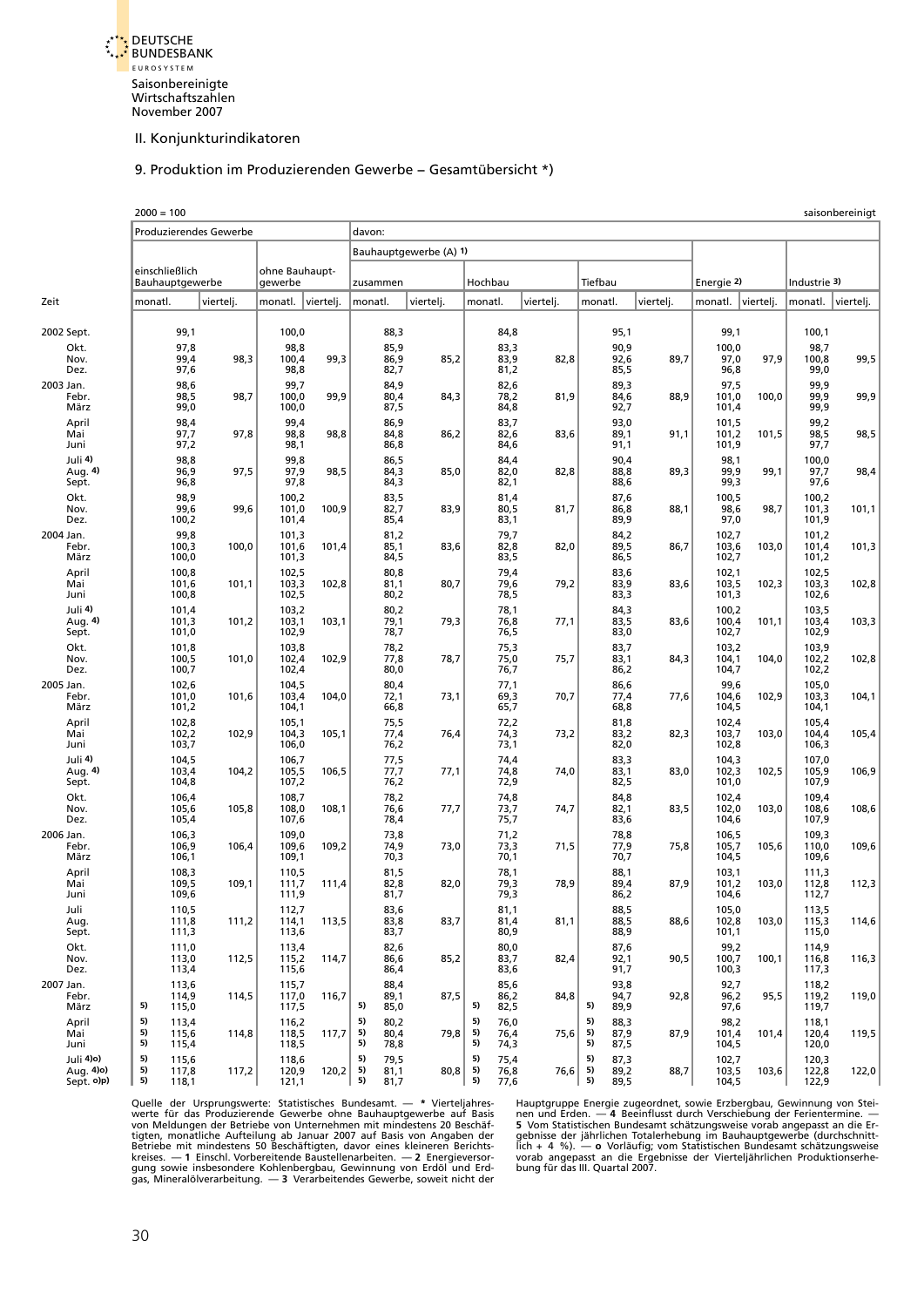<span id="page-32-0"></span>

#### 10. Produktion in der Industrie \*) nach Hauptgruppen

|           |                                      | $2000 = 100$                         |           |                                      |           |                                |           |                           |           |                               | saisonbereinigt |
|-----------|--------------------------------------|--------------------------------------|-----------|--------------------------------------|-----------|--------------------------------|-----------|---------------------------|-----------|-------------------------------|-----------------|
|           |                                      |                                      |           |                                      |           |                                |           | davon:                    |           |                               |                 |
|           |                                      | Vorleistungs-<br>güterproduzenten 1) |           | Investitions-<br>güterproduzenten 2) |           | Konsumqüter-<br>produzenten 3) |           | Gebrauchsgüterproduzenten |           | Verbrauchsgüterproduzenten 3) |                 |
| Zeit      |                                      | monatlich                            | viertelj. | monatlich                            | viertelj. | monatlich                      | viertelj. | monatlich                 | viertelj. | monatlich                     | viertelj.       |
|           | 2002 Juni 4)                         | 99,4                                 |           | 103,5                                |           | 97,3                           |           | 94,5                      |           | 98,0                          |                 |
|           | Juli<br>Aug.<br>Sept.                | 99,0<br>100,4<br>100,3               | 99,9      | 100,4<br>103,0<br>101,7              | 101,7     | 95,9<br>97,4<br>97,0           | 96,8      | 90,5<br>92,4<br>92,4      | 91,8      | 97,2<br>98,6<br>98,1          | 98,0            |
|           | Okt.<br>Nov.<br>Dez.                 | 99,0<br>100,2<br>98,7                | 99,3      | 100,0<br>103,5<br>101,3              | 101,6     | 96,2<br>97,5<br>96,0           | 96,6      | 89,7<br>91,8<br>90,2      | 90,6      | 97,7<br>98,9<br>97,4          | 98,0            |
| 2003 Jan. | Febr.<br>März                        | 99,3<br>98,6<br>100,1                | 99,3      | 102,9<br>104,0<br>102,2              | 103,0     | 96,0<br>95,5<br>95,8           | 95,8      | 87,4<br>87,9<br>88,4      | 87,9      | 98,0<br>97,3<br>97,6          | 97,6            |
|           | April<br>Mai<br>Juni                 | 99,5<br>99,0<br>98,9                 | 99,1      | 100,8<br>100,6<br>98,3               | 99,9      | 96,2<br>94,3<br>94,8           | 95,1      | 86,6<br>84,3<br>83,1      | 84,7      | 98,5<br>96,7<br>97,6          | 97,6            |
|           | Juli 5)<br>Aug. 5)<br>Sept.          | 99,8<br>97,7<br>98,2                 | 98,6      | 102,2<br>99,4<br>99,5                | 100,4     | 96,8<br>94,9<br>93,7           | 95,1      | 91,7<br>83,7<br>86,7      | 87,4      | 98,0<br>97,6<br>95,4          | 97,0            |
|           | Okt.<br>Nov.<br>Dez.                 | 100,9<br>100,9<br>101,5              | 101,1     | 102,1<br>105,9<br>105,6              | 104,5     | 95,8<br>94,7<br>96,6           | 95,7      | 87,5<br>88,6<br>89,6      | 88,6      | 97,7<br>96,1<br>98,3          | 97,4            |
| 2004 Jan. | Febr.<br>März                        | 101,9<br>103,1<br>102,2              | 102,4     | 103,2<br>103,2<br>103,8              | 103,4     | 96,9<br>95,5<br>95,5           | 96,0      | 88,8<br>87,7<br>87,7      | 88,1      | 98,8<br>97,3<br>97,3          | 97,8            |
|           | April<br>Mai<br>Juni                 | 103,6<br>103,6<br>103,6              | 103,6     | 105,2<br>107,5<br>105,8              | 106,2     | 96,3<br>96,2<br>95,8           | 96,1      | 89,0<br>91,3<br>86,7      | 89,0      | 98,0<br>97,3<br>98,0          | 97,8            |
|           | Juli 5)<br>Aug. 5)<br>Sept.          | 104,2<br>103,6<br>103,7              | 103,8     | 106,7<br>108,0<br>106,8              | 107,2     | 97,0<br>95,6<br>95,4           | 96,0      | 92,5<br>84,9<br>86,5      | 88,0      | 98,1<br>98,1<br>97,5          | 97,9            |
|           | Okt.<br>Nov.<br>Dez.                 | 103,7<br>103,6<br>103,1              | 103,5     | 109,3<br>104,8<br>105,4              | 106,5     | 95,6<br>95,7<br>95,5           | 95,6      | 86,4<br>84,1<br>84,8      | 85,1      | 97,8<br>98,4<br>98,0          | 98,1            |
| 2005 Jan. | Febr.<br>März                        | 106,3<br>103,7<br>102,9              | 104,3     | 108,4<br>106,4<br>109,4              | 108,1     | 97,5<br>97,5<br>97,6           | 97,5      | 87,1<br>86,6<br>87,6      | 87,1      | 99,9<br>100,1<br>100,0        | 100,0           |
|           | April<br>Mai<br>Juni                 | 105,3<br>105,2<br>105,7              | 105,4     | 110,9<br>108,1<br>111,9              | 110,3     | 96,9<br>97,3<br>98,2           | 97,5      | 88,1<br>84,4<br>90,2      | 87,6      | 99,0<br>100,3<br>100,1        | 99,8            |
|           | Juli 5)<br>Aug. 5)<br>Sept.          | 107,0<br>106,6<br>107,9              | 107,2     | 112,0<br>109,8<br>113,2              | 111,7     | 99,0<br>98,5<br>99,5           | 99,0      | 88,6<br>87,3<br>87,4      | 87,8      | 101,5<br>101,1<br>102,3       | 101,6           |
|           | Okt.<br>Nov.<br>Dez.                 | 109,0<br>109,3<br>108,8              | 109,0     | 114,8<br>113,8<br>113,1              | 113,9     | 101,6<br>99,1<br>98,0          | 99,6      | 89,8<br>88,4<br>87,7      | 88,6      | 104,4<br>101,6<br>100,4       | 102,1           |
| 2006 Jan. | Febr.<br>März                        | 109,9<br>110,2<br>110,4              | 110,2     | 114,7<br>116,0<br>115,3              | 115,3     | 99,8<br>99,9<br>99,0           | 99,6      | 91,2<br>90,2<br>89,9      | 90,4      | 101,8<br>102,2<br>101,1       | 101,7           |
|           | April<br>Mai<br>Juni                 | 112,4<br>114,0<br>115,0              | 113,8     | 116,4<br>118,7<br>117,7              | 117,6     | 101,2<br>101,4<br>100,5        | 101,0     | 93,5<br>94,8<br>92,7      | 93,7      | 103,0<br>103,0<br>102,3       | 102,8           |
|           | Juli<br>Aug.<br>Sept.                | 115,7<br>118,4<br>117,5              | 117,2     | 119,1<br>120,2<br>120,9              | 120,1     | 100,8<br>102,1<br>101,3        | 101,4     | 94,9<br>98,7<br>95,6      | 96,4      | 102,2<br>102,9<br>102,6       | 102,6           |
|           | Okt.<br>Nov.<br>Dez.                 | 117,9<br>119,0<br>120,9              | 119,3     | 120,3<br>123,9<br>122,1              | 122,1     | 100,9<br>101,7<br>103,2        | 101,9     | 93,5<br>95,5<br>98,3      | 95,8      | 102,6<br>103,2<br>104,4       | 103,4           |
| 2007 Jan. | Febr.<br>März                        | 120,9<br>122,0<br>122,7              | 121,9     | 125,1<br>126,0<br>126,0              | 125,7     | 102,5<br>103,4<br>104,6        | 103,5     | 95,1<br>96,6<br>95,5      | 95,7      | 104,3<br>105,0<br>106,7       | 105,3           |
|           | April<br>Mai<br>Juni                 | 120,4<br>122,9<br>123,7              | 122,3     | 124,7<br>127,3<br>127,1              | 126,4     | 103,7<br>104,9<br>102,3        | 103,6     | 91,6<br>95,9<br>95,3      | 94,3      | 106,5<br>107,0<br>103,9       | 105,8           |
|           | Juli 5)o)<br>Aug. 5)o)<br>Sept. o)p) | 123,6<br>125,5<br>125,8              | 125,0     | 128,7<br>130,8<br>130,9              | 130,1     | 101,0<br>$105,2$<br>104,9      | 103,7     | 93,8<br>100,8<br>96,4     | 97,0      | 102,7<br>106,2<br>106,9       | 105,3           |

Quelle der Ursprungswerte: Statistisches Bundesamt. — \* Verarbeitendes 2 Einschl. Herstellung von Kraftwagen und Kraftwagenteilen. — 3 Einschl.<br>Gewerbe, soweit nicht der Hauptgruppe Energie zugeordnet, sowie Erzberg- Druck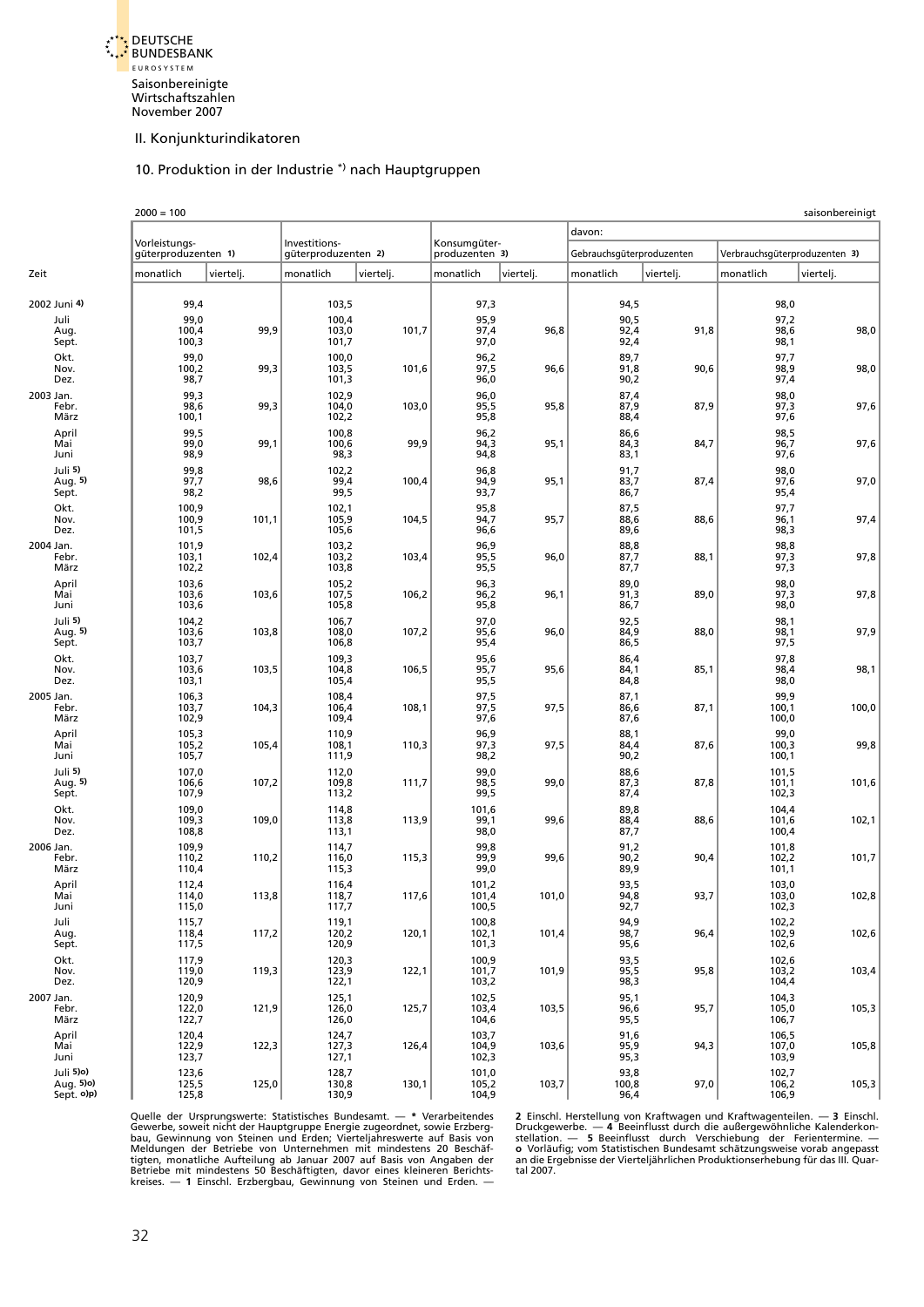<span id="page-33-0"></span>

# 11. Produktion ausgewählter Zweige der Industrie \*)

|                                      | $2000 = 100$            |           |                                     |           |                                                                  |           |                                                          |           |                         |           |                                                           | saisonbereinigt |
|--------------------------------------|-------------------------|-----------|-------------------------------------|-----------|------------------------------------------------------------------|-----------|----------------------------------------------------------|-----------|-------------------------|-----------|-----------------------------------------------------------|-----------------|
|                                      |                         |           |                                     |           | Herstellung von<br>Büromaschinen, Daten-<br>verarbeitungsgeräten |           | darunter:<br>Herstellung von                             |           |                         |           |                                                           |                 |
|                                      | Chemische Industrie     |           | Metallerzeugung<br>und -bearbeitung |           | und -einrichtungen;<br>Elektrotechnik,<br>Feinmechanik, Optik    |           | Geräten der<br>Elektrizitätserzeugung<br>und -verteilung |           | Maschinenbau (R)        |           | Herstellung von<br>Kraftwagen und<br>Kraftwagenteilen (R) |                 |
| Zeit                                 | monatlich               | viertelj. | monatlich                           | viertelj. | monatlich                                                        | viertelj. | monatlich                                                | viertelj. | monatlich               | viertelj. | monatlich                                                 | viertelj.       |
| 2002 Juni 1)                         | 102,2                   |           | 103,1                               |           | 98,2                                                             |           | 100,8                                                    |           | 101,9                   |           | 110,0                                                     |                 |
| Juli<br>Aug.<br>Sept.                | 102,6<br>102,8<br>102,5 | 102,6     | 103,2<br>102,4<br>104,3             | 103,3     | 97,2<br>100,8<br>98,1                                            | 98,7      | 100,4<br>104,5<br>102,4                                  | 102,4     | 99,7<br>97,7<br>99,8    | 99,1      | 102,1<br>115,4<br>108,4                                   | 108,6           |
| Okt.<br>Nov.<br>Dez.                 | 101,4<br>101,7<br>99,0  | 100,7     | 102,2<br>102,7<br>101,4             | 102,1     | 98,6<br>100,2<br>98,3                                            | 99,0      | 101,8<br>104,0<br>101,8                                  | 102,5     | 98,5<br>100,0<br>99,8   | 99,4      | 103,7<br>110,3<br>107,8                                   | 107,3           |
| 2003 Jan.<br>Febr.<br>März           | 102,8<br>100,9<br>106,0 | 103,2     | 101,1<br>100,2<br>101,9             | 101,1     | 99,9<br>100,1<br>99,6                                            | 99,9      | 101,5<br>102,8<br>101,3                                  | 101,9     | 97,3<br>101,3<br>97,7   | 98,8      | 110,0<br>109,4<br>108,4                                   | 109,3           |
| April<br>Mai<br>Juni                 | 104,0<br>102,8<br>102,1 | 103,0     | 101,1<br>100,3<br>93,9              | 98,4      | 99,7<br>98,6<br>98,0                                             | 98,8      | 101,0<br>101,4<br>100,3                                  | 100,9     | 96,4<br>95,9<br>95,6    | 96,0      | 106,4<br>106,5<br>2)<br>101,2                             | 104,7           |
| Juli 3)<br>Aug. 3)<br>Sept.          | 102,1<br>101,2<br>97,1  | 100,1     | 101,1<br>95,4<br>98,0               | 98,2      | 99,9<br>100,4<br>100,7                                           | 100,3     | 100,6<br>101,2<br>100,9                                  | 100,9     | 98,3<br>97,8<br>95,8    | 97,3      | 108,3<br>100,5<br>104,3                                   | 104,4           |
| Okt.<br>Nov.<br>Dez.                 | 101,5<br>100,7<br>103,3 | 101,8     | 102,3<br>100,2<br>103,5             | 102,0     | 104,7<br>103,6<br>105,0                                          | 104,4     | 103,8<br>104,3<br>105,3                                  | 104,5     | 97,5<br>99,9<br>99,9    | 99,1      | 104,8<br>114,7<br>116,8                                   | 112,1           |
| 2004 Jan.<br>Febr.<br>März           | 101,8<br>103,1<br>102,1 | 102,3     | 104,6<br>103,2<br>103,0             | 103,6     | 105,6<br>105,5<br>105,3                                          | 105,5     | 105,9<br>106,5<br>104,3                                  | 105,6     | 99,3<br>97,9<br>99,9    | 99,0      | 104,8<br>108,7<br>109,2                                   | 107,6           |
| April<br>Mai<br>Juni                 | 106,1<br>102,6<br>102,6 | 103,8     | 102,3<br>104,6<br>106,6             | 104,5     | 106,0<br>109,2<br>107,6                                          | 107,6     | 105,9<br>107,8<br>106,9                                  | 106,9     | 102,0<br>102,9<br>99,9  | 101,6     | 112,0<br>114,8<br>114,5                                   | 113,8           |
| Juli 3)<br>Aug. 3)<br>Sept.          | 102,5<br>106,2<br>105,4 | 104,7     | 105,7<br>102,2<br>103,5             | 103,8     | 110,1<br>109,8<br>109,1                                          | 109,7     | 107,2<br>107,9<br>106,1                                  | 107,1     | 104,6<br>102,1<br>103,7 | 103,5     | 111,0<br>114,5<br>112,6                                   | 112,7           |
| Okt.<br>Nov.<br>Dez.                 | 105,2<br>107,5<br>108,9 | 107,2     | 101,9<br>102,4<br>104,5             | 102,9     | 110,3<br>108,5<br>108,6                                          | 109,1     | 106,6<br>105,6<br>107,8                                  | 106,7     | 103,4<br>98,5<br>101,1  | 101,0     | 118,3<br>111,2<br>111,2                                   | 113,6           |
| 2005 Jan.<br>Febr.<br>März           | 109,7<br>109,6<br>110,4 | 109,9     | 104,8<br>101,9<br>100,9             | 102,5     | 111,4<br>109,6<br>110,7                                          | 110,6     | 109,4<br>106,3<br>107,1                                  | 107,6     | 103,7<br>103,2<br>107,4 | 104,8     | 115,3<br>111,0<br>113,3                                   | 113,2           |
| April<br>Mai<br>Juni                 | 107,2<br>108,8<br>107,2 | 107,7     | 104,4<br>102,1<br>103,0             | 103,2     | 114,7<br>114,3<br>117,0                                          | 115,3     | 109,8<br>108,2<br>110,4                                  | 109,5     | 104,7<br>103,3<br>108,6 | 105,5     | 120,2<br>111,9<br>115,9                                   | 116,0           |
| Juli 3)<br>Aug. 3)<br>Sept.          | 109,2<br>110,7<br>110,9 | 110,3     | 107,0<br>105,1<br>105,7             | 105,9     | 117,1<br>116,5<br>120,2                                          | 117,9     | 111,4<br>110,1<br>111,7                                  | 111,1     | 106,9<br>104,7<br>105,6 | 105,7     | 120,3<br>114,8<br>120,4                                   | 118,5           |
| Okt.<br>Nov.<br>Dez.                 | 114,9<br>110,6<br>110,8 | 112,1     | 107,5<br>107,9<br>104,8             | 106,7     | 120,7<br>122,2<br>121,1                                          | 121,3     | 111,9<br>113,0<br>110,5                                  | 111,8     | 107,6<br>107,0<br>109,8 | 108,1     | 122,4<br>120,0<br>115,2                                   | 119,2           |
| 2006 Jan.<br>Febr.<br>März           | 113,2<br>112,4<br>112,5 | 112,7     | 104,5<br>107,6<br>108,2             | 106,8     | 127,3<br>126,3<br>129,0                                          | 127,5     | 113,7<br>111,5<br>114,8                                  | 113,3     | 110,7<br>110,3<br>110,2 | 110,4     | 115,9<br>120,4<br>118,2                                   | 118,2           |
| April<br>Mai<br>Juni                 | 112,4<br>112,3<br>114,0 | 112,9     | 109,0<br>111,5<br>112,1             | 110,9     | 129,3<br>129,9<br>132,4                                          | 130,5     | 116,2<br>$\frac{117.2}{117.7}$                           | 117,0     | 113,2<br>114,7<br>112,8 | 113,6     | 118,2<br>122,1<br>119,4                                   | 119,9           |
| Juli<br>Aug.<br>Sept.                | 115,6<br>115,6<br>113,1 | 114,8     | 110,4<br>114,6<br>114,7             | 113,2     | 132,8<br>136,3<br>136,0                                          | 135,0     | 118,9<br>121,6<br>121,0                                  | 120,5     | 113,8<br>119,6<br>116,5 | 116,6     | 124,9<br>118,0<br>122,3                                   | 121,7           |
| Okt.<br>Nov.<br>Dez.                 | 116,8<br>117,8<br>118,0 | 117,5     | 115,2<br>116,9<br>116,9             | 116,3     | 136,7<br>139,1<br>142,2                                          | 139,3     | 122,3<br>122,7<br>124,6                                  | 123,2     | 119,1<br>120,6<br>116,0 | 118,6     | 118,1<br>121,9<br>122,5                                   | 120,8           |
| 2007 Jan.<br>Febr.<br>März           | 117,1<br>118,5<br>118,7 | 118,1     | 117,1<br>117,9<br>118,3             | 117,8     | 139,4<br>141,8<br>142,5                                          | 141,2     | 125,5<br>125,3<br>126,6                                  | 125,8     | 122,9<br>124,7<br>124,5 | 124,0     | 127,1<br>126,1<br>128,3                                   | 127,2           |
| April<br>Mai<br>Juni                 | 120,3<br>121,3<br>117,6 | 119,7     | 116,3<br>117,3<br>116,0             | 116,5     | 143,2<br>146,6<br>147,6                                          | 145,8     | 125,5<br>126,9<br>126,3                                  | 126,2     | 122,2<br>125,4<br>123,7 | 123,8     | 127,1<br>128,1<br>130,6                                   | 128,6           |
| Juli 3)o)<br>Aug. 3)o)<br>Sept. o)p) | 118,4<br>121,9<br>122,0 | 120,8     | 116,1<br>119,1<br>118,8             | 118,0     | 148,8<br>151,0<br>151,9                                          | 150,6     | 127,3<br>129,9<br>125,4                                  | 127,5     | 126,1<br>129,4<br>127,3 | 127,6     | 129,1<br>128,9<br>132,7                                   | 130,2           |

Quelle der Ursprungswerte: Statistisches Bundesamt. — \* Vierteljahres- derkonstellation. — 2 Durch Arbeitskämpfe beeinflusst. — 3 Beeinflusst<br>werte auf Basis von Meldungen der Betriebe von Unternehmen mit mindes- durch Ver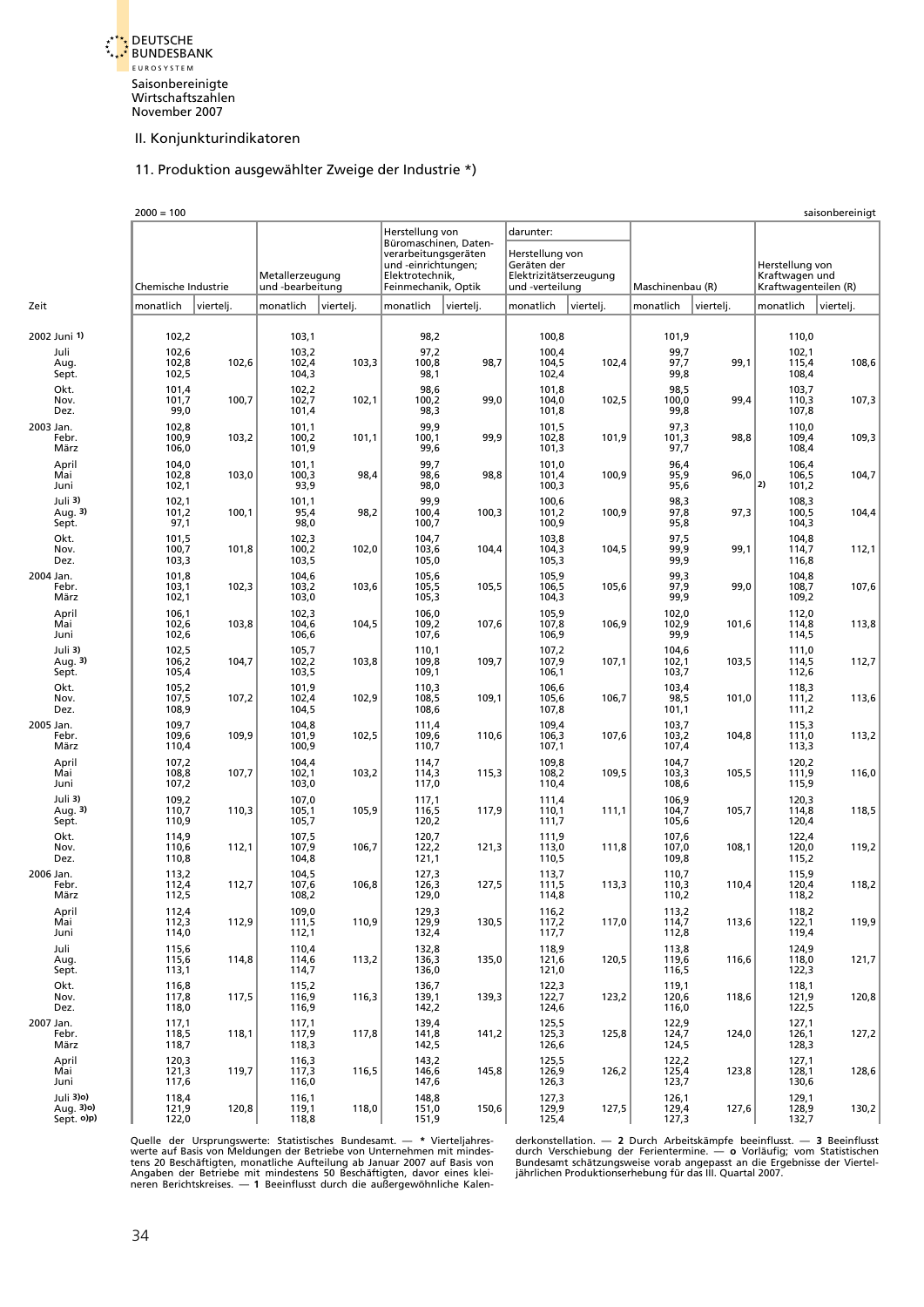<span id="page-34-0"></span>

#### 12. Produktivität und Lohnkosten in der Industrie \*)

|                                   | $2000 = 100$                 |       |                                 |       |                         |                         |                         |                         |                             |      |                      | saisonbereinigt |
|-----------------------------------|------------------------------|-------|---------------------------------|-------|-------------------------|-------------------------|-------------------------|-------------------------|-----------------------------|------|----------------------|-----------------|
|                                   | Produktionsergebnis          |       |                                 |       | Löhne und Gehälter 1)   |                         |                         |                         |                             |      |                      |                 |
| Zeit                              | je Beschäftigten             |       | je Arbeitsstunde                |       | je Beschäftigten        |                         | je Arbeitsstunde        |                         | je Produkteinheit           |      | je Umsatzeinheit     |                 |
|                                   | Deutschland                  |       |                                 |       |                         |                         |                         |                         |                             |      |                      |                 |
|                                   | mtl.                         | vj.   | mtl.                            | vj.   | mtl.                    | vj.                     | mtl.                    | vj.                     | mtl.                        | vj.  | mtl.                 | vj.             |
| 2004 Dez.                         | 110,0                        |       | 111,5                           |       | 109,1                   |                         | 110,6                   |                         | 99,2                        |      | 94,9                 |                 |
| 2005 Jan.<br>Febr.<br>März        | 113,3<br>111,6<br>112,7      | 112,5 | 113,9<br>112,9<br>113,8         | 113,5 | 109,8<br>110,2<br>111,1 | 110,4                   | 110,4<br>111,5<br>112,2 | 111,4                   | 96,9<br>98,7<br>98,6        | 98,1 | 93,5<br>95,2<br>94,0 | 94,2            |
| April<br>Mai<br>Juni              | 114,1<br>113,3<br>115,4      | 114,3 | 114,1<br>114,9<br>115,3         | 114,8 | 110,8<br>109,1<br>109,9 | 109,9                   | 110,8<br>110,6<br>109,9 | 110,4                   | 97,2<br>96,3<br>95,3        | 96,3 | 94,6<br>92,6<br>91,6 | 92,9            |
| 2)<br>Juli<br>2)<br>Aug.<br>Sept. | 116,4<br>115,3<br>117,5      | 116,4 | 115,3<br>118,1<br>118,8         | 117,4 | 111,1<br>110,6<br>110,0 | 110,6                   | 110,1<br>113,3<br>111,2 | 111,5                   | 95,4<br>95,9<br>93,7        | 95,0 | 91,6<br>91,2<br>88,9 | 90,6            |
| Okt.<br>Nov.<br>Dez.              | 119,2<br>118,2<br>117,6      | 118,3 | 118,0<br>119,1<br>120,6         | 119,2 | 111,5<br>111,4<br>112,5 | 111,8                   | 110,4<br>112,2<br>115,4 | 112,7                   | 93,6<br>94,2<br>95,7        | 94,5 | 89,7<br>89,7<br>90,4 | 89,9            |
| 2006 Jan.<br>Febr.<br>März        | 119,1<br>120,0<br>119,4      | 119,5 | 119,4<br>118,9<br>119,7         | 119,3 | 112,6<br>112,2<br>112,1 | 112,3                   | 112,9<br>111,2<br>112,3 | 112,1                   | 94,5<br>93,5<br>93,8        | 93,9 | 90,8<br>88,6<br>89,6 | 89,7            |
| April<br>Mai<br>Juni              | 121,5<br>123,3<br>123,0      | 122,6 | 119,6<br>122,6<br>122,9         | 121,7 | 112,2<br>113,5<br>113,8 | 113,2                   | 110,4<br>112,8<br>113,7 | 112,3                   | 92,3<br>92,0<br>92,5        | 92,3 | 86,9<br>86,7<br>86,8 | 86,8            |
| Juli<br>Aug.<br>Sept.             | 124,0<br>125,8<br>125,1      | 125,0 | 122,9<br>125,2<br>123,6         | 123,9 | 113,9<br>112,7<br>115,3 | 114,0                   | 112,8<br>112,2<br>113,9 | 113,0                   | 91,8<br>89,6<br>92,2        | 91,2 | 86,5<br>84,7<br>86,7 | 86,0            |
| Okt.<br>Nov.<br>Dez.              | 125,0<br>127,0<br>127,3      | 126,4 | 124,4<br>126,2<br>127,0         | 125,9 | 111,8<br>113,9<br>114,5 | 113,4                   | 111,3<br>113,2<br>114,2 | 112,9                   | 89,5<br>89,7<br>89,9        | 89,7 | 83,7<br>84,1<br>84,8 | 84,2            |
| 2007 Jan.<br>Febr.<br>März        | 127,8<br>128,5<br>129,0      | 128,4 | 126,7<br>126,7<br>127,2         | 126,9 | 114,1<br>114,7<br>115,2 | 114,7                   | 113,1<br>113,0<br>113,6 | 113,2                   | 89,2<br>89,2<br>89,3        | 89,2 | 83,4<br>83,6<br>83,1 | 83,4            |
| April<br>Mai<br>Juni              | 127,2<br>129,5<br>129,1      | 128,6 | 126,5<br>127,5<br>127,2         | 127,1 | 116,5<br>117,3<br>116,5 | 116,8                   | 115,9<br>115,5<br>114,9 | 115,4                   | 91,6<br>90,6<br>90,3        | 90,8 | 85,2<br>84,3<br>84,0 | 84,5            |
| 2)<br>Juli<br>2)<br>Aug.          | 129,2<br>o)<br>o)p)<br>131,0 |       | o)<br>128,8<br>… ∣o)p)<br>128,5 |       | 116,5<br>115,6          | $\ddotsc$               | 116,2<br>113,3          | $\cdots$                | o)<br>90,2<br> o)p)<br>88,2 |      | 84,3<br>83,2         |                 |
|                                   | West- und Ostdeutschland 3)  |       |                                 |       |                         |                         |                         |                         |                             |      |                      |                 |
|                                   | West-<br>Deutschland         | Ost-  | West-<br>Deutschland            | Ost-  | West-<br>Deutschland    | Ost-                    | West-<br>Deutschland    | Ost-                    | West-<br>Deutschland        | Ost- | West-<br>Deutschland | Ost-            |
| 2004 4.Vj.                        |                              |       |                                 |       | 109,9                   | 109,9                   | 111,1                   | 110,9                   |                             |      |                      |                 |
| 2005 1.Vj.<br>2.Vj.               |                              |       |                                 |       | 110,7<br>110,2          | 110,6<br>110,4          | 111,9<br>110,9          | 111,6<br>111,3          |                             |      |                      |                 |
| 3.Vj.                             |                              |       |                                 |       | 110,9                   | 110,8                   | 112,1                   | 111,5                   |                             |      |                      |                 |
| 4.Vj.<br>2006 1.Vj.               |                              |       |                                 |       | 112,2<br>112,8          | 112,0<br>111,6          | 113,4<br>112,8          | 111,9<br>111,5          |                             |      |                      |                 |
| 2.Vj.                             |                              |       |                                 |       | 113,6                   | 113,2                   | 112,9                   | 112,1                   |                             |      |                      |                 |
| 3.Vj.<br>4 Vj.                    |                              |       |                                 |       | 114,5<br>113,9          | 113,6<br>113,9          | 113,6<br>113,5          | 113,1<br>113,5          |                             |      |                      |                 |
| 2007 1.Vj.<br>2.Vj.               |                              |       |                                 |       | 115,2<br>117,5          | 114,8<br>115,5          | 113,9<br>116,3          | 113,8<br>114,5          |                             |      |                      |                 |
| 2006 Aug.<br>Sept.                |                              |       |                                 |       | 113,3<br>116,0          | 111,8<br>113,5          | 112,7<br>114,7          | 113,2<br>112,7          |                             |      |                      |                 |
| Okt.<br>Nov.<br>Dez.              |                              |       |                                 |       | 112,2<br>114,4<br>115,0 | 113,0<br>114,1<br>114,6 | 111,8<br>113,9<br>114,9 | 112,7<br>113,7<br>114,1 |                             |      |                      |                 |
| 2007 Jan.<br>Febr.<br>März        |                              |       |                                 |       | 114,5<br>115,2<br>115,8 | 114,5<br>115,1<br>114,8 | 113,7<br>113,6<br>114,3 | 113,6<br>114,1<br>113,7 |                             |      |                      |                 |
| April<br>Mai<br>Juni              |                              |       |                                 |       | 117,3<br>118,0<br>117,1 | 114,5<br>115,5<br>116,4 | 116,7<br>116,4<br>115,7 | 114,8<br>114,1<br>114,5 |                             |      |                      |                 |
| Juli<br>2)<br>2)<br>Aug.          |                              |       |                                 |       | 117,2<br>116,2          | 115,1<br>115,0          | 117,3<br>113,7          | 113,3<br>115,7          |                             |      |                      |                 |

Quelle der Ursprungswerte: Eigene Berechnung unter Verwendung von An-wieg der Ferientermine. — o Vorläufig; Produktionsindex vom Statis-<br>gaben des Statistischen Bundesamts. — \* Industrie (gemäß Tabelle II.9) wischen Bundes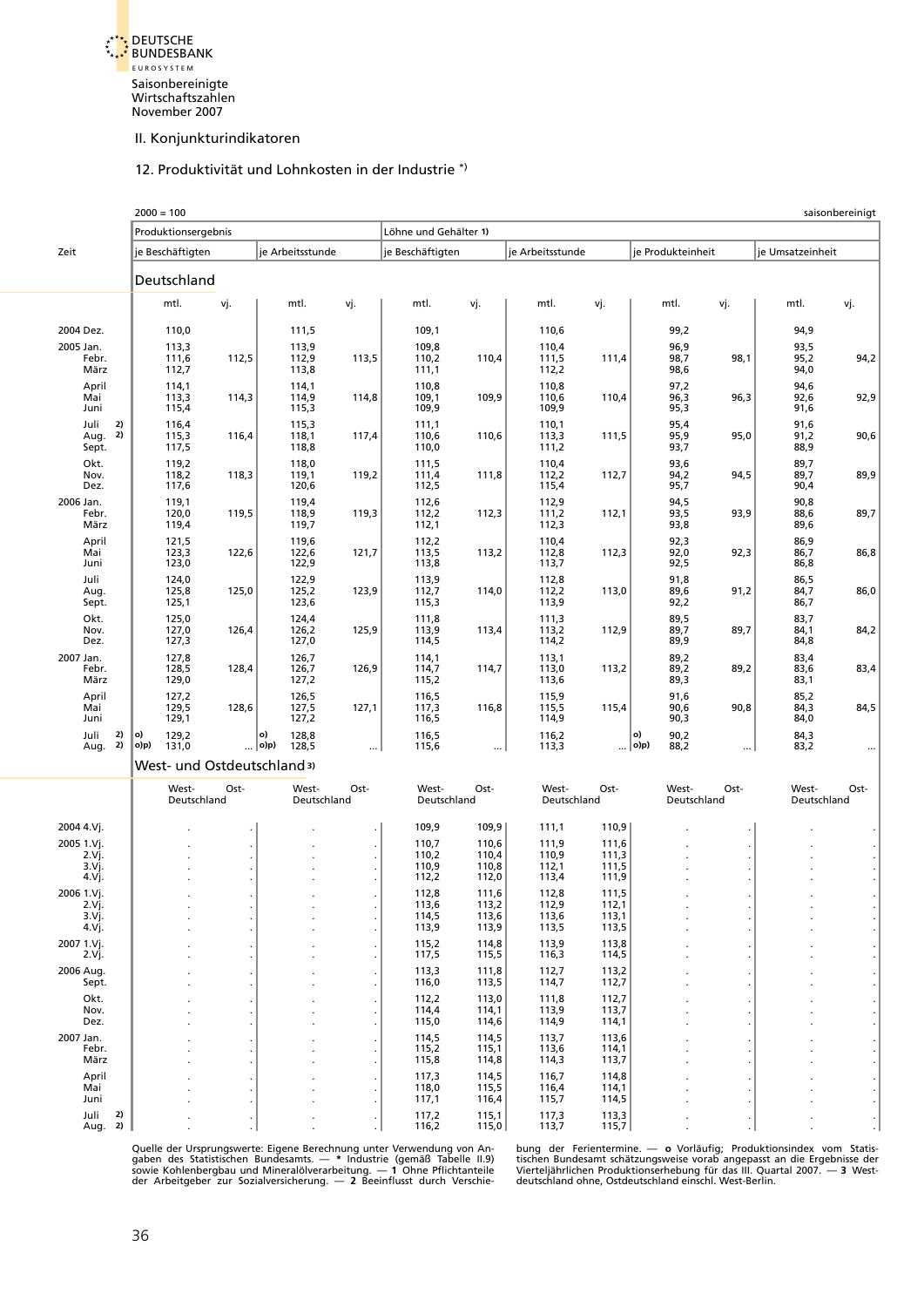<span id="page-35-0"></span>

# 13. Auftragseingang in der Industrie \*) nach Hauptgruppen

|           |                          | $2000 = 100$            |       |                                        |       |                                           |       |                                |       |                         |       |                                        |             |                                           |       |                                | saisonbereinigt |
|-----------|--------------------------|-------------------------|-------|----------------------------------------|-------|-------------------------------------------|-------|--------------------------------|-------|-------------------------|-------|----------------------------------------|-------------|-------------------------------------------|-------|--------------------------------|-----------------|
|           |                          | Werte                   |       |                                        |       |                                           |       |                                |       | Volumen 1)              |       |                                        |             |                                           |       |                                |                 |
| Zeit      |                          | Industrie               |       | Vorleistungs-<br>güter-<br>produzenten |       | Investitions-<br>qüter-<br>produzenten 2) |       | Konsumgüter-<br>produzenten 3) |       | Industrie               |       | Vorleistungs-<br>güter-<br>produzenten |             | Investitions-<br>qüter-<br>produzenten 2) |       | Konsumgüter-<br>produzenten 3) |                 |
|           |                          | mtl.                    | vj.   | mtl.                                   | vj.   | mtl.                                      | vj.   | mtl.                           | vj.   | mtl.                    | vj.   | mtl.                                   | vj.         | mtl.                                      | vj.   | mtl.                           | vj.             |
|           |                          |                         |       |                                        |       |                                           |       |                                |       |                         |       |                                        |             |                                           |       |                                |                 |
| 2002 Juni | Juli                     | 99,2<br>97,8            |       | 97,5<br>96,5                           |       | 99,9<br>99,2                              |       | 101,1<br>96,2                  |       | 98,1<br>96,7            |       | 97,5<br>96,4                           |             | 98,3<br>97,5                              |       | 99,0<br>94,2                   |                 |
|           | Aug.<br>Sept.            | 100,0<br>98,3           | 98,7  | 96,5<br>97,6                           | 96,9  | 103,5<br>98,8                             | 100,5 | 96,9<br>98,5                   | 97,2  | 98,7<br>97,1            | 97,5  | 96,2<br>97,3                           | 96,6        | 101,6<br>97,1                             | 98,7  | 94,9<br>96,5                   | 95,2            |
|           | Okt.<br>Nov.<br>Dez.     | 98,6<br>100,1<br>95,6   | 98,1  | 97,1<br>97,9<br>96,2                   | 97,1  | 100,2<br>102,0<br>95,0                    | 99,1  | 97,5<br>99,6<br>95,7           | 97,6  | 97,5<br>98,8<br>94,2    | 96,8  | 96,8<br>97,6<br>95,9                   | 96,8        | 98,5<br>100,0<br>93,0                     | 97,2  | 95,5<br>97,6<br>93,7           | 95,6            |
| 2003 Jan. | Febr.<br>März            | 100,6<br>99,5<br>96,9   | 99,0  | 98,5<br>97,9<br>97,7                   | 98,0  | 102,9<br>101,5<br>97,0                    | 100,5 | 97,9<br>96,8<br>93,9           | 96,2  | 99,3<br>98,2<br>95,5    | 97,7  | 98,1<br>97,2<br>96,9                   | 97,4        | 101,0<br>99,7<br>95,3                     | 98,7  | 95,8<br>94,7<br>91,8           | 94,1            |
|           | April<br>Mai<br>Juni     | 98,1<br>95,3<br>98,5    | 97,3  | 96,9<br>94,5<br>95,4                   | 95,6  | 99,9<br>96,2<br>102,2                     | 99,4  | 94,7<br>93,9<br>93,7           | 94,1  | 96,7<br>94,1<br>97,3    | 96,0  | 96,3<br>94,1<br>95,3                   | 95,2        | 98,1<br>94,6<br>100,3                     | 97,7  | 92,5<br>91,8<br>91,7           | 92,0            |
|           | Juli<br>Aug.<br>Sept.    | 97,6<br>97,7<br>99,7    | 98,3  | 97,2<br>95,7<br>98,4                   | 97,1  | 98,2<br>100,1<br>101,8                    | 100,0 | 95,5<br>94,1<br>95,6           | 95,1  | 96,4<br>96,6<br>98,6    | 97,2  | 97,4<br>95,9<br>98,4                   | 97,2        | 96,5<br>98,4<br>99,9                      | 98,3  | 93,2<br>92,0<br>93,3           | 92,8            |
|           | Okt.<br>Nov.<br>Dez.     | 100,9<br>100,9<br>102,2 | 101,3 | 99,7<br>100,3<br>101,7                 | 100,6 | 102,4<br>102,8<br>103,6                   | 102,9 | 98,3<br>94,7<br>97,4           | 96,8  | 100,0<br>100,0<br>101,1 | 100,4 | 100,3<br>100,8<br>102,2                | 101,1       | 100,6<br>101,1<br>101,7                   | 101,1 | 96,6<br>93,0<br>95,7           | 95,1            |
| 2004 Jan. | Febr.<br>März            | 102,4<br>102,6<br>103,0 | 102,7 | 102,1<br>103,6<br>103,6                | 103,1 | 104,4<br>103,7<br>104,6                   | 104,2 | 95,0<br>95,1<br>94,5           | 94,9  | 101,6<br>101,7<br>101,8 | 101,7 | 102,3<br>103,4<br>102,9                | 102,9       | 103,0<br>102,2<br>103,0                   | 102,7 | 93,5<br>93,8<br>93,2           | 93,5            |
|           | April<br>Mai<br>Juni     | 105,6<br>105,7<br>103,8 | 105,0 | 105,9<br>105,4<br>104,5                | 105,3 | 107,8<br>108,4<br>105,8                   | 107,3 | 96,0<br>95,5<br>93,8           | 95,1  | 104,0<br>104,0<br>102,2 | 103,4 | 104,6<br>103,8<br>102,9                | 103,8       | 105,8<br>106,6<br>103,9                   | 105,4 | 94,8<br>94,5<br>92,8           | 94,0            |
|           | Juli<br>Aug.<br>Sept.    | 106,0<br>104,1<br>105,7 | 105,3 | 105,8<br>106,0<br>105,9                | 105,9 | 108,4<br>105,4<br>108,2                   | 107,3 | 96,9<br>93,2<br>94,6           | 94,9  | 103,9<br>101,9<br>103,5 | 103,1 | 103,5<br>103,3<br>103,2                | 103,3       | 106,4<br>103,3<br>106,2                   | 105,3 | 95,5<br>92,0<br>93,5           | 93,7            |
|           | Okt.<br>Nov.<br>Dez.     | 105,9<br>104,1<br>112,1 | 107,4 | 105,8<br>105,2<br>106,3                | 105,8 | 108,9<br>105,1<br>120,4                   | 111,5 | 94,3<br>95,8<br>96,6           | 95,6  | 103,5<br>101,5<br>109,2 | 104,7 | 102,4<br>101,4<br>102,5                | 102,1       | 106,8<br>103,2<br>117,9                   | 109,3 | 93,2<br>94,6<br>95,5           | 94,4            |
| 2005 Jan. | Febr.<br>März            | 108,8<br>106,2<br>107,9 | 107,6 | 108,8<br>106,0<br>106,2                | 107,0 | 111,2<br>108,4<br>111,7                   | 110,4 | 98,6<br>97,4<br>97,9           | 98,0  | 105,8<br>103,1<br>104,9 | 104,6 | 104,5<br>101,3<br>101,7                | 102,5       | 108,9<br>106,1<br>109,5                   | 108,2 | 97,4<br>96,3<br>96,7           | 96,8            |
|           | April<br>Mai<br>Juni     | 106,7<br>107,5<br>111,2 | 108,5 | 105,5<br>107,1<br>107,8                | 106,8 | 109,7<br>110,2<br>116,7                   | 112,2 | 98,6<br>97,8<br>100,2          | 98,9  | 103,7<br>104,8<br>108,4 | 105,6 | 101,4<br>103,5<br>104,3                | 103,1       | 107,2<br>107,8<br>113,9                   | 109,6 | 97,3<br>96,6<br>98,8           | 97,6            |
|           | Juli<br>Aug.<br>Sept.    | 114,5<br>111,0<br>114,5 | 113,3 | 112,6<br>109,7<br>111,7                | 111,3 | 119,0<br>114,8<br>120,5                   | 118,1 | 101,9<br>99,9<br>99,2          | 100,3 | 111,4<br>108,3<br>111,5 | 110,4 | 108,7<br>106,1<br>107,9                | 107,6       | 116,2<br>112,4<br>117,8                   | 115,5 | 100,5<br>98,4<br>97,7          | 98,9            |
|           | Okt.<br>Nov.<br>Dez.     | 116,5<br>118,2<br>117,8 | 117,5 | 113,8<br>114,9<br>116,0                | 114,9 | 122,4<br>124,8<br>123,2                   | 123,5 | 101,4<br>102,0<br>102,0        | 101,8 | 113,1<br>114,8<br>114,4 | 114,1 | 109,2<br>110,1<br>111,8                | 110,4       | 119,4<br>121,9<br>119,9                   | 120,4 | 99,8<br>100,5<br>100,4         | 100,2           |
| 2006 Jan. | Febr.<br>März            | 118,2<br>119,3<br>117,6 | 118,4 | 115,5<br>118,4<br>117,5                | 117,1 | 124,4<br>124,0<br>121,3                   | 123,2 | 102,1<br>103,0<br>103,3        | 102,8 | 114,4<br>115,4<br>113,8 | 114,5 | 110,3<br>113,0<br>112,0                | 111,8       | 121,3<br>120,9<br>118,3                   | 120,2 | 100,3<br>101,1<br>101,3        | 100,9           |
|           | April<br>Mai<br>Juni     | 122,3<br>121,8<br>121,9 | 122,0 | 123,1<br>123,8<br>125,2                | 124,0 | 126,1<br>124,0<br>124,0                   | 124,7 | 104,2<br>106,6<br>102,7        | 104,5 | 117,9<br>116,7<br>117,3 | 117,3 | 116,6<br>118,2                         | 115,6 116,8 | 122,8<br>120,7<br>120,7                   | 121,4 | 101,7<br>104,3<br>100,5        | 102,2           |
|           | Juli<br>Aug.<br>Sept.    | 125,6<br>129,9<br>126,9 | 127,5 | 127,2<br>127,9<br>128,2                | 127,8 | 129,2<br>136,8<br>130,8                   | 132,3 | 106,6<br>108,0<br>106,3        | 107,0 | 120,3<br>124,6<br>121,9 | 122,3 | 118,6<br>119,4<br>120,5                | 119,5       | 125,6<br>133,3<br>127,3                   | 128,7 | 104,2<br>105,6<br>103,9        | 104,6           |
|           | Okt.<br>Nov.<br>Dez.     | 127,1<br>127,7<br>128,1 | 127,6 | 130,5<br>131,4<br>130,0                | 130,6 | 129,1<br>129,1<br>131,9                   | 130,0 | 107,8<br>110,5<br>107,0        | 108,4 | 121,1<br>121,7<br>122,7 | 121,8 | 120,5<br>121,3<br>121,9                | 121,2       | 125,5<br>125,5<br>127,8                   | 126,3 | 105,4<br>107,8<br>104,5        | 105,9           |
| 2007 Jan. | Febr.<br>März            | 129,1<br>133,7<br>134,5 | 132,4 | 131,6<br>132,3<br>134,4                | 132,8 | 132,2<br>140,9<br>140,8                   | 138,0 | 108,2<br>109,3<br>109,7        | 109,1 | 122,3<br>126,9<br>127,7 | 125,6 | 120,7<br>121,8<br>124,3                | 122,3       | 127,7<br>135,9<br>135,5                   | 133,0 | 105,7<br>106,8<br>107,1        | 106,5           |
|           | April<br>Mai<br>Juni     | 133,5<br>136,8<br>144,0 | 138,1 | 133,7<br>135,9<br>137,5                | 135,7 | 138,8<br>142,9<br>156,6                   | 146,1 | 111,4<br>115,0<br>113,1        | 113,2 | 126,6<br>129,6<br>136,6 | 130,9 | 123,0<br>128,2                         | 125,0 125,4 | 133,9<br>137,5<br>149,7                   | 140,4 | 108,9<br>112,2<br>110,3        | 110,5           |
|           | Juli<br>Aug.<br>Sept. p) | 134,9<br>137,2<br>133,6 | 135,2 | 135,0<br>136,6<br>134,5                | 135,4 | 140,6<br>143,6<br>138,3                   | 140,8 | 111,5<br>113,2<br>111,7        | 112,1 | 128,2<br>130,6<br>127,4 | 128,7 | 124,7<br>125,1                         | 126,2 125,3 | 135,8<br>139,0<br>133,9                   | 136,2 | 108,8<br>110,2<br>108,7        | 109,2           |

Quelle der Ursprungswerte: Statistisches Bundesamt. — \* Wirtschafts- basierend auf Meldungen der Betriebe mit mindestens 50 Beschäftigten,<br>zweige des Verarbeitenden Gewerbes, insbesondere ohne Ernährungsge- davor auf Meldu Quelle der Ursprungswerte: Statistisches Bundesamt. — \* Wirtschafts-<br>zweige des Verarbeitenden Gewerbes, insbesondere ohne Ernährungsge-<br>werbe, Tabakverarbeitung und Mineralölverarbeitung; Ergebnisse für fach-<br>liche Betrie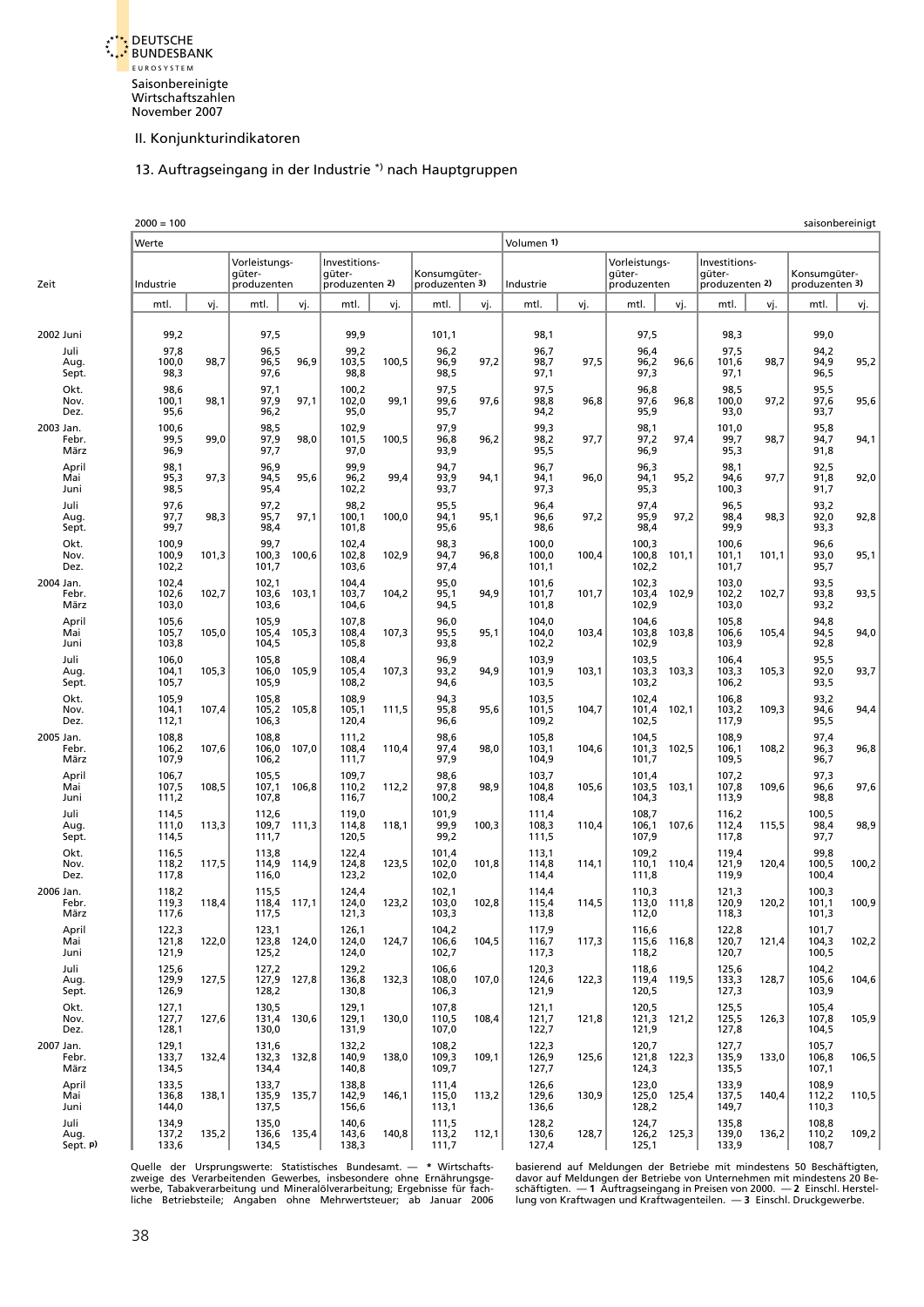<span id="page-36-0"></span>

# 14. Auftragseingang in der Industrie \*) aus dem Inland

|                            | $2000 = 100$            |             |                                        |       |                                           |       |                                |      |                         |       |                                        |       |                                           |       |                                | saisonbereinigt |
|----------------------------|-------------------------|-------------|----------------------------------------|-------|-------------------------------------------|-------|--------------------------------|------|-------------------------|-------|----------------------------------------|-------|-------------------------------------------|-------|--------------------------------|-----------------|
|                            | Werte                   |             |                                        |       |                                           |       |                                |      | Volumen 1)              |       |                                        |       |                                           |       |                                |                 |
| Zeit                       | Industrie               |             | Vorleistungs-<br>güter-<br>produzenten |       | Investitions-<br>güter-<br>produzenten 2) |       | Konsumgüter-<br>produzenten 3) |      | Industrie               |       | Vorleistungs-<br>güter-<br>produzenten |       | Investitions-<br>güter-<br>produzenten 2) |       | Konsumgüter-<br>produzenten 3) |                 |
|                            | mtl.                    | vj.         | mtl.                                   | vj.   | mtl.                                      | vj.   | mtl.                           | vj.  | mtl.                    | vj.   | mtl.                                   | vj.   | mtl.                                      | vj.   | mtl.                           | vj.             |
| 2002 Mai<br>Juni           | 94,1<br>95,1            | 94,7        | 94,3<br>95,2                           | 94,6  | 93,1<br>94,6                              | 94,2  | 96,1<br>96,2                   | 96,6 | 93,1<br>94,0            | 93,7  | 94,7<br>95,2                           | 94,8  | 91,3<br>92,9                              | 92,5  | 93,8<br>93,7                   | 94,2            |
| Juli<br>Aug.<br>Sept.      | 94,3<br>95,9<br>94,9    | 95,0        | 94,4<br>95,3<br>96,5                   | 95,4  | 95,0<br>97,5<br>93,9                      | 95,5  | 91,8<br>92,8<br>93,4           | 92,7 | 93,1<br>94,5<br>93,6    | 93,7  | 94,3<br>95,0<br>96,2                   | 95,2  | 93,2<br>95,5<br>92,0                      | 93,6  | 89,5<br>90,5<br>91,0           | 90,3            |
| Okt.<br>Nov.<br>Dez.       | 94,9<br>94,9<br>94,9    | 94,9        | 95,8<br>95,6<br>94,6                   | 95,3  | 94,4<br>94,8<br>96,5                      | 95,2  | 93,8<br>93,1<br>91,2           | 92,7 | 93,6<br>93,4<br>93,3    | 93,4  | 95,3<br>95,1<br>94,0                   | 94,8  | 92,6<br>92,7<br>94,3                      | 93,2  | 91,4<br>90,8<br>88,8           | 90,3            |
| 2003 Jan.<br>Febr.<br>März | 95,2<br>96,9<br>92,5    | 94,9        | 94,9<br>96,2<br>95,0                   | 95,4  | 96,5<br>99,9<br>91,3                      | 95,9  | 92,1<br>90,6<br>89,1           | 90,6 | 93,7<br>95,4<br>91,1    | 93,4  | 94,2<br>95,2<br>93,9                   | 94,4  | 94,6<br>98,1<br>89,7                      | 94,1  | 89,8<br>88,3<br>86,8           | 88,3            |
| April<br>Mai<br>Juni       | 93,4<br>93,6<br>93,8    | 93,6        | 94,8<br>93,7<br>93,6                   | 94,0  | 93,3<br>95,2<br>95,7                      | 94,7  | 89,7<br>88,5<br>88,8           | 89,0 | 92,0<br>92,1<br>92,5    | 92,2  | 93,9<br>92,9<br>93,0                   | 93,3  | 91,8<br>93,5<br>94,1                      | 93,1  | 87,2<br>86,0<br>86,4           | 86,5            |
| Juli<br>Aug.<br>Sept.      | 93,6<br>92,3<br>95,0    | 93,6        | 94,5<br>92,7<br>94,2                   | 93,8  | 93,9<br>93,2<br>97,7                      | 94,9  | 90,0<br>88,3<br>89,9           | 89,4 | 92,3<br>91,2<br>93,8    | 92,4  | 94,1<br>92,5<br>93,8                   | 93,5  | 92,3<br>91,7<br>96,0                      | 93,3  | 87,4<br>86,0<br>87,4           | 86,9            |
| Okt.<br>Nov.<br>Dez.       | 96,2<br>96,7<br>96,6    | 96,5        | 96,5<br>96,9<br>96,9                   | 96,8  | 97,7<br>99,2<br>98,1                      | 98,3  | 90,9<br>88,8<br>91,3           | 90,3 | 95,3<br>95,8<br>95,6    | 95,6  | 96,8<br>97,0<br>96,9                   | 96,9  | 96,0<br>97,7<br>96,6                      | 96,8  | 89,1<br>87,0<br>89,4           | 88,5            |
| 2004 Jan.<br>Febr.<br>März | 96,3<br>98,1<br>97,8    | 97,4        | 97,6<br>98,7<br>100,6                  | 99,0  | 97,6<br>101,2<br>98,5                     | 99,1  | 88,7<br>87,4<br>87,7           | 87,9 | 95,3<br>97,0<br>96,4    | 96,2  | 97,5<br>98,3<br>99,5                   | 98,4  | 96,0<br>99,5<br>96,9                      | 97,5  | 87,1<br>85,9<br>86,3           | 86,4            |
| April<br>Mai<br>Juni       | 98,5<br>97,4<br>96,9    | 97,6        | 100,8<br>100,8<br>99,9                 | 100,5 | 100,0<br>97,7<br>97,4                     | 98,4  | 87,7<br>87,2<br>86,7           | 87,2 | 96,8<br>95,8<br>95,2    | 95,9  | 99,1<br>98,8<br>97,9                   | 98,6  | 98,2<br>96,2<br>95,8                      | 96,7  | 86,6<br>86,3<br>85,7           | 86,2            |
| Juli<br>Aug.<br>Sept.      | 98,3<br>97,3<br>96,8    | 97,5        | 101,3<br>101,0<br>100,4                | 100,9 | 98,9<br>97,5<br>96,9                      | 97,8  | 88,1<br>86,4<br>86,2           | 86,9 | 96,1<br>95,1<br>94,5    | 95,2  | 98,4<br>98,0<br>97,1                   | 97,8  | 97,1<br>95,7<br>95,2                      | 96,0  | 86,8<br>85,4<br>85,2           | 85,8            |
| Okt.<br>Nov.<br>Dez.       | 99,4<br>97,3<br>105,4   | 100,7       | 101,2<br>100,6<br>101,4                | 101,1 | 102,2<br>97,9<br>115,7                    | 105,3 | 86,3<br>86,4<br>87,5           | 86,7 | 96,7<br>94,5<br>102,1   | 97,8  | 97,2<br>96,3<br>96,7                   | 96,7  | 100,2<br>95,9<br>113,0                    | 103,0 | 85,1<br>85,2<br>86,4           | 85,6            |
| 2005 Jan.<br>Febr.<br>März | 99,7<br>97,8<br>99,0    | 98,8        | 103,8<br>100,6<br>100,4                | 101,6 | 98,9<br>98,0<br>100,6                     | 99,2  | 90,1<br>89,1<br>90,6           | 89,9 | 96,5<br>94,5<br>95,8    | 95,6  | 98,8<br>95,3<br>95,2                   | 96,4  | 96,7<br>95,9<br>98,6                      | 97,1  | 89,1<br>88,3<br>89,6           | 89,0            |
| April<br>Mai<br>Juni       | 98,8<br>98,6<br>102,3   | 99,9        | 99,8<br>100,8<br>102,1                 | 100,9 | 100,8<br>99,7<br>106,1                    | 102,2 | 90,3<br>89,5<br>92,2           | 90,7 | 95,6<br>95,7<br>99,3    | 96,9  | 95,0<br>96,3<br>97,6                   | 96,3  | 98,5<br>97,7<br>103,9                     | 100,0 | 89,3<br>88,6<br>91,2           | 89,7            |
| Juli<br>Aug.<br>Sept.      | 102,4<br>101,8<br>102,4 | 102,2       | 104,8<br>103,5<br>104,7                | 104,3 | 103,0<br>103,8<br>104,4                   | 103,7 | 93,9<br>91,1<br>90,0           | 91,7 | 99,5<br>98,9<br>99,4    | 99,3  | 100,2<br>98,8<br>99,9                  | 99,6  | 101,1<br>102,0<br>102,6                   | 101,9 | 93,0<br>90,1<br>89,0           | 90,7            |
| Okt.<br>Nov.<br>Dez.       | 103,8<br>104,7<br>105,1 | 104,5       | 106,5<br>107,5<br>108,7                | 107,6 | 105,3<br>106,3<br>106,4                   | 106,0 | 92,2<br>92,2<br>91,1           | 91,8 | 100,5<br>101,4<br>101,6 | 101,2 | 100,8<br>101,8<br>102,6                | 101,7 | 103,4<br>104,5<br>104,5                   | 104,1 | 91,2<br>91,3<br>90,3           | 90,9            |
| 2006 Jan.<br>Febr.<br>März | 105,1<br>105,7<br>105,3 | 105,4       | 108,7<br>110,7<br>109,7                | 109,7 | 106,0<br>104,6<br>105,4                   | 105,3 | 92,6<br>94,5<br>92,4           | 93,2 | 101,2<br>101,7<br>101,2 | 101,4 | 102,0<br>103,5<br>102,4                | 102,6 | 103,9<br>102,8<br>103,6                   | 103,4 | 91,6<br>93,4<br>91,2           | 92,1            |
| April<br>Mai<br>Juni       | 108,0<br>110,9<br>108,6 | 109,2       | 114,9<br>116,3<br>117,1                | 116,1 | 106,4<br>110,6<br>105,7                   | 107,6 | 93,2<br>96,3<br>92,4           | 94,0 | 103,4<br>105,4<br>103,3 | 104,0 | 106,5<br>106,2<br>107,5                | 106,7 | 104,3<br>108,2<br>103,4                   | 105,3 | 92,0<br>95,3<br>91,3           | 92,9            |
| Juli<br>Aug.<br>Sept.      | 111,0<br>115,1<br>116,5 | 114,2       | 118,4<br>120,3<br>120,4                | 119,7 | 109,4<br>116,5<br>120,0                   | 115,3 | 94,8<br>96,1<br>95,4           | 95,4 | 105,2<br>109,2<br>110,4 | 108,3 | 107,5<br>108,8<br>109,3                | 108,5 | 107,0<br>114,8<br>117,2                   | 113,0 | 93,7<br>94,8<br>94,1           | 94,2            |
| Okt.<br>Nov.<br>Dez.       | 114,4<br>114,9<br>115,0 | 114,8       | 121,3<br>122,4<br>122,7                | 122,1 | 114,0<br>113,3<br>113,6                   | 113,6 | 96,2<br>97,9<br>97,1           | 97,1 | 107,9<br>108,4<br>108,9 | 108,4 | 109,3<br>109,8<br>111,1                | 110,1 | 111,1<br>111,1<br>111,4                   | 111,2 | 95,1<br>96,6<br>95,9           | 95,9            |
| 2007 Jan.<br>Febr.<br>März | 116,5<br>117,6<br>119,2 | 117,8       | 123,8<br>124,5<br>125,4                | 124,6 | 116,3<br>118,0<br>120,6                   | 118,3 | 96,0<br>97,0<br>97,6           | 96,9 | 109,4<br>110,5<br>112,1 | 110,7 | 110,6<br>111,4<br>112,7                | 111,6 | 113,4<br>114,9<br>117,1                   | 115,1 | 94,8<br>95,7<br>96,2           | 95,6            |
| April<br>Mai<br>Juni       | 118,7<br>120,6<br>121,4 | 120,2       | 125,2<br>127,6<br>128,8                | 127,2 | 119,2<br>120,5<br>121,8                   | 120,5 | 98,5<br>100,7<br>98,9          | 99,4 | 111,4<br>113,0<br>113,5 | 112,6 | 111,8<br>113,7<br>114,8                | 113,4 | 116,0<br>117,2<br>117,8                   | 117,0 | 97,3<br>99,3<br>97,5           | 98,0            |
| Juli<br>Aug.<br>Sept. P)   | 119,9<br>116,4          | 120,2 118,8 | 126,0<br>127,7<br>125,1                | 126,3 | 121,3<br>120,3<br>114,4                   | 118,7 | 98,5<br>98,4<br>97,5           | 98,1 | 112,6<br>113,1<br>109,8 | 111,8 | 112,3<br>113,7<br>111,9                | 112,6 | 118,4<br>118,2<br>112,5                   | 116,4 | 97,2<br>96,8<br>95,9           | 96,6            |

Quelle der Ursprungswerte: Statistisches Bundesamt. — \* Wirtschafts- basierend auf Meldungen der Betriebe mit mindestens 50 Beschäftigten,<br>zweige des Verarbeitenden Gewerbes, insbesondere ohne Ernährungsge- davor auf Meldu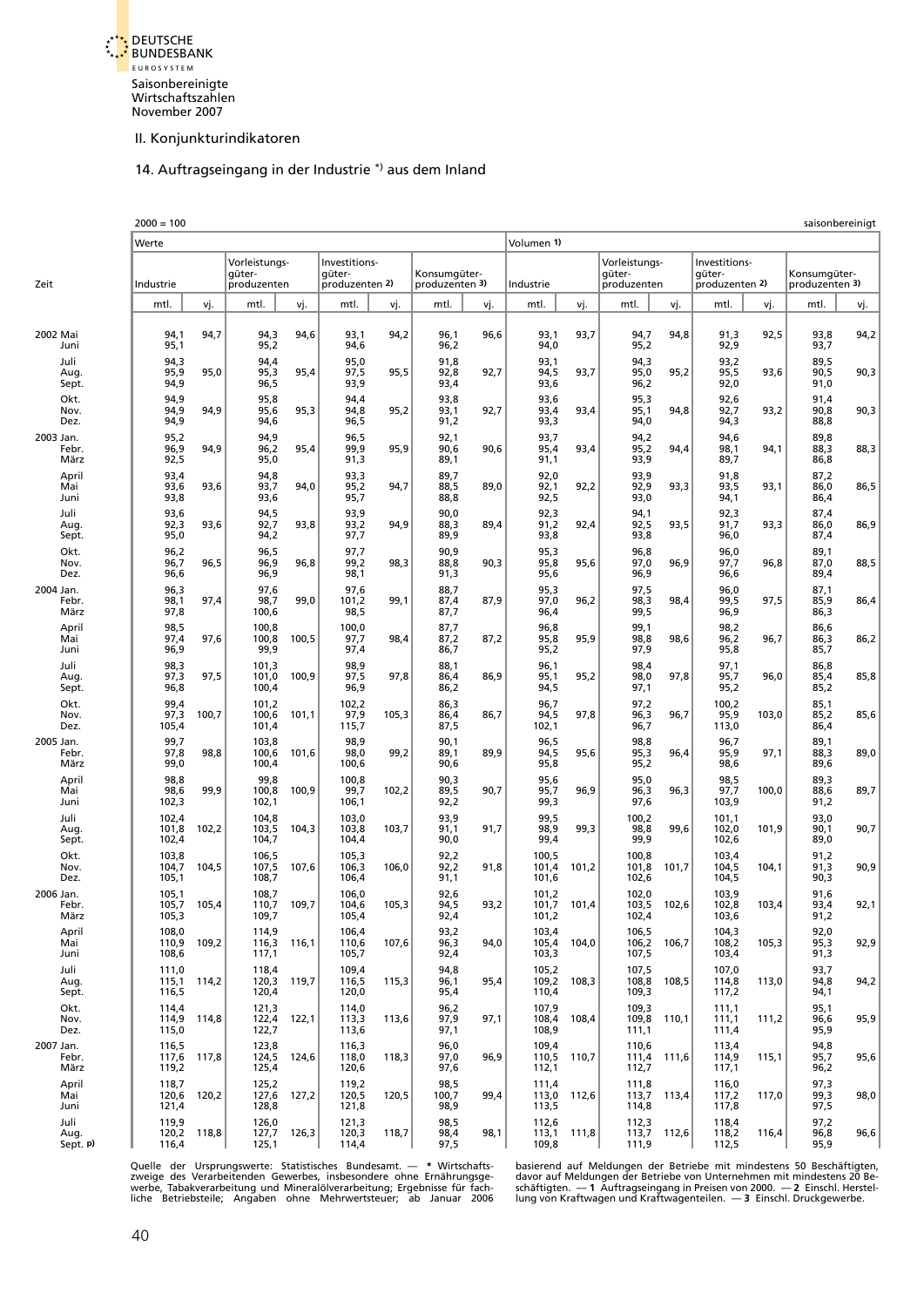<span id="page-37-0"></span>

#### 15. Auftragseingang in der Industrie \*) aus dem Ausland

|                                      | $2000 = 100$                     |                                  |                                        |                                  |                                           |                                  |                                  |                                  |                                  |                                  |                                        |                                  |                                           |                                  |                                  | saisonbereinigt                  |
|--------------------------------------|----------------------------------|----------------------------------|----------------------------------------|----------------------------------|-------------------------------------------|----------------------------------|----------------------------------|----------------------------------|----------------------------------|----------------------------------|----------------------------------------|----------------------------------|-------------------------------------------|----------------------------------|----------------------------------|----------------------------------|
|                                      | Werte                            |                                  |                                        |                                  |                                           |                                  |                                  |                                  | Volumen 1)                       |                                  |                                        |                                  |                                           |                                  |                                  |                                  |
| Zeit                                 | Industrie                        |                                  | Vorleistungs-<br>güter-<br>produzenten |                                  | Investitions-<br>qüter-<br>produzenten 2) |                                  | Konsumqüter-<br>produzenten 3)   |                                  | Industrie                        |                                  | Vorleistungs-<br>güter-<br>produzenten |                                  | Investitions-<br>qüter-<br>produzenten 2) |                                  | Konsumgüter-<br>produzenten 3)   |                                  |
|                                      | Insgesamt                        |                                  |                                        |                                  |                                           |                                  |                                  |                                  |                                  |                                  |                                        |                                  |                                           |                                  |                                  |                                  |
|                                      | mtl.                             | vj.                              | mtl.                                   | vj.                              | mtl.                                      | vj.                              | mtl.                             | vj.                              | mtl.                             | vj.                              | mtl.                                   | vj.                              | mtl.                                      | vj.                              | mtl.                             | vj.                              |
| 2005 Febr.<br>März                   | 116,6<br>119,0                   | 118,6                            | 114,5<br>115,2                         | 115,4                            | 118,0<br>122,0                            | 120,9                            | 115,8<br>114,1                   | 115,7                            | 113,8<br>116,3                   | 115,8                            | 110,6<br>111,9                         | 111,9                            | 115,6<br>119,5                            | 118,4                            | 114,1<br>112,5                   | 114,1                            |
| April<br>Mai<br>Juni                 | 116,6<br>118,6<br>122,3          | 119,2                            | 114,4<br>117,0<br>116,6                | 116,0                            | 117,9<br>119,9<br>126,4                   | 121,4                            | 116,8<br>116,1<br>117,9          | 116,9                            | 113,9<br>116,2<br>119,7          | 116,6                            | 111,5<br>114,8<br>114,9                | 113,7                            | 115,2<br>117,2<br>123,2                   | 118,5                            | 114,9<br>114,3<br>115,6          | 114,9                            |
| Juli<br>Aug.<br>Sept.                | 129,6<br>122,6<br>129,6          | 127,3                            | 124,9<br>119,5<br>122,6                | 122,3                            | 133,8<br>124,9<br>135,3                   | 131,3                            | 119,6<br>119,4<br>119,5          | 119,5                            | 126,2<br>120,1<br>126,7          | 124,3                            | 122,0<br>117,6<br>120,4                | 120,0                            | 130,1<br>122,0<br>131,8                   | 128,0                            | 117,0<br>116,9<br>116,8          | 116,9                            |
| Okt.<br>Nov.<br>Dez.                 | 132,3<br>135,0<br>133,7          | 133,7                            | 125,2<br>126,4<br>127,3                | 126,3                            | 138,1<br>141,8<br>138,7                   | 139,5                            | 121,7<br>123,8<br>126,0          | 123,8                            | 128,9<br>131,5<br>130,5          | 130,3                            | 122,3<br>123,2<br>126,3                | 123,9                            | 134,2<br>138,0<br>134,2                   | 135,5                            | 118,8<br>120,7<br>122,7          | 120,7                            |
| 2006 Jan.<br>Febr.<br>März           | 134,6<br>136,3<br>133,0          | 134,6                            | 126,2<br>130,5<br>129,7                | 128,8                            | 141,3<br>141,8<br>135,9                   | 139,7                            | 123,1<br>121,7<br>127,4          | 124,1                            | 131,0<br>132,6<br>129,6          | 131,1                            | 123,2<br>127,9<br>127,1                | 126,1                            | 137,3<br>137,6<br>131,9                   | 135,6                            | 119,6<br>118,1<br>123,6          | 120,4                            |
| April<br>Mai<br>Juni                 | 140,1<br>135,5<br>138,5          | 138,0                            | 135,9<br>135,6<br>137,8                | 136,4                            | 144,3<br>136,4<br>140,8                   | 140,5                            | 128,4<br>129,3<br>125,6          | 127,8                            | 136,0<br>130,9<br>134,7          | 133,9                            | 132,4<br>130,4<br>134,9                | 132,6                            | 139,9<br>132,2<br>136,7                   | 136,3                            | 123,1<br>124,1<br>120,7          | 122,6                            |
| Juli<br>Aug.<br>Sept.                | 143,9<br>148,5<br>139,8          | 144,1                            | 141,0<br>139,9<br>140,5                | 140,5                            | 147,4<br>155,6<br>140,7                   | 147,9                            | 132,6<br>134,3<br>130,5          | 132,5                            | 139,1<br>143,8<br>136,2          | 139,7                            | 135,9<br>136,1<br>138,1                | 136,7                            | 142,7<br>150,4<br>136,7                   | 143,3                            | 127,5<br>129,4<br>125,5          | 127,5                            |
| Okt.<br>Nov.<br>Dez.                 | 142,9<br>143,8<br>144,5          | 143,7                            | 144,8<br>145,5<br>141,4                | 143,9                            | 143,1<br>143,6<br>148,7                   | 145,1                            | 133,6<br>138,3<br>128,9          | 133,6                            | 137,5<br>138,4<br>139,9          | 138,6                            | 137,9<br>139,2<br>138,8                | 138,6                            | 138,7<br>138,8<br>143,0                   | 140,2                            | 128,1<br>132,5<br>123,5          | 128,0                            |
| 2007 Jan.<br>Febr.<br>März           | 144,8<br>153,8<br>153,7          | 150,8                            | 143,7<br>144,4<br>148,4                | 145,5                            | 146,8<br>162,0<br>159,4                   | 156,1                            | 135,3<br>136,6<br>136,5          | 136,1                            | 138,4<br>147,3<br>147,2          | 144,3                            | 136,4<br>138,0<br>142,4                | 138,9                            | 140,9<br>155,2<br>152,4                   | 149,5                            | 129,8<br>131,2<br>131,1          | 130,7                            |
| April<br>Mai<br>Juni                 | 152,0<br>157,1<br>172,2          | 160,4                            | 146,9<br>148,8<br>151,2                | 149,0                            | 156,8<br>163,6<br>188,7                   | 169,7                            | 139,8<br>146,5<br>144,6          | 143,6                            | 145,7<br>150,4<br>165,5          | 153,9                            | 140,4<br>142,7<br>149,1                | 144,1                            | 150,5<br>156,3<br>179,2                   | 162,0                            | 134,4<br>140,7<br>138,6          | 137,9                            |
| Juli<br>Aug.<br>Sept. P)             | 153,7<br>158,5<br>155,0          | 155,7                            | 149,1<br>150,6<br>149,1                | 149,6                            | 158,4<br>165,0<br>160,3                   | 161,2                            | 140,1<br>146,0<br>143,0          | 143,0                            | 147,7<br>152,4<br>149,5          | 149,9                            | 144,1<br>145,8<br>145,7                | 145,2                            | 151,8<br>158,2<br>153,7                   | 154,6                            | 134,5<br>139,9<br>137,0          | 137,1                            |
|                                      |                                  |                                  | EWU und Nicht-EWU <sup>4)</sup>        |                                  |                                           |                                  |                                  |                                  |                                  |                                  |                                        |                                  |                                           |                                  |                                  |                                  |
|                                      | EWU                              | Nicht-<br>EWU                    | EWU                                    | Nicht-<br>EWU                    | EWU                                       | Nicht-<br>EWU                    | EWU                              | Nicht-<br>EWU                    | <b>EWU</b>                       | Nicht-<br>EWU                    | EWU                                    | Nicht-<br>EWU                    | <b>EWU</b>                                | Nicht-<br>EWU                    | EWU                              | Nicht-<br>EWU                    |
| 2005 3.Vj.<br>4.Vj.                  | 120,6<br>132,3                   | 133,4<br>134,9                   | 117,9<br>124,7                         | 127,3<br>128,0                   | 121,8<br>137,8                            | 139,0<br>140,9                   | 124,5<br>130,9                   | 114,8<br>117,1                   | 116,7<br>127,6                   | 131,3<br>132,8                   | 112,1<br>118,1                         | 128,7<br>130,4                   | 119,1<br>134,2                            | 135,1<br>136,5                   | 121,6<br>127,4                   | 112,5<br>114,4                   |
| 2006 1.Vj.<br>2.Vi.<br>3.Vi<br>4.Vj. | 129,4<br>131,1<br>132,2<br>135,9 | 139,4<br>144,4<br>154,9<br>150,9 | 125,1<br>130,6<br>133,9<br>137,4       | 132,9<br>142,9<br>147,7<br>151,1 | 132,2<br>130,9<br>129,8<br>134,3          | 145,7<br>148,2<br>162,6<br>153,9 | 131,0<br>134,4<br>140,5<br>139,1 | 117,5<br>121,5<br>124,8<br>128,3 | 124,5<br>125,1<br>126,0<br>128,6 | 137,1<br>141,9<br>152,2<br>147,7 | 117,4<br>120,8<br>123,4<br>124,7       | 135,7<br>145,6<br>151,4<br>154,0 | 129,0<br>127,4<br>126,4<br>130,5          | 140,9<br>143,4<br>156,9<br>148,0 | 127,1<br>129,2<br>135,2<br>133,6 | 114,1<br>116,4<br>120,1<br>122,8 |
| 2007 1.Vj.<br>2.Vj.<br>3.Vj. p)      | 143,9<br>158,7<br>147,6          | 157,0<br>162,0<br>163,2          | 139,9<br>144,0<br>143,0                | 151,6<br>154,5<br>156,9          | 146,8<br>170,3<br>150,0                   | 163,6<br>169,2<br>170,3          | 143,6<br>149,8<br>152,5          | 129,1<br>137,7<br>134,0          | 135,2<br>148,8<br>138,8          | 152,6<br>158,4<br>159,9          | 125,6<br>129,5<br>128,3                | 153,6<br>160,1<br>163,9          | 141,5<br>163,1<br>145,1                   | 155,9<br>161,1<br>162,2          | 137,9<br>143,7<br>146,1          | 123,9<br>132,4<br>128,6          |
| 2006 Sept.                           | 131,8                            | 147,1                            | 133,4                                  | 148,4                            | 129,9                                     | 149,5                            | 137,2                            | 124,2                            | 125,7                            | 145,8                            | 122,7                                  | 155,0                            | 126,7                                     | 144,8                            | 132,2                            | 119,2                            |
| Okt.<br>Nov.<br>Dez.                 | 134,8<br>136,1<br>136,7          | 150,2<br>150,8<br>151,6          | 137,9<br>138,9<br>135,3                | 152,4<br>152,8<br>148,1          | 131,7<br>133,1<br>138,2                   | 152,3<br>152,1<br>157,2          | 141,0<br>142,6<br>133,8          | 126,6<br>134,2<br>124,2          | 127,7<br>129,1<br>128,9          | 146,4<br>146,9<br>149,9          | 125,1<br>126,2<br>122,8                | 152,1<br>153,6<br>156,4          | 128,3<br>129,9<br>133,3                   | 147,0<br>146,0<br>150,9          | 135,4<br>136,9<br>128,5          | 121,2<br>128,3<br>118,8          |
| 2007 Jan. 5)<br>Febr.<br>März        | 138,1<br>147,7<br>146,0          | 150,9<br>159,4<br>160,8          | 137,8<br>138,9<br>143,1                | 150,3<br>150,4<br>154,2          | 137,7<br>154,3<br>148,3                   | 154,2<br>168,2<br>168,4          | 142,0<br>145,0<br>143,7          | 128,9<br>128,6<br>129,7          | 129,7<br>139,0<br>137,0          | 146,4<br>154,8<br>156,5          | 123,8<br>124,9<br>128,2                | 150,4<br>152,4<br>158,1          | 132,7<br>148,8<br>142,9                   | 147,5<br>160,3<br>160,0          | 136,3<br>139,4<br>137,9          | 123,7<br>123,5<br>124,6          |
| April<br>Mai<br>Juni                 | 144,6<br>148,0<br>183,4          | 158,7<br>165,4<br>162,0          | 144,8<br>143,3<br>143,8                | 149,3<br>154,9<br>159,4          | 144,0<br>150,7<br>216,2                   | 167,1<br>174,0<br>166,5          | 147,5<br>151,2<br>150,8          | 132,5<br>142,0<br>138,7          | 135,8<br>139,1<br>171,5          | 154,7<br>160,6<br>160,0          | 129,2<br>129,5<br>129,9                | 152,8<br>157,3<br>170,2          | 139,5<br>144,9<br>204,8                   | 159,4<br>165,5<br>158,5          | 141,7<br>145,0<br>144,3          | 127,4<br>136,7<br>133,1          |
| Juli<br>Aug.<br>Sept. p)             | 145,0<br>148,3<br>149,4          | 161,6<br>167,8<br>160,1          | 143,3<br>143,7<br>141,9                | 155,4<br>158,2<br>157,0          | 145,5<br>150,6<br>153,9                   | 168,8<br>176,7<br>165,5          | 148,8<br>154,4<br>154,4          | 131,9<br>138,0<br>132,1          | 136,5<br>139,6<br>140,4          | 157,9<br>164,0<br>157,8          | 128,3<br>129,1<br>127,4                | 161,5<br>164,2<br>165,9          | 141,2<br>145,6<br>148,4                   | 160,4<br>168,3<br>157,9          | 142,8<br>147,8<br>147,6          | 126,6<br>132,3<br>126,9          |

Quelle der Ursprungswerte: Statistisches Bundesamt. — \* Wirtschafts- davor auf Meldungen der Betriebe von Unternehmen mit mindestens 20 Be-<br>2019 verligt des Verarbeitenden Gewerbes, insbesondere ohne Ernährungsge- schäftig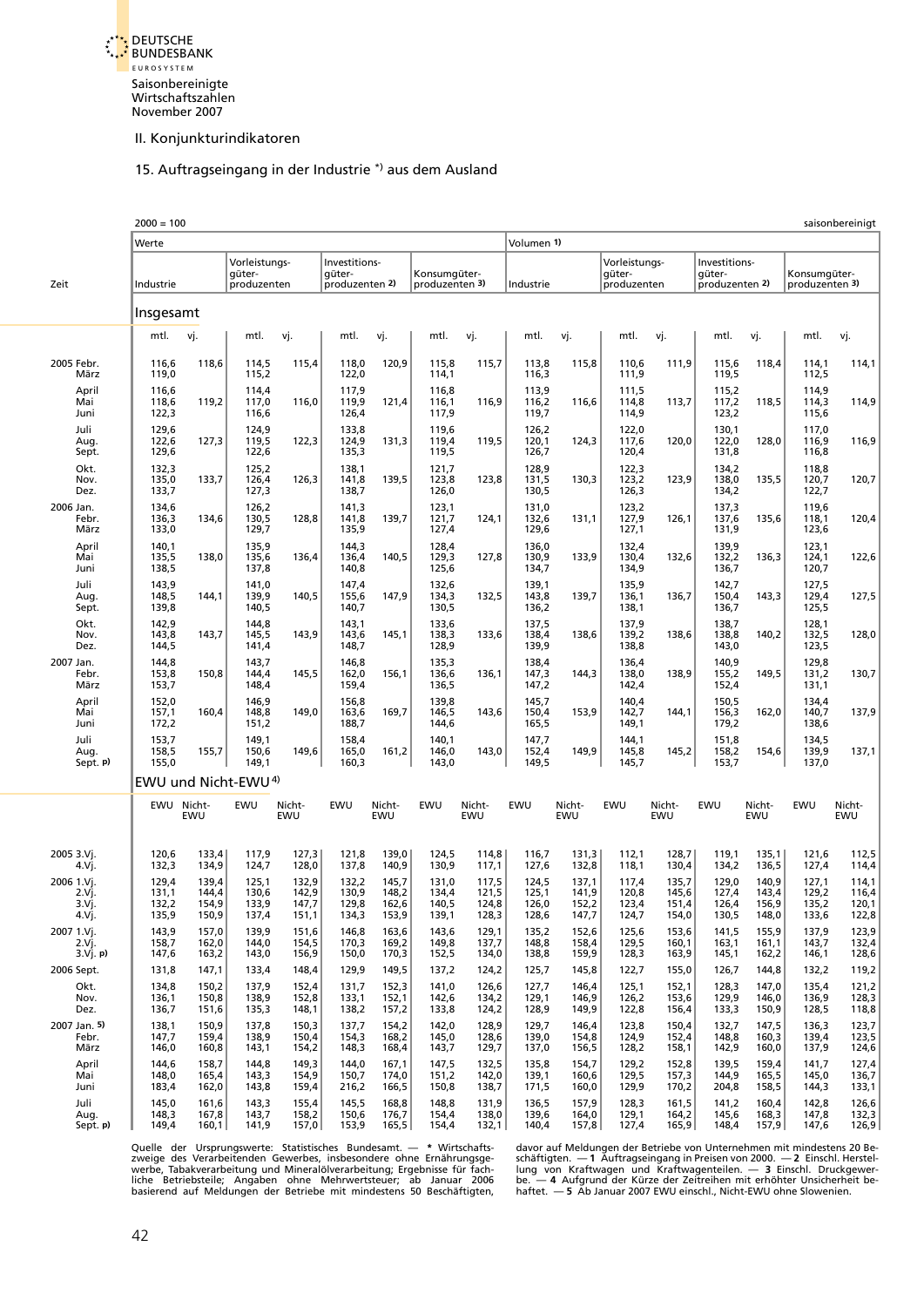<span id="page-38-0"></span>

#### 16. Auftragseingang in ausgewählten Zweigen der Industrie \*)

|                                      | Werte, 2000 = 100                |                                  |                                     |                                  |                                                                                                                |                                  |                                                                             |                                  |                                |                                  |                                                       | saisonbereinigt                                                  |
|--------------------------------------|----------------------------------|----------------------------------|-------------------------------------|----------------------------------|----------------------------------------------------------------------------------------------------------------|----------------------------------|-----------------------------------------------------------------------------|----------------------------------|--------------------------------|----------------------------------|-------------------------------------------------------|------------------------------------------------------------------|
|                                      |                                  |                                  |                                     |                                  | Herstellung von                                                                                                |                                  | darunter:                                                                   |                                  |                                |                                  |                                                       |                                                                  |
| Zeit                                 | Chemische Industrie              |                                  | Metallerzeugung<br>und -bearbeitung |                                  | Büromaschinen, Daten-<br>verarbeitungsgeräten<br>und -einrichtungen;<br>Elektrotechnik,<br>Feinmechanik, Optik |                                  | Herstellung von<br>Geräten der<br>Elektrizitätserzeugung<br>und -verteilung |                                  | Maschinenbau                   |                                  | Herstellung von<br>Kraftwagen und<br>Kraftwagenteilen |                                                                  |
|                                      | Insgesamt                        |                                  |                                     |                                  |                                                                                                                |                                  |                                                                             |                                  |                                |                                  |                                                       |                                                                  |
|                                      | mtl.                             | vj.                              | mtl.                                | vj.                              | mtl.                                                                                                           | vj.                              | mtl.                                                                        | vj.                              | mtl.                           | vj.                              | mtl.                                                  | vj.                                                              |
| 2005 Febr.<br>März                   | 113,2<br>114,6                   | 114,6                            | 118,5<br>120,9                      | 120,5                            | 93,5<br>96,6                                                                                                   | (R)<br>95,8                      | 101,5<br>99,8                                                               | (R)<br>100,1                     | 111,5<br>108,1                 | 111,1                            | 114,8<br>123,2                                        | 119,2                                                            |
| April<br>Mai<br>Juni                 | 110,2<br>112,7<br>111,7          | 111,5                            | 115,7<br>118,3<br>118,7             | 117,6                            | 95,7<br>96,2<br>99,9                                                                                           | 97,3                             | 103,7<br>102,4<br>107,0                                                     | 104,4                            | 109,6<br>107,7<br>112,8        | 110,0                            | 118,3<br>119,7<br>127,6                               | 121,9                                                            |
| Juli<br>Aug.<br>Sept.                | 114,7<br>114,3<br>115,8          | 114,9                            | 135,6<br>126,5<br>133,4             | 131,8                            | 101,0<br>102,3<br>102,4                                                                                        | 101,9                            | 108,3<br>108,7<br>108,8                                                     | 108,6                            | 115,7<br>115,2<br>118,7        | 116,5                            | 125,2<br>123,8<br>129,8                               | 126,3                                                            |
| Okt.<br>Nov.<br>Dez.                 | 117,5<br>117,8<br>119,8          | 118,4                            | 138,9<br>138,4<br>141,6             | 139,6                            | 103,6<br>105,2<br>104,5                                                                                        | 104,4                            | 110,5<br>110,8<br>112,0                                                     | 111,1                            | 124,2<br>121,0<br>118,1        | 121,1                            | 132,0<br>132,7<br>126,5                               | 130,4                                                            |
| 2006 Jan.<br>Febr.<br>März           | 116,4<br>118,4<br>116,7          | 117,2                            | 143,2<br>150,3<br>147,8             | 147,1                            | 105,0<br>107,8<br>107,1                                                                                        | 106,6                            | 113,2<br>112,4<br>111,9                                                     | 112,5                            | 127,4<br>119,8<br>120,9        | 122,7                            | 136,2<br>133,4<br>132,3                               | 134,0                                                            |
| April<br>Mai<br>Juni                 | 118,6<br>121,0<br>121,4          | 120,3                            | 158,5<br>164,8<br>168,0             | 163,8                            | 111,5<br>107,7<br>108,7                                                                                        | 109,3                            | 120,5<br>118,7<br>116,5                                                     | 118,6                            | 128,0<br>128,3<br>128,8        | 128,4                            | 136,2<br>136,3<br>134,6                               | 135,7                                                            |
| Juli<br>Aug.<br>Sept.                | 122,4<br>123,5<br>123,3          | 123,1                            | 168,3<br>173,1<br>171,5             | 171,0                            | 110,3<br>110,8<br>111,0                                                                                        | 110,7                            | 119,3<br>120,4<br>116,3                                                     | 118,7                            | 132,0<br>138,0<br>132,1        | 134,0                            | 133,2<br>136,3<br>140,8                               | 136,8                                                            |
| Okt.<br>Nov.<br>Dez.                 | 125,6<br>130,4<br>123,6          | 126,5                            | 172,4<br>172,0<br>170,2             | 171,5                            | 115,0<br>111,5<br>110,6                                                                                        | 112,4                            | 132,0<br>123,8<br>120,0                                                     | 125,3                            | 140,0<br>137,6<br>140,2        | 139,3                            | 134,7<br>136,3<br>140,9                               | 137,3                                                            |
| 2007 Jan.<br>Febr.<br>März           | 127,0<br>129,9<br>129,5          | 128,8                            | 172,4<br>169,2<br>175,7             | 172,4                            | 113,8<br>112,0<br>119,2                                                                                        | 115,0                            | 127,5<br>122,5<br>142,9                                                     | 131,0                            | 145,4<br>152,9<br>161,0        | 153,1                            | 138,2<br>149,0<br>143,3                               | 143,5                                                            |
| April<br>Mai<br>Juni                 | 131,9<br>132,3<br>134,2          | 132,8                            | 175,3<br>184,4<br>189,2             | 183,0                            | 112,2<br>115,5<br>114,4                                                                                        | 114,0                            | 121,4<br>130,1<br>129,1                                                     | 126,9                            | 144,3<br>157,6<br>152,9        | 151,6                            | 142,3<br>145,3<br>147,3                               | 145,0                                                            |
| Juli<br>Aug.<br>Sept. p)             | 131,8<br>134,1<br>133,3          | 133,1                            | 167,8<br>177,2<br>179,6             | 174,9                            | 113,8<br>114,5<br>111,5                                                                                        | 113,3                            | 127,0<br>129,6<br>126,4                                                     | 127,7                            | 155,7<br>158,0<br>151,4        | 155,0                            | 145,7<br>147,9<br>147,3                               | 147,0                                                            |
|                                      | In- und Ausland                  |                                  |                                     |                                  |                                                                                                                |                                  |                                                                             |                                  |                                |                                  |                                                       |                                                                  |
|                                      | Inland                           | Ausland                          | Inland                              | Ausland                          | Inland                                                                                                         | Ausland                          | Inland                                                                      | Ausland                          | Inland                         | Ausland                          | Inland                                                | Ausland                                                          |
|                                      |                                  |                                  |                                     |                                  |                                                                                                                | (R)                              |                                                                             | (R)                              |                                |                                  |                                                       |                                                                  |
| 2005 1.Vj.<br>2.Vj.<br>3.Vi<br>4.Vj. | 108,2<br>104,0<br>106,6<br>109,8 | 120,6<br>118,6<br>122,7<br>126,5 | 115,7<br>111,9<br>120,9<br>132,0    | 128,4<br>127,1<br>150,2<br>152,5 | 91,6<br>92,0<br>95,2<br>97,9                                                                                   | 100,5<br>103,3<br>109,6<br>112,0 | 98,7<br>100,7<br>104,8<br>108,3                                             | 102,2<br>110,2<br>114,7<br>115,6 | 93,9<br>97,5<br>101,5<br>103,0 | 128,0<br>122,4<br>131,3<br>138,9 | 112,9<br>113,6<br>116,5<br>117,1                      | 123,7<br>$\begin{bmatrix} 127,9 \\ 133,4 \end{bmatrix}$<br>140,1 |
| 2006 1.Vj.                           | 107,7                            | 126,0                            | 139,9                               | 159,2                            | 98,9                                                                                                           | 115,6                            | 108,7                                                                       | 118,6                            | 102,4                          | 142,7                            | 116,4                                                 | 146,8                                                            |
| 2.Vj.<br>3.Vj.<br>4.Vj.              | 109,6<br>112,3<br>115,8          | 130,4<br>133,1<br>136,6          | 157,1<br>163,1<br>165,7             | 175,1<br>184,3<br>181,4          | 100,8<br>102,7<br>103,4                                                                                        | 119,0<br>120,0<br>122,7          | 112,4<br>114,3<br>115,7                                                     | 128,4<br>125,6<br>140,4          | 111,7<br>113,1<br>119,1        | 144,8<br>154,7<br>159,1          | 119,3<br>123,8<br>119,6                               | $\frac{147,7}{146,2}$<br>150,3                                   |
| 2007 1.Vj.<br>2.Vj.<br>3.Vj. p)      | 119,2<br>121,9<br>122,2          | 137,8<br>143,0<br>143,3          | 164,1<br>179,3<br>168,5             | 186,5<br>189,2<br>185,7          | 105,5<br>105,8<br>105,8                                                                                        | 125,9<br>123,6<br>121,9          | 121,2<br>117,6<br>118,7                                                     | 146,4<br>141,6<br>141,9          | 127,4<br>125,3<br>127,4        | 178,4<br>177,5<br>182,2          | 124,6<br>125,8<br>125,4                               | 157,3<br>$\begin{array}{c} 158,9 \\ 162,7 \end{array}$           |
| 2006 Sept.                           | 111,8                            | 134,1                            | 165,1                               | 182,2                            | 102,4                                                                                                          | 120,9                            | 115,1                                                                       | 118,3                            | 113,1                          | 150,8                            | 130,9                                                 | 148,0                                                            |
| Okt.<br>Nov.<br>Dez.                 | 114,5<br>117,3<br>115,5          | 136,0<br>142,6<br>131,2          | 167,6<br>165,6<br>163,8             | 180,5<br>182,7<br>180,9          | 104,3<br>103,7<br>102,2                                                                                        | 127,4<br>120,4<br>120,2          | 117,1<br>116,3<br>113,7                                                     | 155,7<br>135,7<br>129,9          | 116,3<br>117,8<br>123,3        | 163,4<br>157,1<br>156,9          | 119,9<br>119,2<br>119,6                               | 145,5<br>148,8<br>156,5                                          |
| 2007 Jan.<br>Febr.<br>März           | 118,1<br>119,5<br>120,1          | 135,3<br>139,7<br>138,3          | 164,7<br>164,2<br>163,4             | 185,5<br>177,7<br>196,4          | 105,5<br>104,2<br>106,7                                                                                        | 123,3<br>121,0<br>133,5          | 122,1<br>117,3<br>124,3                                                     | 136,2<br>130,7<br>172,4          | 124,6<br>126,1<br>131,4        | 165,9<br>179,3<br>190,1          | 119,3<br>125,8<br>128,6                               | 151,9<br>165,9<br>154,1                                          |
| April<br>Mai<br>Juni                 | 121,1<br>121,7<br>123,0          | 142,0<br>142,3<br>144,7          | 167,3<br>180,4<br>190,1             | 188,7<br>191,1<br>187,7          | 105,3<br>107,6<br>104,5                                                                                        | 120,1<br>124,7<br>125,9          | 115,4<br>118,9<br>118,5                                                     | 131,0<br>148,0<br>145,9          | 125,3<br>127,9<br>122,7        | 163,0<br>186,9<br>182,6          | 123,0<br>126,4<br>128,0                               | 156,3<br>159,1<br>161,4                                          |
| Juli<br>Aug.<br>Sept. p)             | 122,8<br>122,2<br>121,5          | 140,3<br>145,3<br>144,3          | 161,0<br>171,8<br>172,6             | 179,2<br>186,4<br>191,4          | 107,2<br>107,8<br>102,3                                                                                        | 121,3<br>122,2<br>122,1          | 119,8<br>121,4<br>115,0                                                     | 138,5<br>142,6<br>144,5          | 128,1<br>129,1<br>125,1        | 182,9<br>186,4<br>177,3          | 125,3<br>124,4<br>126,5                               | 160,6<br>165,0<br>162,4                                          |

Quelle der Ursprungswerte: Statistisches Bundesamt. — \* Ergebnisse für bdavor auf Meldungen der Betriebe von Unternehmen mit mindestens 20 Be-<br>fachliche Betriebsteile; Angaben ohne Mehrwertsteuer; ab Januar 2006 bschäftigt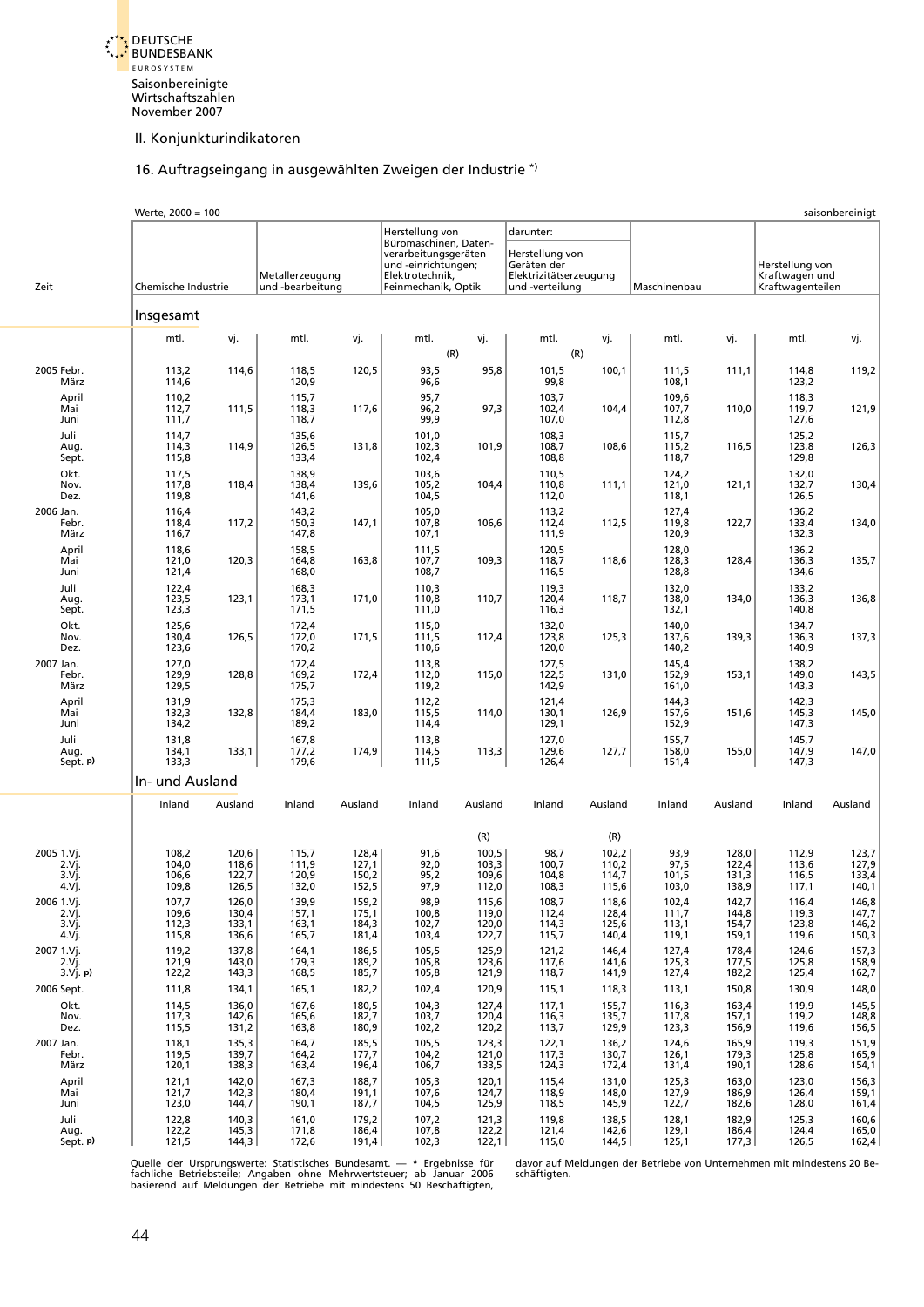<span id="page-39-0"></span>

#### 17. Umsätze der Industrie \*) nach Hauptgruppen Insgesamt und im Inland

|                                  | $2000 = 100$            |           |                                   |           |                                      |           |                                |           |                                |           |                                    | saisonbereinigt |
|----------------------------------|-------------------------|-----------|-----------------------------------|-----------|--------------------------------------|-----------|--------------------------------|-----------|--------------------------------|-----------|------------------------------------|-----------------|
|                                  |                         |           |                                   |           |                                      |           |                                |           | davon:                         |           |                                    |                 |
| Zeit                             | Industrie               |           | Vorleistungs-<br>güterproduzenten |           | Investitions-<br>güterproduzenten 1) |           | Konsum-<br>güterproduzenten 2) |           | Gebrauchs-<br>güterproduzenten |           | Verbrauchs-<br>güterproduzenten 2) |                 |
|                                  | monatl.                 | viertelj. | monatl.                           | viertelj. | monatl.                              | viertelj. | monatl.                        | viertelj. | monatl.                        | viertelj. | monatl.                            | viertelj.       |
|                                  | Insgesamt               |           |                                   |           |                                      |           |                                |           |                                |           |                                    |                 |
|                                  |                         |           |                                   |           |                                      |           |                                |           |                                |           |                                    |                 |
| 2005 Mai<br>Juni                 | 108,0<br>109,8          | 108,4     | 107,6<br>107,1                    | 107,1     | 111,0<br>116,2                       | 113,2     | 103,2<br>103,2                 | 102,3     | 90,3<br>93,9                   | 92,1      | 106,0<br>105,2                     | 104,5           |
| Juli 3)<br>Aug. 3)               | 110,6<br>110,2<br>112,5 | 111,1     | 109,7<br>108,1<br>109,6           | 109,1     | 115,3<br>115,7<br>119,5              | 116,8     | 104,1<br>104,0<br>105,0        | 104,4     | 94,0<br>91,8<br>93,1           | 93,0      | 106,2<br>106,5<br>107,5            | 106,7           |
| Sept.<br>Okt.<br>Nov.            | 113,1<br>113,1          | 113,1     | 112,2<br>111,9                    | 112,0     | 118,5<br>118,8                       | 118,9     | 105,1<br>105,0                 | 105,0     | 93,7<br>93,8                   | 93,3      | 107,5<br>107,4                     | 107,5           |
| Dez.<br>2006 Jan.<br>Febr.       | 113,2<br>113,3<br>115,7 | 114,5     | 111,8<br>114,1<br>114,9           | 114,6     | 119,3<br>117,6<br>121,7              | 119,6     | 105,0<br>104,5<br>106,5        | 105,4     | 92,4<br>95,3<br>97,2           | 96,3      | 107,6<br>106,5<br>108,5            | 107,3           |
| März<br>April<br>Mai             | 114,5<br>117,8<br>119,2 | 118,9     | 114,8<br>117,7<br>120,0           | 120,0     | 119,6<br>123,8<br>124,9              | 124,2     | 105,1<br>107,4<br>108,2        | 107,9     | 96,5<br>98,5<br>103,0          | 100,0     | 106,9<br>109,3<br>109,4            | 109,6           |
| Juni<br>Juli                     | 119,6<br>120,1          |           | 122,2<br>122,6                    |           | 124,0<br>124,9                       |           | 108,2<br>107,9                 |           | 98,5<br>98,1                   |           | 110,2<br>109,9                     |                 |
| Aug.<br>Sept.<br>Okt.            | 121,6<br>122,0<br>122,6 | 121,2     | 125,2<br>125,5<br>125,7           | 124,4     | 125,5<br>125,8<br>127,4              | 125,4     | 109,7<br>110,2<br>109,8        | 109,3     | 104,1<br>100,7<br>101,3        | 101,0     | 110,8<br>112,3<br>111,5            | 111,0           |
| Nov.<br>Dez.<br>2007 Jan.        | 124,6<br>124,2          | 123,8     | 128,0<br>129,3                    | 127,7     | 129,7<br>128,1                       | 128,4     | 110,6<br>109,8                 | 110,1     | 101,8<br>102,2                 | 101,8     | 112,5<br>111,4                     | 111,8           |
| Febr.<br>März                    | 126,4<br>127,1<br>128,1 | 127,2     | 130,4<br>131,8<br>131,6           | 131,3     | 131,7<br>131,5<br>134,0              | 132,4     | 111,0<br>112,3<br>112,3        | 111,9     | 102,7<br>104,6<br>102,8        | 103,4     | 112,7<br>113,9<br>114,3            | 113,6           |
| April<br>Mai<br>Juni             | 126,5<br>129,1<br>128,5 | 128,0     | 131,6<br>132,9<br>133,0           | 132,5     | 130,1<br>134,4<br>133,4              | 132,6     | 112,4<br>114,1<br>113,1        | 113,2     | 101,2<br>102,9<br>104,2        | 102,8     | 114,7<br>116,4<br>115,0            | 115,4           |
| Juli 3)<br>Aug. 3)<br>Sept. p)   | 128,7<br>130,4<br>128,9 | 129,3     | 133,2<br>134,9<br>132,6           | 133,6     | 134,6<br>135,8<br>133,7              | 134,7     | 111,6<br>114,1<br>114,7        | 113,5     | 102,2<br>107,3<br>102,8        | 104,1     | 113,5<br>115,6<br>117,2            | 115,4           |
|                                  | Im Inland               |           |                                   |           |                                      |           |                                |           |                                |           |                                    |                 |
| 2005 Juli 3)<br>Aug. 3)<br>Sept. | 102,3<br>101,3<br>103,1 | 102,2     | 103,5<br>102,0<br>103,0           | 102,8     | 104,5<br>103,0<br>106,8              | 104,8     | 98,6<br>98,5<br>99,4           | 98,8      | 87,5<br>85,4<br>86,1           | 86,3      | 100,6<br>100,8<br>101,8            | 101,1           |
| Okt.<br>Nov.<br>Dez.             | 103,8<br>102,9<br>103,3 | 103,3     | 105,9<br>104,9<br>104,8           | 105,2     | 105,5<br>104,5<br>106,0              | 105,3     | 99,5<br>98,9<br>98,7           | 99,0      | 87,0<br>85,5<br>84,9           | 85,8      | 101,7<br>101,3<br>101,1            | 101,4           |
| 2006 Jan.<br>Febr.<br>März       | 103,5<br>105,1<br>104,0 | 104,2     | 106,4<br>107,6<br>106,6           | 106,9     | 105,0<br>106,4<br>105,8              | 105,7     | 98,3<br>100,7<br>98,9          | 99,3      | 88,7<br>90,4<br>88,9           | 89,3      | 100,0<br>102,5<br>100,7            | 101,1           |
| April<br>Mai<br>Juni             | 107,1<br>108,1<br>108,4 | 107,9     | 109,8<br>112,6<br>114,1           | 112,2     | 109,8<br>109,0<br>108,6              | 109,1     | 101,0<br>101,8<br>101,4        | 101,4     | 90,3<br>96,4<br>90,2           | 92,3      | 102,9<br>102,8<br>103,4            | 103,0           |
| Juli<br>Aug.<br>Sept.            | 109,3<br>109,6<br>110,6 | 109,8     | 114,5<br>117,0<br>117,3           | 116,3     | 110,7<br>108,3<br>110,3              | 109,8     | 101,4<br>102,1<br>102,9        | 102,1     | 90,2<br>94,0<br>93,1           | 92,4      | 103,4<br>103,5<br>104,7            | 103,9           |
| Okt.<br>Nov.<br>Dez.             | 110,9<br>113,1<br>113,0 | 112,3     | 117,3<br>119,8<br>122,5           | 119,9     | 111,5<br>114,9<br>112,0              | 112,8     | 102,6<br>103,1<br>102,6        | 102,8     | 94,1<br>95,0<br>96,9           | 95,3      | 104,1<br>104,6<br>103,6            | 104,1           |
| 2007 Jan.<br>Febr.<br>März       | 113,4<br>114,6<br>115,5 | 114,5     | 122,9<br>124,0<br>124,0           | 123,6     | 112,1<br>113,3<br>116,4              | 113,9     | 103,1<br>104,4<br>104,3        | 103,9     | 93,3<br>95,2<br>92,8           | 93,8      | 104,8<br>106,0<br>106,3            | 105,7           |
| April<br>Mai<br>Juni             | 114,0<br>116,0<br>115,1 | 115,0     | 123,1<br>124,1<br>123,5           | 123,6     | 112,7<br>116,7<br>115,9              | 115,1     | 104,3<br>105,5<br>104,1        | 104,6     | 91,5<br>93,0<br>93,7           | 92,7      | 106,6<br>107,7<br>105,9            | 106,7           |
| Juli 3)<br>Aug. 3)<br>Sept. p)   | 114,9<br>117,2<br>115,6 | 115,9     | 123,7<br>125,3<br>124,4           | 124,5     | 115,7<br>119,2<br>115,2              | 116,7     | 103,5<br>105,2<br>105,3        | 104,7     | 91,5<br>97,1<br>93,5           | 94,0      | 105,6<br>106,7<br>107,4            | 106,6           |

Quelle der Ursprungswerte: Statistisches Bundesamt. — \* Verarbeitendes — Meldungen der Betriebe mit mindestens 50 Beschäftigten, davor auf Mel-<br>Gewerbe, soweit nicht der Hauptgruppe Energie zugeordnet, sowie — dungen der B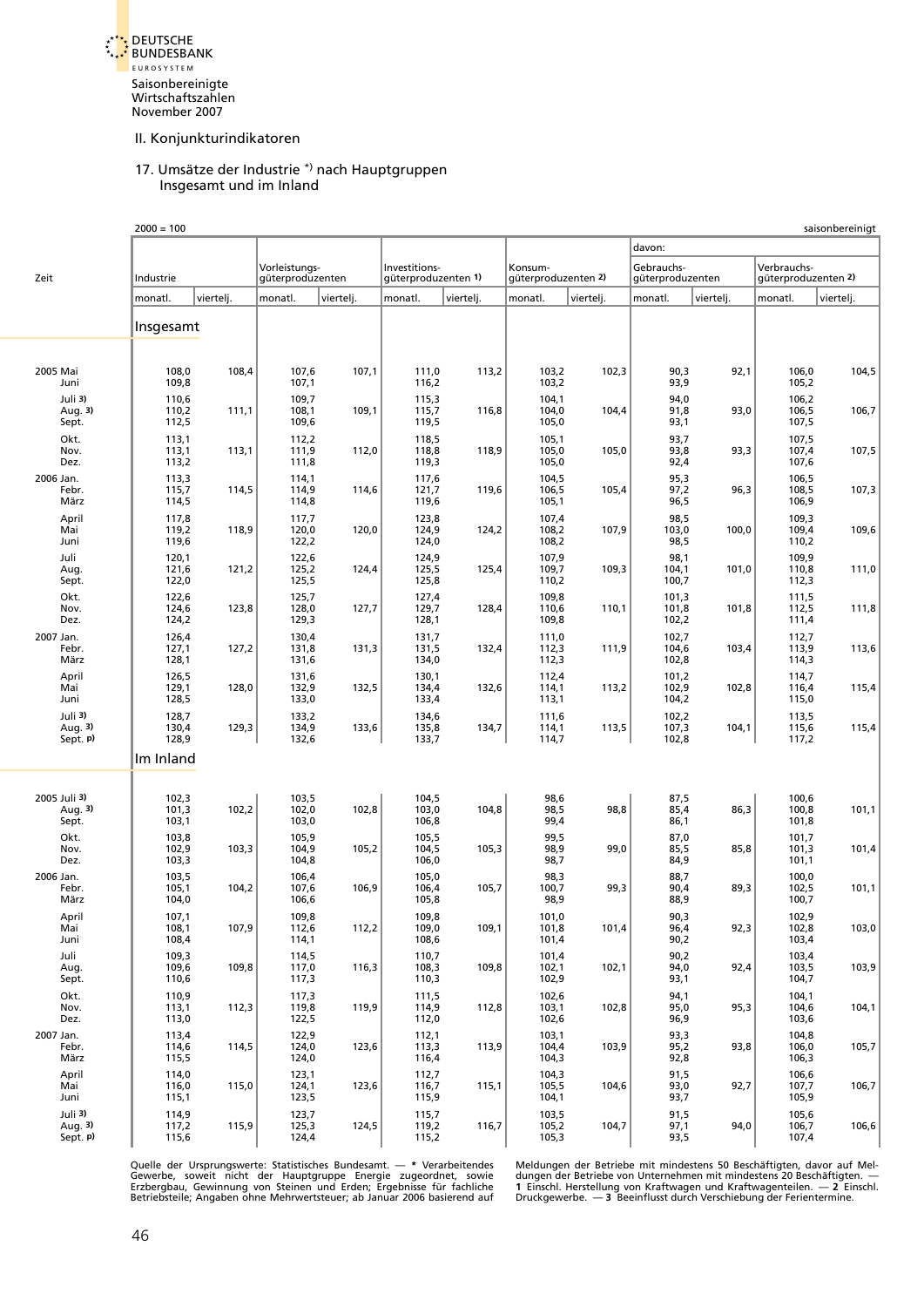<span id="page-40-0"></span>DEUTSCHE BUNDESBANK E U R O S Y S T E M Saisonbereinigte Wirtschaftszahlen November 2007

#### II. Konjunkturindikatoren

#### 18. Umsätze der Industrie \*) nach Hauptgruppen Im Ausland

|                                       | $2000 = 100$                     |                                  |                                   |                                  |                                      |                                  |                                  |                                  |                                  |                                  |                                    | saisonbereinigt                  |
|---------------------------------------|----------------------------------|----------------------------------|-----------------------------------|----------------------------------|--------------------------------------|----------------------------------|----------------------------------|----------------------------------|----------------------------------|----------------------------------|------------------------------------|----------------------------------|
|                                       |                                  |                                  |                                   |                                  |                                      |                                  |                                  |                                  | davon:                           |                                  |                                    |                                  |
| Zeit                                  | Industrie                        |                                  | Vorleistungs-<br>güterproduzenten |                                  | Investitions-<br>güterproduzenten 1) |                                  | Konsum-<br>güterproduzenten 2)   |                                  | Gebrauchs-<br>güterproduzenten   |                                  | Verbrauchs-<br>güterproduzenten 2) |                                  |
|                                       | Insgesamt                        |                                  |                                   |                                  |                                      |                                  |                                  |                                  |                                  |                                  |                                    |                                  |
|                                       | mtl.                             | vj.                              | mtl.                              | vj.                              | mtl.                                 | vj.                              | mtl.                             | vj.                              | mtl.                             | vj.                              | mtl.                               | vj.                              |
| 2005 Jan.<br>Febr.<br>März            | 119,6<br>117,6<br>121,0          | 119,4                            | 117,9<br>116,0<br>117,2           | 117,0                            | 120,0<br>117,7<br>123,1              | 120,3                            | 122,0<br>121,2<br>122,2          | 121,8                            | 104,3<br>105,6<br>106,2          | 105,4                            | 128,4<br>126,9<br>128,0            | 127,8                            |
| April<br>Mai<br>Juni                  | 119,2<br>120,3<br>123,2          | 120,9                            | 115,8<br>118,8<br>116,4           | 117,0                            | 121,2<br>120,5<br>127,6              | 123,1                            | 119,2<br>124,0<br>123,1          | 122,1                            | 105,8<br>105,3<br>107,5          | 106,2                            | 124,1<br>130,9<br>128,9            | 128,0                            |
| Juli 3)<br>Aug. 3)<br>Sept.           | 124,0<br>124,6<br>127,7          | 125,4                            | 120,4<br>118,8<br>121,2           | 120,1                            | 125,8<br>128,0<br>131,9              | 128,6                            | 126,2<br>126,2<br>127,7          | 126,7                            | 108,8<br>106,6<br>109,2          | 108,2                            | 132,5<br>133,3<br>134,5            | 133,4                            |
| Okt.<br>Nov.<br>Dez.                  | 128,1<br>129,4<br>129,2          | 128,9                            | 123,2<br>124,0<br>123,9           | 123,7                            | 131,2<br>132,7<br>132,3              | 132,1                            | 127,8<br>129,9<br>130,6          | 129,4                            | 109,1<br>113,0<br>109,5          | 110,5                            | 134,6<br>136,1<br>138,2            | 136,3                            |
| 2006 Jan.<br>Febr.<br>März            | 129,1<br>132,7<br>131,3          | 131,0                            | 127,4<br>127,5<br>129,0           | 128,0                            | 129,9<br>136,5<br>133,1              | 133,2                            | 129,7<br>130,2<br>130,1          | 130,0                            | 110,4<br>112,7<br>114,0          | 112,4                            | 136,8<br>136,5<br>136,0            | 136,4                            |
| April<br>Mai<br>Juni                  | 134,9<br>137,0<br>137,6          | 136,5                            | 131,4<br>132,9<br>136,2           | 133,5                            | 137,5<br>140,3<br>139,0              | 138,9                            | 133,5<br>134,4<br>135,6          | 134,5                            | 117,3<br>118,0<br>117,7          | 117,7                            | 139,5<br>140,3<br>142,1            | 140,6                            |
| Juli<br>Aug.<br>Sept.                 | 137,4<br>141,0<br>140,4          | 139,6                            | 136,7<br>139,4<br>139,8           | 138,6                            | 138,7<br>142,2<br>140,9              | 140,6                            | 134,2<br>140,4<br>140,0          | 138,2                            | 116,2<br>127,2<br>118,2          | 120,5                            | 140,7<br>145,2<br>147,9            | 144,6                            |
| Okt.<br>Nov.<br>Dez.                  | 141,5<br>143,1<br>142,2          | 142,3                            | 140,4<br>142,3<br>141,0           | 141,2                            | 142,8<br>144,1<br>143,7              | 143,5                            | 138,8<br>140,9<br>139,1          | 139,6                            | 117,9<br>117,5<br>114,4          | 116,6                            | 146,5<br>149,4<br>148,1            | 148,0                            |
| 2007 Jan.<br>Febr.<br>März            | 147,3<br>147,2<br>148,3          | 147,6                            | 143,5<br>145,3<br>144,9           | 144,6                            | 150,7<br>149,2<br>151,2              | 150,4                            | 143,1<br>144,2<br>144,8          | 144,0                            | 124,2<br>126,3<br>125,6          | 125,4                            | 149,9<br>150,8<br>151,8            | 150,8                            |
| April<br>Mai<br>Juni                  | 146,7<br>150,2<br>150,0          | 149,0                            | 146,5<br>148,2<br>149,4           | 148,0                            | 147,1<br>151,7<br>150,5              | 149,8                            | 145,1<br>149,0<br>149,8          | 148,0                            | 123,4<br>125,7<br>128,4          | 125,8                            | 153,0<br>157,4<br>157,6            | 156,0                            |
| Juli 3)<br>Aug. 3)<br>Sept. p)        | 150,8<br>151,6<br>150,2          | 150,9                            | 149,6<br>151,5<br>146,9           | 149,3                            | 153,0<br>151,9<br>151,7              | 152,2                            | 144,2<br>150,4<br>152,6          | 149,1                            | 126,6<br>130,7<br>124,2          | 127,2                            | 150,6<br>157,6<br>163,0            | 157,1                            |
|                                       | EWU und Nicht-EWU 4)             |                                  |                                   |                                  |                                      |                                  |                                  |                                  |                                  |                                  |                                    |                                  |
|                                       | EWU                              | Nicht-<br>EWU                    | EWU                               | Nicht-<br>EWU                    | EWU                                  | Nicht-<br>EWU                    | EWU                              | Nicht-<br>EWU                    | EWU                              | Nicht-<br>EWU                    | EWU                                | Nicht-<br>EWU                    |
| 2005 1.Vj.<br>2.Vj.<br>3.Vj.<br>4.Vj. | 116,9<br>117,5<br>119,1<br>122,9 | 121,8<br>124,2<br>131,5<br>134,7 | 116,6<br>114,6<br>115,3<br>119,0  | 117,5<br>119,8<br>125,8<br>129,2 | 113,0<br>115,9<br>117,8<br>121,6     | 126,1<br>128,9<br>137,2<br>140,5 | 131,3<br>131,1<br>134,0<br>138,2 | 109,8<br>110,8<br>117,5<br>118,3 | 105,9<br>108,0<br>105,1<br>110,8 | 104,7<br>103,9<br>111,9<br>110,3 | 140,3<br>139,4<br>144,3<br>148,0   | 111,7<br>113,3<br>119,5<br>121,3 |
| 2006 1.Vj.<br>2.Vi.<br>3.Vj.<br>4.Vj. | 125,0<br>129,6<br>132,5<br>134,3 | 136,7<br>143,1<br>146,5<br>150,0 | 121,6<br>127,0<br>130,7<br>132,7  | 135,3<br>140,9<br>147,7<br>151,0 | 124,2<br>127,9<br>129,5<br>131,6     | 140,4<br>147,8<br>149,6<br>153,2 | 137,6<br>143,0<br>147,9<br>148,1 | 120,4<br>123,8<br>125,8<br>128,9 | 114,9<br>117,7<br>121,6<br>118,4 | 109,3<br>117,7<br>119,2<br>114,4 | 145,7<br>152,0<br>157,4<br>158,7   | 124,6<br>126,1<br>128,3<br>134,3 |
| 2007 1.Vj.<br>2.Vj.<br>3.Vj. p)       | 140,4<br>143,0<br>144,6          | 154,5<br>154,7<br>156,9          | 138,3<br>141,8<br>143,1           | 151,7<br>155,1<br>156,5          | 138,1<br>139,7<br>142,1              | 160,2<br>157,8<br>160,4          | 154,5<br>157,6<br>157,3          | 130,7<br>135,7<br>138,6          | 129,2<br>129,0<br>130,2          | 120,6<br>121,9<br>123,5          | 163,6<br>167,8<br>167,1            | 134,5<br>140,9<br>144,3          |
| 2006 Sept.                            | 132,5                            | 148,0                            | 131,4                             | 149,5                            | 128,4                                | 151,0                            | 150,2                            | 127,1                            | 120,0                            | 116,0                            | 161,0                              | 131,2                            |
| Okt.<br>Nov.<br>Dez.                  | 135,3<br>134,8<br>132,7          | 147,4<br>151,1<br>151,4          | 133,7<br>134,0<br>130,5           | 148,1<br>151,9<br>153,1          | 132,6<br>131,5<br>130,6              | 151,0<br>154,3<br>154,3          | 149,3<br>148,7<br>146,2          | 125,6<br>131,0<br>130,1          | 119,8<br>119,5<br>115,9          | 115,6<br>115,1<br>112,6          | 159,8<br>159,1<br>157,1            | 129,4<br>136,9<br>136,6          |
| 2007 Jan. 5)<br>Febr.<br>März         | 140,2<br>140,3<br>140,8          | 154,1<br>153,9<br>155,4          | 137,1<br>138,5<br>139,4           | 150,8<br>153,1<br>151,3          | 138,7<br>137,2<br>138,3              | 160,3<br>158,8<br>161,5          | 154,0<br>156,1<br>153,5          | 129,2<br>129,2<br>133,8          | 128,8<br>130,0<br>128,8          | 118,5<br>121,7<br>121,6          | 163,0<br>165,4<br>162,3            | 133,2<br>132,0<br>138,4          |
| April<br>Mai<br>Juni                  | 142,6<br>142,7<br>143,6          | 150,6<br>157,3<br>156,2          | 141,5<br>141,4<br>142,6           | 152,2<br>156,0<br>157,2          | 139,7<br>139,9<br>139,6              | 153,1<br>161,1<br>159,3          | 155,9<br>156,3<br>160,6          | 131,4<br>139,7<br>136,1          | 125,9<br>127,1<br>134,1          | 120,3<br>124,0<br>121,5          | 166,7<br>166,7<br>170,1            | 135,5<br>145,6<br>141,6          |
| Juli 3)<br>Aug. 3)<br>Sept. p)        | 143,8<br>146,1<br>143,8          | 157,5<br>156,9<br>156,3          | 142,7<br>145,6<br>140,9           | 157,5<br>158,2<br>153,7          | 141,8<br>143,1<br>141,3              | 162,0<br>159,0<br>160,1          | 153,8<br>157,9<br>160,3          | 132,1<br>140,9<br>142,8          | 130,9<br>133,7<br>125,9          | 121,3<br>127,1<br>122,1          | 162,0<br>166,6<br>172,6            | 136,1<br>146,1<br>150,6          |

Quelle der Ursprungswerte: Statistisches Bundesamt. — \* Verarbeitendes — dungen der Betriebe von Unternehmen mit mindestens 20 Beschäftigten. — «Gewerbe, sowiet nicht der Hauptgruppe Energie zugeordnet, sowie – 1 Einschl.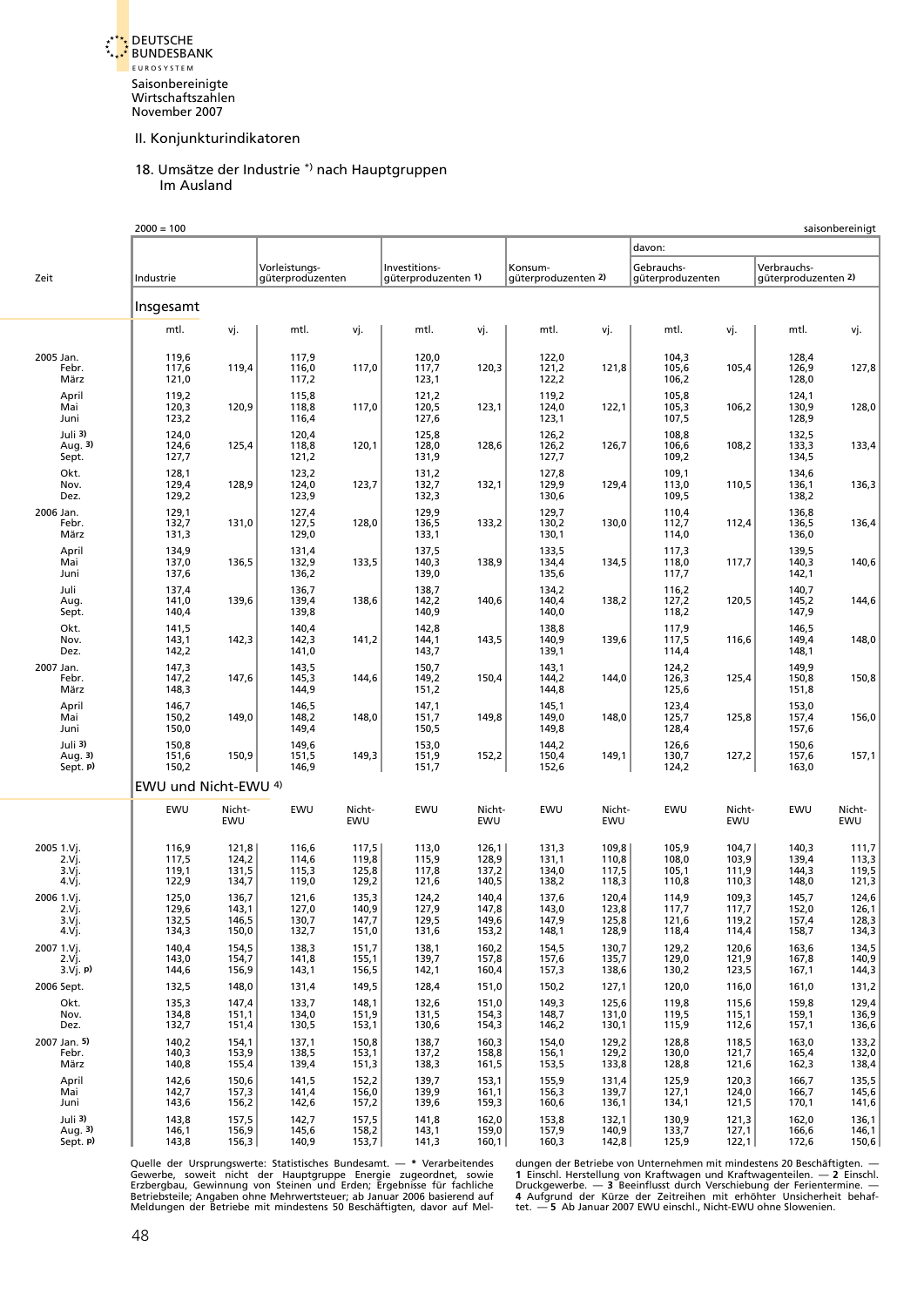<span id="page-41-0"></span>

# 19. Erteilte Baugenehmigungen im Hochbau \*)

|                                          | Mrd €                            |                              |                               |                              |                              |                      |                              |           |                              | saisonbereinigt + |
|------------------------------------------|----------------------------------|------------------------------|-------------------------------|------------------------------|------------------------------|----------------------|------------------------------|-----------|------------------------------|-------------------|
|                                          |                                  |                              |                               |                              | Nichtwohnungsbau             |                      |                              |           |                              |                   |
| Zeit                                     | Insgesamt                        |                              | Wohnungsbau                   |                              | zusammen                     |                      | Wirtschaftsbau               |           | öffentlicher Bau             |                   |
|                                          | Deutschland                      |                              |                               |                              |                              |                      |                              |           |                              |                   |
|                                          | mtl.                             | vj.                          | mtl.                          | vj.                          | mtl.                         | vj.                  | mtl.                         | vj.       | mtl.                         | vj.               |
| 2004 Nov.<br>Dez.                        | 4,81<br>5,19                     | 14,64                        | 3,06<br>3,26                  | 9,05                         | 1,75<br>1,93                 | 5,59                 | 1,31<br>1,53                 | 4,17      | 0,44<br>0,40                 | 1,42              |
| 2005 Jan.<br>Febr.<br>März               | 5,31<br>5,00<br>4,97             | 15,28                        | 3,51<br>3,18<br>2,79          | 9,48                         | 1,80<br>1,82<br>2,18         | 5,80                 | 1,41<br>1,41<br>1,38         | 4,20      | 0,39<br>0,41<br>0,80         | 1,60              |
| April<br>Mai<br>Juni                     | 4,49<br>4,35<br>4,18             | 13,02                        | 2,67<br>2,49<br>2,60          | 7,76                         | 1,82<br>1,86<br>1,58         | 5,26                 | 1,33<br>1,38<br>1,17         | 3,88      | 0,49<br>0,48<br>0,41         | 1,38              |
| Juli<br>Aug.<br>Sept.                    | 4,39<br>4,80<br>5,00             | 14,19                        | 2,49<br>2,86<br>2,99          | 8,34                         | 1,90<br>1,94<br>2,01         | 5,85                 | 1,27<br>1,40<br>1,43         | 4,10      | 0,63<br>0,54<br>0,58         | 1,75              |
| Okt.<br>Nov.<br>Dez.                     | 4,70<br>5,21<br>5,81             | 15,72                        | 2,73<br>3,33<br>3,91          | 9,97                         | 1,97<br>1,88<br>1,90         | 5,75                 | 1,52<br>1,35<br>1,34         | 4,21      | 0,45<br>0,53<br>0,56         | 1,54              |
| 2006 Jan.<br>Febr.<br>März               | 6,46<br>6,16<br>6,09             | 18,71                        | 4,61<br>4,12<br>3,73          | 12,46                        | 1,85<br>2,04<br>2,36         | 6,25                 | 1,35<br>1,46<br>1,90         | 4,71      | 0,50<br>0,58<br>0,46         | 1,54              |
| April<br>Mai<br>Juni                     | 5,29<br>5,04<br>4,61             | 14,94                        | 3,09<br>2,93<br>2,64          | 8,66                         | 2,20<br>2,11<br>1,97         | 6,28                 | 1,74<br>1,59<br>1,45         | 4,78      | 0,46<br>0,52<br>0,52         | 1,50              |
| Juli<br>Aug.<br>Sept.                    | 4,98<br>5,01<br>4,74             | 14,73                        | 2,69<br>2,86<br>2,67          | 8,22                         | 2,29<br>2,15<br>2,07         | 6,51                 | 1,77<br>1,66<br>1,65         | 5,08      | 0,52<br>0,49<br>0,42         | 1,43              |
| Okt.<br>Nov.<br>Dez.                     | 4,58<br>4,43<br>4,43             | 13,44                        | 2,50<br>2,58<br>2,46          | 7,54                         | 2,08<br>1,85<br>1,97         | 5,90                 | 1,65<br>1,51<br>1,52         | 4,68      | 0,43<br>0,34<br>0,45         | 1,22              |
| 2007 Jan.<br>Febr.<br>März               | 4,18<br>4,01<br>3,98             | 12,17                        | 2,12<br>2,05<br>2,06          | 6,23                         | 2,06<br>1,96<br>1,92         | 5,94                 | 1,70<br>1,45<br>1,49         | 4,64      | 0,36<br>0,51<br>0,43         | 1,30              |
| April<br>Mai<br>Juni                     | 5,15<br>4,53<br>4,16             | 13,84                        | 2,26<br>2,27<br>2,20          | 6,73                         | 2,89<br>2,26<br>1,96         | 7,11                 | 2,40<br>1,77<br>1,57         | 5,74      | 0,49<br>0,49<br>0,39         | 1,37              |
| Juli<br>Aug.                             | 4,81<br>4,66                     |                              | 2,26<br>2,30                  | $\cdots$                     | 2,55<br>2,36                 |                      | 1,89<br>1,93                 | $\ddotsc$ | 0,66<br>0,43                 |                   |
|                                          | West- und Ostdeutschland         |                              |                               |                              |                              |                      |                              |           |                              |                   |
|                                          | West-<br>Deutschland             | Ost-                         | West-<br>Deutschland          | Ost-                         | West-<br>Deutschland         | Ost-                 | West-<br>Deutschland         | Ost-      | West-<br>Deutschland         | Ost-              |
| 2005 1.Vj.<br>2.Vj.<br>3.Vj.<br>4.Vj.    | 13,29<br>10,92<br>12,23<br>13,56 | 1,99<br>2,10<br>1,96<br>2,16 | 8,30<br>6,63<br>7,30<br>8,87  | 1,18<br>1,13<br>1,04<br>1,10 | 4,99<br>4,29<br>4,93<br>4,69 | ä,                   | 3,67<br>3,23<br>3,52<br>3,56 |           | 1,32<br>1,06<br>1,41<br>1,13 |                   |
| 2006 1.Vj.<br>2.Vj.<br>3.Vj.<br>$4.V$ j. | 16,06<br>12,79<br>12,62<br>11,59 | 2,65<br>2,15<br>2,11<br>1,85 | 11,07<br>7,46<br>7,11<br>6,54 | 1,39<br>1,20<br>1,11<br>1,00 | 4,99<br>5,33<br>5,51<br>5,05 |                      | 3,74<br>4,12<br>4,37<br>4,05 |           | 1,25<br>1,21<br>1,14<br>1,00 |                   |
| 2007 1.Vj.<br>2.Vj.                      | 10,31<br>11,80                   | 1,86<br>2,04                 | 5,44<br>5,84                  | 0,79<br>0,89                 | 4,87<br>5,96                 |                      | 3,85<br>4,86                 |           | 1,02<br>1,10                 |                   |
| 2006 Aug.<br>Sept.                       | 4,30<br>4,13                     | 0,71<br>0,61                 | 2,50<br>2,29                  | 0,36<br>0,38                 | 1,80<br>1,84                 |                      | 1,43<br>1,49                 |           | 0,37<br>0,35                 |                   |
| Okt.<br>Nov.<br>Dez.                     | 3,94<br>3,90<br>3,75             | 0,64<br>0,53<br>0,68         | 2,14<br>2,26<br>2,14          | 0,36<br>0,32<br>0,32         | 1,80<br>1,64<br>1,61         |                      | 1,42<br>1,34<br>1,29         |           | 0,38<br>0,30<br>0,32         |                   |
| 2007 Jan.<br>Febr.<br>März               | 3,59<br>3,50<br>3,22             | 0,59<br>0,51<br>0,76         | 1,87<br>1,82<br>1,75          | 0,25<br>0,23<br>0,31         | 1,72<br>1,68<br>1,47         |                      | 1,44<br>1,28<br>1,13         |           | 0,28<br>0,40<br>0,34         |                   |
| April<br>Mai<br>Juni                     | 4,53<br>3,90<br>3,37             | 0,62<br>0,63<br>0,79         | 2,00<br>1,98<br>1,86          | 0,26<br>0,29<br>0,34         | 2,53<br>1,92<br>1,51         | $\blacksquare$       | 2,13<br>1,50<br>1,23         |           | 0,40<br>0,42<br>0,28         |                   |
| Juli<br>Aug.                             | 4,13<br>3,97                     | 0,68<br>0,69                 | 1,92<br>1,98                  | 0,34<br>0,32                 | 2,21<br>1,99                 | $\blacksquare$<br>¥, | 1,62<br>1,64                 |           | 0,59<br>0,35                 |                   |

Quelle der Ursprungswerte: Statistisches Bundesamt. — \* Veranschlagte zierten Census-Methode II, Version X-11.<br>Kosten des Bauwerkes; einschl. Mehrwertsteuer. — + Mit Hilfe der modifi-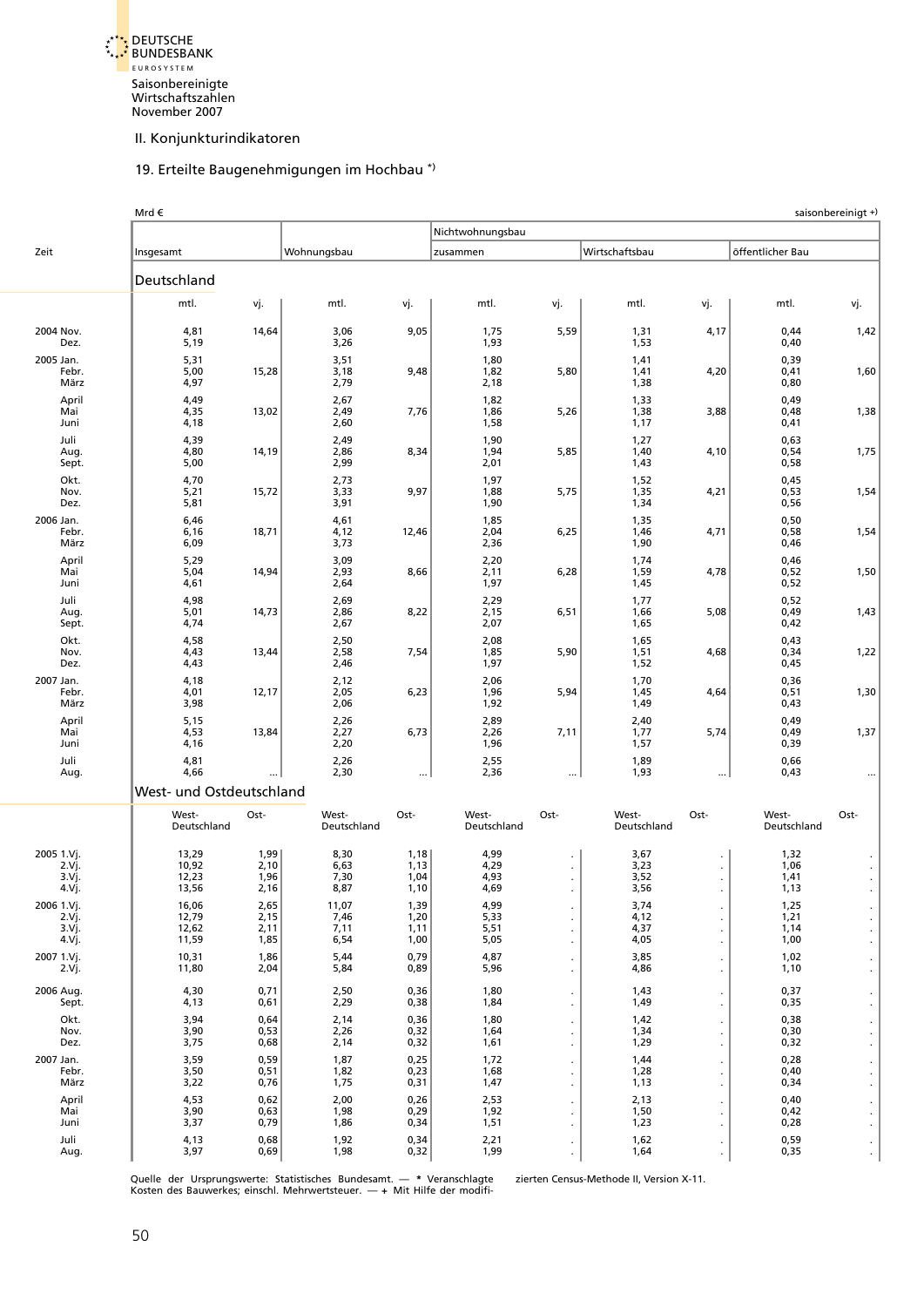<span id="page-42-0"></span>

#### 20. Auftragseingang im Bauhauptgewerbe \*) **Werte**

|                                       | $2000 = 100$                 |                              |                                        |                              |                              |                              |                              |                              |                              |                              |                              |                              |                                |                              |                                | saisonbereinigt              |
|---------------------------------------|------------------------------|------------------------------|----------------------------------------|------------------------------|------------------------------|------------------------------|------------------------------|------------------------------|------------------------------|------------------------------|------------------------------|------------------------------|--------------------------------|------------------------------|--------------------------------|------------------------------|
|                                       |                              |                              | Gliederung nach Bauarten               |                              |                              |                              |                              |                              |                              |                              |                              |                              | Gliederung nach Bauherren 1)   |                              |                                |                              |
|                                       |                              |                              | Hochbau                                |                              |                              |                              |                              |                              |                              |                              |                              |                              |                                |                              |                                |                              |
| Zeit                                  | Insgesamt                    |                              | zusammen                               |                              | Wohnungsbau                  |                              | gewerblicher<br>Hochbau 2)   |                              | öffentlicher<br>Hochbau      |                              | Tiefbau                      |                              | gewerbliche<br>Auftraggeber 2) |                              | öffentliche<br>Auftraggeber 3) |                              |
|                                       | Deutschland                  |                              |                                        |                              |                              |                              |                              |                              |                              |                              |                              |                              |                                |                              |                                |                              |
|                                       | mtl.                         | vj.                          | mtl.                                   | vj.                          | mtl.                         | vj.                          | mtl.                         | vj.                          | mtl.                         | vj.                          | mtl.                         | vj.                          | mtl.                           | vj.                          | mtl.                           | vj.                          |
| 2005 Jan.<br>Febr.<br>März            | 67,3<br>66,4<br>72,1         | 68,6                         | 56,7<br>59,2<br>67,3                   | 61,1                         | 53,2<br>54,6<br>57,0         | 54,9                         | 55,2<br>59,2<br>74,5         | 63,0                         | 72,9<br>73,4<br>72,0         | 72,8                         | 81,8<br>76,4<br>78,7         | 79,0                         | 64,0<br>63,4<br>76,0           | 67,8                         | 79,7<br>77,3<br>77,1           | 78,0                         |
| April<br>Mai<br>Juni                  | 68,8<br>72,9<br>72,8         | 71,5                         | 60,5<br>62,9<br>66,0                   | 63,1                         | 55,0<br>57,6<br>57,3         | 56,6                         | 62,7<br>63,7<br>69,6         | 65,3                         | 69,2<br>76,2<br>79,0         | 74,8                         | 80,3<br>86,7<br>82,2         | 83,1                         | 69,3<br>70,0<br>73,9           | 71,1                         | 77,0<br>85,7<br>81,3           | 81,3                         |
| Juli<br>Aug.<br>Sept.                 | 74,3<br>78,4<br>76,5         | 76,4                         | 63,0<br>61,1<br>69,4                   | 64,5                         | 56,4<br>57,2<br>56,7         | 56,8                         | 66,2<br>60,1<br>74,3         | 66,9                         | 71,3<br>76,9<br>89,5         | 79,2                         | 89,8<br>102,2<br>86,3        | 92,8                         | 71,7<br>80,5<br>78,1           | 76,8                         | 88,3<br>89,2<br>86,9           | 88,1                         |
| Okt.<br>Nov.<br>Dez.                  | 74,8<br>76,1<br>81,5         | 77,5                         | 65,6<br>69,6<br>74,7                   | 70,0                         | 57,4<br>57,4<br>62,2         | 59,0                         | 69,2<br>77,7<br>83,4         | 76,8                         | 77,4<br>76,2<br>80,5         | 78,0                         | 87,4<br>85,2<br>90,9         | 87,8                         | 76,1<br>80,7<br>85,4           | 80,7                         | 84,2<br>82,7<br>89,3           | 85,4                         |
| 2006 Jan.<br>Febr.<br>März            | 72,7<br>75,3<br>75,2         | 74,4                         | 62,7<br>68,0<br>67,9                   | 66,2                         | 59,3<br>56,5<br>55,9         | 57,2                         | 61,4<br>71,5<br>73,2         | 68,7                         | 77,5<br>90,2<br>84,9         | 84,2                         | 86,7<br>85,4<br>85,1         | 85,7                         | 67,7<br>75,6<br>78,5           | 73,9                         | 86,8<br>86,8<br>83,4           | 85,7                         |
| April<br>Mai<br>Juni                  | 78,3<br>80,9<br>76,5         | 78,6                         | 70,1<br>71,7<br>66,2                   | 69,3                         | 61,6<br>59,7<br>60,5         | 60,6                         | 73,6<br>81,9<br>67,1         | 74,2                         | 82,5<br>70,2<br>80,4         | 77,7                         | 89,6<br>93,7<br>90,8         | 91,4                         | 79,9<br>88,5<br>75,3           | 81,2                         | 86,8<br>85,7<br>88,0           | 86,8                         |
| Juli<br>Aug.<br>Sept.                 | 80,0<br>80,2<br>77,8         | 79,3                         | 71,3<br>72,1<br>68,9                   | 70,8                         | 65,3<br>59,4<br>58,8         | 61,2                         | 72,4<br>82,0<br>75,6         | 76,7                         | 85,1<br>73,8<br>74,2         | 77,7                         | 92,0<br>91,5<br>90,3         | 91,3                         | 81,8<br>85,9<br>82,5           | 83,4                         | 87,0<br>86,9<br>84,4           | 86,1                         |
| Okt.<br>Nov.<br>Dez.                  | 77,2<br>79,5<br>76,0         | 77,6                         | 71,8<br>71,1<br>68,5                   | 70,5                         | 58,2<br>56,7<br>59,0         | 58,0                         | 82,7<br>81,5<br>77,1         | 80,4                         | 72,5<br>76,0<br>65,2         | 71,2                         | 84,5<br>91,0<br>86,3         | 87,3                         | 86,6<br>86,3<br>84,8           | 85,9                         | 78,3<br>86,0<br>76,6           | 80,3                         |
| 2007 Jan.<br>Febr.<br>März            | 86,6<br>82,1<br>85,1         | 84,6                         | 73,0<br>68,7<br>76,5                   | 72,7                         | 59,4<br>55,1<br>53,5         | 56,0                         | 82,3<br>79,7<br>86,7         | 82,9                         | 79,2<br>69,2<br>107,9        | 85,4                         | 105,5<br>100,6<br>97,0       | 101,0                        | 88,4<br>90,9<br>94,0           | 91,1                         | 101,6<br>89,2<br>94,7          | 95,2                         |
| April<br>Mai<br>Juni                  | 85,1<br>84,1<br>78,9         | 82,7                         | 74,8<br>75,6<br>70,3                   | 73,6                         | 60,0<br>56,3<br>56,6         | 57,6                         | 87,0<br>88,2<br>82,1         | 85,8                         | 74,2<br>87,5<br>67,6         | 76,4                         | 99,4<br>95,8<br>90,9         | 95,4                         | 91,5<br>92,2<br>88,5           | 90,7                         | 93,6<br>92,3<br>82,1           | 89,3                         |
| Juli<br>Aug.                          | 86,1<br>79,7                 |                              | 81,4<br>69,6                           |                              | 57,0<br>57,8                 |                              | 101,6<br>74,6                | $\cdots$                     | 80,3<br>86,5                 |                              | 92,6<br>93,7                 |                              | 100,6<br>81,2                  |                              | 88,0<br>91,7                   |                              |
|                                       |                              |                              | West- und Ostdeutschland <sup>4)</sup> |                              |                              |                              |                              |                              |                              |                              |                              |                              |                                |                              |                                |                              |
|                                       | West-<br>Deutschland         | Ost-                         | West-<br>Deutschland                   | Ost-                         | West-<br>Deutschland         | Ost-<br>5)                   | West-<br>Deutschland         | Ost-<br>5)                   | West-<br>Deutschland         | Ost-<br>5)                   | West-<br>Deutschland         | Ost-                         | West-<br>Deutschland           | Ost-<br>5)                   | West-<br>Deutschland           | Ost-<br>5)                   |
| 2005 1.Vj.<br>2.Vj.<br>3.Vj.<br>4.Vj. | 72,2<br>75,1<br>80,8<br>82,3 | 58,7<br>61,7<br>64,3<br>64,2 | 67,1<br>69,6<br>69,8<br>78,0           | 43,1<br>43,9<br>49,0<br>46,3 | 64,5<br>66,3<br>66,4<br>68,5 | 28,6<br>29,9<br>30,2<br>32,7 | 66,6<br>69,9<br>69,8<br>83,7 | 50,7<br>50,0<br>56,9<br>53,3 | 77,8<br>79,2<br>79,9<br>84,3 | 60,9<br>64,4<br>77,6<br>63,3 | 79,5<br>83,0<br>96,8<br>88,6 | 77,6<br>83,2<br>82,7<br>85,9 | 70,7<br>74,4<br>80,1<br>85,5   | 59,3<br>61,4<br>67,1<br>67,0 | 78,8<br>81,5<br>90,6<br>87,5   | 76,1<br>80,9<br>81,6<br>80,1 |
| 2006 1.Vj.<br>2.Vj.<br>3.Vj.<br>4 Vj. | 79,2<br>83,5<br>83,9<br>81,4 | 61,3<br>65,1<br>66,7<br>67,0 | 72,4<br>76,9<br>77,7<br>75,9           | 47,8<br>46,9<br>50,0<br>54,6 | 67,5<br>71,2<br>70,7<br>65,8 | 28,9<br>31,3<br>34,9<br>36,3 | 72,5<br>79,1<br>81,3<br>84,4 | 55,6<br>57,4<br>61,1<br>67,1 | 87,3<br>85,7<br>85,4<br>72,6 | 76,9<br>58,9<br>59,6<br>68,1 | 89,1<br>93,0<br>92,9<br>89,4 | 77,6<br>87,3<br>87,1<br>82,1 | 78,0<br>84,1<br>86,5<br>90,3   | 62,0<br>72,8<br>74,4<br>73,1 | 88,0<br>90,5<br>89,3<br>80,8   | 79,8<br>77,2<br>77,9<br>78,9 |
| 2007 1.Vj.<br>2.Vj.                   | 89,2<br>88,1                 | 72,0<br>67,9                 | 80,2<br>80,7                           | 50,5<br>52,6                 | 65,3<br>66,0                 | 30,5<br>34,6                 | 89,9<br>91,8                 | 59,4<br>65,3                 | 88,0<br>81,4                 | 79,3<br>64,9                 | 102,2<br>99,0                | 98,0<br>86,5                 | 96,5<br>96,2                   | 75,4<br>74,8                 | 95,9<br>92,7                   | 93,1<br>80,6                 |
| 2006 Aug.<br>Sept.                    | 85,8<br>81,8                 | 64,8<br>66,9                 | 79,6<br>75,3                           | 49,8<br>49,7                 | 70,3<br>65,9                 | 29,5<br>39,4                 | 86,7<br>80,5                 | 65,9<br>58,9                 | 80,2<br>83,9                 | 58,7<br>51,4                 | 94,8<br>91,2                 | 83,1<br>87,9                 | 89,6<br>85,6                   | 74,8<br>73,6                 | 91,3<br>87,5                   | 75,5<br>76,5                 |
| Okt.<br>Nov.<br>Dez.                  | 80,8<br>84,1<br>79,2         | 67,2<br>66,6<br>67,1         | 76,8<br>77,5<br>73,3                   | 56,9<br>52,4<br>54,4         | 67,6<br>66,3<br>63,6         | 32,4<br>30,4<br>46,2         | 84,1<br>85,9<br>83,2         | 77,9<br>66,8<br>56,6         | 76,4<br>78,2<br>63,1         | 63,5<br>70,7<br>70,2         | 86,4<br>93,8<br>87,9         | 79,7<br>83,9<br>82,6         | 88,8<br>92,0<br>90,2           | 80,2<br>69,8<br>69,4         | 79,7<br>86,4<br>76,4           | 74,6<br>84,9<br>77,2         |
| 2007 Jan.<br>Febr.<br>März            | 92,8<br>84,5<br>90,4         | 69,6<br>75,7<br>70,6         | 79,9<br>77,0<br>83,8                   | 52,4<br>44,3<br>54,8         | 68,8<br>64,9<br>62,2         | 33,6<br>28,1<br>29,7         | 87,6<br>89,0<br>93,0         | 64,3<br>48,4<br>65,5         | 83,6<br>66,0<br>114,5        | 69,0<br>76,6<br>92,3         | 111,4<br>95,4<br>99,9        | 90,6<br>113,8<br>89,7        | 93,8<br>96,5<br>99,1           | 72,6<br>74,6<br>79,1         | 106,7<br>83,0<br>98,1          | 88,1<br>105,2<br>86,0        |
| April<br>Mai<br>Juni                  | 90,3<br>90,3<br>83,8         | 70,9<br>67,2<br>65,7         | 81,3<br>84,2<br>76,6                   | 55,7<br>50,4<br>51,6         | 67,1<br>66,2<br>64,8         | 40,6<br>29,2<br>34,1         | 93,9<br>95,4<br>86,2         | 63,8<br>63,8<br>68,3         | 74,6<br>95,0<br>74,5         | 73,4<br>69,8<br>51,5         | 103,5<br>99,2<br>94,2        | 89,3<br>87,4<br>82,9         | 97,0<br>98,7<br>93,0           | 75,6<br>73,4<br>75,4         | 97,3<br>95,8<br>85,1           | 84,0<br>83,3<br>74,6         |
| Juli<br>Aug.                          | 93,0<br>86,3                 | 67,1<br>61,7                 | 91,8<br>77,2                           | 50,7<br>47,0                 | 65,3<br>68,5                 | 34,1<br>28,5                 | 112,5<br>80,0                | 64,6<br>56,4                 | 90,8<br>93,3                 | 55,8<br>70,4                 | 94,9<br>99,4                 | 87,1<br>79,5                 | 109,4<br>86,3                  | 75,1<br>66,4                 | 91,6<br>97,5                   | 78,5<br>76,6                 |

Quelle der Ursprungswerte: Statistisches Bundesamt. — \* Angaben ohne Wohnungsbauaufträge. — 2 Einschl. Bahn und Post. — 3 Einschl. Straßen-<br>Mehrwertsteuer. Die Ergebnisse beziehen sich auf die Wirtschaftszweige – bau. — 4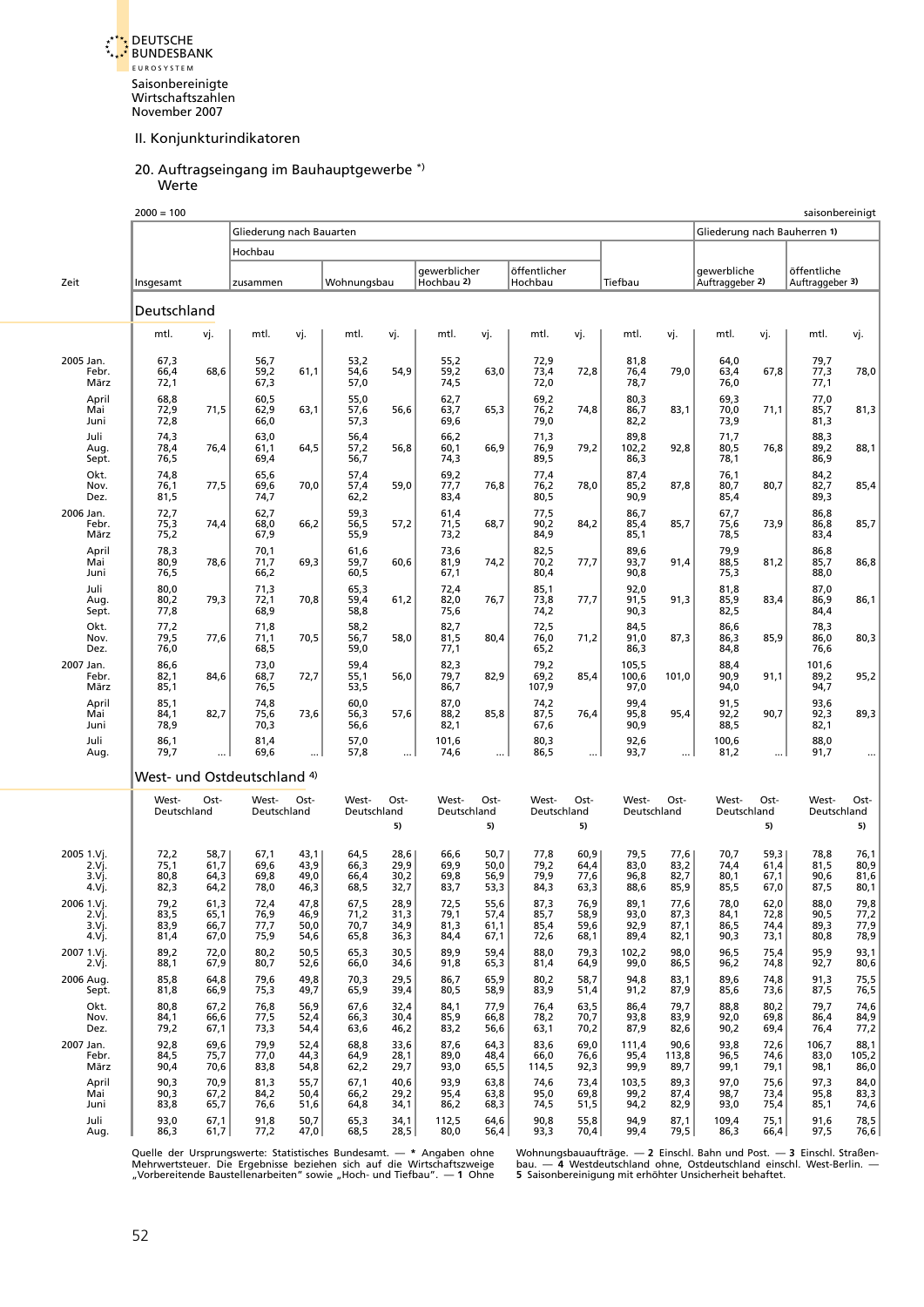<span id="page-43-0"></span>DEUTSCHE BUNDESBANK E U R O S Y S T E M Saisonbereinigte Wirtschaftszahlen November 2007

#### II. Konjunkturindikatoren

#### 21. Auftragseingang im Bauhauptgewerbe \*) Volumen

|                                       | $2000 = 100$   |                              |                |                              |                |                              |                |                              |                |                              |                |                              |                              |                              |                              | saisonbereinigt                     |
|---------------------------------------|----------------|------------------------------|----------------|------------------------------|----------------|------------------------------|----------------|------------------------------|----------------|------------------------------|----------------|------------------------------|------------------------------|------------------------------|------------------------------|-------------------------------------|
|                                       |                |                              |                |                              | Hochbau        |                              |                |                              |                |                              |                |                              |                              |                              |                              |                                     |
| Zeit                                  | Insgesamt      |                              |                |                              | zusammen       |                              |                |                              |                | Wohnungsbau                  |                |                              | Nichtwohnungsbau             |                              | Tiefbau                      |                                     |
|                                       | Deutschland    |                              |                |                              |                |                              |                |                              |                |                              |                |                              |                              |                              |                              |                                     |
|                                       |                | mtl.                         |                | vj.                          |                | mtl.                         |                | vj.                          |                | mtl.                         |                | vj.                          | mtl.                         | vj.                          | mtl.                         | vj.                                 |
| 2005 Jan.<br>Febr.<br>März            |                | 66,7<br>65,6<br>71,1         |                | 67,8                         |                | 56,4<br>58,8<br>66,8         |                | 60,7                         |                | 53,5<br>54,8<br>57,2         |                | 55,2                         | 58,3<br>61,3<br>72,9         | 64,2                         | 80,8<br>75,1<br>77,1         | 77,7                                |
| April<br>Mai<br>Juni                  |                | 67,9<br>71,9<br>71,8         |                | 70,5                         |                | 60,1<br>62,5<br>65,5         |                | 62,7                         |                | 55,3<br>57,9<br>57,6         |                | 56,9                         | 63,1<br>65,4<br>70,6         | 66,4                         | 78,7<br>85,0<br>80,6         | 81,4                                |
| Juli<br>Aug.<br>Sept.                 |                | 73,4<br>77,4<br>75,4         |                | 75,4                         |                | 62,6<br>60,7<br>68,8         |                | 64,0                         |                | 56,8<br>57,6<br>57,1         |                | 57,2                         | 66,3<br>62,7<br>76,3         | 68,4                         | 88,3<br>100,4<br>84,5        | 91,1                                |
| Okt.<br>Nov.<br>Dez.                  |                | 73,7<br>74,8<br>80,2         |                | 76,2                         |                | 65,0<br>68,8<br>74,0         |                | 69,3                         |                | 57,6<br>57,6<br>62,4         |                | 59,2                         | 69,7<br>76,0<br>81,4         | 75,7                         | 85,7<br>83,0<br>88,7         | 85,8                                |
| 2006 Jan.<br>Febr.<br>März            |                | 71,5<br>73,5<br>73,3         |                | 72,8                         |                | 62,0<br>66,8<br>66,7         |                | 65,2                         |                | 59,5<br>56,3<br>55,7         |                | 57,2                         | 63,6<br>73,6<br>73,8         | 70,3                         | 84,7<br>82,8<br>82,4         | 83,3                                |
| April<br>Mai<br>Juni                  |                | 76,3<br>78,3<br>74,0         |                | 76,2                         |                | 68,8<br>70,0<br>64,6         |                | 67,8                         |                | 61,4<br>59,2<br>60,0         |                | 60,2                         | 73,6<br>76,9<br>67,6         | 72,7                         | 86,7<br>89,9<br>87,0         | 87,9                                |
| Juli<br>Aug.<br>Sept.                 |                | 77,4<br>76,5<br>74,1         |                | 76,0                         |                | 69,6<br>69,2<br>66,1         |                | 68,3                         |                | 64,7<br>58,1<br>57,4         |                | 60,1                         | 72,7<br>76,4<br>71,7         | 73,6                         | 88,3<br>86,4<br>85,2         | 86,6                                |
| Okt.<br>Nov.<br>Dez.                  |                | 73,5<br>74,9<br>71,5         |                | 73,3                         |                | 69,0<br>67,5<br>64,9         |                | 67,1                         |                | 56,9<br>54,8<br>56,9         |                | 56,2                         | 76,7<br>75,6<br>70,1         | 74,1                         | 79,8<br>85,1<br>80,7         | 81,9                                |
| 2007 Jan.<br>Febr.<br>März            | r)<br>r)       | 81,5<br>76,1<br>78,9         | r)             | 78,8                         | r)<br>r)       | 69,2<br>64,1<br>71,3         | r)             | 68,2                         | r)<br>r)       | 57,4<br>52,3<br>50,9         | r)             | 53,5                         | 76,7<br>71,7<br>84,4         | 77,6                         | 98,6<br>92,6<br>89,4         | 93,5                                |
| April<br>Mai<br>Juni                  | r)<br>r)<br>r) | 78,9<br>77,2<br>72,5         | r)             | 76,2                         | r)<br>r)<br>r) | 69,8<br>69,8<br>64,9         | r)             | 68,2                         | r)<br>r)<br>r) | 56,9<br>52,9<br>53,2         | r)             | 54,3                         | 78,0<br>80,6<br>72,4         | 77,0                         | 91,7<br>87,4<br>82,9         | 87,3                                |
| Juli<br>Aug.                          | r)             | 79,0<br>72,8                 |                |                              | r)             | 75,0<br>63,9                 |                | $\ddotsc$                    | r)             | 53,6<br>54,2                 |                |                              | 88,8<br>70,2                 | $\cdots$                     | 84,5<br>85,1                 |                                     |
|                                       |                | West- und Ostdeutschland 1)  |                |                              |                |                              |                |                              |                |                              |                |                              |                              |                              |                              |                                     |
|                                       |                | West-<br>Deutschland         |                | Ost-                         |                | West-<br>Deutschland         |                | Ost-                         |                | West-<br>Deutschland         |                | Ost-                         | West-<br>Deutschland         | Ost-                         | West-<br>Deutschland         | Ost-                                |
|                                       |                |                              |                |                              |                |                              |                |                              |                |                              |                | 2)                           |                              | 2)                           |                              |                                     |
| 2005 1.Vj.<br>2.Vj.<br>3.Vj.<br>4.Vj. |                | 71,8<br>74,5<br>80,1<br>81,3 |                | 56,9<br>59,7<br>62,3<br>62,1 |                | 66,8<br>69,3<br>69,3<br>77,2 |                | 42,5<br>43,3<br>48,3<br>45,6 |                | 64,9<br>66,8<br>67,0<br>69,0 |                | 28,4<br>29,6<br>29,9<br>32,4 | 68,0<br>70,7<br>70,7<br>82,4 | 52,5<br>52,9<br>61,3<br>55,0 | 79,0<br>82,2<br>95,9<br>87,3 | 74,4<br>79,6<br>79,1<br>82,1        |
| 2006 1.Vj.<br>2.Vj.<br>3.Vj.<br>4.Vj. |                | 77,8<br>81,3<br>80,8<br>77,3 |                | 59,1<br>62,2<br>62,9<br>62,4 |                | 71,3<br>75,3<br>75,1<br>72,3 |                | 47,0<br>45,7<br>48,1<br>51,7 |                | 67,6<br>70,9<br>69,6<br>64,0 |                | 28,6<br>30,7<br>33,8<br>34,6 | 73,7<br>78,0<br>78,6<br>77,5 | 60,0<br>56,3<br>58,2<br>63,8 | 87,1<br>90,0<br>88,9<br>84,5 | 73,8<br>$\frac{82,4}{80,9}$<br>75,3 |
| 2007 1.Vj.<br>2.Vj.                   | r)<br>r)       | 83,6<br>81,6                 | r)<br>r)       | 65,7<br>61,3                 | r)<br>r)       | 75,4<br>74,8                 | r)<br>r)       | 47,0<br>48,2                 | r)<br>r)       | 62,6<br>62,4                 | r)<br>r)       | 28,6<br>32,0                 | 83,3<br>82,6                 | 59,9<br>59,6                 | 95,5<br>91,4                 | 88,6<br>77,2                        |
| 2006 Aug.<br>Sept.                    |                | 82,2<br>78,3                 |                | 60,7<br>62,7                 |                | 76,5<br>72,4                 |                | 47,6<br>47,6                 |                | 68,9<br>64,5                 |                | 28,4<br>37,9                 | 81,3<br>77,3                 | 61,0<br>54,4                 | 90,3<br>86,9                 | 76,7<br>81,1                        |
| Okt.<br>Nov.<br>Dez.                  |                | 77,3<br>79,7<br>75,0         |                | 63,2<br>61,7<br>62,2         |                | 73,8<br>73,6<br>69,6         |                | 54,5<br>49,4<br>51,3         |                | 66,2<br>64,2<br>61,6         |                | 31,2<br>28,9<br>43,8         | 78,5<br>79,4<br>74,5         | 70,9<br>63,8<br>56,6         | 82,3<br>88,5<br>82,8         | 73,7<br>76,7<br>75,5                |
| 2007 Jan.<br>Febr.<br>März            | r)<br>r)       | 87,7<br>78,8<br>84,3         | r)<br>r)       | 64,5<br>68,6<br>64,1         | r)<br>r)       | 75,8<br>72,0<br>78,3         | r)<br>r)       | 49,4<br>40,9<br>50,6         | r)<br>r)       | 66,6<br>61,8<br>59,3         | r)<br>r)       | 32,0<br>26,1<br>27,6         | 81,6<br>78,3<br>90,1         | 61,6<br>51,3<br>66,7         | 105,0<br>88,7<br>92,9        | 82,9<br>102,3<br>80,6               |
| April<br>Mai<br>Juni                  | r)<br>r)<br>r) | 84,3<br>83,3<br>77,3         | r)<br>r)<br>r) | 64,4<br>60,4<br>59,2         | r)<br>r)<br>r) | 76,0<br>77,7<br>70,8         | r)<br>r)<br>r) | 51,4<br>46,1<br>47,2         | r)<br>r)<br>r) | 63,9<br>62,3<br>61,1         | r)<br>r)<br>r) | 37,7<br>26,9<br>31,4         | 83,5<br>87,3<br>76,9         | 61,0<br>59,6<br>58,3         | 96,3<br>91,3<br>86,7         | 80,2<br>77,8<br>73,7                |
| Juli<br>Aug.                          | r)             | 85,8<br>79,3                 | r)             | 60,4<br>55,1                 | r)             | 84,7<br>71,1                 | r)             | 46,3<br>42,6                 | r)             | 61,6<br>64,4                 | r)             | 31,4<br>26,1                 | 99,1<br>75,3                 | 56,8<br>54,2                 | 87,4<br>91,1                 | 77,4<br>70,3                        |

Quelle der Ursprungswerte: Statistisches Bundesamt. — \* Angaben ohne koleutschland ohne, Ostdeutschland einschl. West-Berlin. — 2 Saisonbe-<br>Mehrwertsteuer. Die Ergebnisse beziehen sich auf die Wirtschaftszweige keinigung m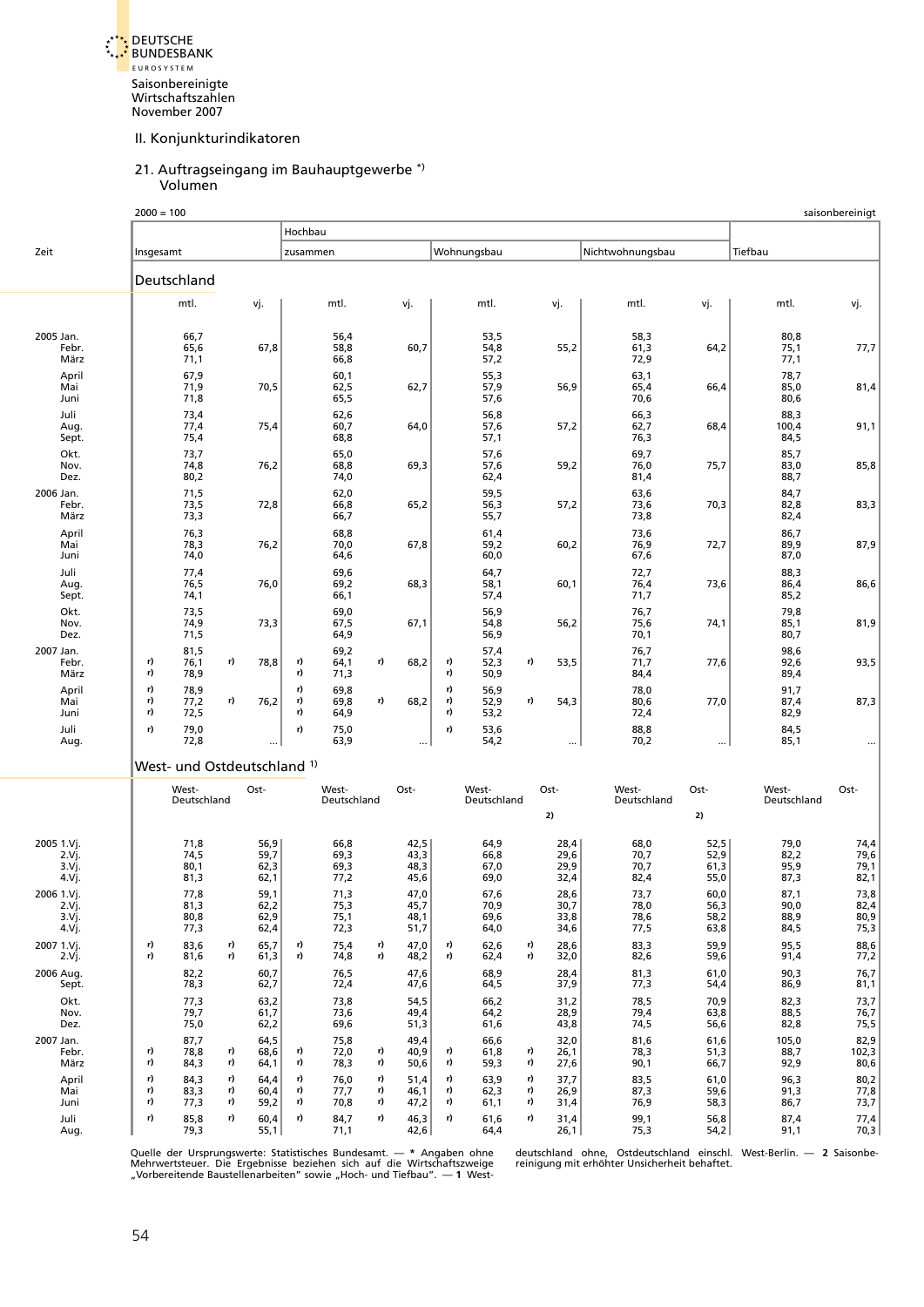<span id="page-44-0"></span>

## 22. Beschäftigung, Lohnkosten und Umsätze im Bauhauptgewerbe \*)

|                                        |                          |                          |                                  |                              |                              |                              |                                  |                              |                              |                              |                              |                              |                                    | saisonbereinigt +)           |
|----------------------------------------|--------------------------|--------------------------|----------------------------------|------------------------------|------------------------------|------------------------------|----------------------------------|------------------------------|------------------------------|------------------------------|------------------------------|------------------------------|------------------------------------|------------------------------|
|                                        |                          |                          |                                  |                              |                              |                              | Umsätze 4)                       |                              |                              |                              |                              |                              |                                    |                              |
|                                        | Beschäftigte 1)          |                          | Geleistete<br>Arbeitsstunden 2)  |                              | Löhne und<br>Gehälter 3)     |                              | insgesamt                        |                              | Wohnungsbau                  |                              | Gewerblicher Bau             |                              | Öffentlicher Bau<br>und Straßenbau |                              |
| Zeit                                   | Tsd                      |                          | Mio                              |                              | Mrd€                         |                              |                                  |                              |                              |                              |                              |                              |                                    |                              |
|                                        | Deutschland              |                          |                                  |                              |                              |                              |                                  |                              |                              |                              |                              |                              |                                    |                              |
|                                        | mtl.                     | vj.                      | mtl.                             | vj.                          | mtl.                         | vj.                          | mtl.                             | vj.                          | mtl.                         | vj.                          | mtl.                         | vj.                          | mtl.                               | vj.                          |
| 2005 Febr.<br>März                     | 727<br>719               | 730                      | 64,6<br>59,6                     | 196,2                        | 1,52<br>1,48                 | 4,58                         | 5,75<br>5,32                     | 17,24                        | 1,85<br>1,80                 | 5,69                         | 2,10<br>1,96                 | 6,27                         | 1,80<br>1,57                       | 5,29                         |
| April<br>Mai<br>Juni                   | 722<br>721<br>718        | 720                      | 67,4<br>68,9<br>67,7             | 204,0                        | 1,52<br>1,53<br>1,54         | 4,59                         | 6,09<br>6,23<br>6,28             | 18,60                        | 2,00<br>2,06<br>2,06         | 6,12                         | 2,21<br>2,24<br>2,27         | 6,72                         | 1,87<br>1,93<br>1,95               | 5,75                         |
| Juli<br>Aug.<br>Sept.                  | 716<br>714<br>711        | 715                      | 68,7<br>68,8<br>67,3             | 204,8                        | 1,51<br>1,52<br>1,51         | 4,54                         | 6,33<br>6,23<br>6,44             | 19,00                        | 2,03<br>2,06<br>2,13         | 6,22                         | 2,34<br>2,21<br>2,24         | 6,79                         | 1,96<br>1,96<br>2,06               | 5,98                         |
| Okt.<br>Nov.<br>Dez.                   | 709<br>710<br>706        | 709                      | 69,1<br>67,6<br>69,1             | 205,8                        | 1,50<br>1,48<br>1,52         | 4,50                         | 6,29<br>6,30<br>6,20             | 18,79                        | 2,06<br>2,11<br>2,03         | 6,20                         | 2,28<br>2,28<br>2,28         | 6,84                         | 1,95<br>1,92<br>1,89               | 5,76                         |
| 2006 Jan.<br>Febr.<br>März             | 701<br>703<br>699        | 702                      | 64,9<br>65,7<br>61,6             | 192,2                        | 1,47<br>1,46<br>1,42         | 4,35                         | 5,83<br>5,83<br>5,61             | 17,27                        | 1,93<br>1,91<br>1,88         | 5,72                         | 2,06<br>2,19<br>2,16         | 6,41                         | 1,84<br>1,73<br>1,57               | 5,14                         |
| April<br>Mai<br>Juni                   | 708<br>712<br>714        | 709                      | 71,2<br>72,1<br>71,0             | 214,3                        | 1,51<br>1,55<br>1,52         | 4,58                         | 6,29<br>6,81<br>6,61             | 19,71                        | 2,08<br>2,25<br>2,21         | 6,54                         | 2,33<br>2,46<br>2,44         | 7,23                         | 1,88<br>2,10<br>1,96               | 5,94                         |
| Juli<br>Aug.<br>Sept.                  | 713<br>715<br>714        | 714                      | 72,5<br>72,6<br>72,1             | 217,2                        | 1,52<br>1,52<br>1,52         | 4,56                         | 6,75<br>6,89<br>7,07             | 20,71                        | 2,22<br>2,23<br>2,30         | 6,75                         | 2,53<br>2,57<br>2,62         | 7,72                         | 2,00<br>2,09<br>2,15               | 6,24                         |
| Okt.<br>Nov.<br>Dez.                   | 714<br>714<br>716        | 715                      | 71,3<br>74,6<br>74,2             | 220,1                        | 1,52<br>1,53<br>1,54         | 4,59                         | 6,90<br>7,14<br>7,94             | 21,98                        | 2,25<br>2,33<br>2,86         | 7,44                         | 2,60<br>2,70<br>2,80         | 8,10                         | 2,06<br>2,12<br>2,28               | 6,46                         |
| 2007 Jan.<br>Febr.<br>März 5)          | 735<br>750<br>714        | 733                      | 75,9<br>76,2<br>70,1             | 222,2                        | 1,58<br>1,62<br>1,55         | 4,75                         | 6,83<br>7,25<br>6,78             | 20,86                        | 2,34<br>2,34<br>2,21         | 6,89                         | 2,49<br>2,68<br>2,57         | 7,74                         | 2,00<br>2,22<br>2,01               | 6,23                         |
| 5)<br>April<br>5)<br>Mai<br>5)<br>Juni | 696<br>690<br>689        | 696                      | 66,1<br>66,0<br>64,6             | 196,7                        | 1,50<br>1,49<br>1,49         | 4,48                         | 6,42<br>6,40<br>6,36             | 19,18                        | 1,94<br>1,93<br>1,90         | 5,77                         | 2,46<br>2,48<br>2,52         | 7,46                         | 2,02<br>1,99<br>1,94               | 5,95                         |
| 5)<br>Juli<br>5)<br>Aug.               | 688<br>688               |                          | 65,1<br>…  p)<br>66,2            |                              | 1,50<br>1,49                 | $\cdots$                     | 6,50<br>6,65                     | $\cdots$                     | 1,94<br>1,98                 | $\cdots$                     | 2,64<br>2,63                 | $\ddotsc$                    | 1,91<br>2,05                       |                              |
|                                        |                          |                          | West- und Ostdeutschland 6)      |                              |                              |                              |                                  |                              |                              |                              |                              |                              |                                    |                              |
|                                        | West-                    | Ost-<br>Deutschland      | $West-7)$<br>Deutschland         | $Ost-7$                      | West-<br>Deutschland         | Ost-                         | West-<br>Deutschland             | Ost-                         | West-<br>Deutschland         | Ost-                         | West-<br>Deutschland         | Ost-                         | West-<br>Deutschland               | Ost-                         |
| 2005 2.Vj.<br>3.Vj.<br>4.Vj.           | 531<br>527<br>523        | 189<br>188<br>186        | 147,6<br>148,1<br>150,3          | 56,4<br>56,7<br>55,4         | 3,60<br>3,55<br>3,52         | 0,99<br>0,99<br>0,99         | 14,29<br>14,67<br>14,37          | 4,32<br>4,33<br>4,42         | 5,07<br>5,21<br>5,15         | 1,07<br>1,01<br>1,05         | 5,05<br>5,11<br>5,07         | 1,66<br>1,69<br>1,77         | 4,17<br>4,35<br>4,16               | 1,59<br>1,63<br>1,60         |
| 2006 1.Vj.<br>2.Vj.<br>3.Vj.<br>4.Vj.  | 520<br>525<br>528<br>528 | 182<br>184<br>187<br>186 | 147,0<br>157,1<br>159,3<br>161,4 | 45,3<br>57,3<br>58,0<br>58,5 | 3,44<br>3,59<br>3,56<br>3,59 | 0,91<br>0,99<br>0,99<br>1,00 | 13,52<br>15,14<br>15,96<br>16,92 | 3,75<br>4,57<br>4,75<br>5,06 | 4,85<br>5,46<br>5,62<br>6,15 | 0,86<br>1,08<br>1,12<br>1,29 | 4,86<br>5,36<br>5,73<br>6,04 | 1,57<br>1,88<br>2,00<br>2,06 | 3,81<br>4,32<br>4,61<br>4,74       | 1,32<br>1,62<br>1,63<br>1,71 |
| 2007 1.Vj. 5)<br>2.Vj. 5               | 541<br>516               | 192<br>180               | 160,6<br>144,9                   | 61,5<br>51,7                 | 3,73<br>3,50                 | 1,02<br>0,97                 | 16,10<br>14,80                   | 4,77<br>4,38                 | 5,69<br>4,76                 | 1,21<br>1,01                 | 5,79<br>5,59                 | 1,95<br>1,86                 | 4,62<br>4,44                       | 1,61<br>1,51                 |
| 2006 Aug.<br>Sept.                     | 529<br>528               | 187<br>186               | 53,3<br>53,1                     | 19,3<br>19,1                 | 1,18<br>1,19                 | 0,33<br>0,33                 | 5,32<br>5,48                     | 1,57<br>1,59                 | 1,88<br>1,89                 | 0,35<br>0,40                 | 1,89<br>1,97                 | 0,68<br>0,66                 | 1,55<br>1,62                       | 0,54<br>0,53                 |
| Okt.<br>Nov.<br>Dez.                   | 528<br>528<br>529        | 186<br>186<br>187        | 52,6<br>54,7<br>54,1             | 18,6<br>19,8<br>20,1         | 1,19<br>1,20<br>1,20         | 0,33<br>0,34<br>0,33         | 5,35<br>5,49<br>6,08             | 1,55<br>1,65<br>1,86         | 1,90<br>1,92<br>2,33         | 0,35<br>0,41<br>0,53         | 1,93<br>2,00<br>2,11         | 0,67<br>0,70<br>0,69         | 1,52<br>1,57<br>1,65               | 0,54<br>0,54<br>0,63         |
| 2007 Jan.<br>Febr.<br>März 5)          | 542<br>552<br>527        | 193<br>198<br>187        | 54,1<br>54,5<br>52,0             | 21,7<br>21,7<br>18,1         | 1,24<br>1,27<br>1,22         | 0,34<br>0,35<br>0,33         | 5,26<br>5,61<br>5,23             | 1,58<br>1,64<br>1,55         | 1,93<br>1,93<br>1,83         | 0,41<br>0,42<br>0,38         | 1,85<br>2,00<br>1,94         | 0,64<br>0,68<br>0,63         | 1,48<br>1,68<br>1,46               | 0,52<br>0,54<br>0,55         |
| 5)<br>April<br>5)<br>Mai<br>5)<br>Juni | 516<br>513<br>511        | 180<br>178<br>177        | 49,1<br>48,4<br>47,4             | 17,0<br>17,5<br>17,2         | 1,17<br>1,17<br>1,16         | 0,33<br>0,32<br>0,32         | 4,95<br>4,96<br>4,89             | 1,47<br>1,44<br>1,47         | 1,59<br>1,60<br>1,57         | 0,35<br>0,33<br>0,33         | 1,85<br>1,87<br>1,87         | 0,61<br>0,61<br>0,64         | 1,51<br>1,48<br>1,45               | 0,50<br>0,51<br>0,50         |
| 5)<br>Juli<br>5)<br>Aug.               | 513<br>513               | 176<br>175 p)            | 47,5<br>49,2 p)                  | 17,6<br>17,0                 | 1,18<br>1,17                 | 0,32<br>0,32                 | 5,03<br>5,19                     | 1,47<br>1,46                 | 1,62<br>1,63                 | 0,33<br>0,35                 | 1,99<br>2,00                 | 0,66<br>0,62                 | 1,43<br>1,56                       | 0,49<br>0,49                 |

Quelle der Ursprungswerte: Statistisches Bundesamt. — \* Die Ergebnisse be- geleistete Arbeitsstunden. — 3 Ohne Arbeitgeberanteil zu den Sozialver-<br>ziehen sich auf die Wirtschaftszweige "Vorbereitende Baustellenarbeiten" si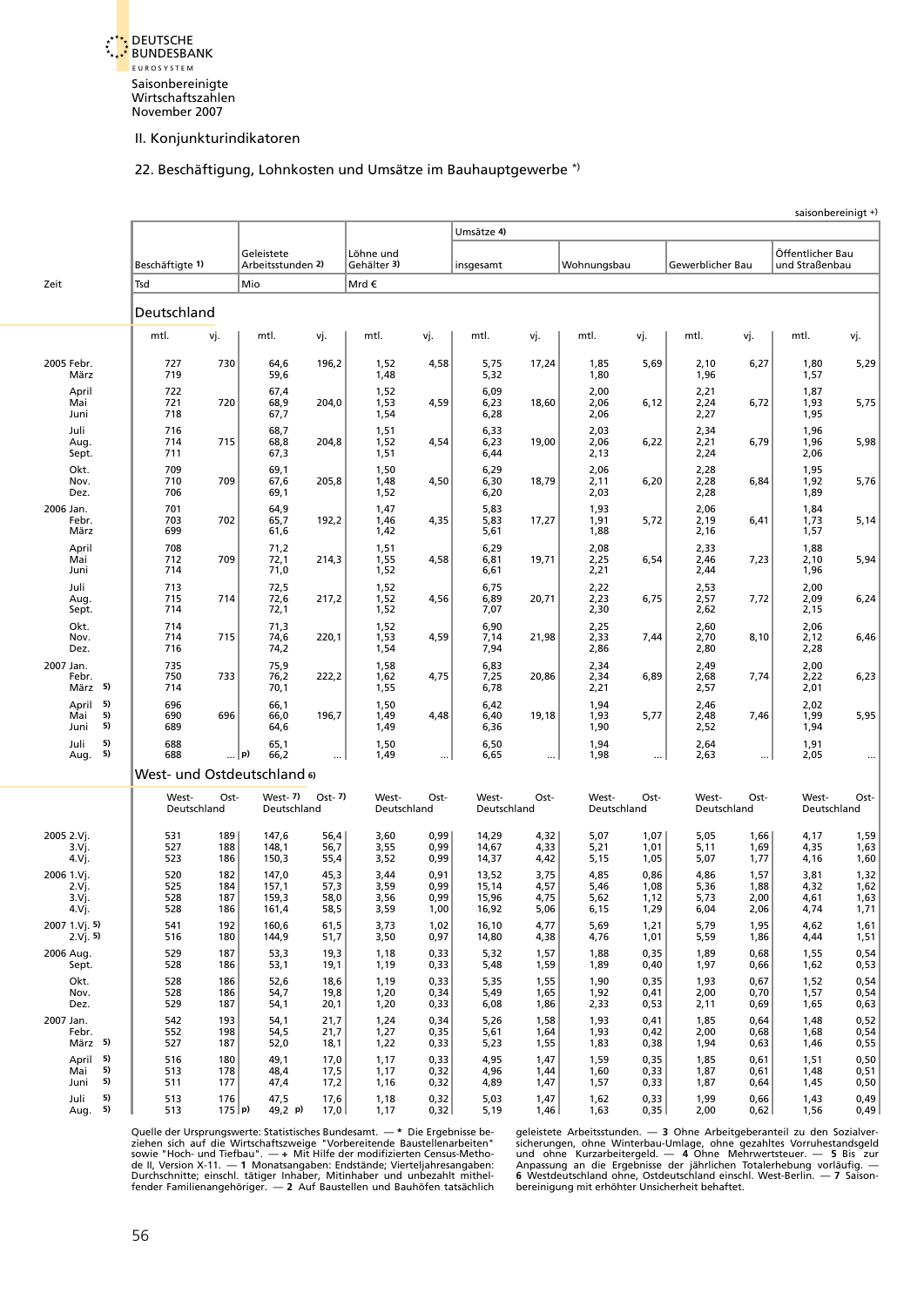<span id="page-45-0"></span>

#### 23. Umsätze des Einzelhandels \*)

|                                     | $2003 = 100$             |           |                           |           |                                          |                                                                |                                                        |           |                                                                  |           |                          |                                                                                             |                           |           |                                      | saisonbereinigt |
|-------------------------------------|--------------------------|-----------|---------------------------|-----------|------------------------------------------|----------------------------------------------------------------|--------------------------------------------------------|-----------|------------------------------------------------------------------|-----------|--------------------------|---------------------------------------------------------------------------------------------|---------------------------|-----------|--------------------------------------|-----------------|
|                                     | Einzelhandel 1)          |           |                           |           |                                          |                                                                |                                                        |           |                                                                  |           | Nachrichtlich:           |                                                                                             |                           |           |                                      |                 |
|                                     |                          |           |                           |           |                                          | darunter nach dem<br>Sortimentsschwerpunkt der Unternehmen 2): |                                                        |           |                                                                  |           |                          |                                                                                             |                           |           | darunter:                            |                 |
|                                     | insgesamt (R)            |           |                           |           | Lebensmittel,<br>Getränke,<br>Tabakwaren |                                                                | Textilien,<br>Bekleidung,<br>Schuhe,<br>Lederwaren (R) |           | Einrichtungsge-<br>genstände, Haus-<br>haltsgeräte,<br>Baubedarf |           |                          | Einzelhandel zuzüglich<br>Einzelhandel mit Kraftfahrzeugen<br>und zuzüglich Tankstellen (R) |                           |           | Einzelhandel<br>mit<br>Kraftwagen 3) |                 |
|                                     | in jeweiligen<br>Preisen |           | in Preisen<br>von 2000 4) |           |                                          | in jeweiligen Preisen                                          |                                                        |           |                                                                  |           | in jeweiligen<br>Preisen |                                                                                             | in Preisen<br>von 2000 4) |           | in jeweiligen<br>Preisen             |                 |
| Zeit                                | monatl.                  | viertelj. | monatl.                   | viertelj. | monatl.                                  | viertelj.                                                      | monatl.                                                | viertelj. | monatl.                                                          | viertelj. | monatl.                  | viertelj.                                                                                   | monatl.                   | vierteli. | monatl.                              | viertelj.       |
| 2002 Dez.                           | 99,6                     |           | 99,8                      |           | 98,3                                     |                                                                | 104,7                                                  |           | 99,3                                                             |           | 99,8                     |                                                                                             | 100,1                     |           | 100,6                                |                 |
| 2003 Jan. 5)<br>Febr. 5)<br>März 5) | 99,5<br>100,4<br>100,2   | 100,0     | 99,4<br>99,8<br>99,7      | 99,6      | 97,1<br>98,5<br>99,3                     | 98,3                                                           | 102,4<br>102,4<br>104,7                                | 103,2     | 100,6<br>100,9<br>103,2                                          | 101,6     | 99,1<br>100,1<br>100,2   | 99,8                                                                                        | 99,0<br>99,6<br>99,8      | 99,5      | 97,6<br>98,6<br>99,9                 | 98,7            |
| April 5)<br>Main 5)<br>Juni 5)      | 100,7<br>99,5<br>100,6   | 100,3     | 100,6<br>99,6<br>100,7    | 100,3     | 98,7<br>99,7<br>99,7                     | 99,4                                                           | 98,0<br>99,4<br>103,1                                  | 100,2     | 102,5<br>100,4<br>99,6                                           | 100,8     | 100,5<br>99,3<br>100,7   | 100,2                                                                                       | 100,5<br>99,6<br>100,8    | 100,3     | 99,8<br>98,8<br>101,1                | 99,9            |
| Juli<br>5)<br>Aug. 5)<br>Sept. 5)   | 99,9<br>99,2<br>100,6    | 99,9      | 100,1<br>99,6<br>100,9    | 100,2     | 100,4<br>101,1<br>101,7                  | 101,1                                                          | 99,5<br>96,8<br>100,9                                  | 99,1      | 99,8<br>99,9<br>100,5                                            | 100,1     | 100,3<br>99,9<br>101,0   | 100,4                                                                                       | 100,5<br>100,2<br>101,2   | 100,6     | 102,1<br>102,5<br>102,8              | 102,5           |
| Okt. 5)<br>Nov. 5)<br>Dez. 5)       | 101,3<br>100,3<br>99,9   | 100,5     | 101,4<br>100,3<br>99,9    | 100,5     | 102,7<br>102,3<br>101,1                  | 102,0                                                          | 102,7<br>95,0<br>98,6                                  | 98,8      | 99,4<br>98,7<br>97,6                                             | 98,6      | 101,3<br>100,3<br>99,9   | 100,5                                                                                       | 101,3<br>100,1<br>99,8    | 100,4     | 101,4<br>99,8<br>99,7                | 100,3           |
| 2004 Jan.<br>Febr.<br>März          | 100,2<br>100,9<br>102,1  | 101,1     | 100,1<br>101,2<br>102,2   | 101,2     | 102,8<br>102,1<br>102,4                  | 102,4                                                          | 101,7<br>104,4<br>103,3                                | 103,1     | 103,0<br>104,6<br>105,7                                          | 104,4     | 101,1<br>101,4<br>101,7  | 101,4                                                                                       | 100,7<br>101,3<br>101,4   | 101,1     | 104,0<br>103,0<br>100,4              | 102,5           |
| April<br>Mai<br>Juni                | 102,1<br>100,9<br>102,0  | 101,7     | 102,2<br>100,9<br>102,1   | 101,7     | 102,9<br>101,6<br>102,3                  | 102,3                                                          | 104,3<br>100,1<br>103,4                                | 102,6     | 105,2<br>104,7<br>105,5                                          | 105,1     | 102,2<br>101,0<br>102,0  | 101,7                                                                                       | 101,9<br>100,6<br>101,7   | 101,4     | 102,1<br>101,2<br>102,0              | 101,8           |
| Juli<br>Aug.<br>Sept.               | 102,0<br>101,9<br>102,0  | 102,0     | 102,1<br>101,9<br>102,3   | 102,1     | 104,2<br>104,1<br>103,6                  | 104,0                                                          | 104,5<br>103,1<br>103,3                                | 103,6     | 103,2<br>102,3<br>102,7                                          | 102,7     | 102,1<br>101,7<br>101,8  | 101,9                                                                                       | 101,7<br>101,3<br>101,7   | 101,6     | 101,8<br>100,3<br>100,8              | 101,0           |
| Okt.<br>Nov.<br>Dez.                | 102,5<br>102,2<br>102,6  | 102,4     | 102,5<br>102,3<br>102,3   | 102,4     | 103,8<br>104,7<br>105,3                  | 104,6                                                          | 104,4<br>104,4<br>103,6                                | 104,1     | 103,7<br>101,7<br>102,0                                          | 102,5     | 102,8<br>103,4<br>102,7  | 103,0                                                                                       | 102,4<br>103,1<br>102,2   | 102,6     | 103,2<br>107,5<br>103,1              | 104,6           |
| 2005 Jan.<br>Febr.<br>März          | 104,6<br>103,7<br>104,0  | 104,1     | 104,7<br>103,4<br>103,7   | 103,9     | 106,9<br>107,7<br>106,4                  | 107,0                                                          | 104,6<br>101,4<br>105,3                                | 103,8     | 105,6<br>101,8<br>102,7                                          | 103,4     | 104,3<br>103,0<br>103,7  | 103,7                                                                                       | 104,0<br>102,3<br>103,0   | 103,1     | 103,5<br>101,0<br>103,3              | 102,6           |
| April<br>Mai<br>Juni                | 102,5<br>103,7<br>103,5  | 103,2     | 102,3<br>103,4<br>103,1   | 102,9     | 104,8<br>106,7<br>107,1                  | 106,2                                                          | 110,3<br>105,5<br>104,3                                | 106,7     | 100,3<br>101,2<br>101,9                                          | 101,1     | 103,0<br>103,9<br>103,8  | 103,6                                                                                       | 102,2<br>103,1<br>102,9   | 102,7     | 104,7<br>105,2<br>105,2              | 105,0           |
| Juli<br>Aug.<br>Sept.               | 103.9<br>104,6<br>104,0  | 104,2     | 103,6<br>104,0<br>103,3   | 103,6     | 105,8<br>106,1<br>106,3                  | 106,1                                                          | 105,8<br>107,4<br>102,4                                | 105,2     | 102,3<br>102,6<br>101,8                                          | 102,2     | 104,5<br>104,5<br>104,7  | 104,6                                                                                       | 103,6<br>103,3<br>103,2   | 103,4     | 106,8<br>103,9<br>106,5              | 105,7           |
| Okt.<br>Nov.<br>Dez.                | 103,9<br>103,9<br>103,3  | 103,7     | 103,3<br>103,1<br>102,7   | 103,0     | 106,6<br>106,4<br>106,1                  | 106,4                                                          | 105,9<br>107,5<br>105,2                                | 106,2     | 101,8<br>99,6<br>101,0                                           | 100,8     | 104,2<br>104,7<br>103,3  | 104,1                                                                                       | 102,8<br>103,1<br>101,9   | 102,6     | 105,0<br>107,6<br>103,8              | 105,5           |
|                                     | o)                       |           |                           |           |                                          |                                                                |                                                        |           |                                                                  |           |                          |                                                                                             |                           |           |                                      |                 |
| 2006 Jan. 6)<br>Febr.<br>März       | 110,4<br>110,9<br>109,3  | 110,2     | 109,8<br>109,9<br>108,6   | 109,4     | 111,5<br>113,7<br>110,5                  | 111,9                                                          | 115,2<br>111,4<br>111,4                                | 112,7     | 112,2<br>111,7<br>110,5                                          | 111,5     | 111,4<br>111,9<br>110,5  | 111,3                                                                                       | 109,8<br>109,9<br>108,7   | 109,5     | 113,7<br>114,5<br>114,2              | 114,1           |
| April<br>Mai<br>Juni                | 110,7<br>111,5<br>112,3  | 111,5     | 109,8<br>110,4<br>111,1   | 110,4     | 111,4<br>111,5<br>114,0                  | 112,3                                                          | 114,5<br>117,0<br>116,0                                | 115,8     | 114,4<br>114,3<br>113,1                                          | 113,9     | 112,4<br>113,3<br>113,7  | 113,1                                                                                       | 110,4<br>111,0<br>111,4   | 110,9     | 117,2<br>118,2<br>117,5              | 117,6           |
| Juli<br>Aug.<br>Sept.               | 111,2<br>111,9<br>109,8  | 111,0     | 110,1<br>110,9<br>108,6   | 109,9     | 115,7<br>111,5<br>111,7                  | 113,0                                                          | 113,4<br>120,4<br>105,9                                | 113,2     | 109,4<br>115,4<br>115,0                                          | 113,3     | 113,2<br>114,4<br>112,9  | 113,5                                                                                       | 110,9<br>112,2<br>110,6   | 111,2     | 118,3<br>122,1<br>122,7              | 121,0           |
| Okt.<br>Nov.<br>Dez.                | 110,4<br>110,2<br>113,6  | 111,4     | 109,3<br>108,9<br>112,7   | 110,3     | 109,9<br>109,7<br>112,0                  | 110,5                                                          | 113,2<br>113,7<br>116,7                                | 114,5     | 115,9<br>117,4<br>127,4                                          | 120,2     | 113,7<br>115,1<br>120,5  | 116,4                                                                                       | 111,5<br>112,5<br>118,1   | 114,0     | 124,3<br>131,6<br>144,4              | 133,4           |
| 2007 Jan.<br>Febr.<br>März          | 108,1<br>109,9<br>109,9  | 109,3     | 106,7<br>108,2<br>108,5   | 107,8     | 111,5<br>111,1<br>111,2                  | 111,3                                                          | 112,9<br>116,3<br>116,6                                | 115,3     | 110,6<br>113,6<br>114,3                                          | 112,8     | 106,6<br>109,7<br>110,7  | 109,0                                                                                       | 103,9<br>106,6<br>107,7   | 106,1     | 100,4<br>108,2<br>112,6              | 107,1           |
| April<br>Mai<br>Juni                | 112,3<br>108,7<br>110,2  | 110,4     | 110,4<br>107,0<br>108,4   | 108,6     | 114,0<br>110,6<br>111,5                  | 112,0                                                          | 124,8<br>111,6<br>116,3                                | 117,6     | 112,8<br>109,8<br>113,7                                          | 112,1     | 111,9<br>110,6<br>111,8  | 111,4                                                                                       | 108,5<br>107,2<br>108,4   | 108,0     | 109,3<br>116,4<br>116,6              | 114,1           |
| Juli<br>Aug.<br>Sept.               | 110,9<br>109,7<br>111,9  | 110,8     | 109,3<br>107,7<br>109,4   | 108,8     | 111,3<br>110,4<br>113,6                  | 111,8                                                          | 116,5<br>116,9<br>121,3                                | 118,2     | 113,2<br>112,7<br>114,5                                          | 113,5     | 112,5<br>112,6<br>113,7  | 112,9                                                                                       | 109,2<br>109,0<br>109,6   | 109,3     | 117,5<br>122,5<br>119,6              | 119,9           |

Quelle der Ursprungswerte: Statistisches Bundesamt. — \* Ohne Mehrwert- breuer bereinigt mit Indizes der Einzelhandelspreise einschl. Mehrwert-<br>steuer. — o Erweiterung des Berichtskreises um Neuzugänge. — 1 Ohne breuer. — 5 Handel mit Kraftfahrzeugen und ohne Tankstellen. — 2 Angaben beziehen — ab Januar 2006 vorläufig, teilweise revidiert und in den jüngsten Monaten<br>sich auf den Einzelhandel in Verkaufsräumen. — 3 Einschl. Kraftwagen- — aufg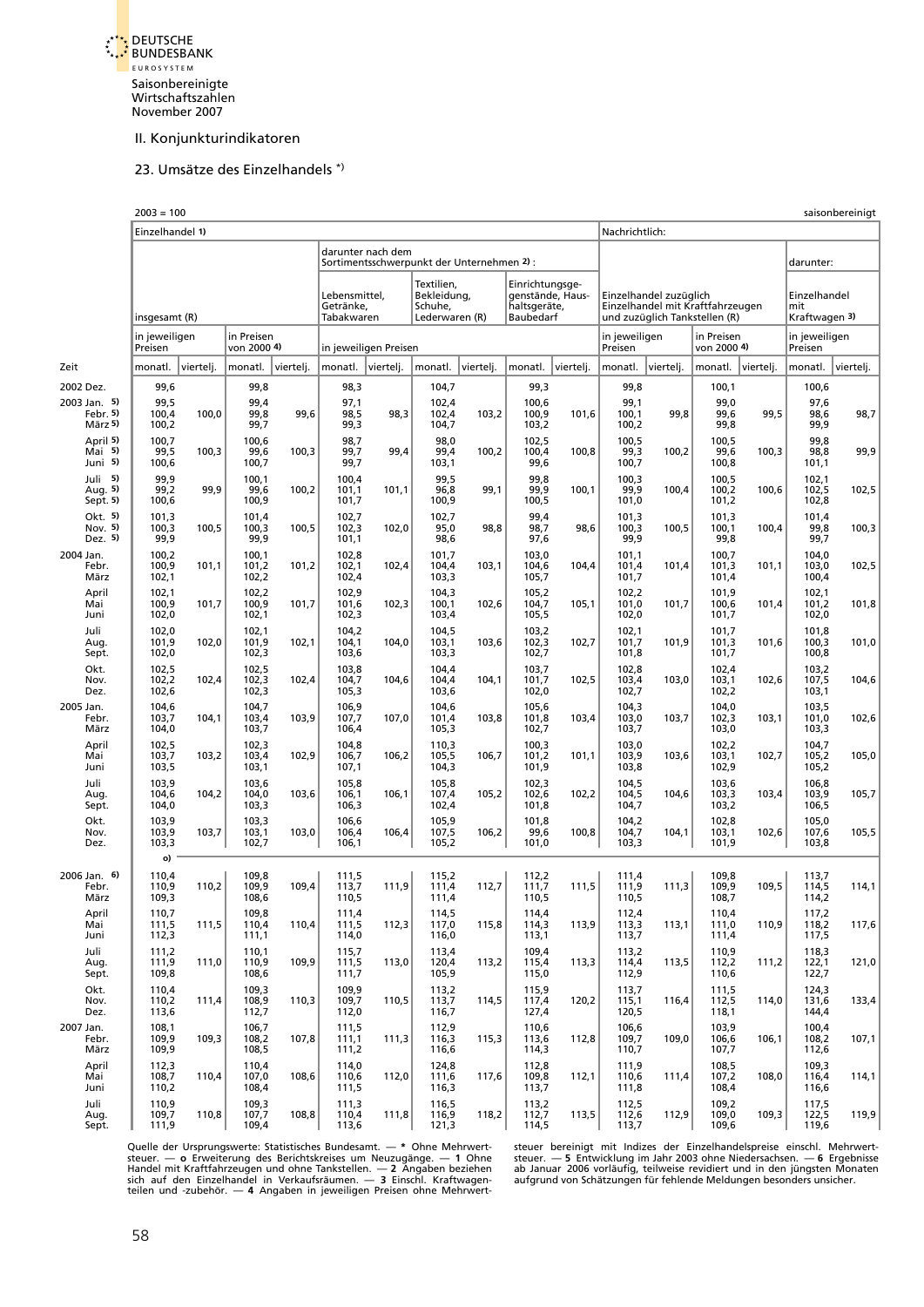<span id="page-46-0"></span>

#### 24. Erzeuger- und Verbraucherpreise

|                               | $2000 = 100$                     |                             |                                         |           |                                           |           |    |                                  |                       |                                  |           |                                  |           |                                                   |           |                                              | saisonbereinigt + |
|-------------------------------|----------------------------------|-----------------------------|-----------------------------------------|-----------|-------------------------------------------|-----------|----|----------------------------------|-----------------------|----------------------------------|-----------|----------------------------------|-----------|---------------------------------------------------|-----------|----------------------------------------------|-------------------|
|                               |                                  | Index der Erzeugerpreise 1) |                                         |           |                                           |           |    |                                  | Verbraucherpreisindex |                                  |           |                                  |           |                                                   |           |                                              |                   |
|                               |                                  | gewerblicher Produkte       |                                         |           |                                           |           |    |                                  |                       | darunter:                        |           |                                  |           |                                                   |           |                                              |                   |
|                               | insgesamt                        |                             | insgesamt<br>ohne Energie-<br>träger 2) |           | land-<br>wirtschaftlicher<br>Produkte (R) |           |    | insgesamt                        |                       | insgesamt ohne<br>Energie 3) (R) |           | Nahrungsmittel                   |           | andere Ver- und<br>Gebrauchsgüter<br>ohne Energie |           | Dienstleistungen<br>ohne Wohnungs-<br>mieten |                   |
| Zeit                          | monatl.                          | vierteli.                   | monatl.                                 | viertelj. | monatl.                                   | viertelj. |    | monatl.                          | vierteli.             | monatl.                          | viertelj. | monatl.                          | viertelj. | monatl.                                           | viertelj. | monatl.                                      | viertelj.         |
| 2002 Okt.<br>Nov.<br>Dez.     | 102,5<br>102,2<br>102,5          | 102,4                       | 101,9<br>101,8<br>101,9                 | 101,9     | 100,2<br>99,8<br>98,9                     | 99,6      |    | 103,6<br>103,4<br>103,6          | 103,5                 | 103,2<br>103,2<br>103,4          | 103,3     | 105,4<br>104,9<br>104,9          | 105,1     | 100,9<br>101,0<br>100,9                           | 100,9     | 105,4<br>105,4<br>105,8                      | 105,5             |
| 2003 Jan.<br>Febr.<br>März    | 4) 103,9<br>104,2<br>104,4       | 104,2                       | 102,1<br>102,1<br>102,1                 | 102,1     | 100,0<br>100,2<br>97,9                    | 99,4      |    | 4) 104,0<br>104,3<br>104,6       | 104,3                 | 103,4<br>103,5<br>103,8          | 103,6     | 105,0<br>105,2<br>105,7          | 105,3     | 101,3<br>101,5<br>101,3                           | 101,4     | 105,7<br>105,6<br>106,0                      | 105,8             |
| April<br>Mai<br>Juni          | 104,1<br>103,8<br>103,9          | 103,9                       | 102,0<br>102,0<br>102,0                 | 102,0     | 99,3<br>97,8<br>100,4                     | 99,2      |    | 104,2<br>104,0<br>104,4          | 104,2                 | 103,7<br>103,7<br>104,0          | 103,8     | 105,7<br>105,5<br>105,9          | 105,7     | 101,2<br>101,3<br>101,3                           | 101,3     | 106,1<br>106,2<br>106,3                      | 106,2             |
| Juli<br>Aug.<br>Sept.         | 104,1<br>104,2<br>104,2          | 104,2                       | 101,9<br>101,9<br>102,0                 | 101,9     | 98,6<br>101,0<br>105,1                    | 101,6     |    | 104,4<br>104,6<br>104,6          | 104,5                 | 104,0<br>104,1<br>104,2          | 104,1     | 106,0<br>105,8<br>106,7          | 106,2     | 101,3<br>101,4<br>101,5                           | 101,4     | 106,4<br>106,5<br>106,8                      | 106,6             |
| Okt.<br>Nov.<br>Dez.          | 104,2<br>104,3<br>104,3          | 104,3                       | 102,0<br>102,2<br>102,1                 | 102,1     | 104,6<br>105,1<br>103,2                   | 104,3     |    | 104,9<br>104,8<br>104,7          | 104,8                 | 104,4<br>104,3<br>104,4          | 104,4     | 107,0<br>106,8<br>106,6          | 106,8     | 101,4<br>101,4<br>101,4                           | 101,4     | 106,9<br>107,1<br>107,1                      | 107,0             |
| 2004 Jan.<br>Febr.<br>März    | 104.0<br>104,1<br>6) 104,7       | 104,3                       | 102,1<br>102,2<br>102,8                 | 102,4     | 104,2<br>104,2<br>103,7                   | 104,0     |    | 5) 105,3<br>105,3<br>6) 105,6    | 105,4                 | 104,8<br>104,8<br>105,1          | 104,9     | 106,6<br>105,7<br>105,5          | 105,9     | 102,1<br>101,8<br>102,8                           | 102,2     | 107,7<br>108,2<br>108,3                      | 108,1             |
| April<br>Mai<br>Juni          | 105,0<br>105,6<br>105,5          | 105,4                       | 103,0<br>103,1<br>103,3                 | 103,1     | 104,0<br>103,8<br>106,5                   | 104,8     |    | 106,0<br>106,2<br>106,2          | 106,1                 | 105,4<br>105,4<br>105,5          | 105,4     | 105,4<br>105,4<br>105,5          | 105,4     | 103,1<br>103,0<br>103,1                           | 103,1     | 108,8<br>108,6<br>108,9                      | 108,8             |
| Juli<br>Aug.<br>Sept.<br>Okt. | 106,1<br>106,4<br>106,6<br>107,6 | 106,4                       | 103,7<br>103,9<br>104,0<br>104,4        | 103,9     | 105,8<br>100,2<br>99,1<br>98,4            | 101,7     |    | 106,3<br>106,6<br>106,6<br>106,9 | 106,5                 | 105,6<br>105,7<br>105,7<br>105,7 | 105,7     | 105,7<br>105,7<br>105,3<br>105,4 | 105,6     | 103,0<br>103,2<br>103,0<br>102,9                  | 103,1     | 108,9<br>109,2<br>109,3<br>109,4             | 109,1             |
| Nov.<br>Dez.<br>2005 Jan.     | 107,2<br>6) 107,3<br>108,2       | 107,4                       | 104,5<br>104,9<br>105,3                 | 104,6     | 98,6<br>98,7<br>98,3                      | 98,6      |    | 106,6<br>6) 106,9<br>106,9       | 106,8                 | 105,7<br>106,2<br>106,1          | 105,9     | 105,4<br>106,2<br>105,4          | 105,7     | 103,0<br>103,7<br>103,6                           | 103,2     | 109,7<br>109,9<br>110,3                      | 109,7             |
| Febr.<br>März<br>April        | 108,5<br>109,0<br>109,8          | 108,6                       | 105,4<br>105,4<br>105,3                 | 105,4     | 98,1<br>98,8<br>98,2                      | 98,4      |    | 107,1<br>107,5<br>107,8          | 107,2                 | 106,2<br>106,4<br>106,4          | 106,2     | 105,6<br>106,0<br>105,5          | 105,7     | 103,5<br>103,4<br>103,4                           | 103,5     | 110,3<br>110,5<br>110,6                      | 110,4             |
| Mai<br>Juni<br>Juli           | 109,8<br>110,4<br>111,0          | 110,0                       | 105,3<br>105,3<br>105,1                 | 105,3     | 98,4<br>97,9<br>98,2                      | 98,2      |    | 108,0<br>108,1<br>108,4          | 108,0                 | 106,7<br>106,6<br>106,6          | 106,6     | 105,9<br>105,8<br>105,6          | 105,7     | 103,5<br>103,5<br>103,5                           | 103,5     | 111,4<br>110,9<br>110,9                      | 111,0             |
| Aug.<br>Sept.<br>Okt.         | 111,4<br>6) 111,8<br>112,6       | 111,4                       | 105,3<br>105,6<br>105,9                 | 105,3     | 99,2<br>98,3<br>100,0                     | 98,6      |    | 108,7<br>$6)$ 109,3<br>109,4     | 108,8                 | 106,8<br>107,0<br>107,1          | 106,8     | 105,7<br>105,8<br>105,6          | 105,7     | 103,5<br>104,3<br>104,3                           | 103,8     | 111,5<br>111,4<br>111,7                      | 111,3             |
| Nov.<br>Dez.<br>2006 Jan.     | 112,6<br>112,9<br>114,2          | 112,7                       | 106,2<br>106,3<br>106,4                 | 106,1     | 100,4<br>101,4<br>101,8                   | 100,6     |    | 109,1<br>109,2<br>109,2          | 109,2                 | 107,2<br>107,3<br>106,9          | 107,2     | 105,9<br>106,3<br>106,3          | 105,9     | 104,4<br>104,2<br>103,9                           | 104,3     | 111,7<br>111,9<br>111,3                      | 111,8             |
| Febr.<br>März<br>April        | 114,9<br>115,4<br>116,5          | 114,8                       | 106,6<br>106,7<br>107,2                 | 106,6     | 102,4<br>103,5<br>105,5                   | 102,6     |    | 109,4<br>109,4<br>109,9          | 109,3                 | 107,1<br>107,2<br>107,3          | 107,1     | 106,4<br>106,4<br>106,6          | 106,4     | 103,9<br>104,0<br>104,1                           | 103,9     | 111,4<br>111,6<br>111,6                      | 111,4             |
| Mai<br>Juni<br>Juli           | 116,6<br>117,1<br>117,7          | 116,7                       | 107,7<br>107,9<br>108,3                 | 107,6     | 106,1<br>106,3<br>106,7                   | 106,0     |    | 110,1<br>110,3<br>110,6          | 110,1                 | 107,5<br>107,6<br>107,9          | 107,5     | 107,2<br>107,3<br>107,8          | 107,0     | 104,1<br>104,2<br>104,2                           | 104,1     | 111,8<br>112,0<br>112,5                      | 111,8             |
| Aug.<br>Sept.<br>Okt.         | 118,0<br>117,5<br>7) 117,8       | 117,7                       | 108,5<br>108,7<br>109,1                 | 108,5     | 110,5<br>109,8<br>109,9                   | 109,0     |    | 110,5<br>110,4<br>7) 110,6       | 110,5                 | 107,8<br>108,1<br>108,4          | 107,9     | 108,5<br>109,0<br>108,8          | 108,4     | 104,3<br>104,5<br>105,2                           | 104,3     | 112,2<br>112,4<br>112,6                      | 112,4             |
| Nov.<br>Dez.                  | 117,9<br>117,8                   | 117,8                       | 109,3<br>109,4                          | 109,3     | 111,0<br>111,3                            | 110,7     |    | 110,7<br>110,7                   | 110,7                 | 108,5<br>108,6                   | 108,5     | 109,1<br>109,1                   | 109,0     | 105,4<br>105,3                                    | 105,3     | 112,9<br>112,9                               | 112,8             |
| 2007 Jan.<br>Febr.<br>März    | 117,9<br>118,1<br>118,3          | 118,1                       | 109,6<br>109,8<br>109,9                 | 109,8     | 111,7<br>111,9<br>111,4                   | 111,7     |    | 8) 111,1<br>111,2<br>111,5       | 111,3                 | 108,9<br>108,9<br>109,0          | 108,9     | 109,2<br>108,6<br>108,4          | 108,7     | 105,8<br>105,7<br>105,7                           | 105,7     | 113,4<br>113,7<br>114,0                      | 113,7             |
| April<br>Mai<br>Juni          | 118,4<br>118,8<br>119,1          | 118,8                       | 110,3<br>110,5<br>110,9                 | 110,6     | 111,6<br>112,8<br>113,0                   | 112,5     |    | 9) 111,9<br>112,2<br>112,3       | 112,1                 | 109,3<br>109,5<br>109,6          | 109,5     | 109,5<br>109,0<br>109,1          | 109,2     | 105,8<br>106,0<br>105,9                           | 105,9     | 115,0<br>115,2<br>115,2                      | 115,1             |
| Juli<br>Aug.<br>Sept.         | 119,0<br>119,2<br>119,3          | 119,2                       | 111,0<br>111,4<br>111,4                 | 111,3     | p) 118,5<br>p) 122,3<br>p) 126,3          | 122,4     |    | 112,6<br>112,7<br>113,0          | 112,8                 | 109,8<br>110,0<br>110,3          | 110,0     | 109,8<br>111,2<br>111,9          | 111,0     | 105,9<br>106,2<br>106,4                           | 106,2     | 115,6<br>115,7<br>115,7                      | 115,7             |
| Okt.                          |                                  |                             |                                         |           |                                           |           | 9) | 113,3                            |                       | 110,6                            |           | 114,1                            |           | 106,5                                             |           | 115,9                                        |                   |

Quelle der Ursprungswerte: Statistisches Bundesamt. — + Mit Hilfe der mo-htergieverbrauchs; Anhebung der Tabaksteuer. — 5 Erhöhung der Preise<br>difizierten Census-Methode II, Version X-11. — 1 Im Inlandsabsatz; ohnen här hör

Gas, Kohle und Fernwärme (eigene Berechnung). — 3 Strom, Gas und an-aller Mehrwertsteuer und der Versicherungssteuer von 16% auf 19%. —<br>dere Brennstoffe sowie Kraftstoffe. — 4 Erhöhung der Besteuerung des allenführung von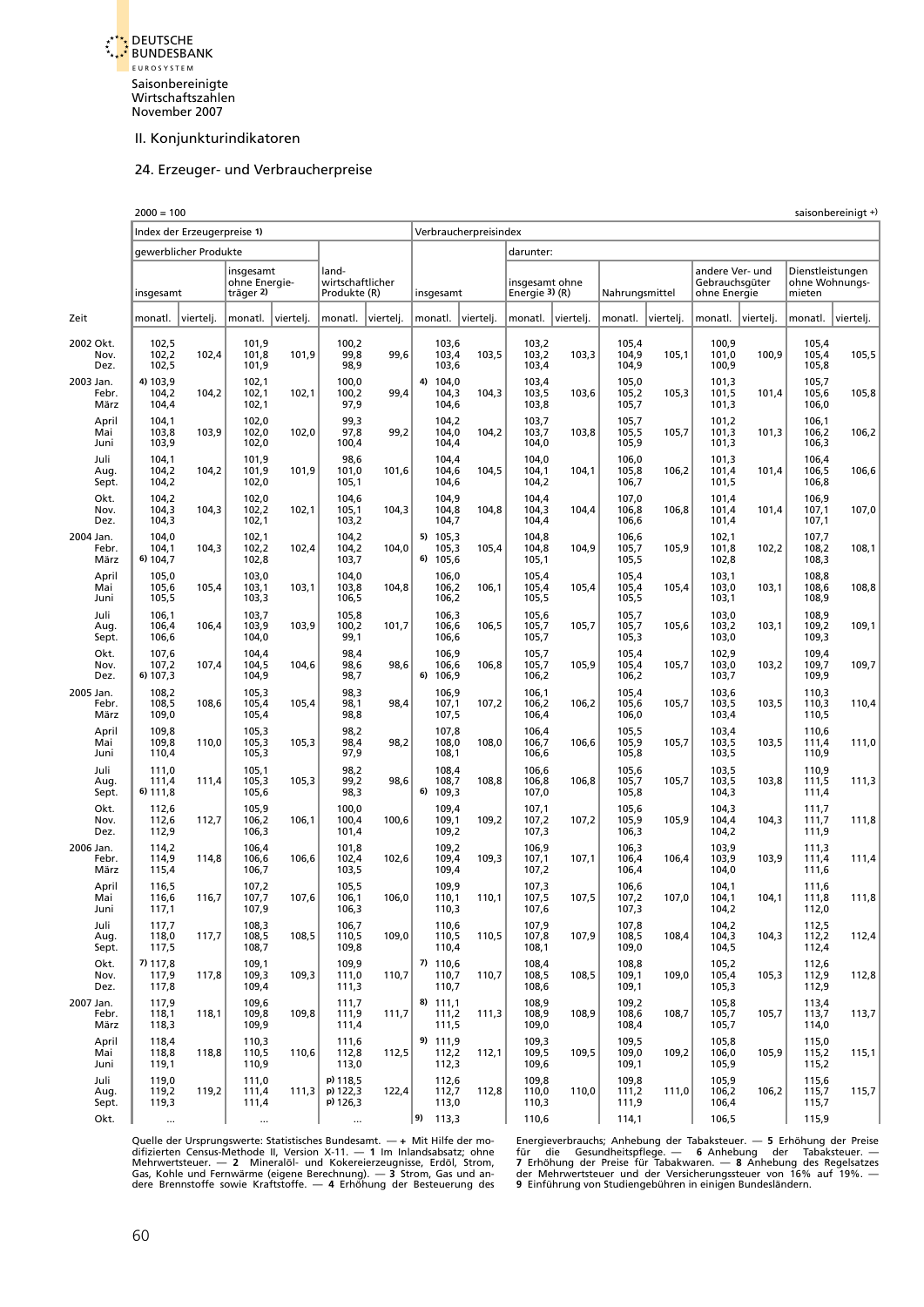<span id="page-47-0"></span>

#### 25. Preise und Durchschnittswerte im Außenhandel

|                            |                         |           |                                     |           |                         |           |                                     |           |                                  |           |                                         | saisonbereinigt |
|----------------------------|-------------------------|-----------|-------------------------------------|-----------|-------------------------|-----------|-------------------------------------|-----------|----------------------------------|-----------|-----------------------------------------|-----------------|
|                            | Ausfuhr                 |           |                                     |           | Einfuhr                 |           |                                     |           | Terms of Trade 1)                |           |                                         |                 |
|                            | Preisindex 2)           |           | Index der<br>Durchschnittswerte (R) |           | Preisindex 2)           |           | Index der<br>Durchschnittswerte (R) |           | auf Basis der<br>Preisindizes 2) |           | auf Basis der<br>Durchschnittswerte (R) |                 |
|                            | 2000=100                |           | 2005=100                            |           | $2000 = 100$            |           | $2005 = 100$                        |           | $2000 = 100$                     |           | $2005 = 100$                            |                 |
| Zeit                       | monatlich               | viertelj. | monatlich                           | viertelj. | monatlich               | viertelj. | monatlich                           | viertelj. | monatlich                        | viertelj. | monatlich                               | viertelj.       |
| 2002 Febr.<br>März         | 100,7<br>100,8          | 100,8     | 105,7<br>105,3                      | 106,2     | 98,9<br>99,3            | 98,9      | 105,8<br>105,2                      | 105,5     | 101,8<br>101,5                   | 101,9     | 99,9<br>100,1                           | 100,7           |
| April<br>Mai<br>Juni       | 100,8<br>100,8<br>100,8 | 100,8     | 104,5<br>104,0<br>103,1             | 103,9     | 99,4<br>99,0<br>98,3    | 98,9      | 104,9<br>104,5<br>104,5             | 104,6     | 101,4<br>101,8<br>102,5          | 101,9     | 99,6<br>99,5<br>98,7                    | 99,3            |
| Juli<br>Aug.<br>Sept.      | 100,7<br>100,8<br>100,8 | 100,8     | 102,4<br>100,0<br>103,8             | 102,0     | 97,7<br>97,8<br>98,1    | 97,9      | 103,3<br>102,8<br>103,2             | 103,1     | 103,1<br>103,1<br>102,8          | 103,0     | 99,1<br>97,3<br>100,6                   | 98,9            |
| Okt.<br>Nov.<br>Dez.       | 100,8<br>100,8<br>100,9 | 100,8     | 102,1<br>101,6<br>101,3             | 101,7     | 98,3<br>97,5<br>98,2    | 98,0      | 103,5<br>103,1<br>102,0             | 102,9     | 102,5<br>103,4<br>102,7          | 102,9     | 98,6<br>98,5<br>99,3                    | 98,8            |
| 2003 Jan.<br>Febr.<br>März | 101,1<br>101,1<br>100,9 | 101,0     | 103,6<br>102,9<br>102,9             | 103,1     | 98,4<br>98,6<br>97,8    | 98,3      | 102,1<br>102,0<br>101,5             | 101,9     | 102,7<br>102,5<br>103,2          | 102,8     | 101,5<br>100,9<br>101,4                 | 101,2           |
| April<br>Mai<br>Juni       | 100,7<br>100,4<br>100,3 | 100,5     | 102,3<br>100,7<br>98,0              | 100,3     | 96,1<br>95,0<br>95,2    | 95,4      | 101,5<br>100,4<br>98,3              | 100,0     | 104,8<br>105,7<br>105,4          | 105,3     | 100,8<br>100,3<br>99,7                  | 100,3           |
| Juli<br>Aug.<br>Sept.      | 100,3<br>100,4<br>100,4 | 100,4     | 99,8<br>100,8<br>100,2              | 100,3     | 95,3<br>95,7<br>95,5    | 95,5      | 98,0<br>96,3<br>96,6                | 97,0      | 105,2<br>104,9<br>105,1          | 105,1     | 101,8<br>104,7<br>103,7                 | 103,4           |
| Okt.<br>Nov.<br>Dez.       | 100,4<br>100,5<br>100,4 | 100,4     | 100,4<br>99,6<br>99,4               | 99,8      | 95,5<br>95,7<br>95,4    | 95,5      | 95,3<br>96,4<br>92,1                | 94,6      | 105,1<br>105,0<br>105,2          | 105,1     | 105,4<br>103,3<br>107,9                 | 105,5           |
| 2004 Jan.<br>Febr.<br>März | 100,4<br>100,4<br>100,7 | 100,5     | 99,8<br>98,8<br>99,1                | 99,2      | 95,5<br>95,4<br>96,2    | 95,7      | 96,7<br>95,4<br>96,9                | 96,3      | 105,1<br>105,2<br>104,7          | 105,0     | 103,2<br>103,6<br>102,3                 | 103,0           |
| April<br>Mai<br>Juni       | 100,9<br>101,2<br>101,1 | 101,1     | 100,0<br>100,1<br>99,4              | 99,8      | 96,5<br>97,3<br>97,1    | 97,0      | 96,6<br>97,4<br>99,3                | 97,8      | 104,6<br>104,0<br>104,1          | 104,2     | 103,5<br>102,8<br>100,1                 | 102,0           |
| Juli<br>Aug.<br>Sept.      | 101,2<br>101,5<br>101,4 | 101,4     | 100,2<br>99,3<br>99,8               | 99,8      | 97,5<br>98,0<br>98,1    | 97,9      | 99,0<br>96,5<br>98,5                | 98,0      | 103,8<br>103,6<br>103,4          | 103,6     | 101,2<br>102,9<br>101,3                 | 101,8           |
| Okt.<br>Nov.<br>Dez.       | 101,7<br>101,7<br>101,4 | 101,6     | 98,9<br>99,9<br>99,7                | 99,5      | 99,3<br>98,3<br>97,7    | 98,4      | 98,4<br>98,3<br>95,1                | 97,3      | 102,4<br>103,5<br>103,8          | 103,2     | 100,5<br>101,6<br>104,8                 | 102,3           |
| 2005 Jan.<br>Febr.<br>März | 101,7<br>101,9<br>102,0 | 101,9     | 98,4<br>99,2<br>98,8                | 98,8      | 98,4<br>99,0<br>99,9    | 99,1      | 96,6<br>97,8<br>98,1                | 97,5      | 103,4<br>102,9<br>102,1          | 102,8     | 101,9<br>101,4<br>100,7                 | 101,3           |
| April<br>Mai<br>Juni       | 101,9<br>101,9<br>102,2 | 102,0     | 100,8<br>97,3<br>100,2              | 99,4      | 99,8<br>99,4<br>101,5   | 100,2     | 98,3<br>98,1<br>99,3                | 98,6      | 102,1<br>102,5<br>100,7          | 101,8     | 102,5<br>99,2<br>100,9                  | 100,8           |
| Juli<br>Aug.<br>Sept.      | 102,4<br>102,4<br>102,7 | 102,5     | 99,6<br>100,9<br>101,0              | 100,5     | 102,1<br>102,4<br>102,8 | 102,4     | 101,3<br>99,6<br>102,0              | 101,0     | 100,3<br>100,0<br>99,9           | 100,1     | 98,3<br>101,3<br>99,0                   | 99,5            |
| Okt.<br>Nov.<br>Dez.       | 102,9<br>103,1<br>103,3 | 103,1     | 101,3<br>101,2<br>100,9             | 101,1     | 103,5<br>103,7<br>104,4 | 103,9     | 103,0<br>101,6<br>103,0             | 102,5     | 99,4<br>99,4<br>98,9             | 99,2      | 98,3<br>99,6<br>98,0                    | 98,6            |
| 2006 Jan.<br>Febr.<br>März | 103,5<br>103,8<br>103,9 | 103,7     | 100,8<br>100,7<br>100,4             | 100,6     | 105,3<br>105,5<br>105,5 | 105,4     | 103,8<br>102,7<br>101,7             | 102,7     | 98,3<br>98,4<br>98,5             | 98,4      | 97,1<br>98,1<br>98,7                    | 98,0            |
| April<br>Mai<br>Juni       | 104,3<br>104,7<br>104,8 | 104,6     | 100,3<br>99,5<br>102,0              | 100,6     | 106,5<br>106,9<br>107,3 | 106,9     | 102,9<br>102,9<br>102,7             | 102,8     | 97,9<br>97,9<br>97,7             | 97,8      | 97,5<br>96,7<br>99,3                    | 97,9            |
| Juli<br>Aug.<br>Sept.      | 105,1<br>105,2<br>105,1 | 105,1     | 99,2<br>100,9<br>101,2              | 100,4     | 108,4<br>108,0<br>106,6 | 107,7     | 103,3<br>105,2<br>105,2             | 104,6     | 97,0<br>97,4<br>98,6             | 97,7      | 96,0<br>95,9<br>96,2                    | 96,0            |
| Okt.<br>Nov.<br>Dez.       | 105,5<br>105,8<br>105,8 | 105,7     | 101,2<br>101,4<br>101,9             | 101,5     | 106,6<br>106,5<br>106,7 | 106,6     | 103,9<br>104,1<br>105,5             | 104,5     | 99,0<br>99,3<br>99,2             | 99,2      | 97,4<br>97,4<br>96,6                    | 97,1            |
| 2007 Jan.<br>Febr.<br>März | 106,0<br>106,1<br>106,1 | 106,1     | 102,0<br>102,7<br>103,8             | 102,8     | 105,9<br>106,2<br>106,3 | 106,1     | 104,9<br>104,0<br>105,9             | 104,9     | 100,1<br>99,9<br>99,8            | 99,9      | 97,2<br>98,8<br>98,0                    | 98,0            |
| April<br>Mai<br>Juni       | 106,3<br>106,6<br>106,9 | 106,6     | 103,5<br>104,9<br>103,0             | 103,8     | 107,0<br>107,5<br>108,7 | 107,7     | 103,5<br>106,1<br>107,0             | 105,5     | 99,3<br>99,2<br>98,3             | 98,9      | 100,0<br>98,9<br>96,3                   | 98,4            |
| Juli<br>Aug.<br>Sept.      | 106,8<br>106,9<br>106,8 | 106,8     | 103,5<br>102,1<br>$\ddotsc$         |           | 108,8<br>107,4<br>108,0 | 108,1     | 106,5<br>105,0                      | $\ddotsc$ | 98,2<br>99,5<br>98,9             | 98,9      | 97,2<br>97,2                            |                 |

Quelle der Ursprungswerte: Statistisches Bundesamt. — 1 Index der Ausfuhr- (bzw. Einfuhrdurchschnittswerte). — 2 Saisonbereinigung mit Hilfe der<br>preise (bzw. Ausfuhrdurchschnittswerte) in % des Index der Einfuhrpreise modi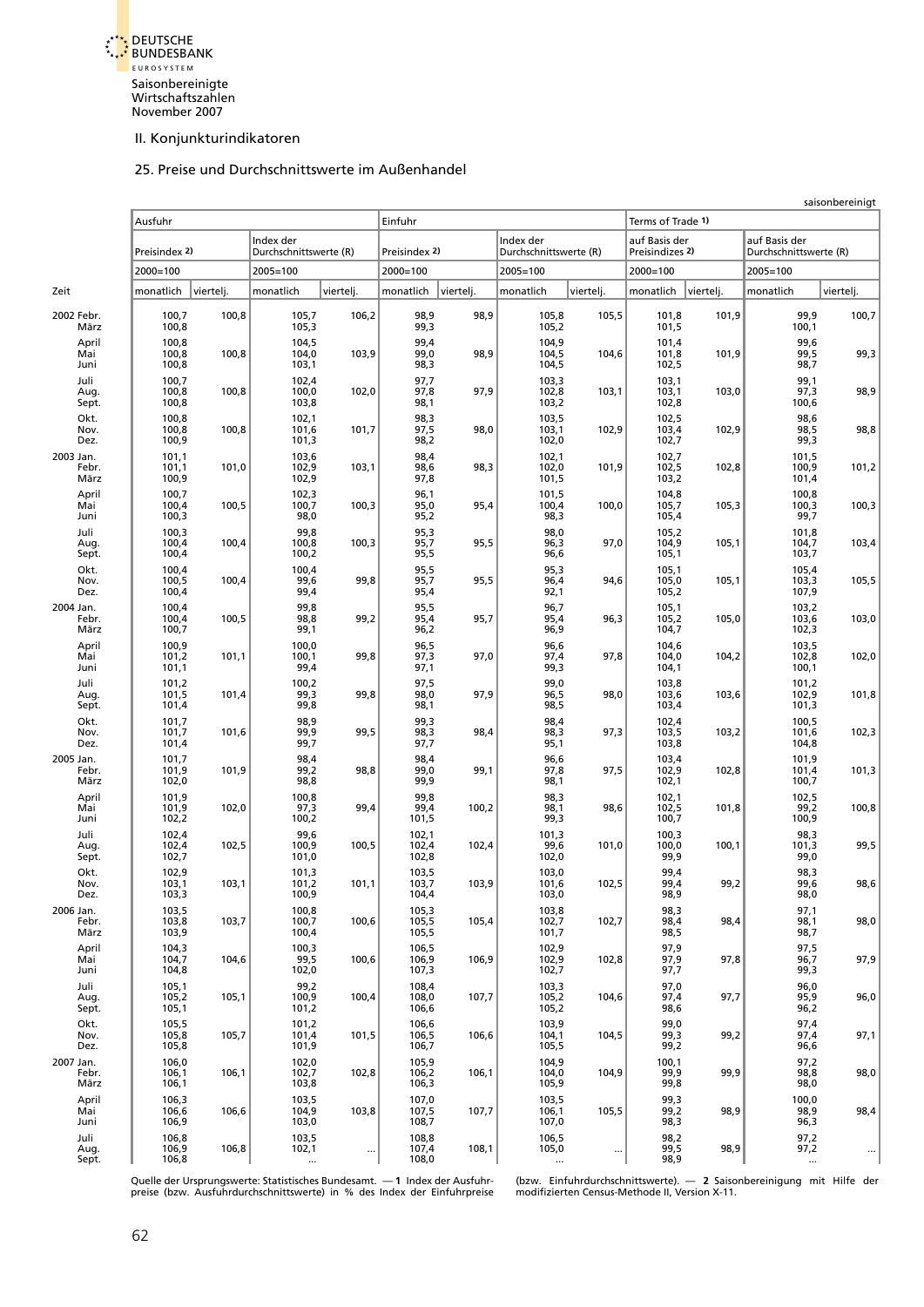<span id="page-48-0"></span>

#### 1. Leistungsbilanz

|                                          | DM/€                                                                                                                                          | Komponenten<br>(ohne Ergänzungen zum Außenhandel)          |                                                                                                                                           |                                                                                                                                              | saisonbereinigt +)                                                                                               |
|------------------------------------------|-----------------------------------------------------------------------------------------------------------------------------------------------|------------------------------------------------------------|-------------------------------------------------------------------------------------------------------------------------------------------|----------------------------------------------------------------------------------------------------------------------------------------------|------------------------------------------------------------------------------------------------------------------|
| Zeit                                     | Leistungsbilanz 1) 2) (R)                                                                                                                     | Außenhandel 2) (R)                                         | Dienstleistungen                                                                                                                          | Erwerbs- und<br>Vermögenseinkommen                                                                                                           | Laufende<br>Übertragungen (A)                                                                                    |
|                                          |                                                                                                                                               |                                                            | Mrd DM                                                                                                                                    |                                                                                                                                              |                                                                                                                  |
| 1993 1.Vj.<br>2.Vj.<br>3.Vi.<br>4.Vj.    | 6,87<br>8,28<br>$\overline{\phantom{0}}$<br>$\overline{\phantom{a}}$<br>8,65<br>8,39                                                          | 3)<br>15,20<br>13,93<br>12,77<br>17,21                     | 12,86<br>13,43<br>$\overline{\phantom{a}}$<br>11,94<br>$\qquad \qquad -$<br>14,24                                                         | 5,07<br>5,47<br>4,24<br>4,20                                                                                                                 | 13,39<br>13,13<br>13,38<br>14,68                                                                                 |
| 1994 1.Vj.<br>2.Vi.<br>3.Vj.<br>4.Vj.    | 10,94<br>8,00<br>13,24<br>17,15<br>$\overline{\phantom{0}}$                                                                                   | 16,11<br>21,35<br>17,90<br>16,24                           | 14,06<br>15,55<br>$\qquad \qquad -$<br>16,56<br>$\qquad \qquad -$<br>16,86<br>$\overline{\phantom{0}}$                                    | 0,66<br>1,47<br>1,02<br>0,72                                                                                                                 | 13,65<br>15,15<br>$\overline{\phantom{0}}$<br>15,40<br>14,83<br>$\overline{\phantom{a}}$                         |
| 1995 1.Vj.<br>2.Vi.<br>3.Vi.<br>4.Vj.    | 9,86<br>10,00<br>$\overline{\phantom{0}}$<br>10,07<br>$\overline{\phantom{0}}$<br>12,15<br>$\overline{\phantom{0}}$                           | 19,74<br>21,85<br>21,35<br>22,65                           | 15,96<br>16,53<br>$\overline{\phantom{a}}$<br>15,92<br>15,60                                                                              | 0,58<br>0,20<br>1,56<br>2,13                                                                                                                 | 12,33<br>14,53<br>$\overline{\phantom{a}}$<br>13,40<br>15,05<br>$\overline{\phantom{0}}$                         |
| 1996 1.Vj.<br>2.Vj.<br>3.Vj.<br>4.Vj.    | 4,82<br>9,36<br>$\overline{\phantom{0}}$<br>4,45<br>$\overline{\phantom{a}}$<br>2,15                                                          | 20,74<br>22,56<br>27,17<br>28,39                           | 14,05<br>$\overline{\phantom{0}}$<br>15,70<br>$\qquad \qquad -$<br>17,39<br>$\qquad \qquad -$<br>17,53                                    | 2,24<br>0,54<br>3,04<br>1,37                                                                                                                 | 12,55<br>15,94<br>10,52<br>$\overline{\phantom{a}}$<br>12,15                                                     |
| 1997 1.Vj.<br>$2.V$ j.<br>3.Vj.<br>4.Vj. | 12,98<br>$\overline{\phantom{0}}$<br>4,76<br>$\overline{\phantom{0}}$<br>2,47<br>$\overline{\phantom{a}}$<br>3,13                             | 23,96<br>28,63<br>31,84<br>33,06                           | 18,50<br>$\overline{\phantom{0}}$<br>16,69<br>$\qquad \qquad -$<br>17,68<br>$\overline{\phantom{a}}$<br>16,40<br>$\overline{\phantom{0}}$ | 1,41<br>$\overline{\phantom{0}}$<br>1,90<br>L,<br>0,55<br>-<br>0,81<br>$\overline{\phantom{a}}$                                              | 14,61<br>13,25<br>13,95<br>$\overline{\phantom{a}}$<br>10,96<br>$\overline{\phantom{0}}$                         |
| 1998 1.Vj.<br>2.Vj.<br>3.Vj.<br>4.Vj.    | 10,99<br>$\overline{\phantom{0}}$<br>4,11<br>$\overline{\phantom{0}}$<br>7,17<br>$\overline{\phantom{0}}$<br>7,79<br>$\overline{\phantom{0}}$ | 29,40<br>33,98<br>31,19<br>31,71                           | 18,18<br>18,91<br>$\qquad \qquad -$<br>18,26<br>$\qquad \qquad -$<br>19,79                                                                | 3,06<br>$\overline{\phantom{0}}$<br>5,88<br>$\overline{\phantom{0}}$<br>4,75<br>$\overline{\phantom{0}}$<br>5,29<br>L,                       | 17,53<br>10,44<br>$\overline{\phantom{0}}$<br>12,64<br>$\overline{\phantom{0}}$<br>12,69<br>$\overline{a}$       |
| 1999 1.Vj.<br>$2.V$ j.<br>3.Vj.<br>4.Vj. | 18,21<br>6,22<br>$\overline{a}$<br>13,75<br>$\overline{\phantom{0}}$<br>12,62                                                                 | 30,37<br>29,79<br>29,49<br>36,42                           | 23,31<br>$\overline{\phantom{0}}$<br>20,89<br>$\overline{\phantom{0}}$<br>21,48<br>$\qquad \qquad -$<br>24,15<br>$\qquad \qquad -$        | 8,02<br>1,94<br>-<br>5,14<br>$\overline{\phantom{0}}$<br>7,49<br>$\overline{\phantom{0}}$                                                    | 11,89<br>11,03<br>$\overline{\phantom{0}}$<br>12,85<br>$\qquad \qquad -$<br>12,71                                |
|                                          |                                                                                                                                               |                                                            | Mrd €                                                                                                                                     |                                                                                                                                              |                                                                                                                  |
| 1999 1.Vj.<br>2.Vj.<br>3.Vj.<br>4.Vj.    | 9,31<br>3,18<br>$\overline{\phantom{a}}$<br>7,03<br>6,45<br>$\overline{\phantom{0}}$                                                          | 15,53<br>15,23<br>15,08<br>18,62                           | 11,92<br>$\qquad \qquad -$<br>10,68<br>$\overline{\phantom{0}}$<br>10,98<br>$\qquad \qquad -$<br>12,35                                    | 4,10<br>0,99<br>$\overline{\phantom{0}}$<br>2,63<br>$\overline{\phantom{0}}$<br>3,83<br>$\overline{\phantom{0}}$                             | 6,08<br>5,64<br>6,57<br>6,50                                                                                     |
| 2000 1.Vj.<br>2.Vj.<br>3.Vj.<br>4.Vj.    | 6,55<br>6,90<br>$\overline{\phantom{0}}$<br>12,41<br>$\overline{\phantom{0}}$<br>11,11                                                        | 15,68<br>16,10<br>12,62<br>14,84                           | 11,73<br>12,47<br>$\qquad \qquad -$<br>12,06<br>$\overline{\phantom{0}}$<br>13,31                                                         | 1,71<br>$\overline{\phantom{0}}$<br>1,99<br>$\overline{\phantom{0}}$<br>4,66<br>$\overline{\phantom{0}}$<br>1,29<br>$\overline{\phantom{0}}$ | 6,73<br>7,10<br>$\overline{\phantom{0}}$<br>6,21<br>$\overline{\phantom{0}}$<br>7,89                             |
| 2001 1.Vj.<br>2.Vj.<br>3.Vj.<br>4.Vj.    | 7,00<br>$\overline{\phantom{0}}$<br>2,91<br>2,81<br>7,83                                                                                      | 21,51<br>21,84<br>25,40<br>27,74                           | 14,44<br>$\overline{\phantom{0}}$<br>13,53<br>$\qquad \qquad -$<br>12,03<br>$\qquad \qquad -$<br>10,65<br>$\overline{\phantom{0}}$        | 5,30<br>$\overline{\phantom{0}}$<br>1,17<br>$\overline{\phantom{0}}$<br>3,35<br>$\overline{\phantom{0}}$<br>1,11<br>L,                       | 6,61<br>8,20<br>$\overline{\phantom{0}}$<br>5,02<br>$\overline{\phantom{a}}$<br>6,92<br>$\overline{\phantom{0}}$ |
| 2002 1.Vj.<br>2.Vj.<br>3.Vj.<br>4.Vj.    | 5,61<br>9,44<br>14,95<br>12,57                                                                                                                | 32,69<br>31,23<br>35,29<br>35,03                           | 11,92<br>8,81<br>$\overline{\phantom{0}}$<br>8,11<br>$\overline{\phantom{0}}$<br>8,13                                                     | 6,35<br>3,06<br>$\overline{\phantom{0}}$<br>5,06<br>$\overline{\phantom{0}}$<br>4,14                                                         | 6,87<br>8,47<br>$\qquad \qquad -$<br>5,02<br>$\qquad \qquad -$<br>7,16                                           |
| 2003 1.Vj.<br>2.Vj.<br>3.Vj.<br>4.Vj.    | 3,16<br>7,87<br>15,09<br>16,01                                                                                                                | 27,73<br>29,81<br>38,44<br>35,05                           | 8,97<br>8,50<br>9,27<br>7,60<br>$\overline{\phantom{0}}$                                                                                  | 5,63<br>$\overline{\phantom{0}}$<br>3,34<br>3,97<br>2,02                                                                                     | 6,96<br>7,66<br>7,62<br>6,21                                                                                     |
| 2004 1.Vj.<br>2.Vj.<br>3.Vj.<br>4.Vj.    | 20,31<br>4)<br>29,25<br>21,74<br>21,99                                                                                                        | 38,10<br>4)<br>42,84<br>36,07<br>37,13                     | 7,21<br>6,41<br>6,16<br>$\overline{\phantom{0}}$<br>8,58<br>$\overline{\phantom{0}}$                                                      | 0,20<br>3,92<br>3,87<br>5,09                                                                                                                 | 6,58<br>7,28<br>7,49<br>6,83                                                                                     |
| 2005 1.Vj.<br>2.Vj.<br>3.Vj.<br>4.Vj.    | 26,64<br>26,66<br>26,74<br>23,37                                                                                                              | 41,67<br>39,03<br>40,16<br>37,00                           | 6,50<br>6,32<br>7,28<br>L,<br>7,84<br>۰                                                                                                   | 3,25<br>4,94<br>5,11<br>7,57                                                                                                                 | 7,64<br>6,69<br>6,73<br>7,81                                                                                     |
| 2006 1.Vj.<br>2.Vj.<br>3.Vj.<br>4.Vj.    | 19,57<br>r)<br>26,30<br>r)<br>r)<br>25,93<br>r)5)<br>42,67                                                                                    | 36,02<br>r)<br>34,57<br>r)<br>r)<br>38,32<br>50,30<br>r)5) | 6,40<br>4,56<br>6,55<br>5,23<br>$\overline{\phantom{0}}$                                                                                  | 5,07<br>6,07<br>5,96<br>6,68                                                                                                                 | 9,98<br>5,69<br>7,34<br>4,03                                                                                     |
| 2007 1.Vj.<br>2.Vj.<br>3.Vj. p)          | 31,43<br>39,64<br>42,71                                                                                                                       | 45,16<br>48,45<br>49,97                                    | 4,87<br>4,39<br>5,11<br>$\qquad \qquad -$                                                                                                 | 4,82<br>4,13<br>8,16                                                                                                                         | 10,12<br>5,69<br>7,81                                                                                            |

Quelle der Ursprungswerte für den Außenhandel: Statistisches Bundes- der Zuschätzungen für den nicht meldepflichtigen Außenhandel, die bis<br>amt. — + Die saisonbereinigten Saldenreihen sind mit erheblich größerer Ende 1992 i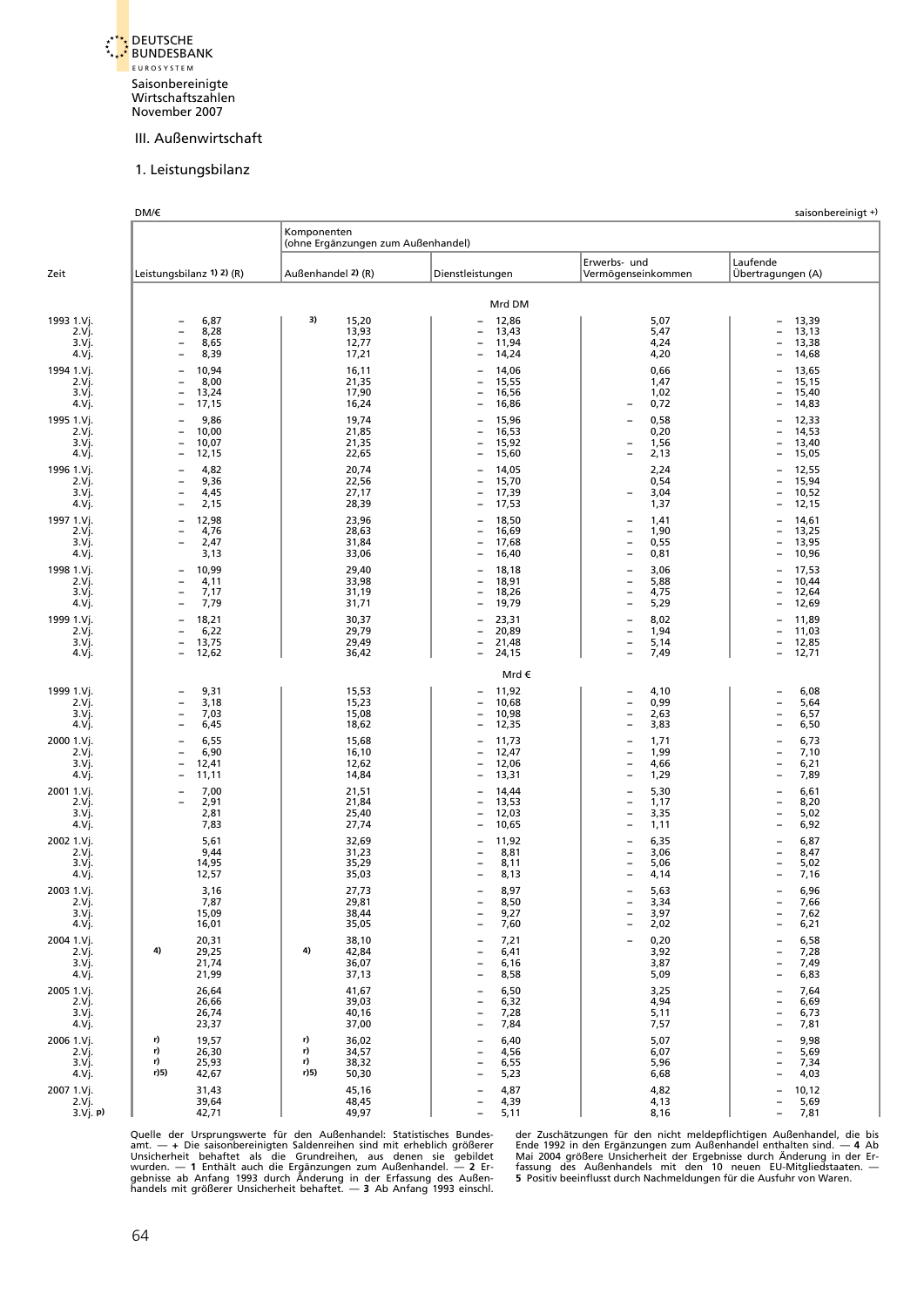<span id="page-49-0"></span>

#### 2. Außenhandel – Gesamtübersicht

|      |                            |                | Mrd €                               |           |                         |             |                               |           | (R) saisonbereinigt                    |           |                            |             |                                       |           |  |  |  |
|------|----------------------------|----------------|-------------------------------------|-----------|-------------------------|-------------|-------------------------------|-----------|----------------------------------------|-----------|----------------------------|-------------|---------------------------------------|-----------|--|--|--|
|      |                            |                | Werte                               |           |                         |             |                               |           | Volumen 1)                             |           |                            |             |                                       |           |  |  |  |
|      |                            |                | Ausfuhr                             |           | Einfuhr                 |             | Saldo 2)                      |           | Ausfuhr                                |           | Einfuhr                    |             | Saldo 2)                              |           |  |  |  |
| Zeit |                            |                | monatlich                           | viertelj. | monatlich               | viertelj.   | monatlich                     | viertelj. | monatlich                              | viertelj. | monatlich                  | viertelj.   | monatlich                             | viertelj. |  |  |  |
|      | 2002 Sept.                 |                | 56,35                               |           | 44,08                   |             | 12,27                         |           | 54,29                                  |           | 42,71                      |             | 11,58                                 |           |  |  |  |
|      | Okt.                       |                | 55,23                               |           | 44,08                   |             | 11,15                         |           | 54,09                                  |           | 42,59                      |             | 11,50                                 |           |  |  |  |
|      | Nov.<br>Dez.               |                | 56,74<br>55,50                      | 167,47    | 44,00<br>44,36          | 132,44      | 12,74<br>11,14                | 35,03     | 55,85<br>54,79                         | 164,73    | 42,68<br>43,49             | 128,76      | 13,17<br>11,30                        | 35,97     |  |  |  |
|      | 2003 Jan.                  |                | 54,73                               |           | 45,93                   |             | 8,80                          |           | 52,83                                  |           | 44,99                      |             | 7,84                                  |           |  |  |  |
|      | Febr.<br>März              |                | 55,17<br>54,44                      | 164,34    | 45,03<br>45,65          | 136,61      | 10,14<br>8,79                 | 27,73     | 53,62<br>52,91                         | 159,36    | 44,15<br>44,98             | 134,12      | 9,47<br>7,93                          | 25,24     |  |  |  |
|      | April<br>Mai<br>Juni       |                | 53,57<br>54,51<br>54,46             | 162,54    | 44,33<br>43,79<br>44,61 | 132,73      | 9,24<br>10,72<br>9,85         | 29,81     | 52,37<br>54,13<br>55,57                | 162,07    | 43,67<br>43,62<br>45,38    | 132,67      | 8,70<br>10,51<br>10,19                | 29,40     |  |  |  |
|      | Juli                       |                | 55,79                               |           | 43,51                   |             | 12,28                         |           | 55,90                                  |           | 44,40                      |             | 11,50                                 |           |  |  |  |
|      | Aug.<br>Sept.              |                | 55,83<br>57,95                      | 169,57    | 43,97<br>43,65          | 131,13      | 11,86<br>14,30                | 38,44     | 55,39<br>57,83                         | 169,12    | 45,66<br>45,19             | 135,25      | 9,73<br>12,64                         | 33,87     |  |  |  |
|      | Okt.                       |                | 54,75<br>57,17                      |           | 44,23                   |             | 10,52<br>11,06                | 35,05     | 54,53                                  |           | 46,41                      |             | 8,12<br>9,57                          | 27,65     |  |  |  |
|      | Nov.<br>Dez.               |                | 58,51                               | 170,43    | 46,11<br>45,04          | 135,38      | 13,47                         |           | 57,40<br>58,86                         | 170,79    | 47,83<br>48,90             | 143,14      | 9,96                                  |           |  |  |  |
|      | 2004 Jan.<br>Febr.<br>März |                | 57,87<br>58,40<br>59,29             | 175,56    | 45,66<br>46,45<br>45,35 | 137,46      | 12,21<br>11,95<br>13,94       | 38,10     | 57,99<br>59,11<br>59,83                | 176,93    | 47,22<br>48,69<br>46,80    | 142,71      | 10,77<br>10,42<br>13,03               | 34,22     |  |  |  |
|      | April<br>Mai<br>Juni       | 3)             | 61,33<br>62,14<br>60,19             | 183,66    | 46,66<br>47,36<br>46,80 | 140,82      | 14,67<br>14,78<br>13,39       | 42,84     | 61,33<br>62,08<br>60,55                | 183,96    | 48,30<br>48,62<br>47,13    | 144,05      | 13,03<br>13,46<br>13,42               | 39,91     |  |  |  |
|      | Juli<br>Aug.<br>Sept.      |                | 61,49<br>60,54<br>60,60             | 182,63    | 49,15<br>48,25<br>49,16 | 146,56      | 12,34<br>12,29<br>11,44       | 36,07     | 61,37<br>60,97<br>60,72                | 183,06    | 49,65<br>50,00<br>49,91    | 149,56      | 11,72<br>10,97<br>10,81               | 33,50     |  |  |  |
|      | Okt.<br>Nov.<br>Dez.       |                | 61,27<br>62,67<br>60,86             | 184,80    | 48,98<br>50,59<br>48,10 | 147,67      | 12,29<br>12,08<br>12,76       | 37,13     | 61,95<br>62,73<br>61,04                | 185,72    | 49,78<br>51,46<br>50,58    | 151,82      | 12,17<br>11,27<br>10,46               | 33,90     |  |  |  |
|      | 2005 Jan.<br>Febr.<br>März |                | 63,61<br>61,45<br>62,72             | 187,78    | 50,07<br>47,84<br>48,20 | 146,11      | 13,54<br>13,61<br>14,52       | 41,67     | 64,64<br>61,95<br>63,48                | 190,07    | 51,83<br>48,92<br>49,13    | 149,88      | 12,81<br>13,03<br>14,35               | 40,19     |  |  |  |
|      | April<br>Mai<br>Juni       |                | 62,75<br>64,94<br>65,13             | 192,82    | 50,48<br>52,63<br>50,68 | 153,79      | 12,27<br>12,31<br>14,45       | 39,03     | 62,25<br>66,74<br>65,00                | 193,99    | 51,35<br>53,65<br>51,04    | 156,04      | 10,90<br>13,09<br>13,96               | 37,95     |  |  |  |
|      | Juli<br>Aug.<br>Sept.      |                | 65,22<br>67,07<br>67,97             | 200,26    | 52,51<br>53,68<br>53,91 | 160,10      | 12,71<br>13,39<br>14,06       | 40,16     | 65,48<br>66,47<br>67,30                | 199,25    | 51,84<br>53,90<br>52,85    | 158,59      | 13,64<br>12,57<br>14,45               | 40,66     |  |  |  |
|      | Okt.                       |                | 67,26                               |           | 54,89                   |             | 12,37                         |           | 66,40                                  |           | 53,29                      |             | 13,11                                 |           |  |  |  |
|      | Nov.<br>Dez.               |                | 67,58<br>67,99                      | 202,83    | 54,09<br>56,85          | 165,83      | 13,49<br>11,14                | 37,00     | 66,78<br>67,38                         | 200,56    | 53,24<br>55,19             | 161,72      | 13,54<br>12,19                        | 38,84     |  |  |  |
|      | 2006 Jan.<br>Febr.<br>März | r)<br>r)<br>r) | 70,00<br>72,02<br>70,66             | 212,68    | 58,08<br>59,20<br>59,38 | 176,66      | 11,92<br>12,82<br>11,28       | 36,02     | 69,44<br>71,52<br>70,38                | 211,34    | 55,95<br>57,64<br>58,39    | 171,98      | 13,49<br>13,88<br>11,99               | 39,36     |  |  |  |
|      | April<br>Mai<br>Juni       | r)<br>r)<br>r) | 72,15<br>71,22<br>72,03             | 215,40    | 60,12<br>59,62<br>61,09 | 180,83      | 12,03<br>11,60<br>10,94       | 34,57     | 71,93<br>71,58<br>70,62                | 214,13    | 58,43<br>57,94<br>59,48    | 175,85      | 13,50<br>13,64<br>11,14               | 38,28     |  |  |  |
|      | Juli<br>Aug.<br>Sept.      | r)<br>r)<br>r) | 73,60<br>73,39<br>4)<br>78,87       | 225,86    | 62,02<br>61,15<br>64,37 | 187,54      | 11,58<br>12,24<br>(4<br>14,50 | 38,32     | 74,19<br>72,74<br>$ 4\rangle$<br>77,93 | 224,86    | 60,04<br>58,13<br>61,19    | 179,36      | 14,15<br>14,61<br>4)<br>16,74         | 45,50     |  |  |  |
|      | Okt.<br>Nov.<br>Dez.       | r)<br>r)<br>r) | 4)<br>80,41<br>4)<br>80,58<br>78,35 | 239,34    | 63,29<br>61,75<br>64,00 | $189,04$ 4) | (4<br>17,12<br>18,83<br>14,35 | 50,30 4   | 4)<br>79,46<br>79,47<br>76,89          | 235,82    | 60,91<br>59,32<br>60,66    | $180,89$ 4) | $\vert$ 4)<br>18,55<br>20,15<br>16,23 | 54,93     |  |  |  |
|      | 2007 Jan.<br>Febr.<br>März | 5)             | 78,58<br>79,83<br>78,94             | 237,35    | 63,07<br>65,66<br>63,46 | 192,19      | 15,51<br>14,17<br>15,48       | 45,16     | 77,04<br>77,73<br>76,05                | 230,82    | 60,12<br>63,13<br>59,92    | 183,17      | 16,92<br>14,60<br>16,13               | 47,65     |  |  |  |
|      | April<br>Mai<br>Juni       |                | 79,95<br>79,35<br>80,73             | 240,03    | 64,12<br>62,13<br>65,33 | 191,58      | 15,83<br>17,22<br>15,40       | 48,45     | 77,25<br>75,64<br>78,38                | 231,27    | 61,95<br>58,56<br>61,06    | 181,57      | 15,30<br>17,08<br>17,32               | 49,70     |  |  |  |
|      | Juli<br>Aug.<br>Sept.      | p)             | 80,64<br>82,54<br>83,10             | 246,28    | 64,10<br>66,97<br>65,24 | 196,31      | 16,54<br>15,57<br>17,86       | 49,97     | 77,91<br>80,84                         | $\ldots$  | 60,19<br>63,78<br>$\ldots$ | $\cdots$    | 17,72<br>17,06<br>$\ddotsc$           | $\cdots$  |  |  |  |

Quelle der Ursprungswerte: Statistisches Bundesamt. — 1 Volumen wurden. — 3 Ab Mai 2004 größere Unsicherheit der Ergebnisse durch<br>errechnet unter Verwendung von Durchschnittswertindizes auf Basis Änderung in der Erfassung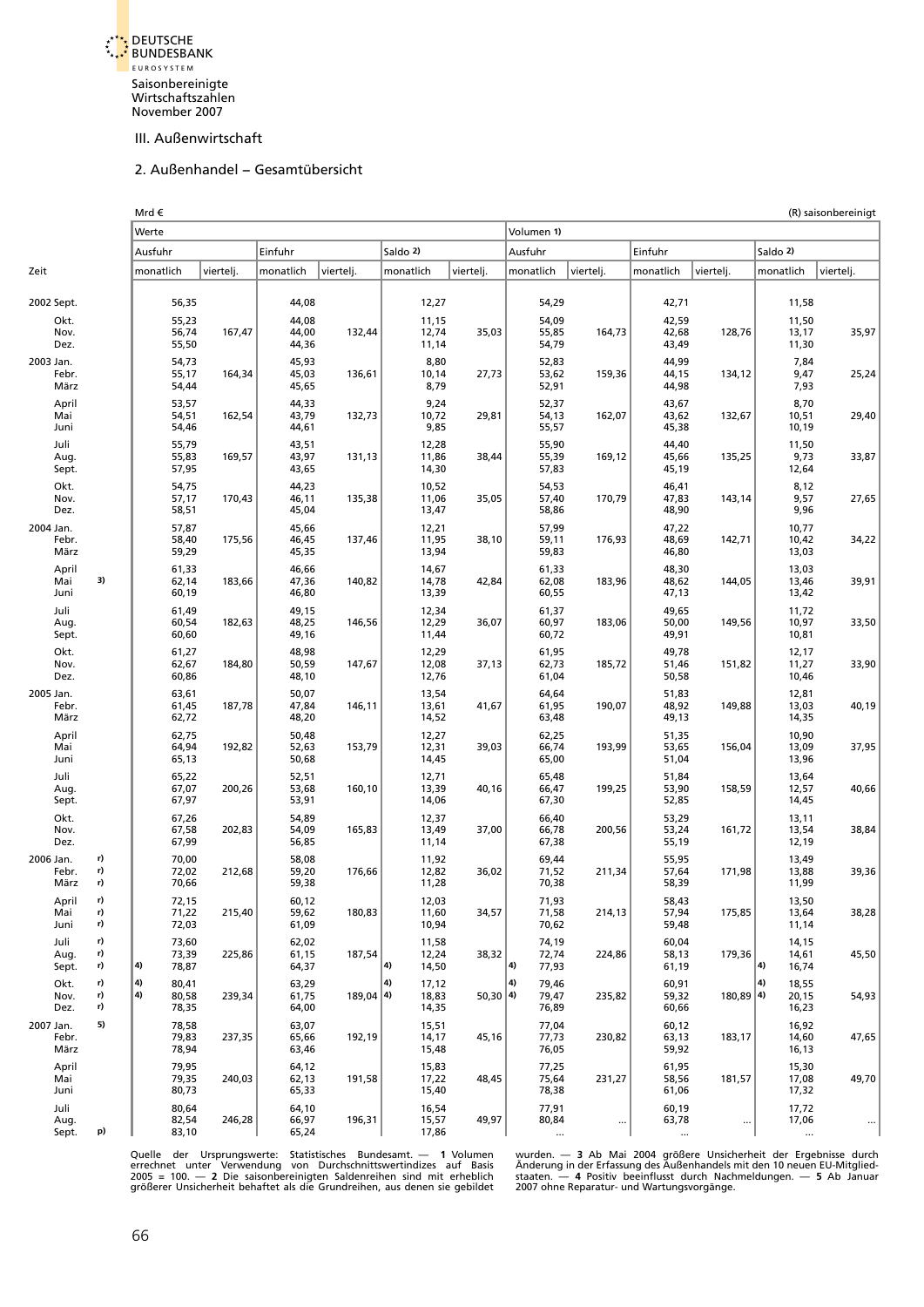<span id="page-50-0"></span>

#### 3. Ausfuhr nach Ländergruppen \*)

|                                     | Werte, Mrd €                  |        |                         |        |                         |        |                           |                      |       |           |                         |                         |                      |                      |       |                              | saisonbereinigt |                 |                         |                     |  |  |  |  |  |  |
|-------------------------------------|-------------------------------|--------|-------------------------|--------|-------------------------|--------|---------------------------|----------------------|-------|-----------|-------------------------|-------------------------|----------------------|----------------------|-------|------------------------------|-----------------|-----------------|-------------------------|---------------------|--|--|--|--|--|--|
|                                     | Europäische Länder            |        |                         |        |                         |        |                           |                      |       |           |                         | Außereuropäische Länder |                      |                      |       |                              |                 |                 |                         |                     |  |  |  |  |  |  |
|                                     |                               |        |                         |        | darunter:               |        |                           |                      |       |           |                         |                         | darunter:            |                      |       |                              |                 |                 |                         |                     |  |  |  |  |  |  |
|                                     |                               |        |                         |        |                         |        | andere                    |                      |       |           |                         |                         |                      |                      |       |                              |                 |                 |                         |                     |  |  |  |  |  |  |
|                                     | insgesamt (R)                 |        | EU-<br>Länder (27)      |        | EWU-<br>Länder (13)     |        | europäische<br>Länder (R) |                      |       |           | insgesamt (R)           |                         | <b>USA</b>           |                      |       | Asien                        |                 | OPEC-<br>Länder |                         |                     |  |  |  |  |  |  |
| Zeit                                | monatlich viertelj.           |        | monatlich viertelj.     |        | monatlich viertelj.     |        |                           | monatlich viertelj.  |       | monatlich |                         | viertelj.   monatlich   |                      |                      |       | viertelj.   monatlich        | viertelj.       |                 |                         | monatlich viertelj. |  |  |  |  |  |  |
| 2002 Aug.<br>Sept.                  | 40,90<br>40,61                | 120,25 | 35,94<br>35,55          | 105,73 | 23,99<br>23,56          | 70,76  |                           | 4,96<br>5,06         | 14,52 |           | 15,00<br>15,60          | 45,00                   |                      | 6,23<br>5,96         | 17,98 | 6,11<br>6,38                 | 18,16           |                 | 1,21<br>1,26            | 3,56                |  |  |  |  |  |  |
| Okt.<br>Nov.<br>Dez.                | 39,95<br>40,72<br>40,63       | 121,30 | 34,91<br>35,65<br>35,80 | 106,36 | 23,31<br>24,19<br>24,41 | 71,91  |                           | 5,04<br>5,07<br>4,83 | 14,94 |           | 15,13<br>15,79<br>14,66 | 45,58                   |                      | 5,76<br>5,70<br>5,43 | 16,89 | 6,21<br>6,42<br>6,42         | 19,05           |                 | 1,25<br>1,29<br>1,19    | 3,73                |  |  |  |  |  |  |
| 2003 Jan.<br>Febr.<br>März          | 39,92<br>40,20<br>40,71       | 120,83 | 34,75<br>35,20<br>36,27 | 106,22 | 23,17<br>23,56<br>24,85 | 71,58  |                           | 5,17<br>5,00<br>4,44 | 14,61 |           | 14,75<br>14,96<br>13,70 | 43,41                   |                      | 5,76<br>5,44<br>5,12 | 16,32 | 6,33<br>6,36<br>5,80         | 18,49           |                 | 1,21<br>1,22<br>1,09    | 3,52                |  |  |  |  |  |  |
| April<br>Mai<br>Juni                | 39,30<br>39,75<br>40,10       | 119,15 | 34,23<br>34,77<br>34,92 | 103,92 | 23,32<br>23,26<br>23,45 | 70,03  |                           | 5,07<br>4,98<br>5,18 | 15,23 |           | 14,11<br>14,63<br>14,20 | 42,94                   |                      | 5,04<br>5,30<br>5,04 | 15,38 | 6,27<br>6,46<br>6,32         | 19,05           |                 | 1,10<br>1,17<br>1,15    | 3,42                |  |  |  |  |  |  |
| Juli<br>Aug.<br>Sept.               | 41,18<br>41,04<br>42,94       | 125,16 | 36,14<br>35,93<br>37,81 | 109,88 | 24,10<br>24,04<br>25,62 | 73,76  |                           | 5,04<br>5,11<br>5,13 | 15,28 |           | 14,51<br>14,59<br>14,88 | 43,98                   |                      | 4,91<br>5,09<br>5,43 | 15,43 | 6,28<br>6,50<br>6,55         | 19,33           |                 | 1,17<br>1,40<br>1,20    | 3,77                |  |  |  |  |  |  |
| Okt.<br>Nov.<br>Dez.                | 41,04<br>42,20<br>43,68       | 126,92 | 36,42<br>37,16<br>38,56 | 112,14 | 24,62<br>25,69<br>26,13 | 76,44  |                           | 4,62<br>5,04<br>5,12 | 14,78 |           | 13,72<br>14,67<br>14,56 | 42,95                   |                      | 4,94<br>4,98<br>5,01 | 14,93 | 6,01<br>6,63<br>6,61         | 19,25           |                 | 1,13<br>1,14<br>1,22    | 3,49                |  |  |  |  |  |  |
| 2004 Jan.<br>Febr.<br>März          | 42,94<br>42,93<br>44,30       | 130,17 | 37,19<br>37,49<br>38,76 | 113,44 | 25,21<br>25,06<br>26,08 | 76,35  |                           | 5,75<br>5,44<br>5,54 | 16,73 |           | 14,89<br>15,48<br>14,99 | 45,36                   |                      | 5,38<br>5,27<br>5,05 | 15,70 | 7,21<br>7,00<br>6,85         | 21,06           |                 | 1,38<br>1,27<br>1,36    | 4,01                |  |  |  |  |  |  |
| April<br>Mai 1)<br>Juni             | 44,81<br>45,80<br>44,35       | 134,96 | 38,70<br>39,83<br>38,59 | 117,12 | 25,82<br>26,68<br>26,28 | 78,78  |                           | 6,11<br>5,97<br>5,76 | 17,84 |           | 16,46<br>16,13<br>15,67 | 48,26                   |                      | 5,71<br>5,64<br>5,31 | 16,66 | 7,27<br>7,54<br>7,25         | 22,06           |                 | 1,35<br>1,53<br>1,46    | 4,34                |  |  |  |  |  |  |
| Juli<br>Aug.<br>Sept.               | 45,38<br>45,15<br>45,36       | 135,89 | 39,53<br>39,77<br>39,72 | 119,02 | 26,65<br>27,44<br>27,52 | 81,61  |                           | 5,85<br>5,38<br>5,64 | 16,87 |           | 15,86<br>15,31<br>15,22 | 46,39                   |                      | 5,44<br>5,21<br>5,37 | 16,02 | 7,16<br>6,59<br>6,69         | 20,44           |                 | 1,43<br>1,39<br>1,31    | 4,13                |  |  |  |  |  |  |
| Okt.<br>Nov.<br>Dez.                | 46,03<br>47,04<br>44,71       | 137,78 | 40,42<br>41,29<br>38,57 | 120,28 | 27,49<br>28,17<br>26,37 | 82,03  |                           | 5,61<br>5,75<br>6,14 | 17,50 |           | 15,22<br>15,36<br>15,92 | 46,50                   |                      | 5,30<br>5,16<br>5,28 | 15,74 | 6,85<br>6,81<br>6,98         | 20,64           |                 | 1,37<br>1,43<br>1,43    | 4,23                |  |  |  |  |  |  |
| 2005 Jan.<br>Febr.<br>März          | 46,90<br>45,95<br>46,68       | 139,53 | 40,63<br>40,01<br>40,57 | 121,21 | 27,49<br>27,03<br>27,77 | 82,29  |                           | 6,27<br>5,94<br>6,11 | 18,32 |           | 16,75<br>15,68<br>15,99 | 48,42                   |                      | 5,54<br>5,30<br>5,46 | 16,30 | 7,77<br>7,03<br>7,13         | 21,93           |                 | 1,72<br>1,49<br>1,52    | 4,73                |  |  |  |  |  |  |
| April<br>Mai<br>Juni                | 46,69<br>48,44<br>48,17       | 143,30 | 40,91<br>42,16<br>41,95 | 125,02 | 27,69<br>28,51<br>28,43 | 84,63  |                           | 5,78<br>6,28<br>6,22 | 18,28 |           | 15,93<br>16,26<br>16,70 | 48,89                   |                      | 5,32<br>5,69<br>5,79 | 16,80 | 7,10<br>7,25<br>7,38         | 21,73           |                 | 1,53<br>1,63<br>1,68    | 4,84                |  |  |  |  |  |  |
| Juli<br>Aug.<br>Sept.               | 47,98<br>49,04<br>50,18       | 147,20 | 41,74<br>42,56<br>43,41 | 127,71 | 28,15<br>28,90<br>29,66 | 86,71  |                           | 6,24<br>6,48<br>6,77 | 19,49 |           | 16,93<br>18,01<br>17,80 | 52,74                   |                      | 5,57<br>6,04<br>6,06 | 17,67 | 7,51<br>8,09<br>8,02         | 23,62           |                 | 1,68<br>1,81<br>1,66    | 5,15                |  |  |  |  |  |  |
| Okt.<br>Nov.<br>Dez.                | 49,70<br>49,75<br>50,51       | 149,96 | 43,25<br>43,41<br>43,83 | 130,49 | 29,15<br>29,42<br>29,50 | 88,07  |                           | 6,45<br>6,34<br>6,68 | 19,47 |           | 17,67<br>17,28<br>17,31 | 52,26                   |                      | 6,24<br>5,83<br>5,98 | 18,05 | 7,61<br>7,49<br>7,71         | 22,81           |                 | 1,62<br>1,48<br>1,61    | 4,71                |  |  |  |  |  |  |
| 2006 Jan. n'<br>Febr. r)<br>März r) | 52,04<br>52,70<br>52,30       | 157,04 | 45,23<br>45,29<br>45,61 | 136,13 | 30,32<br>30,37<br>30,55 | 91,24  |                           | 6,81<br>7,41<br>6,69 | 20,91 |           | 17,96<br>19,61<br>18,43 | 56,00                   |                      | 6,03<br>6,55<br>6,43 | 19,01 | 8,25<br>8,94<br>8,00         | 25,19           |                 | 1,61<br>1,82<br>1,75    | 5,18                |  |  |  |  |  |  |
| April r)<br>Mai r)<br>Juni r)       | 53,26<br>53,21<br>53,71       | 160,18 | 46,01<br>46,25<br>46,83 | 139,09 | 30,74<br>30,80<br>31,22 | 92,76  |                           | 7,25<br>6,96<br>6,88 | 21,09 |           | 18,72<br>17,62<br>18,06 | 54,40                   |                      | 6,26<br>5,95<br>6,16 | 18,37 | 8,77<br>7,98<br>8,14         | 24,89           |                 | 1,73<br>1,68<br>1,57    | 4,98                |  |  |  |  |  |  |
| Juli r)<br>Aug. r)<br>Sept. r)      | 54,82<br>54,54<br>2) 57,26    | 166,62 | 47,32<br>47,21<br>48,48 | 143,01 | 31,68<br>31,19<br>32,27 | 95,14  | 2) 8,78                   | 7,50<br>7,33         | 23,61 | 2)        | 18,38<br>18,78<br>21,45 | 58,61                   | 2) 7,22              | 6,31<br>6,12         | 19,65 | 8,42<br>8,59<br>$2)$ 9,90    | 26,91           |                 | 1,69<br>1,71<br>2) 1,97 | 5,37                |  |  |  |  |  |  |
| Okt. r)<br>Nov. $r$<br>Dez. r)      | 2) 58,94<br>2) 57,12<br>57,52 | 173,58 | 49,94<br>47,64<br>49,25 | 146,83 | 32,98<br>31,83<br>32,82 | 97,63  | 2)<br>2)                  | 9,00<br>9,48<br>8,27 | 26,75 | 2)<br>2)  | 21,66<br>23,11<br>20,47 | 65,24                   | 2) 6,92<br>$2)$ 7,17 | 6,86                 | 20,95 | 2) 10,15<br>2) 10,34<br>9,60 | 30,09           | 2)<br>2)        | 1,97<br>2,10<br>1,89    | 5,96                |  |  |  |  |  |  |
| 2007 Jan. 3)<br>Febr.<br>März       | 59,46<br>60,36<br>59,87       | 179,69 | 51,36<br>52,14<br>51,75 | 155,25 | 34,12<br>34,55<br>34,49 | 103,16 |                           | 8,10<br>8,22<br>8,12 | 24,44 |           | 19,24<br>19,75<br>19,10 | 58,09                   |                      | 6,12<br>6,32<br>5,92 | 18,36 | 9,07<br>9,35<br>8,99         | 27,41           |                 | 1,82<br>1,98<br>1,84    | 5,64                |  |  |  |  |  |  |
| April<br>Mai<br>Juni                | 60,38<br>60,12<br>60,56       | 181,06 | 52,05<br>51,64<br>52,15 | 155,84 | 34,59<br>34,23<br>34,44 | 103,26 |                           | 8,33<br>8,48<br>8,41 | 25,22 |           | 19,36<br>18,89<br>19,81 | 58,06                   |                      | 5,98<br>5,88<br>6,02 | 17,88 | 9,27<br>8,96<br>9,28         | 27,51           |                 | 2,00<br>1,75<br>1,80    | 5,55                |  |  |  |  |  |  |
| Juli<br>Aug.                        | 61,17<br>61,89                |        | 52,80<br>52,87          |        | 34,94<br>34,44          |        |                           | 8,37<br>9,02         |       |           | 19,08<br>20,66          |                         |                      | 6,06<br>6,32         |       | 8,89<br>9,29                 |                 |                 | 1,88<br>1,97            |                     |  |  |  |  |  |  |

Quelle der Ursprungswerte: Statistisches Bundesamt. — \* Erfasst nach Be- und die EU-Länder durch die Änderung in der Erfassung des Außenhandels<br>stimmungsländern (Verbrauchsländern). Zugehörigkeit der Länder zu den mit den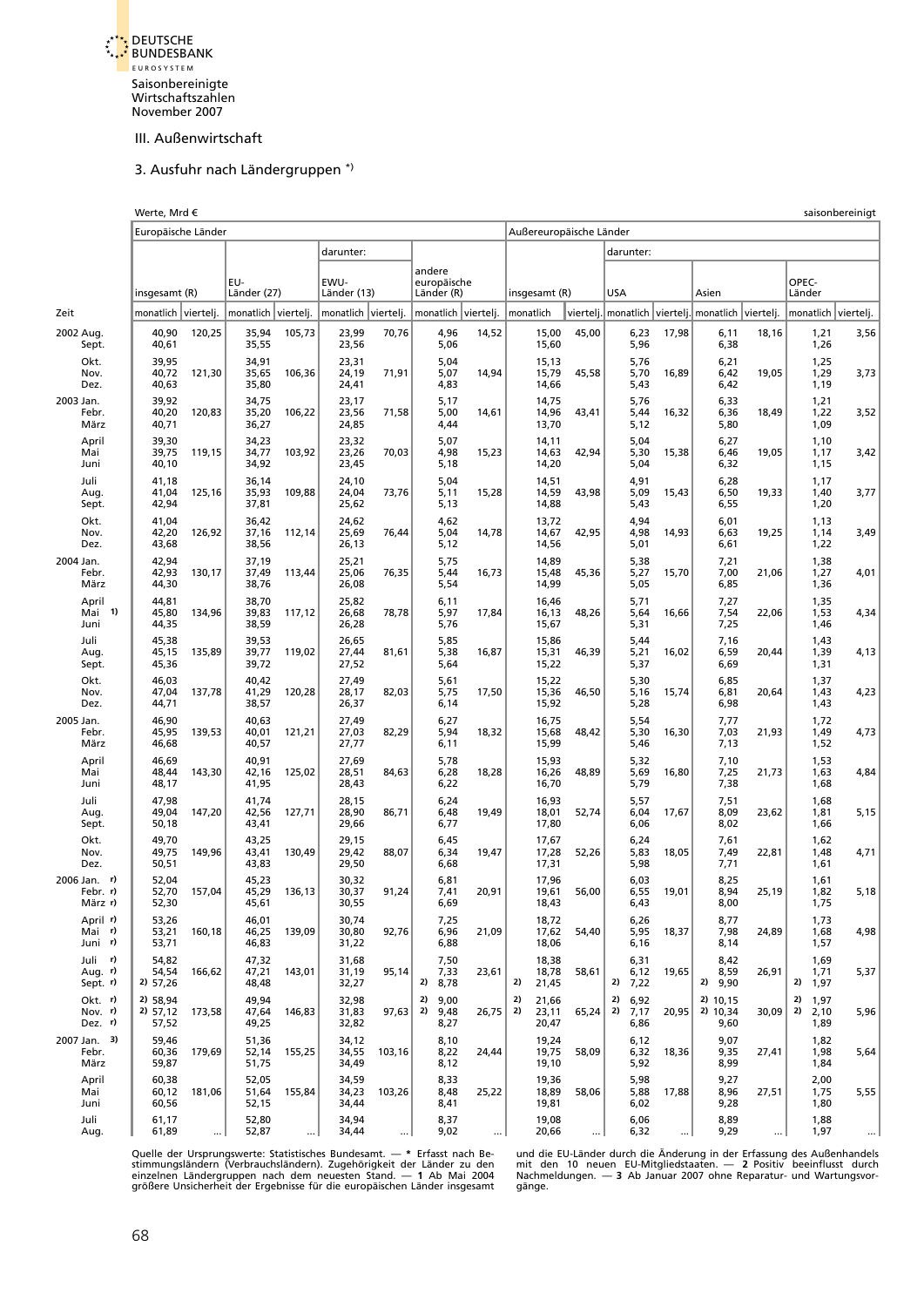<span id="page-51-0"></span>

#### 4. Ausfuhr nach Warengruppen \*)

|                            |                | Werte, Mrd €<br>Ausgewählte Hauptgruppen (R)<br>Ausgewählte Gruppen |           |                           |           |                         |           |                          |           |                         |       |                                              |           |                                           | saisonbereinigt |  |
|----------------------------|----------------|---------------------------------------------------------------------|-----------|---------------------------|-----------|-------------------------|-----------|--------------------------|-----------|-------------------------|-------|----------------------------------------------|-----------|-------------------------------------------|-----------------|--|
|                            |                |                                                                     |           |                           |           |                         |           |                          |           |                         |       |                                              |           |                                           |                 |  |
|                            |                | Vorleistungs-<br>güter                                              |           | Investitions-<br>güter 1) |           | Konsum-<br>güter 2)     |           | Chemische<br>Erzeugnisse |           | Maschinen (R)           |       | Güter der<br>Informations-<br>technologie 3) |           | Kraftwagen<br>und<br>Kraftwagen-<br>teile |                 |  |
| Zeit                       |                | monatlich                                                           | viertelj. | monatlich                 | viertelj. | monatlich               | viertelj. | monatlich                | vierteli. | monatlich viertelj.     |       | monatlich                                    | vierteli. | monatlich viertelj.                       |                 |  |
| 2002 Aug.<br>Sept.         |                | 17,27<br>17,07                                                      | 50,60     | 27,25<br>26,85            | 79,07     | 8,48<br>8,76            | 26,06     | 7,00<br>6,68             | 20,41     | 7,84<br>8,18            | 23,75 | 6,58<br>6,78                                 | 19,68     | 12,50<br>11,52                            | 34,34           |  |
| Okt.<br>Nov.<br>Dez.       |                | 16,77<br>17,48<br>16,93                                             | 51,18     | 26,05<br>26,80<br>25,80   | 78,65     | 8,92<br>8,91<br>8,85    | 26,68     | 6,95<br>7,08<br>6,85     | 20,88     | 7,97<br>8,27<br>8,15    | 24,39 | 6,24<br>6,79<br>6,50                         | 19,53     | 11,02<br>11,08<br>10,91                   | 33,01           |  |
| 2003 Jan.<br>Febr.<br>März |                | 16,98<br>16,64<br>16,89                                             | 50,51     | 25,84<br>26,10<br>25,28   | 77,22     | 9,01<br>8,96<br>9,07    | 27,04     | 7,33<br>7,03<br>7,09     | 21,45     | 7,93<br>8,06<br>7,52    | 23,51 | 6,74<br>6,70<br>6,64                         | 20,08     | 11,02<br>10,87<br>10,88                   | 32,77           |  |
| April<br>Mai<br>Juni       |                | 16,52<br>16,75<br>16,58                                             | 49,85     | 24,42<br>25,16<br>25,19   | 74,77     | 8,93<br>8,64<br>9,07    | 26,64     | 7,05<br>6,83<br>7,11     | 20,99     | 7,57<br>7,91<br>7,97    | 23,45 | 6,31<br>6,38<br>6,25                         | 18,94     | 10,38<br>10,56<br>10,40                   | 31,34           |  |
| Juli<br>Aug.<br>Sept.      |                | 16,70<br>16,81<br>17,49                                             | 51,00     | 25,83<br>25,18<br>26,15   | 77,16     | 8,73<br>9,70<br>10,23   | 28,66     | 6,98<br>7,39<br>8,10     | 22,47     | 7,75<br>8,10<br>8,02    | 23,87 | 6,32<br>7,04<br>6,84                         | 20,20     | 10,79<br>10,51<br>11,28                   | 32,58           |  |
| Okt.<br>Nov.<br>Dez.       |                | 16,28<br>16,89<br>17,22                                             | 50,39     | 25,52<br>26,56<br>27,04   | 79,12     | 8,77<br>9,47<br>9,20    | 27,44     | 7,17<br>7,22<br>7,23     | 21,62     | 7,39<br>8,02<br>8,05    | 23,46 | 6,62<br>6,77<br>6,91                         | 20,30     | 11,13<br>11,55<br>12,01                   | 34,69           |  |
| 2004 Jan.<br>Febr.<br>März |                | 18,37<br>17,98<br>18,39                                             | 54,74     | 26,88<br>27,31<br>27,61   | 81,80     | 9,76<br>9,53<br>9,86    | 29,15     | 7,77<br>7,57<br>7,78     | 23,12     | 8,65<br>8,27<br>8,55    | 25,47 | 7,44<br>7,34<br>7,32                         | 22,10     | 10,78<br>11,36<br>11,50                   | 33,64           |  |
| April<br>Mai<br>Juni       | 4)             | 18,51<br>19,15<br>18,59                                             | 56,25     | 28,69<br>28,59<br>27,85   | 85,13     | 9,90<br>10,13<br>9,90   | 29,93     | 8,02<br>7,95<br>7,97     | 23,94     | 8,75<br>9,14<br>8,72    | 26,61 | 7,35<br>7,54<br>7,52                         | 22,41     | 11,86<br>11,84<br>11,55                   | 35,25           |  |
| Juli<br>Aug.<br>Sept.      |                | 19,02<br>18,76<br>18,68                                             | 56,46     | 28,17<br>27,53<br>27,57   | 83,27     | 9,73<br>9,54<br>9,82    | 29,09     | 7,83<br>8,08<br>8,14     | 24,05     | 8,86<br>8,76<br>8,68    | 26,30 | 7,90<br>7,32<br>7,58                         | 22,80     | 11,70<br>11,62<br>11,13                   | 34,45           |  |
| Okt.<br>Nov.<br>Dez.       |                | 18,77<br>19,32<br>18,68                                             | 56,77     | 28,12<br>27,87<br>28,30   | 84,29     | 9,72<br>10,50<br>9,80   | 30,02     | 8,31<br>8,28<br>8,17     | 24,76     | 8,95<br>8,62<br>9,07    | 26,64 | 7,41<br>8,05<br>7,70                         | 23,16     | 11,31<br>11,27<br>10,81                   | 33,39           |  |
| 2005 Jan.<br>Febr.<br>März |                | 19,80<br>19,25<br>19,16                                             | 58,21     | 29,22<br>27,90<br>29,22   | 86,34     | 10,44<br>10,21<br>10,16 | 30,81     | 8,48<br>8,47<br>8,35     | 25,30     | 9,76<br>9,08<br>9,27    | 28,11 | 7,73<br>7,55<br>7,62                         | 22,90     | 12,05<br>11,63<br>12,18                   | 35,86           |  |
| April<br>Mai<br>Juni       |                | 19,29<br>20,20<br>19,84                                             | 59,33     | 29,33<br>29,16<br>30,39   | 88,88     | 10,20<br>11,08<br>10,53 | 31,81     | 8,39<br>8,47<br>8,51     | 25,37     | 9,37<br>9,40<br>9,68    | 28,45 | 7,52<br>7,51<br>8,12                         | 23,15     | 12,61<br>12,27<br>12,95                   | 37,83           |  |
| Juli<br>Aug.<br>Sept.      |                | 19,91<br>20,31<br>20,66                                             | 60,88     | 30,37<br>31,42<br>31,35   | 93,14     | 10,15<br>10,84<br>10,95 | 31,94     | 8,55<br>8,84<br>9,21     | 26,60     | 9,49<br>9,88<br>9,61    | 28,98 | 8,13<br>8,48<br>8,07                         | 24,68     | 13,17<br>13,21<br>13,47                   | 39,85           |  |
| Okt.<br>Nov.<br>Dez.       |                | 20,06<br>20,44<br>21,14                                             | 61,64     | 30,85<br>30,46<br>30,77   | 92,08     | 10,69<br>10,67<br>11,15 | 32,51     | 9,12<br>8,91<br>9,29     | 27,32     | 9,34<br>9,23<br>9,72    | 28,29 | 8,16<br>7,95<br>8,29                         | 24,40     | 13,24<br>13,38<br>13,17                   | 39,79           |  |
| 2006 Jan.<br>Febr.<br>März | r)<br>r)<br>r) | 21,28<br>21,91<br>21,71                                             | 64,90     | 32,12<br>33,04<br>32,34   | 97,50     | 11,36<br>11,65<br>11,71 | 34,72     | 9,24<br>9,43<br>9,66     | 28,33     | 9,99<br>10,63<br>10,17  | 30,79 | 8,69<br>8,47<br>8,32                         | 25,48     | 13,21<br>13,68<br>13,36                   | 40,25           |  |
| April<br>Mai<br>Juni       | r)<br>r)<br>r) | 22,72<br>22,05<br>22,39                                             | 67,16     | 32,46<br>32,65<br>32,44   | 97,55     | 11,35<br>11,48<br>11,79 | 34,62     | 9,80<br>8,90<br>9,82     | 28,52     | 10,43<br>10,36<br>10,25 | 31,04 | 8,70<br>8,27<br>8,09                         | 25,06     | 13,48<br>13,96<br>13,77                   | 41,21           |  |
| Juli<br>Aug.<br>Sept.      | r)<br>r)<br>r) | 22,89<br>23,57<br>24,46                                             | 70,92     | 33,01<br>32,74<br>35,25   | 101,00    | 11,88<br>11,67<br>12,63 | 36,18     | 9,98<br>10,05<br>10,46   | 30,49     | 10,77<br>10,83<br>11,58 | 33,18 | 8,14<br>8,51<br>8,94                         | 25,59     | 14,02<br>13,79<br>14,46                   | 42,27           |  |
| Okt.<br>Nov.<br>Dez.       | r)<br>r)<br>r) | 25,55<br>24,93<br>24,54                                             | 75,02     | 35,24<br>36,04<br>35,26   | 106,54    | 12,90<br>12,39<br>12,65 | 37,94     | 10,89<br>10,76<br>10,43  | 32,08     | 11,48<br>12,07<br>11,40 | 34,95 | 9,03<br>9,10<br>8,59                         | 26,72     | 14,32<br>14,05<br>14,43                   | 42,80           |  |
| 2007 Jan.<br>Febr.<br>März | 6)             | 24,29<br>24,26<br>24,50                                             | 73,05     | 34,49<br>35,01<br>34,70   | 104,20    | 12,05<br>12,31<br>12,21 | 36,57     | 10,45<br>10,41<br>10,49  | 31,35     | 11,19<br>11,51<br>11,35 | 34,05 | 8,15<br>8,65<br>8,39                         | 25,19     | 14,91<br>14,88<br>14,69                   | 44,48           |  |
| April<br>Mai<br>Juni       |                | 24,55<br>24,14<br>24,67                                             | 73,36     | 34,61<br>34,93<br>35,62   | 105,16    | 12,93<br>12,35<br>12,39 | 37,67     | 10,45<br>10,08<br>10,10  | 30,63     | 11,36<br>11,33<br>11,54 | 34,23 | 8,58<br>8,34<br>8,25                         | 25,17     | 14,46<br>14,95<br>15,33                   | 44,74           |  |
| Juli                       |                | 24,54                                                               |           | 35,56                     |           | 12,74                   |           | 10,35                    |           | 11,47                   |       | 8,32                                         |           | 15,61                                     |                 |  |

... 25,23 ... 36,30 ... 11,17 ... 12,19 ... 8,74 ... 15,53 ... ... 4 ... 15,53 ..

Quelle der Ursprungswerte: Statistisches Bundesamt. — \* Ohne Zuschät-clienteit der Ergebnisse durch Anderung in der Erfassung des Außen-<br>2010 gen für Meldeausfälle und nicht meldepflichtigen Außenhandel. — handels mit den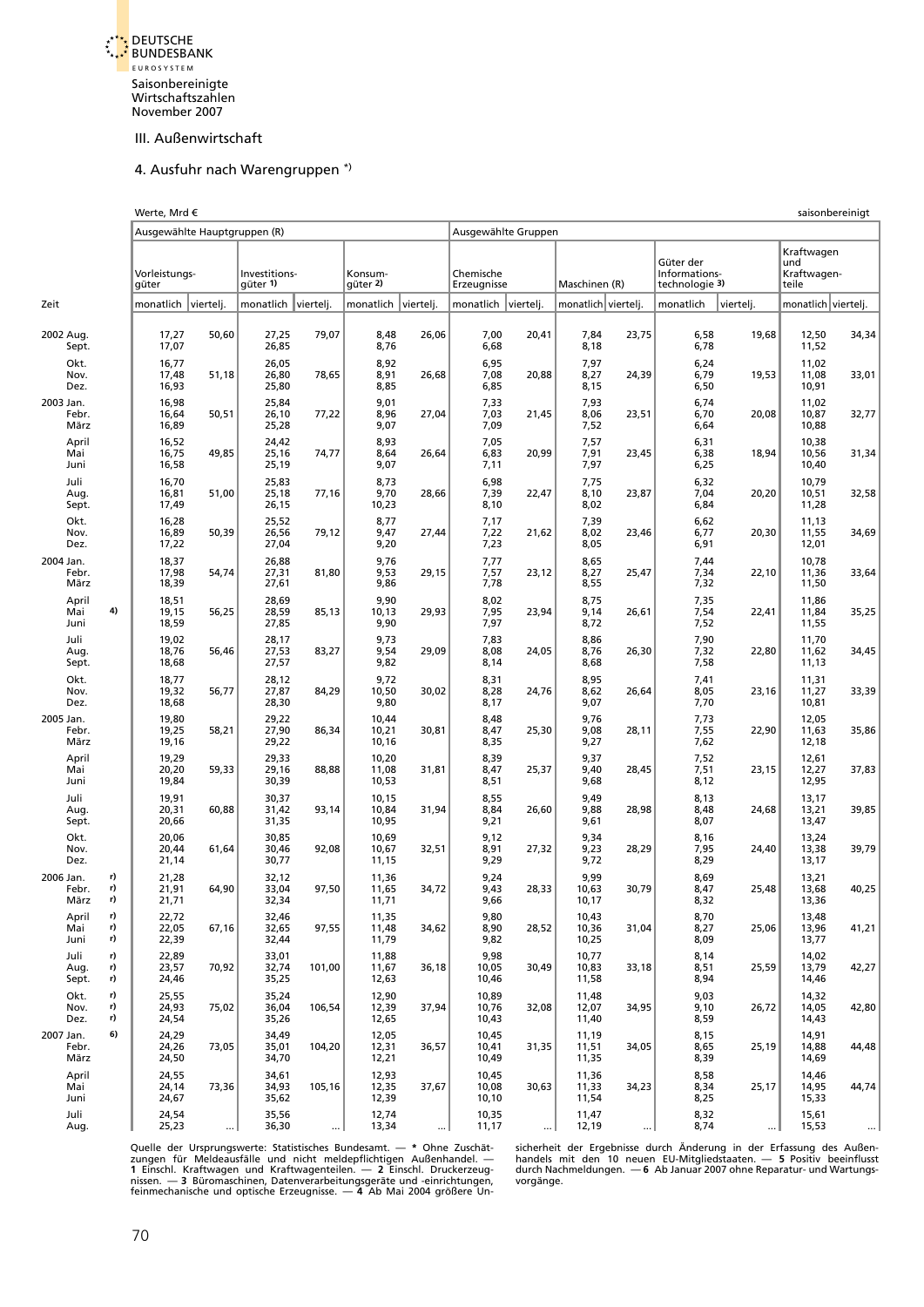<span id="page-52-0"></span>

#### 5. Einfuhr nach Ländergruppen \*)

|                                          | Werte, Mrd €<br>saisonbereinigt<br>Außereuropäische Länder |        |                         |        |                         |       |                       |       |                         |       |                      |       |                         |       |                      |      |
|------------------------------------------|------------------------------------------------------------|--------|-------------------------|--------|-------------------------|-------|-----------------------|-------|-------------------------|-------|----------------------|-------|-------------------------|-------|----------------------|------|
|                                          | Europäische Länder                                         |        |                         |        |                         |       |                       |       |                         |       |                      |       |                         |       |                      |      |
|                                          |                                                            |        |                         |        | darunter:               |       |                       |       |                         |       | darunter:            |       |                         |       |                      |      |
|                                          |                                                            |        |                         |        |                         |       | andere                |       |                         |       |                      |       |                         |       |                      |      |
|                                          | insgesamt                                                  |        | EU-<br>Länder (27)      |        | EWU-<br>Länder (13)     |       | europäische<br>Länder |       | insgesamt               |       | USA                  |       | Asien                   |       | OPEC-<br>Länder      |      |
| Zeit                                     | monatlich viertelj.                                        |        | monatlich viertelj.     |        | monatlich viertelj.     |       | monatlich viertelj.   |       | monatlich viertelj.     |       | monatlich viertelj.  |       | monatlich viertelj.     |       | monatlich viertelj.  |      |
| 2002 Aug.<br>Sept.                       | 32,11<br>32,13                                             | 94,83  | 27,51<br>27,63          | 81,43  | 18,46<br>18,77          | 55,00 | 4,60<br>4,50          | 13,40 | 12,37<br>11,90          | 35,44 | 3,37<br>3,19         | 9,66  | 7,03<br>6,72            | 20,32 | 0,50<br>0,63         | 1,73 |
| Okt.<br>Nov.<br>Dez.                     | 31,93<br>31,44<br>32,08                                    | 95,45  | 26,99<br>26,82<br>27,32 | 81,13  | 18,00<br>17,86<br>18,75 | 54,61 | 4,94<br>4,62<br>4,76  | 14,32 | 12,17<br>12,44<br>12,24 | 36,85 | 3,24<br>3,91<br>3,23 | 10,38 | 6,81<br>6,83<br>6,86    | 20,50 | 0,71<br>0,65<br>0,54 | 1,90 |
| 2003 Jan.<br>Febr.<br>März               | 32,18<br>32,55<br>32,75                                    | 97,48  | 27,35<br>27,52<br>27,81 | 82,68  | 18,04<br>18,32<br>18,71 | 55,07 | 4,83<br>5,03<br>4,94  | 14,80 | 13,65<br>12,48<br>12,80 | 38,93 | 3,54<br>3,22<br>3,46 | 10,22 | 7,39<br>6,98<br>7,14    | 21,51 | 0,78<br>0,56<br>0,62 | 1,96 |
| April<br>Mai<br>Juni                     | 31,59<br>32,35<br>31,87                                    | 95,81  | 27,23<br>26,75<br>27,19 | 81,17  | 18,16<br>17,87<br>17,99 | 54,02 | 4,36<br>5,60<br>4,68  | 14,64 | 12,67<br>11,34<br>12,73 | 36,74 | 3,34<br>3,26<br>3,30 | 9,90  | 7,04<br>6,71<br>7,29    | 21,04 | 0,76<br>0,61<br>0,63 | 2,00 |
| Juli<br>Aug.<br>Sept.                    | 31,54<br>31,48<br>31,55                                    | 94,57  | 27,14<br>26,50<br>27,32 | 80,96  | 18,11<br>17,56<br>18,29 | 53,96 | 4,40<br>4,98<br>4,23  | 13,61 | 11,84<br>12,50<br>12,02 | 36,36 | 3,22<br>3,46<br>3,30 | 9,98  | 6,66<br>6,82<br>6,89    | 20,37 | 0,51<br>0,50<br>0,58 | 1,59 |
| Okt.<br>Nov.<br>Dez.                     | 32,18<br>33,46<br>32,18                                    | 97,82  | 27,50<br>28,33<br>27,34 | 83,17  | 18,06<br>19,12<br>18,13 | 55,31 | 4,68<br>5,13<br>4,84  | 14,65 | 12,13<br>12,47<br>12,81 | 37,41 | 3,11<br>3,05<br>3,10 | 9,26  | 7,20<br>7,37<br>7,52    | 22,09 | 0,52<br>0,70<br>0,63 | 1,85 |
| 2004 Jan.<br>Febr.<br>März               | 32,60<br>33,41<br>32,83                                    | 98,84  | 28,00<br>28,65<br>28,29 | 84,94  | 18,72<br>18,98<br>18,62 | 56,32 | 4,60<br>4,76<br>4,54  | 13,90 | 12,94<br>13,06<br>12,45 | 38,45 | 3,17<br>2,94<br>3,02 | 9,13  | 7,26<br>7,84<br>7,18    | 22,28 | 0,58<br>0,66<br>0,75 | 1,99 |
| April<br>Mai 1)<br>Juni                  | 33,18<br>33,48<br>33,20                                    | 99,86  | 28,19<br>28,55<br>27,99 | 84,73  | 18,35<br>19,48<br>18,93 | 56,76 | 4,99<br>4,93<br>5,21  | 15,13 | 13,40<br>13,65<br>13,68 | 40,73 | 3,50<br>3,85<br>3,57 | 10,92 | 7,89<br>8,21<br>7,87    | 23,97 | 0,45<br>0,58<br>0,74 | 1,77 |
| Juli<br>Aug.<br>Sept.                    | 34,76<br>34,32<br>34,55                                    | 103,63 | 29,59<br>29,19<br>28,88 | 87,66  | 20,35<br>19,73<br>19,70 | 59,78 | 5,17<br>5,13<br>5,67  | 15,97 | 14,20<br>14,06<br>14,57 | 42,83 | 3,49<br>3,19<br>3,48 | 10,16 | 8,41<br>8,45<br>8,53    | 25,39 | 0,70<br>0,71<br>0,71 | 2,12 |
| Okt.<br>Nov.<br>Dez.                     | 34,54<br>35,73<br>34,06                                    | 104,33 | 29,36<br>30,07<br>28,55 | 87,98  | 19,42<br>20,18<br>19,76 | 59,36 | 5,18<br>5,66<br>5,51  | 16,35 | 14,60<br>14,70<br>14,08 | 43,38 | 3,32<br>3,47<br>3,35 | 10,14 | 8,57<br>8,99<br>8,21    | 25,77 | 0,98<br>0,73<br>0,71 | 2,42 |
| 2005 Jan.<br>Febr.<br>März               | 35,48<br>34,57<br>34,45                                    | 104,50 | 29,70<br>28,97<br>28,88 | 87,55  | 19,90<br>19,32<br>19,91 | 59,13 | 5,78<br>5,60<br>5,57  | 16,95 | 14,50<br>13,19<br>13,70 | 41,39 | 3,28<br>3,34<br>3,08 | 9,70  | 8,50<br>7,92<br>8,07    | 24,49 | 0,85<br>0,67<br>0,97 | 2,49 |
| April<br>Mai<br>Juni                     | 35,81<br>37,54<br>36,01                                    | 109,36 | 29,95<br>31,48<br>30,23 | 91,66  | 20,25<br>20,93<br>19,92 | 61,10 | 5,86<br>6,06<br>5,78  | 17,70 | 14,56<br>14,77<br>14,80 | 44,13 | 3,36<br>3,49<br>3,48 | 10,33 | 8,33<br>9,10<br>8,83    | 26,26 | 0,87<br>0,99<br>0,77 | 2,63 |
| Juli<br>Aug.<br>Sept.                    | 36,67<br>38,26<br>37,58                                    | 112,51 | 31,05<br>31,56<br>31,65 | 94,26  | 20,72<br>21,28<br>21,01 | 63,01 | 5,62<br>6,70<br>5,93  | 18,25 | 15,59<br>15,58<br>16,27 | 47,44 | 3,53<br>3,73<br>3,37 | 10,63 | 9,43<br>9,29<br>9,35    | 28,07 | 0,95<br>1,01<br>1,28 | 3,24 |
| Okt.<br>Nov.<br>Dez.                     | 39,01<br>37,87<br>39,10                                    | 115,98 | 32,43<br>31,89<br>32,50 | 96,82  | 21,47<br>21,31<br>22,09 | 64,87 | 6,58<br>5,98<br>6,60  | 19,16 | 16,09<br>16,03<br>17,83 | 49,95 | 3,91<br>3,48<br>3,52 | 10,91 | 9,38<br>9,58<br>10,91   | 29,87 | 1,07<br>1,12<br>0,90 | 3,09 |
| $2006$ Jan. $r$ )<br>Febr. r)<br>März r) | 40,26<br>41,24<br>41,43                                    | 122,93 | 33,15<br>33,83<br>33,94 | 100,92 | 22,32<br>22,60<br>23,11 | 68,03 | 7,11<br>7,41<br>7,49  | 22,01 | 17,71<br>17,83<br>17,95 | 53,49 | 3,86<br>4,14<br>3,86 | 11,86 | 10,33<br>10,56<br>10,41 | 31,30 | 1,03<br>1,36<br>1,10 | 3,49 |
| April r)<br>Mai r)<br>Juni r)            | 42,31<br>41,85<br>43,10                                    | 127,26 | 34,58<br>34,18<br>35,56 | 104,32 | 23,38<br>22,86<br>23,78 | 70,02 | 7,73<br>7,67<br>7,54  | 22,94 | 17,66<br>17,38<br>18,19 | 53,23 | 3,83<br>3,95<br>3,87 | 11,65 | 10,61<br>10,47<br>10,75 | 31,83 | 1,00<br>1,21<br>1,04 | 3,25 |
| Juli r)<br>Aug. r)<br>Sept. r)           | 42,79<br>43,04<br>44,61                                    | 130,44 | 35,35<br>35,22<br>36,81 | 107,38 | 23,57<br>23,56<br>24,94 | 72,07 | 7,44<br>7,82<br>7,80  | 23,06 | 18,94<br>18,30<br>19,62 | 56,86 | 4,29<br>4,06<br>4,28 | 12,63 | 10,75<br>10,40<br>11,16 | 32,31 | 1,15<br>1,13<br>1,24 | 3,52 |
| Okt. r)<br>Nov. $r$<br>Dez. r)           | 44,67<br>42,92<br>44,45                                    | 132,04 | 37,77<br>36,09<br>37,23 | 111,09 | 25,30<br>24,74<br>24,85 | 74,89 | 6,90<br>6,83<br>7,22  | 20,95 | 18,94<br>18,62<br>19,64 | 57,20 | 4,42<br>4,03<br>4,69 | 13,14 | 10,78<br>11,33<br>11,33 | 33,44 | 1,07<br>1,09<br>1,09 | 3,25 |
| 2007 Jan. 2)<br>Febr.<br>März            | 44,39<br>45,93<br>45,04                                    | 135,36 | 37,18<br>38,22<br>37,53 | 112,93 | 25,28<br>25,49<br>25,25 | 76,02 | 7,21<br>7,71<br>7,51  | 22,43 | 18,58<br>19,61<br>18,39 | 56,58 | 3,83<br>4,09<br>3,77 | 11,69 | 10,85<br>11,86<br>11,13 | 33,84 | 0,99<br>1,17<br>0,91 | 3,07 |
| April<br>Mai<br>Juni                     | 46,21<br>44,74<br>47,71                                    | 138,66 | 38,19<br>37,73<br>40,18 | 116,10 | 25,60<br>24,93<br>25,97 | 76,50 | 8,02<br>7,01<br>7,53  | 22,56 | 17,72<br>16,91<br>17,88 | 52,51 | 3,99<br>3,75<br>3,77 | 11,51 | 10,72<br>10,10<br>10,61 | 31,43 | 0,90<br>1,12<br>0,98 | 3,00 |
| Juli<br>Aug.                             | 45,86<br>47,50                                             |        | 38,28<br>39,92          |        | 25,54<br>26,63          |       | 7,58<br>7,58          |       | 17,91<br>19,78          |       | 3,52<br>3,82         |       | 10,82<br>12,14          |       | 1,19<br>1,14         |      |

Quelle der Ursprungswerte: Statistisches Bundesamt. — \* Erfasst nach Ur- und die EU-Länder durch die Anderung in der Erfassung des Außenhandels<br>sprungsländern (Herstellungsländern). Zugehörigkeit der Länder zu den mit den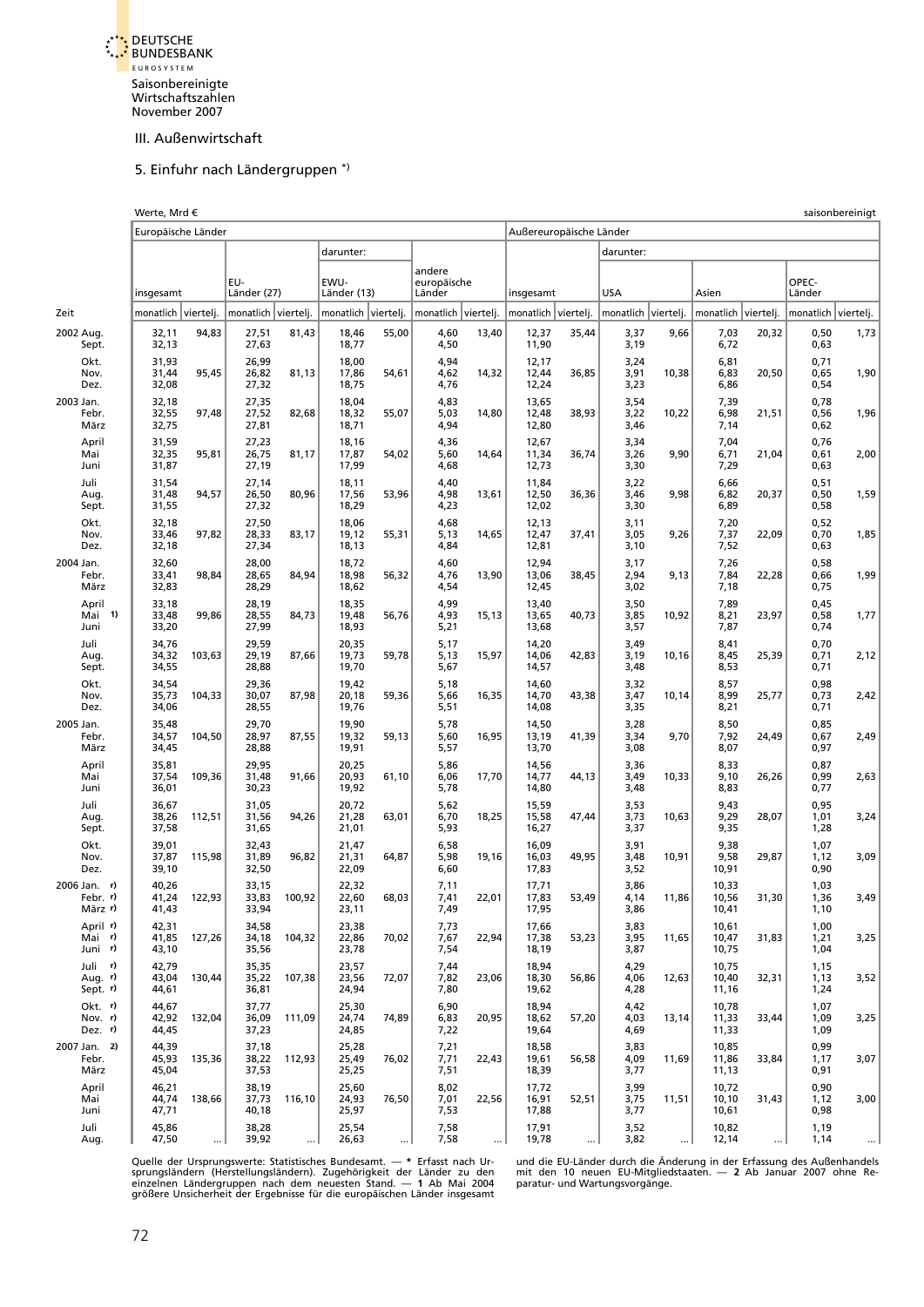<span id="page-53-0"></span>

#### 6. Einfuhr nach Warengruppen

|                            |                | Mrd €                   |           |                           |           |                              |           |                         |           |                      |           |                         |           |                      | saisonbereinigt |
|----------------------------|----------------|-------------------------|-----------|---------------------------|-----------|------------------------------|-----------|-------------------------|-----------|----------------------|-----------|-------------------------|-----------|----------------------|-----------------|
|                            |                | Werte                   |           |                           |           |                              |           |                         |           |                      |           | Volumen 1) (R)          |           |                      |                 |
|                            |                |                         |           | darunter:                 |           |                              |           |                         |           |                      |           |                         |           |                      |                 |
|                            |                | insgesamt               |           |                           |           |                              |           |                         |           |                      |           | insgesamt               |           |                      |                 |
|                            |                | ohne<br>Energie         |           | Vorleistungs-<br>güter 2) |           | Investitions-<br>güter 2) 3) |           | Konsum-<br>güter 2) 4)  |           | Energie 2) 5)        |           | ohne<br>Energie         |           | Energie 2) 5)        |                 |
| Zeit                       |                | monatlich               | viertelj. | monatlich                 | vierteli. | monatlich                    | vierteli. | monatlich               | viertelj. | monatlich            | vierteli. | monatlich               | viertelj. | monatlich            | viertelj.       |
| 2002 Aug.<br>Sept.         |                | 41,12<br>40,30          | 119,93    | 12,74<br>12,59            | 37,44     | 14,83<br>14,41               | 43,14     | 10,31<br>9,96           | 29,88     | 3,41<br>3,78         | 10,49     | 38,02<br>36,86          | 110,17    | 5,30<br>5,85         | 16,33           |
| Okt.<br>Nov.<br>Dez.       |                | 40,28<br>40,16<br>40,17 | 120,61    | 12,69<br>12,78<br>12,76   | 38,23     | 13,97<br>14,21<br>13,72      | 41,90     | 10,10<br>10,08<br>10,23 | 30,41     | 3,88<br>3,78<br>4,20 | 11,86     | 36,76<br>36,90<br>37,47 | 111,13    | 5,91<br>5,72<br>6,03 | 17,66           |
| 2003 Jan.<br>Febr.<br>März |                | 41,78<br>40,48<br>41,59 | 123,85    | 12,64<br>12,99<br>13,35   | 38,98     | 14,79<br>14,48<br>14,91      | 44,18     | 10,03<br>9,56<br>10,10  | 29,69     | 4,11<br>4,60<br>4,02 | 12,73     | 39,40<br>38,23<br>39,69 | 117,32    | 5,55<br>5,97<br>5,25 | 16,77           |
| April<br>Mai<br>Juni       |                | 40,36<br>39,19<br>41,09 | 120,64    | 12,64<br>12,67<br>12,89   | 38,20     | 14,04<br>13,46<br>14,49      | 41,99     | 9,90<br>9,97<br>10,12   | 29,99     | 3,95<br>4,55<br>3,57 | 12,07     | 37,95<br>36,84<br>39,58 | 114,37    | 5,71<br>6,73<br>5,85 | 18,29           |
| Juli<br>Aug.<br>Sept.      |                | 39,68<br>40,24<br>40,32 | 120,24    | 12,05<br>12,04<br>12,67   | 36,76     | 14,33<br>14,05<br>14,24      | 42,62     | 9,74<br>9,65<br>10,01   | 29,40     | 3,76<br>3,79<br>3,32 | 10,87     | 38,26<br>39,80<br>39,96 | 118,02    | 6,07<br>5,92<br>5,22 | 17,21           |
| Okt.<br>Nov.<br>Dez.       |                | 40,60<br>41,62<br>40,95 | 123,17    | 12,52<br>13,26<br>13,02   | 38,80     | 14,23<br>14,62<br>14,20      | 43,05     | 9,78<br>10,36<br>9,98   | 30,12     | 3,78<br>4,37<br>4,11 | 12,26     | 40,61<br>41,04<br>42,65 | 124,30    | 5,96<br>6,67<br>6,28 | 18,91           |
| 2004 Jan.<br>Febr.<br>März |                | 42,04<br>42,65<br>41,17 | 125,86    | 13,46<br>13,80<br>13,66   | 40,92     | 14,62<br>14,89<br>14,38      | 43,89     | 10,04<br>10,49<br>10,06 | 30,59     | 3,56<br>3,88<br>4,17 | 11,61     | 41,96<br>42,90<br>40,62 | 125,48    | 5,20<br>5,87<br>6,17 | 17,24           |
| April<br>Mai<br>Juni       | 6)             | 42,64<br>43,48<br>42,18 | 128,30    | 13,99<br>13,56<br>13,53   | 41,08     | 14,80<br>16,28<br>14,92      | 46,00     | 10,36<br>10,30<br>10,06 | 30,72     | 4,00<br>3,69<br>4,75 | 12,44     | 42,52<br>43,19<br>40,94 | 126,65    | 5,76<br>5,24<br>6,32 | 17,32           |
| Juli<br>Aug.<br>Sept.      |                | 44,64<br>43,71<br>44,49 | 132,84    | 14,56<br>14,55<br>14,89   | 44,00     | 15,53<br>15,00<br>15,13      | 45,66     | 10,18<br>10,21<br>10,37 | 30,76     | 4,37<br>4,71<br>4,68 | 13,76     | 43,52<br>43,91<br>43,88 | 131,31    | 5,99<br>6,27<br>6,04 | 18,30           |
| Okt.<br>Nov.<br>Dez.       |                | 44,35<br>45,59<br>43,11 | 133,05    | 14,52<br>15,06<br>14,61   | 44,19     | 15,00<br>16,20<br>14,66      | 45,86     | 10,37<br>10,65<br>9,66  | 30,68     | 4,84<br>4,89<br>5,08 | 14,81     | 44,07<br>45,56<br>44,42 | 134,05    | 5,92<br>5,79<br>6,25 | 17,96           |
| 2005 Jan.<br>Febr.<br>März |                | 44,92<br>43,01<br>42,41 | 130,34    | 15,15<br>14,63<br>14,32   | 44,10     | 15,34<br>14,85<br>15,12      | 45,31     | 10,38<br>10,18<br>9,95  | 30,51     | 5,11<br>4,80<br>5,79 | 15,70     | 45,45<br>43,25<br>42,73 | 131,43    | 6,34<br>5,64<br>6,40 | 18,38           |
| April<br>Mai<br>Juni       |                | 44,92<br>46,47<br>44,74 | 136,13    | 14,77<br>15,70<br>14,56   | 45,03     | 15,99<br>16,14<br>16,30      | 48,43     | 10,47<br>11,01<br>10,34 | 31,82     | 5,50<br>5,90<br>6,12 | 17,52     | 45,46<br>47,04<br>44,78 | 137,28    | 5,83<br>6,34<br>6,44 | 18,61           |
| Juli<br>Aug.<br>Sept.      |                | 46,72<br>47,09<br>47,21 | 141,02    | 15,39<br>15,17<br>15,21   | 45,77     | 16,26<br>16,57<br>16,65      | 49,48     | 11,16<br>11,20<br>11,17 | 33,53     | 5,59<br>6,81<br>6,69 | 19,09     | 46,36<br>47,70<br>46,86 | 140,92    | 5,28<br>6,42<br>5,98 | 17,68           |
| Okt.<br>Nov.<br>Dez.       |                | 48,45<br>47,29<br>50,36 | 146,10    | 15,69<br>15,55<br>16,44   | 47,68     | 16,98<br>16,72<br>17,59      | 51,29     | 11,26<br>11,13<br>11,82 | 34,21     | 6,71<br>6,67<br>6,63 | 20,01     | 47,54<br>47,23<br>49,48 | 144,25    | 6,01<br>5,88<br>5,85 | 17,74           |
| 2006 Jan.<br>Febr.<br>März | r)<br>r)<br>r) | 50,77<br>51,14<br>51,58 | 153,49    | 17,18<br>16,86<br>17,35   | 51,39     | 18,16<br>18,44<br>18,65      | 55,25     | 11,79<br>11,79<br>12,09 | 35,67     | 7,25<br>7,99<br>7,86 | 23,10     | 49,29<br>50,57<br>51,58 | 151,44    | 6,61<br>7,01<br>6,87 | 20,49           |
| April<br>Mai<br>Juni       | r)<br>r)<br>r) | 52,34<br>51,33<br>53,81 | 157,48    | 17,59<br>17,71<br>18,00   | 53,30     | 18,43<br>18,05<br>19,20      | 55,68     | 11,89<br>11,88<br>11,73 | 35,50     | 7,68<br>7,95<br>7,53 | 23,16     | 51,72<br>50,95<br>53,49 | 156,16    | 6,61<br>6,66<br>6,24 | 19,51           |
| Juli<br>Aug.<br>Sept.      | r)<br>r)<br>r) | 54,00<br>53,94<br>56,50 | 164,44    | 18,53<br>18,58<br>19,22   | 56,33     | 18,79<br>18,93<br>19,68      | 57,40     | 11,77<br>11,65<br>12,21 | 35,63     | 7,78<br>7,46<br>7,79 | 23,03     | 53,32<br>52,13<br>54,45 | 159,90    | 6,49<br>6,24<br>6,66 | 19,39           |
| Okt.<br>Nov.<br>Dez.       | r)<br>r)<br>r) | 56,92<br>54,83<br>57,65 | 169,40    | 19,42<br>18,83<br>19,16   | 57,41     | 19,51<br>19,68<br>20,02      | 59,21     | 12,24<br>12,01<br>12,35 | 36,60     | 6,75<br>6,77<br>6,50 | 20,02     | 54,98<br>52,91<br>54,86 | 162,75    | 6,30<br>6,26<br>5,95 | 18,51           |
| 2007 Jan.<br>Febr.<br>März | 7)             | 56,59<br>59,19<br>57,53 | 173,31    | 19,15<br>20,18<br>19,43   | 58,76     | 17,82<br>18,89<br>18,02      | 54,73     | 12,10<br>12,44<br>12,54 | 37,08     | 6,44<br>6,41<br>5,95 | 18,80     | 54,32<br>57,16<br>54,56 | 166,04    | 5,77<br>5,92<br>5,38 | 17,07           |
| April<br>Mai<br>Juni       |                | 57,40<br>55,20<br>59,01 | 171,61    | 19,57<br>19,21<br>20,27   | 59,05     | 17,87<br>17,53<br>18,32      | 53,72     | 12,32<br>11,42<br>12,27 | 36,01     | 6,59<br>6,50<br>6,63 | 19,72     | 55,82<br>52,37<br>55,49 | 163,68    | 6,01<br>5,78<br>5,86 | 17,65           |
| Juli<br>Aug.               |                | 56,93<br>60,59          |           | 19,22<br>20,27            |           | 17,43<br>19,04               |           | 12,39<br>13,01          |           | 6,89<br>6,75         |           | 54,01<br>58,31          |           | 5,91<br>5,82         |                 |

Quelle der Ursprungswerte: Statistisches Bundesamt. — 1 Errechnet unter Mineralölerzeugnisse, Spalt- und Brutstoffe sowie elektrischer Strom. —<br>Verwendung von Durchschnittswertindizes auf Basis 2005 = 100. — 6 Ab Mai 2004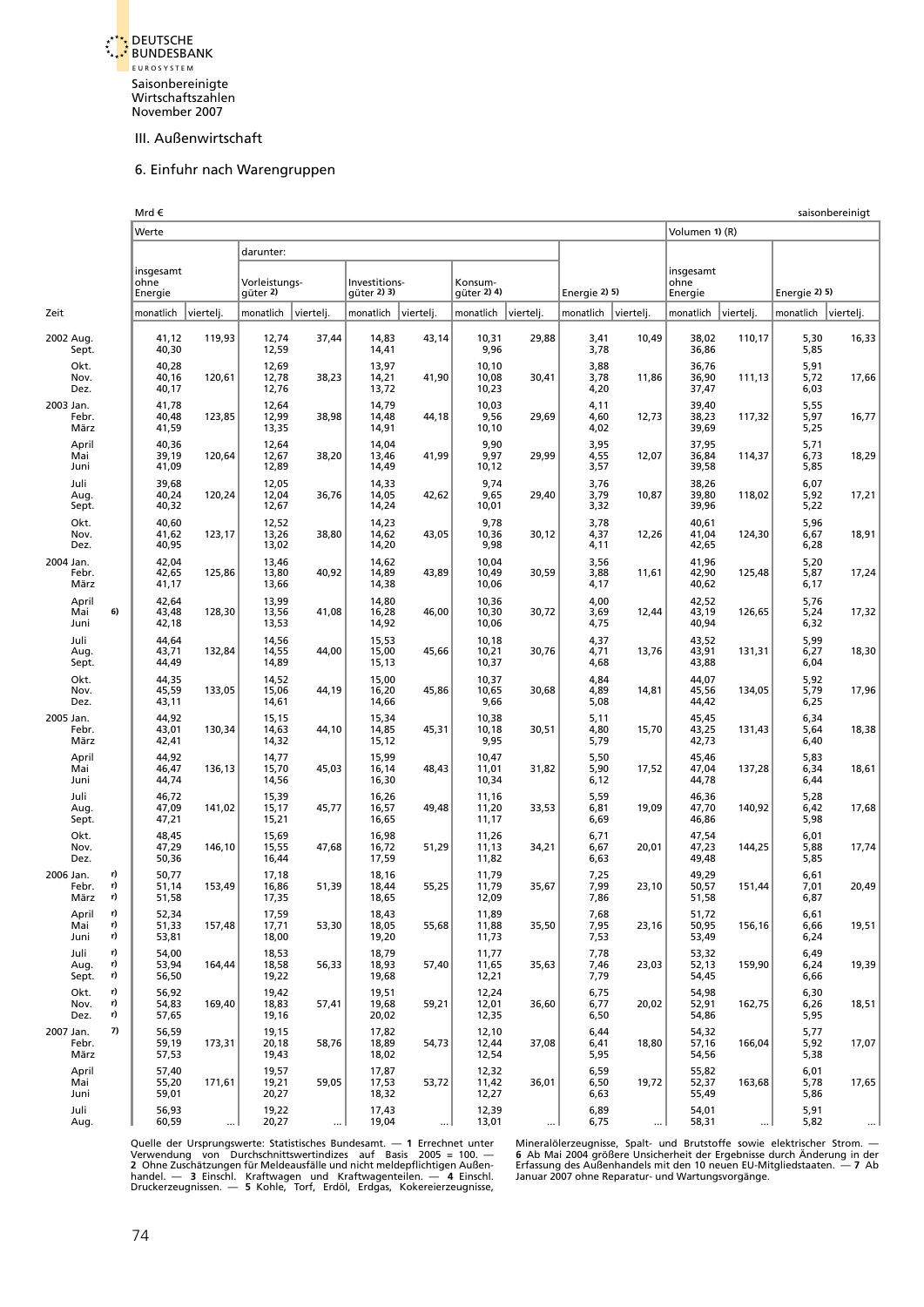<span id="page-54-0"></span>

#### noch: 6. Einfuhr nach Warengruppen \*)

|                            |                | Werte, Mrd €             |           |                                  |           |                      |           | saisonbereinigt                              |           |                                   |           |  |  |  |  |
|----------------------------|----------------|--------------------------|-----------|----------------------------------|-----------|----------------------|-----------|----------------------------------------------|-----------|-----------------------------------|-----------|--|--|--|--|
|                            |                | Chemische<br>Erzeugnisse |           | Metalle und<br>Metallerzeugnisse |           | Maschinen            |           | Güter der<br>Informations-<br>technologie 1) |           | Kraftwagen und<br>Kraftwagenteile |           |  |  |  |  |
| Zeit                       |                | monatlich                | viertelj. | monatlich                        | viertelj. | monatlich            | viertelj. | monatlich                                    | viertelj. | monatlich                         | viertelj. |  |  |  |  |
| 2002 Mai<br>Juni           |                | 4,34<br>4,89             | 14,37     | 3,04<br>3,40                     | 9,78      | 3,13<br>3,28         | 9,56      | 6,36<br>7,00                                 | 20,36     | 4,38<br>4,87                      | 13,52     |  |  |  |  |
| Juli<br>Aug.<br>Sept.      |                | 4,39<br>5,18<br>5,10     | 14,67     | 3,14<br>3,49<br>3,23             | 9,86      | 3,25<br>3,29<br>3,20 | 9,74      | 6,63<br>6,58<br>6,77                         | 19,98     | 4,96<br>4,89<br>4,93              | 14,78     |  |  |  |  |
| Okt.<br>Nov.<br>Dez.       |                | 4,91<br>4,80<br>5,24     | 14,95     | 3,25<br>3,28<br>3,33             | 9,86      | 3,31<br>3,22<br>3,15 | 9,68      | 6,52<br>6,66<br>6,60                         | 19,78     | 4,92<br>4,86<br>4,74              | 14,52     |  |  |  |  |
| 2003 Jan.<br>Febr.<br>März |                | 4,84<br>4,88<br>4,97     | 14,69     | 3,34<br>3,31<br>3,40             | 10,05     | 3,26<br>3,32<br>3,32 | 9,90      | 6,86<br>6,58<br>6,66                         | 20,10     | 4,81<br>4,85<br>5,14              | 14,80     |  |  |  |  |
| April<br>Mai<br>Juni       |                | 4,96<br>5,01<br>4,90     | 14,87     | 3,28<br>3,25<br>3,24             | 9,77      | 3,29<br>3,30<br>3,20 | 9,79      | 6,36<br>5,98<br>6,33                         | 18,67     | 4,88<br>4,68<br>4,97              | 14,53     |  |  |  |  |
| Juli<br>Aug.<br>Sept.      |                | 4,77<br>4,49<br>5,16     | 14,42     | 3,12<br>3,17<br>3,30             | 9,59      | 3,15<br>3,06<br>3,21 | 9,42      | 5,77<br>6,52<br>6,28                         | 18,57     | 5,16<br>4,82<br>5,23              | 15,21     |  |  |  |  |
| Okt.<br>Nov.<br>Dez.       |                | 4,87<br>5,22<br>4,81     | 14,90     | 3,27<br>3,55<br>3,42             | 10,24     | 3,16<br>3,30<br>3,28 | 9,74      | 6,76<br>6,59<br>7,10                         | 20,45     | 5,02<br>5,22<br>4,90              | 15,14     |  |  |  |  |
| 2004 Jan.<br>Febr.<br>März |                | 5,49<br>5,46<br>5,24     | 16,19     | 3,59<br>3,72<br>3,67             | 10,98     | 3,34<br>3,30<br>3,41 | 10,05     | 6,78<br>6,90<br>6,36                         | 20,04     | 5,28<br>5,18<br>5,08              | 15,54     |  |  |  |  |
| April<br>Mai<br>Juni       | 2)             | 5,27<br>5,33<br>5,44     | 16,04     | 3,80<br>3,69<br>3,84             | 11,33     | 3,46<br>3,28<br>3,21 | 9,95      | 6,99<br>7,31<br>7,06                         | 21,36     | 5,13<br>5,53<br>4,43              | 15,09     |  |  |  |  |
| Juli<br>Aug.<br>Sept.      |                | 5,44<br>5,50<br>5,66     | 16,60     | 4,15<br>4,29<br>4,27             | 12,71     | 3,46<br>3,58<br>3,58 | 10,62     | 7,04<br>7,22<br>7,32                         | 21,58     | 5,80<br>5,15<br>4,90              | 15,85     |  |  |  |  |
| Okt.<br>Nov.<br>Dez.       |                | 6,11<br>6,09<br>5,65     | 17,85     | 4,28<br>4,36<br>4,24             | 12,88     | 3,46<br>3,65<br>3,49 | 10,60     | 6,97<br>7,53<br>6,87                         | 21,37     | 4,94<br>5,21<br>5,07              | 15,22     |  |  |  |  |
| 2005 Jan.<br>Febr.<br>März |                | 5,89<br>5,75<br>5,62     | 17,26     | 4,33<br>4,63<br>4,27             | 13,23     | 3,56<br>3,61<br>3,54 | 10,71     | 6,91<br>6,35<br>7,14                         | 20,40     | 5,33<br>5,21<br>5,32              | 15,86     |  |  |  |  |
| April<br>Mai<br>Juni       |                | 6,16<br>6,05<br>5,83     | 18,04     | 4,41<br>4,74<br>4,32             | 13,47     | 3,61<br>3,89<br>3,82 | 11,32     | 6,91<br>7,30<br>7,44                         | 21,65     | 5,52<br>5,59<br>5,73              | 16,84     |  |  |  |  |
| Juli<br>Aug.<br>Sept.      |                | 6,45<br>6,03<br>6,17     | 18,65     | 4,47<br>4,42<br>4,62             | 13,51     | 3,77<br>3,89<br>3,80 | 11,46     | 8,28<br>7,87<br>7,71                         | 23,86     | 5,05<br>5,85<br>5,82              | 16,72     |  |  |  |  |
| Okt.<br>Nov.<br>Dez.       |                | 6,46<br>6,33<br>6,55     | 19,34     | 4,64<br>4,63<br>5,11             | 14,38     | 3,75<br>3,81<br>3,95 | 11,51     | 7,48<br>7,88<br>8,54                         | 23,90     | 5,68<br>5,35<br>5,62              | 16,65     |  |  |  |  |
| 2006 Jan.<br>Febr.<br>März | r)<br>r)<br>r) | 7,00<br>6,75<br>6,99     | 20,74     | 5,19<br>5,27<br>5,44             | 15,90     | 4,35<br>4,08<br>4,35 | 12,78     | 8,76<br>8,51<br>8,64                         | 25,91     | 5,68<br>6.13<br>5,89              | 17,70     |  |  |  |  |
| April<br>Mai<br>Juni       | r)<br>r)<br>r) | 6,54<br>6,85<br>6,84     | 20,23     | 5,65<br>5,74<br>6,02             | 17,41     | 4,32<br>4,24<br>4,34 | 12,90     | 8,39<br>8,08<br>8,29                         | 24,76     | 6,00<br>5,80<br>5,83              | 17,63     |  |  |  |  |
| Juli<br>Aug.<br>Sept.      | r)<br>r)<br>r) | 6,67<br>7,00<br>7,19     | 20,86     | 6,18<br>6,29<br>6,70             | 19,17     | 4,39<br>4,41<br>4,48 | 13,28     | 8,52<br>8,41<br>8,56                         | 25,49     | 5,92<br>6,05<br>6,50              | 18,47     |  |  |  |  |
| Okt.<br>Nov.<br>Dez.       | r)<br>r)<br>r) | 7,47<br>7,18<br>7,42     | 22,07     | 6,72<br>6,86<br>7,02             | 20,60     | 4,65<br>4,44<br>4,77 | 13,86     | 8,41<br>8,42<br>8,92                         | 25,75     | 6,40<br>6,38<br>6,64              | 19,42     |  |  |  |  |
| 2007 Jan.<br>Febr.<br>März | 3)             | 7,41<br>7,43<br>7,52     | 22,36     | 6,99<br>6,99<br>6,97             | 20,95     | 4,25<br>4,58<br>4,52 | 13,35     | 7,87<br>8,46<br>7,84                         | 24,17     | 6,32<br>6,20<br>6,43              | 18,95     |  |  |  |  |
| April<br>Mai<br>Juni       |                | 7,44<br>7,21<br>7,67     | 22,32     | 6,96<br>6,79<br>7,50             | 21,25     | 4,49<br>4,26<br>4,58 | 13,33     | 7,59<br>7,86<br>8,15                         | 23,60     | 6,10<br>6,49<br>6,04              | 18,63     |  |  |  |  |
| Juli<br>Aug.               |                | 7,45<br>8,21             |           | 6,86<br>7,24                     |           | 4,48<br>4,84         |           | 7,71<br>8,79                                 |           | 6,16<br>7,19                      | $\cdots$  |  |  |  |  |

Quelle der Ursprungswerte: Statistisches Bundesamt. — \* Ohne Zuschät- heit der Ergebnisse durch Änderung in der Erfassung des Außenhandels mit<br>zungen für Meldeausfälle und nicht meldepflichtigen Außenhandel. — den 10 neuen